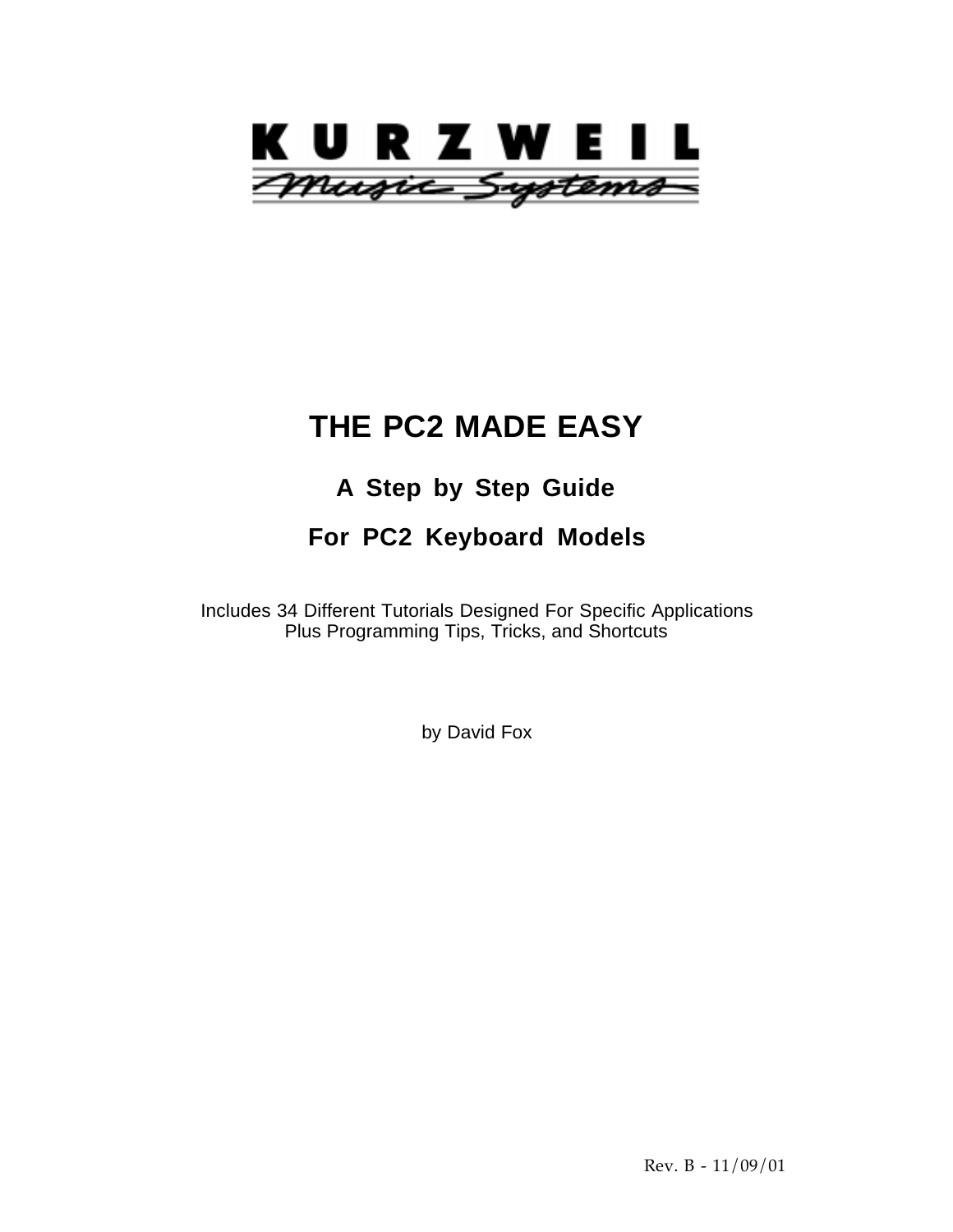# **Young Chang Distributors**

Young Chang America, Inc. Young Chang Canada Corp. PO Box 99995 3650 Victoria Park Ave. #105 Lakewood, WA 98499-0995<br>
Tel: (253) 589-3200<br>
Canada M2H 3P7 Tel: (253) 589-3200<br>
Fax: (253) 984-0245<br>
Tel: (416) 492-9899 Fax: (253) 984-0245<br>support@kurzweilmusicsystems.com Fax: (416) 492-9299 support@kurzweilmusicsystems.com www.kurzweilmusicsystems.com

Young Chang Akki, Co. Ltd. 16th Floor Dongwoo-Bldg No. 708-1 Yoksam-Dong, Kangnam-Gu Seoul, Korea 135-080 Tel: 2-3451-3500 Fax: 2-3451-3596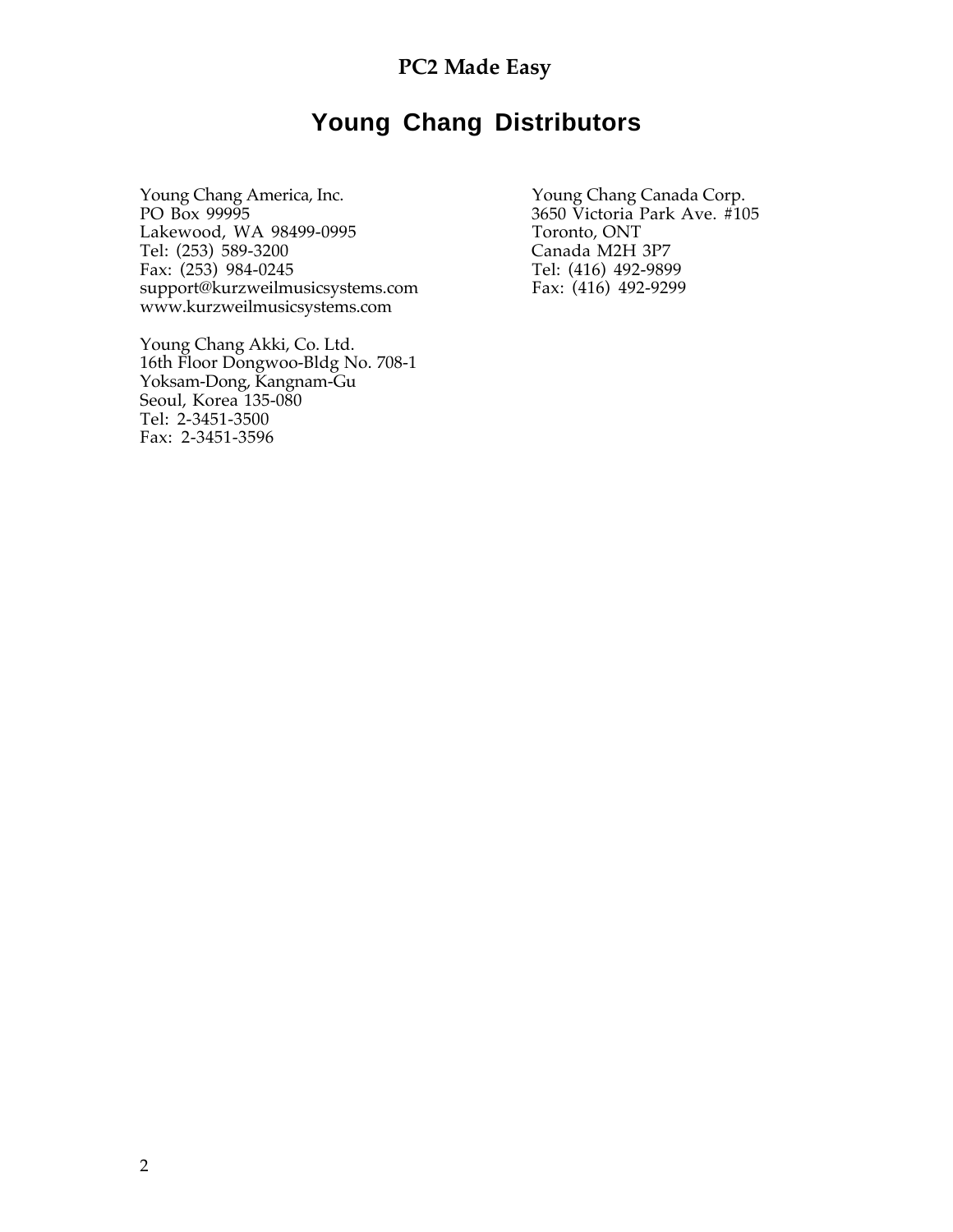| <b>BASIC CONCEPTS &amp; USER INTERFACE ISSUES</b><br>The Three Play Modes                    | 1<br>1                  |
|----------------------------------------------------------------------------------------------|-------------------------|
| <b>User Interface Basics</b>                                                                 | 4                       |
| Sound/Setup Select                                                                           | 4                       |
| Data Entry                                                                                   | 6                       |
| <b>Zone Parameters</b>                                                                       | $\,6$<br>$\overline{7}$ |
| <b>Zone Select Buttons</b><br>Sliders and Assignable Controller Buttons (SW1-SW5)            | $9\,$                   |
| In Internal Voices Mode                                                                      | 10                      |
| In MIDI Setups Mode                                                                          | 10                      |
| In KB 3 Mode                                                                                 | 10                      |
| Other Buttons in the Zone Select & Assignable Controllers Section<br><b>Sound Parameters</b> | 11<br>11                |
| <b>Effects</b>                                                                               | 11                      |
| System                                                                                       | 12 <sub>2</sub>         |
| <b>Functions</b>                                                                             | 12 <sub>2</sub>         |
| <b>Editing Shortcuts</b>                                                                     | 13                      |
| Setting Note Values:<br>Turning a parameter Off or setting it to None:                       | 13<br>13                |
| To quickly edit a specific controller:                                                       | 13                      |
| Jumping to a specific channel in the MIDI Receive menu:                                      | 13                      |
| Switching Banks when calling up a Program (in Internal Voices mode or in the Program         |                         |
| Menu when editing a Setup):                                                                  | 13                      |
| Using the Copy Function                                                                      | 13                      |
| <b>TUTORIALS</b>                                                                             | 15                      |
| <b>Intro</b>                                                                                 | 15                      |
| 1. Layering Two or More Programs                                                             | 17                      |
| 2. Splitting Two or More Programs                                                            | 20                      |
| 3. Assigning Sliders for Volume in Different Zones                                           | 22                      |
| 4. Setting Initial Volume Levels for Different Zones                                         | 23                      |
| 5. Returning Volume Levels to Full Values when Exiting a Setup                               | 24                      |
| 6. Adjusting Relative Volumes with One Slider                                                | 25                      |
| 7. Crossfading Zones                                                                         | 27                      |
| 8. Velocity Switching                                                                        | 29                      |
| 9. Switching from One Setup to Another With a Pedal                                          | 30                      |
| 10. Switching from One Program to Another with a Pedal                                       | 32                      |
| 11. Switching Banks & Programs with a Pedal                                                  | 33                      |
| 12. Transposing a Zone with a Button                                                         | 35                      |
| 13. Panning Zones Hard Left & Right                                                          | 37                      |
| 14. Playing KB3 Programs                                                                     | 39                      |
| 15. Using KB3 Programs in a Setup<br>Drawbar Issues<br><b>Button Issues</b>                  | 41<br>41<br>42          |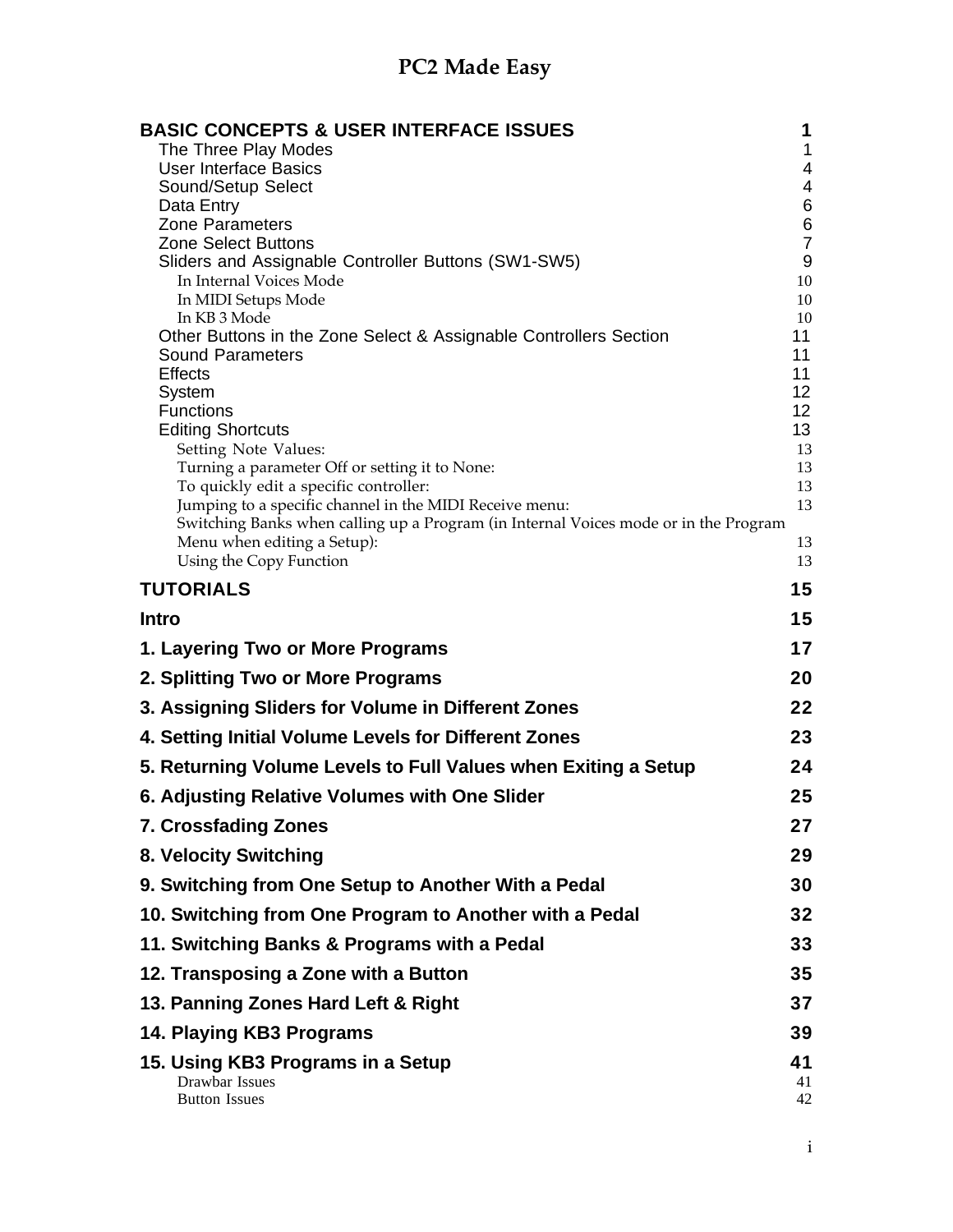| <b>Effects</b> Issues                                                                                                                                                                                                                                                                                                                                                                                                                                                                                                                                                                                             | 42                                                             |
|-------------------------------------------------------------------------------------------------------------------------------------------------------------------------------------------------------------------------------------------------------------------------------------------------------------------------------------------------------------------------------------------------------------------------------------------------------------------------------------------------------------------------------------------------------------------------------------------------------------------|----------------------------------------------------------------|
| 16. Program Editing – Internal Voices                                                                                                                                                                                                                                                                                                                                                                                                                                                                                                                                                                             | 44                                                             |
| 17. Program Editing – KB3 Programs                                                                                                                                                                                                                                                                                                                                                                                                                                                                                                                                                                                | 49                                                             |
| 18. Effects Editing                                                                                                                                                                                                                                                                                                                                                                                                                                                                                                                                                                                               | 53                                                             |
| 19. Using the Arpeggiator                                                                                                                                                                                                                                                                                                                                                                                                                                                                                                                                                                                         | 55                                                             |
| 20. Using the Various Arpeggiator Latch Modes                                                                                                                                                                                                                                                                                                                                                                                                                                                                                                                                                                     | 59                                                             |
| 21. Assigning a Slider to Arpeggiator Velocities                                                                                                                                                                                                                                                                                                                                                                                                                                                                                                                                                                  | 61                                                             |
| 22. Using the Arpeggiator with a Sequencer or External Controller                                                                                                                                                                                                                                                                                                                                                                                                                                                                                                                                                 | 62                                                             |
| 23. Using the PC2 to Control External Slaves                                                                                                                                                                                                                                                                                                                                                                                                                                                                                                                                                                      | 63                                                             |
| 24. Bank Controller Issues for External Slaves                                                                                                                                                                                                                                                                                                                                                                                                                                                                                                                                                                    | 64                                                             |
| 25. Switching Programs on External Slaves without Playing Them                                                                                                                                                                                                                                                                                                                                                                                                                                                                                                                                                    | 66                                                             |
| 26. Playing Programs on External Slaves without sending Program Changes                                                                                                                                                                                                                                                                                                                                                                                                                                                                                                                                           | 68                                                             |
| 27. Using MIDI Receive Mode                                                                                                                                                                                                                                                                                                                                                                                                                                                                                                                                                                                       | 69                                                             |
| 28. Working With an External Sequencer<br>Setting Up for sequencing<br>Calling up Programs and sending initial setup info to each track.                                                                                                                                                                                                                                                                                                                                                                                                                                                                          | 71<br>71<br>72                                                 |
| 29. Recording Setups to a Sequencer                                                                                                                                                                                                                                                                                                                                                                                                                                                                                                                                                                               | 73                                                             |
| 30. Using Effects when Sequencing                                                                                                                                                                                                                                                                                                                                                                                                                                                                                                                                                                                 | 74                                                             |
| 31. Selecting Setups from an External Controller                                                                                                                                                                                                                                                                                                                                                                                                                                                                                                                                                                  | 76                                                             |
| 32. Customizing the Internal Voices Mode                                                                                                                                                                                                                                                                                                                                                                                                                                                                                                                                                                          | 77                                                             |
| 33. Using SysEx to Store Your Setups<br>To dump the entire memory:<br>To dump individual Setups or Programs:<br>To load a dump back into the PC2:                                                                                                                                                                                                                                                                                                                                                                                                                                                                 | 78<br>78<br>78<br>78                                           |
| 34. Trouble Shooting                                                                                                                                                                                                                                                                                                                                                                                                                                                                                                                                                                                              | 80                                                             |
| <b>ADDITIONAL INFORMATION</b><br>A Note About the Physical Controllers<br>Some info on the Global Parameters<br>Using the Copy Function<br>To copy all the parameters from one zone to another:<br>To copy all the parameters from one zone to a zone in a different Setup:<br>To copy all the controller parameters from one controller to another:<br>To copy all the Arpeggiator parameters from one Setup to another:<br>To copy the Effects configuration from one Setup to another or one Program to another:<br>Special characters for naming Setups and Programs<br><b>Updating your Operating System</b> | 81<br>81<br>81<br>84<br>84<br>84<br>85<br>85<br>86<br>86<br>86 |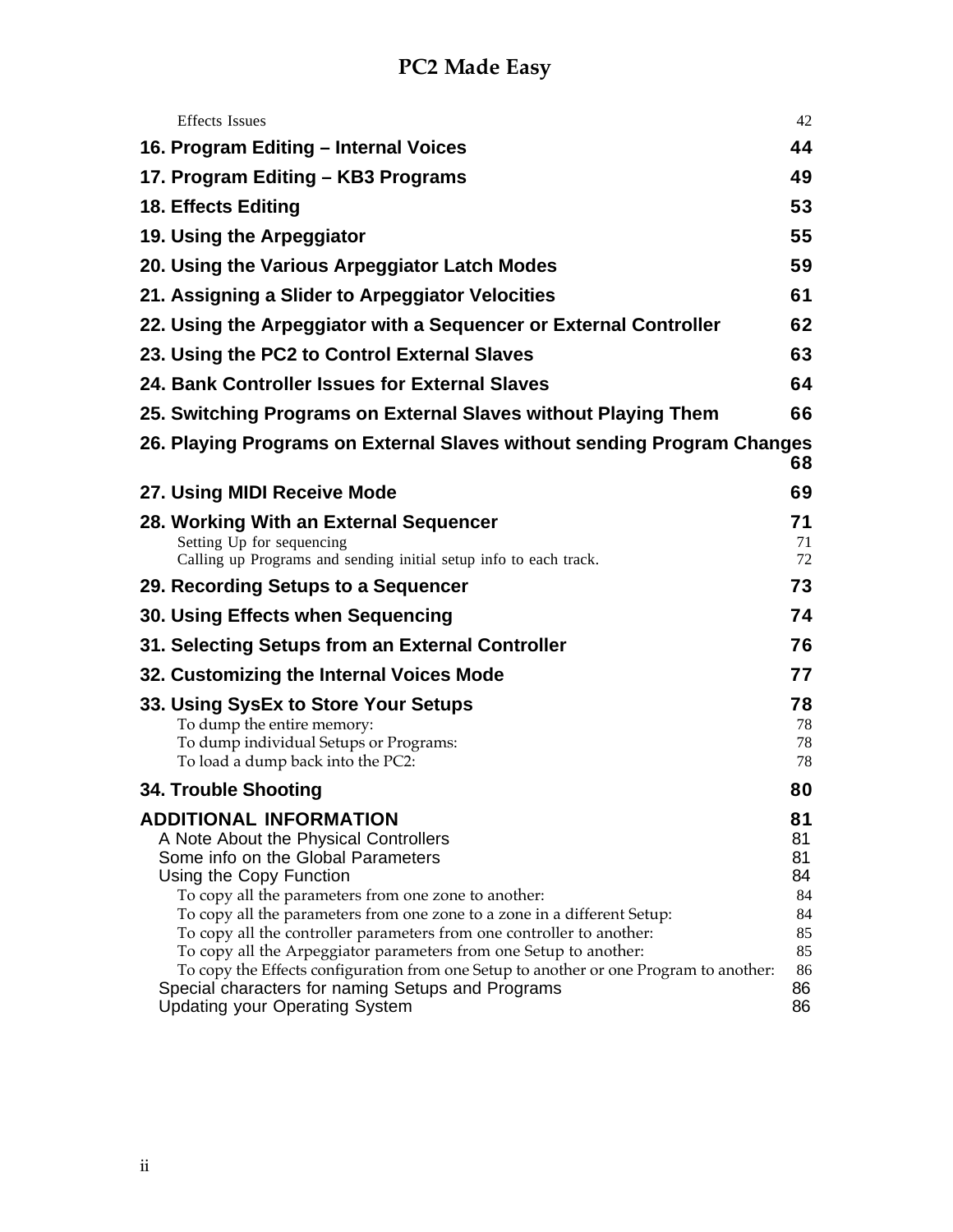This document is intended for use with the PC2 and PC2X keyboard models. Although the PC2 rack is very similar, there are some differences with the keyboard version. A separate version for the PC2R is available.

This guide walks you step-by-step through a variety of typical programming applications you might use in the creation of Setups and Programs on the PC2.

The first part of this document reviews some of the basic concepts of the PC2 design and user interface, including editing shortcuts. The second part contains a series of step by step tutorials, each of which demonstrates a different function.

## **BASIC CONCEPTS & USER INTERFACE ISSUES**

### **The Three Play Modes**

The PC2 has three basic Play Modes - Internal Voices, KB3, and MIDI Setups. You switch between these three modes using the Internal Voices, KB3, and MIDI Setups buttons in the Sound/Setup Select area.

#### **Internal Voices Mode**

If you only need to play one regular Program at a time, use Internal Voices mode. (Typically a Program will be just one sound, but there are some Programs that have a couple of sounds layered together, such as Piano & Strings). The PC2 is always in Internal Voices mode when you first power it up. (Also, you should be aware that while the keyboard is only playing one program at atime in Internal Voices Mode, the instrument is still multi-timbral and can receive on all 16 MIDI channels from the MIDI In port).

If you have a PC2 without any additional Expansion Voices options, then you have two banks of 128 Programs per bank that you can access (with version 2.0 or later – earlier versions had only a single bank of 128 Programs). These are most easily accessed by using the 16 Sound Select Buttons, which are labeled by Sound Category. For each bank, under each category, there are 8 variations that you can select, using the Next Group and Previous Group buttons. When you first power up the PC2, you will be in Bank 0, which is the first bank of regular programs. You will notice that the Internal button in the Sound Source section is lit. To switch to Bank 6, which is the second bank of preset programs, press Internal and User at the same time. Both buttons will be lit and the display will show that you are in Bank 6. You can now use the Sound Select Category and Previous/Next Group buttons to select the sounds from that bank.

Notice that when in Internal Voices Mode, the Bank number and name are shown on the top line of the display, and the Program number and name are shown on the lower line. In addition, the Current Sound Select Category (1-16 to match the Sound Select Buttons) and Group (A-H) are shown in the upper right.

If you have one or both of the optional Expansion Voices cards installed in your PC2, then you can press the Exp1 or Exp2 buttons in the Sound Source section to select the programs in those banks. Obviously the names above the Sound Select buttons will not apply at this point, but you can still use the Sound Select and Previous/Next Group buttons to select a specific numbered program.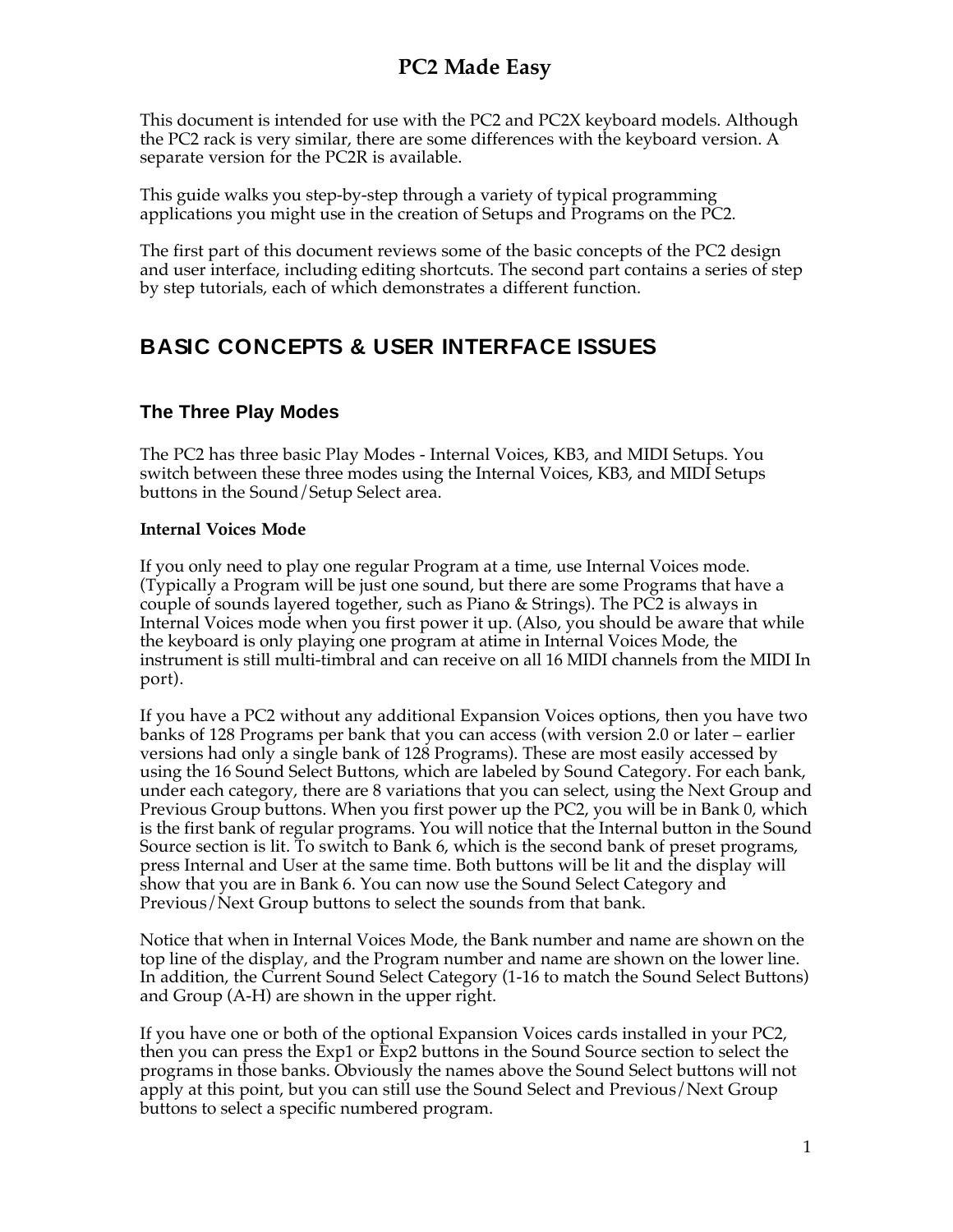You can also select a Program by typing its number on the numeric keypad and then pressing Enter. Appendix C in the original manual and pages 13 & 14 in the version 2 supplement manual list all the Internal Voice programs and their numbers. In addition, once you are on a program, you can scroll through them in numeric order by using the alpha wheel or the + and - buttons under the wheel.

You can also switch between programs in two different banks using the numeric keypad. To do this you type the bank number, then the " $+/-$ " button, then the program number. For example, if you are in Bank 0 and you want to go to program 52 in Bank 6, you type  $6, +/-, 5, 2,$  and Enter.

The bank assignments in the PC2 for regular programs are as follows:

- Bank 0 Internal Voices 1
- Bank 1 User Created Voices
- Bank 2 Expansion Block 1 Voices
- Bank 3 Expansion Block 2 Voices
- Bank 6 Internal Voices 2

Bank 7 General MIDI Drum Voices (added when you add the Expansion Block 1)

You will need to know the bank numbers if you are sending the bank controller from an external MIDI device such as a sequencer, or if you switch banks from the numeric keypad, as discussed above. (Note that Bank 0 and Bank 6, the programs in the basic PC2, are referred to as the Internal Voices banks, which is not to be confused with Internal Voices mode. You can play programs from the other banks while in Internal Voices mode. But you are always playing just one program at a time in Internal Voices mode.)

If you edit a sound in any of the preset banks and save it, it will always be stored in the User Bank.

If you are in a different mode (MIDI Setups or KB3) and press the Internal Voices button, it will blink. At that point, you can use one of the methods described above to select a sound. Or, if you press the Internal Voices button again, the PC2 will select the program you were previously playing the last time you were in Internal Voice mode.

#### **KB3 Mode**

KB3 mode is a special mode for playing KB3 programs. These programs are physical models of a classic tone wheel organ (the Hammond B3). There are two banks for KB3 programs – Internal Preset and User Created. There are only 16 preset KB3 programs, therefore the 16 Sound Select buttons can be used to select them, but the Previous Group and Next Group buttons won't function while you are in the Preset bank. However, there are 128 slots in the KB3 User bank, so they can be used in that bank. Again, obviously, the sound category names above the Sound Select buttons don't apply when selecting a KB3 program.

As in Internal Voices Mode, the Bank number is shown in the top left of the display, but instead of the bank name, the display then shows the program number and name. This is because the bottom line is used to convey other information, including the settings of the nine drawbars and the Chorus/Vibrato setting.

The bank assignments in the PC2 for KB3 programs are as follows: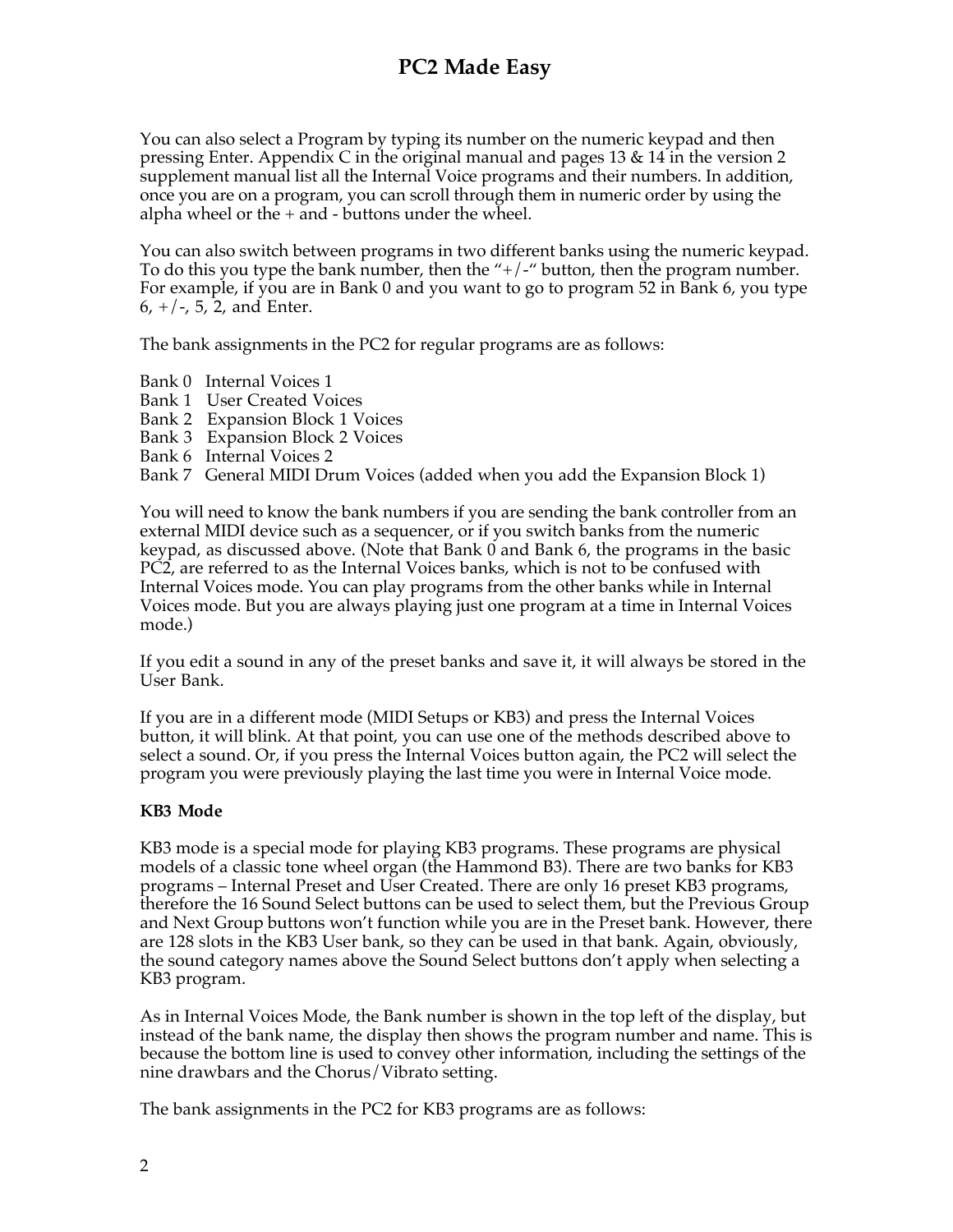Bank 4 KB3 Voices Bank 5 User Created KB3 Voices

Because of the special needs of KB3 programs, buttons and sliders have specific functions while in this mode. KB3 Mode will be discussed in more detail later.

If you are in a different mode (MIDI Setups or Internal Voices) and press KB3 button, it will blink. At that point, you can use one of the methods described above to select a sound. Or, if you press the KB3 button again, the PC2 will select the program you were previously playing the last time you were in KB3 mode.

KB3 programs can only be played on a single MIDI channel. By default, this is channel 1. It can be changed to a different channel by setting the KB3 Channel parameter in the Global menu. But this will cause another change you need to be aware of. If you are in Internal Voices Mode or KB3 Mode, the Keyboard always transmits on a single MIDI channel. In Internal Voices Mode this is channel 1 by default (it can be changed by altering the Internal Voices Setup, which is discussed in tutorial #32). But with KB3 Mode, in order to make sure that you will always be able to play a KB3 program, the MIDI channel will change to whatever channel is selected as the KB3 Channel. If you are just playing the Kurzweil by itself, you will never notice this change. But if you are playing and external MIDI module along with the Kurzweil, then you could get unexpected results when the Kurzweil switches from sending MIDI data on channel 1 to sending on a different channel as soon as you enter KB3 Mode. For this reason, it is generally best to leave the KB3 Channel at the default value of channel 1 unless you have a specific reason to set it to a different channel.

The KB3 Channel will also be an issue if you are sequencing and want to use a KB3 program – you will need to make sure to assign the correct channel to the track you are going to use for playing the KB3 program

#### **MIDI Setups Mode**

MIDI Setups mode is used when you want to split or layer two or more Programs. You would also use it when you want to control any external MIDI modules or keyboards. MIDI Setups also allow you to program all of the sliders, wheels, pedals, buttons, etc. for specific applications.

MIDI Setups mode allows you to have up to 4 zones, with a different program on each zone. Therefore, the maximum number of programs you can split or layer from the keyboard is four. (But the instrument can still respond on all 16 MIDI channels from an external MIDI controller or sequencer.)

MIDI Setups mode and Internal Voices mode function identically, with only a few exceptions. You will always only have one zone in Internal Voices mode, since you are playing a single Program. (It is possible to start in Internal Voices mode and add zones, but when you go to save what you have done, you will have to save it as a Setup.)

As in Internal Voices Mode, the Sound Source buttons function while you are in MIDI Setups mode, allowing you to call up the preset Internal Setups, or Setups using the Expansion Voices, or User created Setups.

The display differs in MIDI Setups mode. Instead of Bank numbers, the Setups are simply numbered, with the numbers increasing past 128, which would be the limit of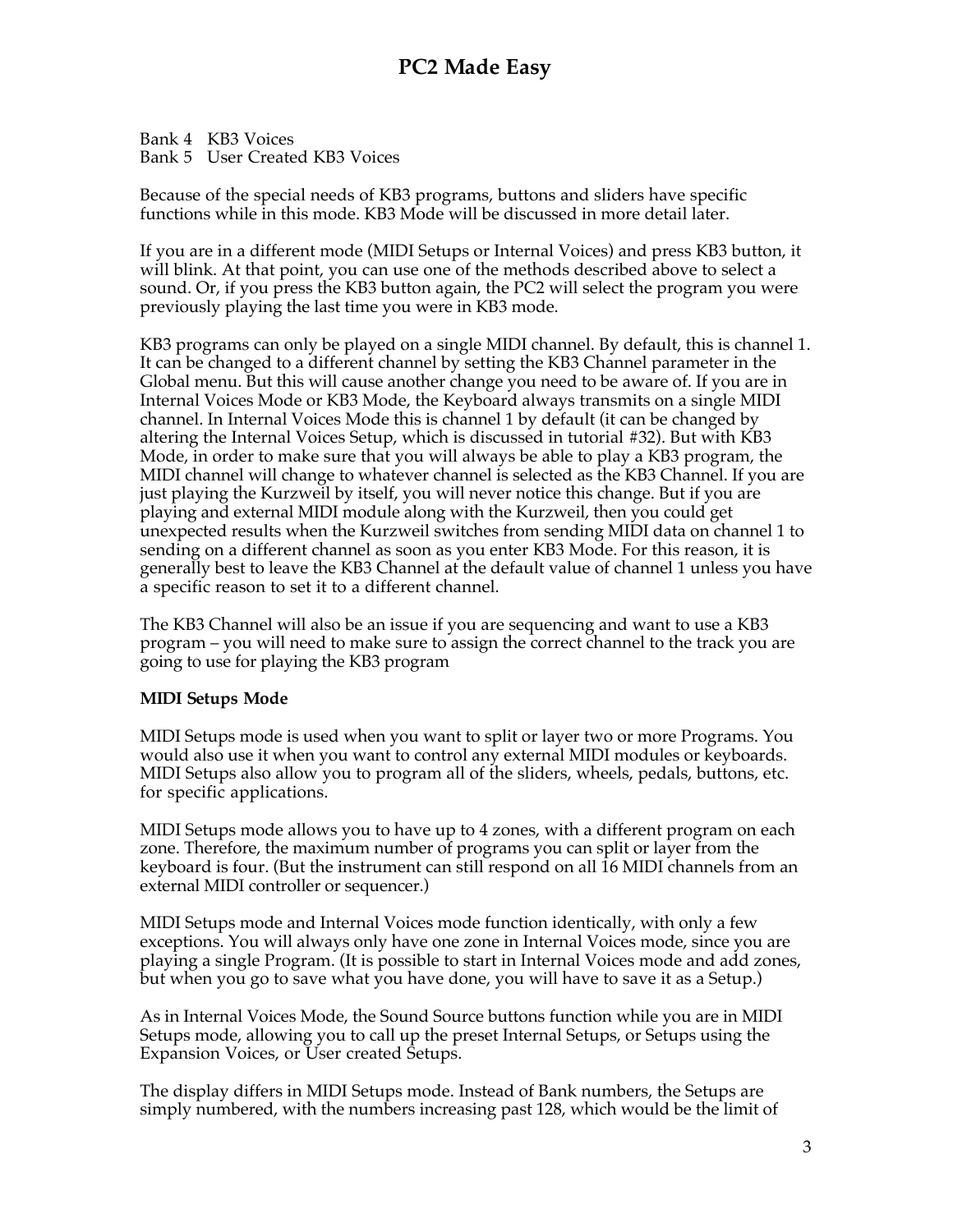MIDI. So the first User Created Setup will be #129. You can't enter the bank number to select a Setup from the front panel, you just enter the Setup number.

However, if you want to call up Setups from another controller that sends MIDI messages, then the PC2 does respond to the bank controller followed by a program change number. Details on how to do this are covered in tutorial #31.

The bank assignments in the PC2 for Setups are as follows:

- Bank 0 Internal Setups (1-32, plus 125-128)
- Bank 1 User Created Setups (129-256)
- Bank 2 Expansion Block 1 Setups (257-?)
- Bank 3 Expansion Block 2 Setups (385-?)

If you are in a different mode (Internal Voices or KB3) and press the MIDI Setups button, it will blink. At that point, you can use one of the methods described above to select a Setup. Or, if you press the MIDI Setups button again, the PC2 will select the setup you were previously playing the last time you were in MIDI Setups mode.

#### **User Interface Basics**

The following is a review of some of the information covered in chapter 3 of the manual. If you read nothing else in the manual, you should go back and read that chapter.

The buttons on the front panel are divided into sections.

### **Sound/Setup Select**

We already mentioned how you can use these buttons to call up programs when in Internal Voices mode, but you can also use them for calling up Setups when in MIDI Setups mode. Notice that the 16 buttons are labeled with the numbers 1-16. By using these buttons along with the Previous Group and Next Group buttons, you have access to 16 different Setups at a time with only one button press. The 16 buttons can then be used to access the Setups as follows:

| Group A | Setups 1-16  |
|---------|--------------|
| Group B | Setups 17-32 |
| Group C | Setups 33-48 |
| etc.    |              |

There are only 36 Presets in the Internal Bank, which are number 1-32 (Groups A & B) and 125-128 (Group H, Sound Select Buttons 13-16). ). But when you create and save your own Setups to the User bank, you will have a total of 128 locations, in 8 possible groups (A-H).

**1.** Press the MIDI Setups button.

**2.** Press the #1 Sound Select button (also labeled Acoustic Piano 1). If you have just turned on the instrument, the top line of the display should say S001 Dance C7. If it doesn't, press the Previous Group button repeatedly until it does. You have now called up Setup #1. Notice that the bottom line says A01, showing you that you are in Group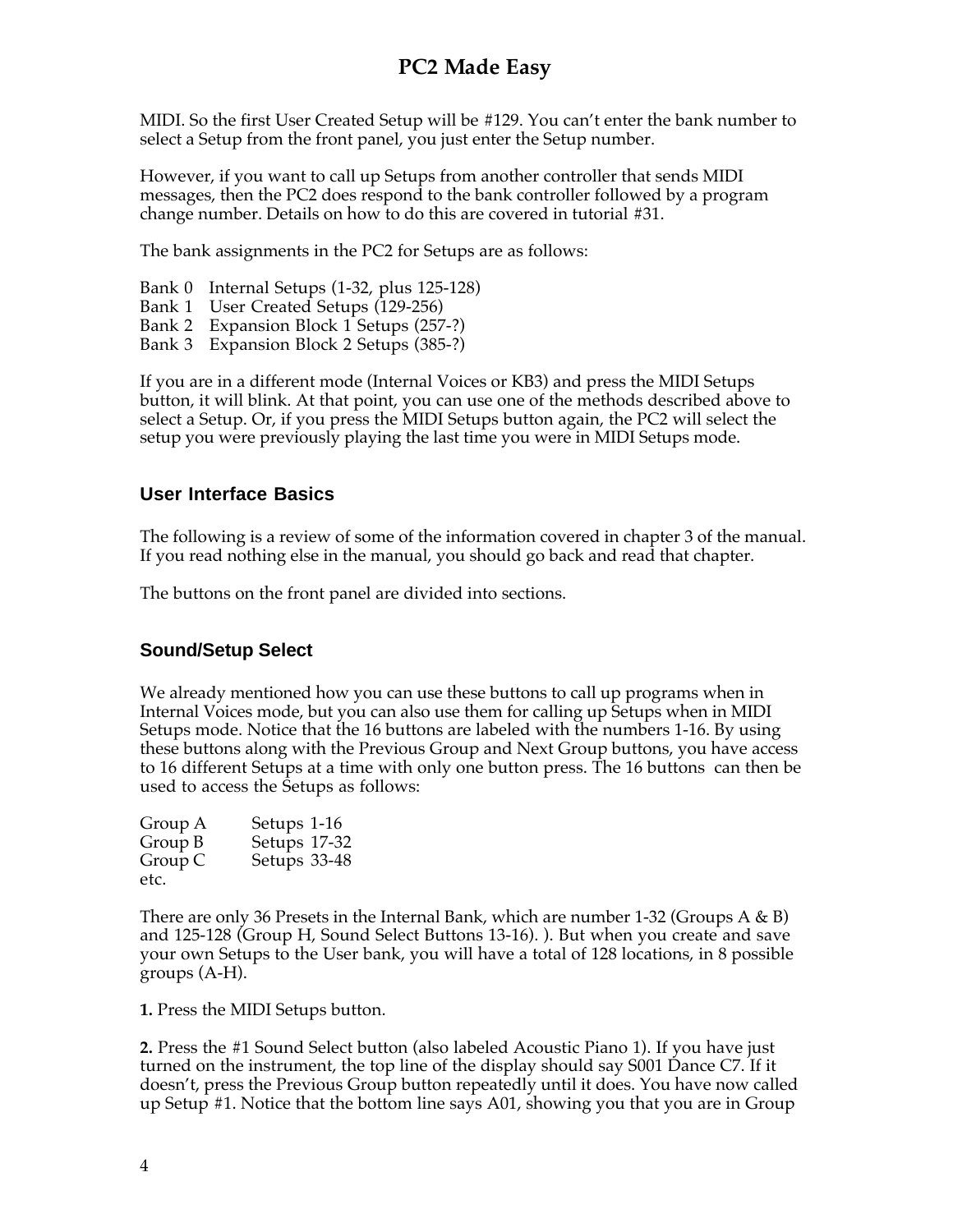A on the #1 Sound Select button. Following the A01, it will show a number and a Program name. This shows you the name of the Program in the currently selected Zone (more on this later).

**3.** Press the Next Group button. The top line of the display now shows S017 Touch Orch (Setup #17) and the bottom line shows B01. This tells you that you have moved to Group B but you are still on the #1 Sound Select button.

**4.** Press the #2 Sound Select button (also labeled Acoustic Piano 2). Now the display shows S018 One Man Trio on the top line and B02 on the bottom line. Notice that you have stayed in the same group - you are still in Group B but are now on the #2 Sound Select button.

So what's so great about all of this anyway? Let's say that you are creating your own Setups and you need to switch between them quickly in a performance. Maybe you have two different sets you are performing. You can save the Setups for a specific set all within the same group. You save the Setups for the first set between Setups #1-16 in the User bank. Then you save the setups for the second set inn #17-32. Once you go to MIDI Setups mode and press the User button, you can use the Next Group buttons to get to Group A (for the first set) or B (for the second set). Now you can switch between any of your Setups (up to 16) with just a single button press by using the Sound Select buttons!

There is an IMPORTANT DIFFERENCE between MIDI Setups mode and Internal Voices mode. When you are in MIDI Setups mode, pressing the Sound Select buttons will always call up the appropriate Setup within the currently Selected Group - the group won't change unless you press the Previous or Next Group buttons, or use the Data Entry section to go to a Setup in a different Group. But when you are in Internal Voices mode, each Sound Select Button remembers whichever group it was last on.

**1.** Press the Internal Voices button.

**2.** Press the Sound Select #1 Button. Press the Previous Group button until the top line of the display says Bank:0 Internal 1A.

**3.** Press the Sound Select #2 Button. Press the Previous or Next Group Button until the display says Bank:0 Internal 2B.

**4.** Press the Sound Select #1 Button again. Notice that it goes back to Group A. If you go back to Sound Select #2, you will see it jumps back to Group B.

This feature is useful because it allows you to choose your favorite program out of a group and be able to call it up with a single button press when in Internal Voices mode. This is remembered even after you turn the PC2 off.

There is another difference to be aware of. As mentioned before, in Setups Mode, the numbers increment by one as you move through the Sound Select Buttons, so:

| Group A | Setups 1-16  |  |
|---------|--------------|--|
| Group B | Setups 17-32 |  |
| Group C | Setups 33-48 |  |
| etc.    |              |  |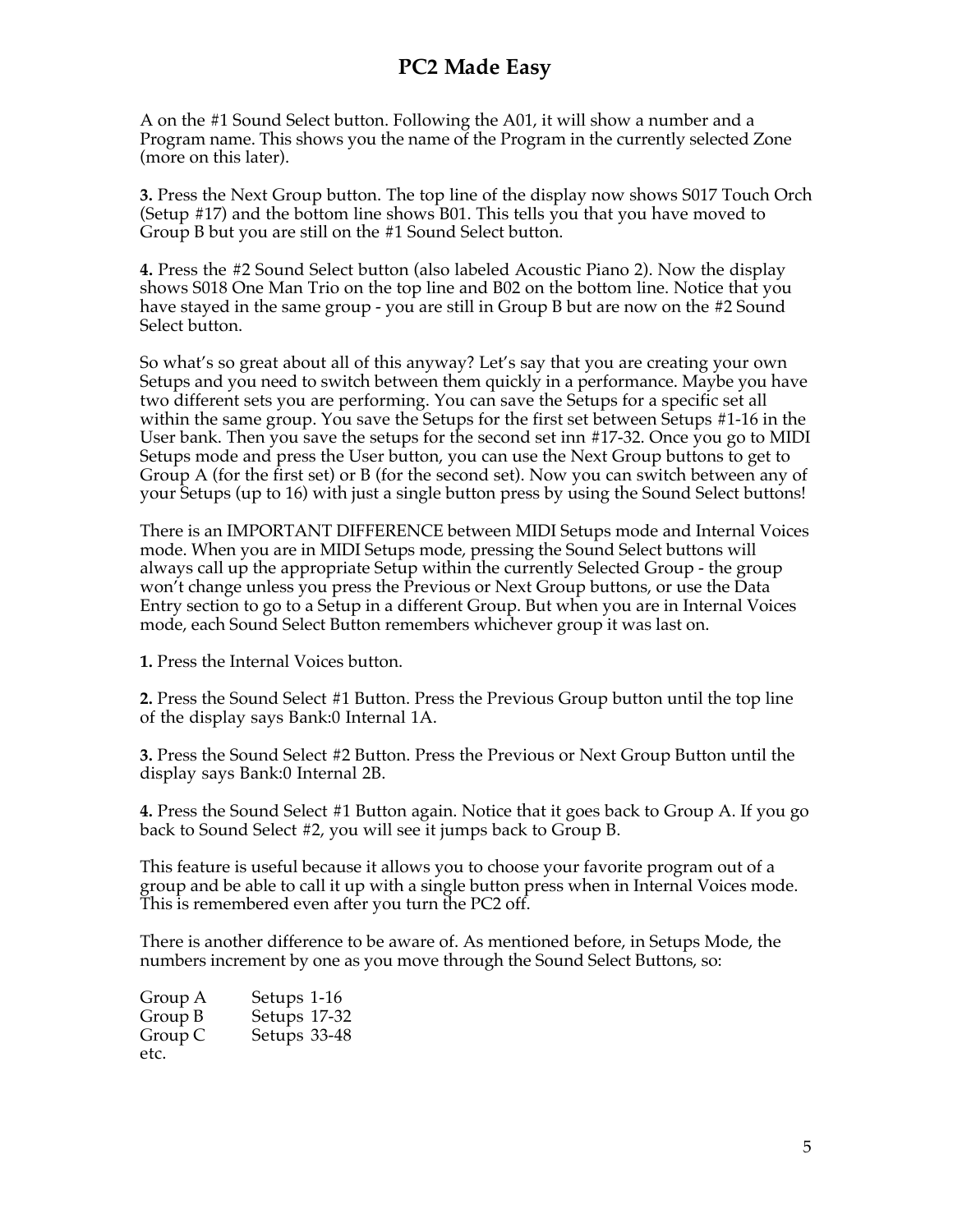This means that if you are on Sound Select button #1, and press the Next Group button repeatedly, the Setup numbers will increment by 16 – starting with 1, then 17, then 33, etc.

But in Internal Voices Mode, it works exactly the opposite. If you press the Sound Select #1 button, and then press the Next Group button repeatedly the program numbers will increment by 1, starting with 0, then 1, then 2 etc. There is an obvious reason for this difference – it allows us to group similar programs with consecutive numbers. In other words:

Acoustic Piano 1 programs 0-7 Acoustic Piano 2 programs 8-15 Electric Piano 1 programs 16-23 etc.

Although this is not normally something you would normally think of when playing the presets, it IS something you want to be aware of when creating User programs. If you want to be able to call up your User programs with a single button press using the Sound Select buttons, then you will want to save them using an appropriate ID number. For instance, if you want to be able to call up one of your programs with the Sound Select #1 button, you would need to save the program as  $ID# 0-7$ . If you want to call it up programs with the Sound Select #2 button, you would need to save the program as ID#8-15, etc.

If you are in KB3 Mode, it works the same way as in Internal Voices Mode. Although you won't see a group letter displayed (A-H), each Sound Select button will remember which of the eight possible programs for that button was selected with the Previous/Next Group buttons. In the case of the Internal Bank, there are only 16 preset programs, so the Group Buttons have no effect. But if you are storing your own KB3 programs in the User Bank, then there are 128 available IDs to store the programs and the Group buttons will function.

### **Data Entry**

This section is very simple and should be familiar to anyone who has used other electronic instruments as well as automated teller machines (ATMs). The alpha wheel allows you to scroll through values quickly. The "+" and "-" buttons let you increment or decrement by single values, and the numeric keypad lets you enter a specific value. It is also used for naming Setups and Programs. You always need to press the Enter button when using the numeric keypad to register the value (except when using the naming function, as described in tutorial #1).

### **Zone Parameters**

Almost all of the Setup editing features of the PC2 are accessed through this section. Under each button is a series of parameters, which you access using the << and >> buttons under the display. You then use the Data Entry section to change the value of the currently displayed parameter.

**1.** Press the MIDI Setups button twice. Type, 1, 2, 8, then Enter on the numeric keypad.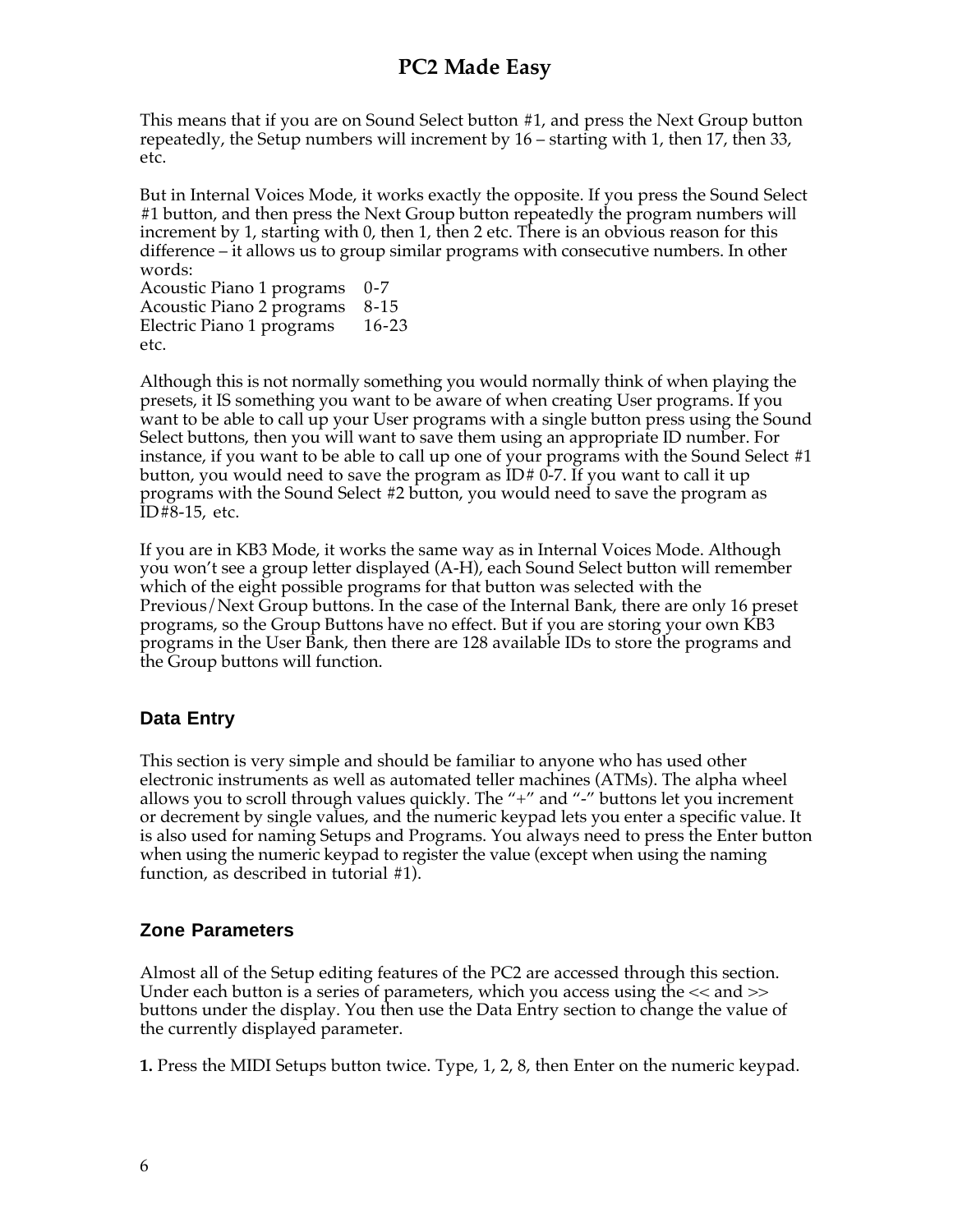**2.** Press the MIDI Transmit Button. The display shows that you are on the MIDI Channel parameter.

**3.** Press the >> button. You are now on the Destination parameter, which by default is set to Local+MIDI.

**4.** Press the "-" button under the alpha wheel. The value changes to MIDI. Rotate the wheel clockwise. It changes back to Local+MIDI.

Notice that there is an underscore below the letter L in the display. This shows that the parameter is highlighted. Usually there is only one parameter in the display at a time, but sometimes there are two or three.

**5.** Press the KeyRange button. There are two parameters in the display - Low Note and High Note. Notice the underscore under the C. Press the >> button and you will see the underscore move under the G.

### **Zone Select Buttons**

The four zone select buttons have several different functions, depending on what mode you are in.

### **In MIDI Setups Mode**

When playing a Setup, they allow you to mute and unmute zones. When you are editing a Setup, they allow you to switch between zones for editing. Since the display has only two lines, there is only enough room to show the value of 1 zone at a time.

**1.** Press the MIDI Setups button, then press 1 on the numeric keypad, then 5, then press Enter. You have called up Setup 015 Piano Trio. On the bottom line of the display, after A15, it should say 1:Upright Bass 2. If it doesn't, press the Zone 1 button once and you will see this info. This shows you the Program that is on zone 1.

**2.** Notice that the Zone 1 and Zone 2 buttons are green and the Zone 3 and Zone 4 buttons are orange. This tells you the Setup has 4 zones, but 2 of the zones are muted. If you play the keyboard, you will hear Piano on the right side and Bass+Ride Cymbal on the left.

**3.** Press the Zone 1 button. It now turns orange. This means that zone is muted. If you play the keyboard, the left side makes no sound. Press Zone 1 and the button turns green again and you will hear the bass.

**4.** Press the Zone 2 button. The bottom line of the display now says A15 2:Grand Piano 44, showing you the Program in zone 2.

**5.** Press the Zone 3 button. The bottom line of the display now says A15 3:Trombones, showing you the Program in zone 3. Press Zone 3 again and the button turns Green. Play the keyboard and you will now hear Trombones layered with the Piano on the right side of the keyboard, and the Bass+Ride still on the left.

An important point that can lead to confusion: If a specific zone is NOT currently in the display, pressing that Zone Select button will bring up that zone in the display. But if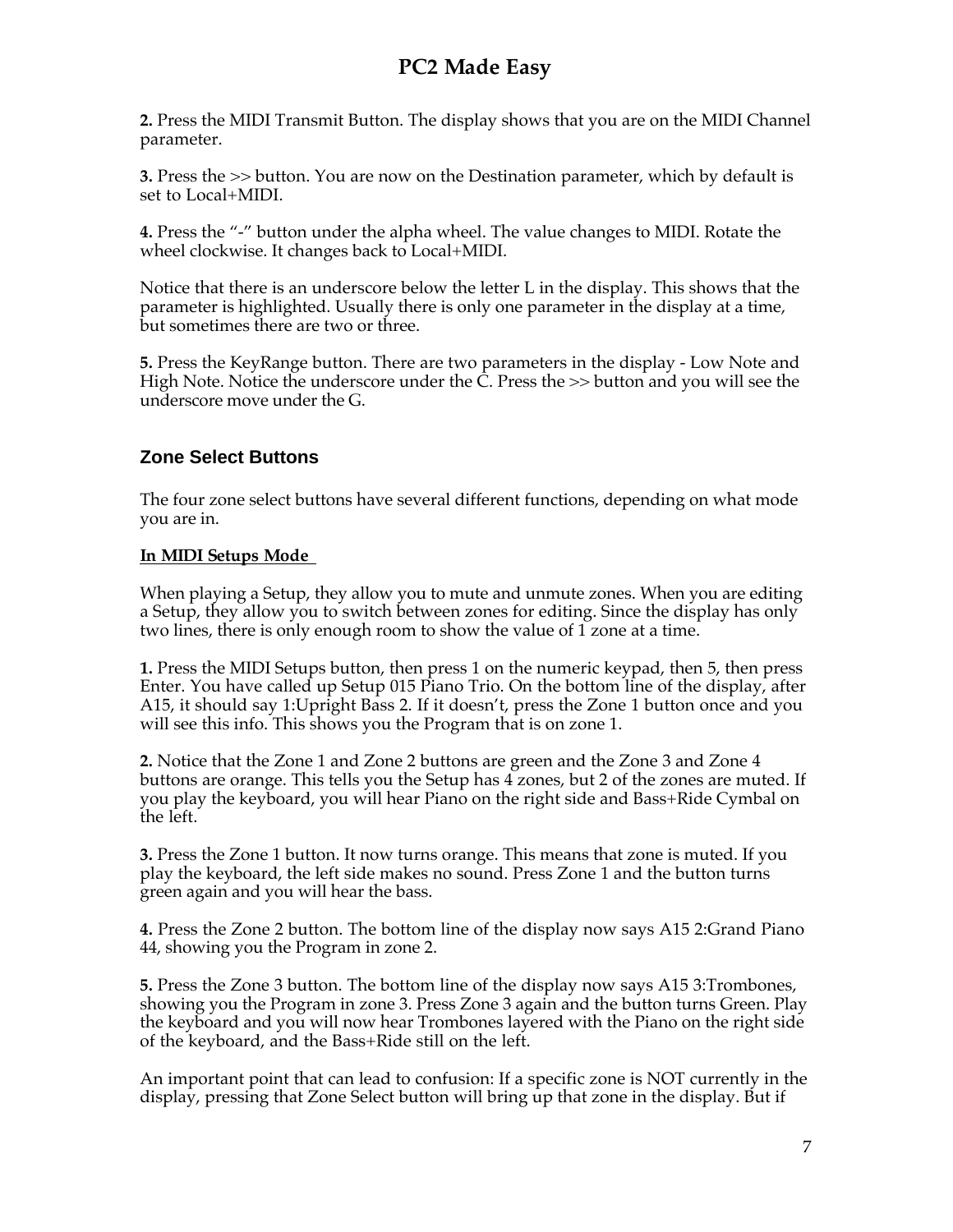the Zone is already in the display, then pressing the same numbered Zone Select button will mute it (or unmute it if the zone is already muted). As this Setup demonstrates, you can save a Setup with a zone muted, allowing you to call up the Setup and have certain sounds layered or split, and then bring in another zone while you are playing, by pressing the appropriate zone button.

**6.** Press the MIDI Transmit button. The top line now shows Zone 3 0:060. When you are editing any parameter the top line always shows you the current zone, as well as the bank and program number of the program assigned to that zone (in this case, it is the Internal Voices bank 0, Program 60 - Trombones. The bottom line says MIDI Channel:03. showing you that zone 3 is assigned to channel 3.

**7.** Press the Zone 1 button. It shows you that zone 1 has program 111 from the Internal Voices bank and is assigned to channel 1.

**8.** Press the Zone 1 button again. Notice that the Zone 1 button turns orange - the zone is muted. The display also shows a "-" after the zone number in the display, to indicate that it is muted. The mute function works both when playing and editing a Setup. This can be useful when you are creating your Setups - you can temporarily mute a zone to hear the others. Press the Zone 1 button again to unmute the zone.

**9.** Press the Solo button. The Zone 1 button turns red, showing that zone is soloed. If you play the keyboard you will only hear the bass. Press the Zone 2 button. It switches to red and the Zone 1 button to green, soloing the piano.

**10.** Press the Zone 3 button. Now press the "-" button or turn the wheel counterclockwise until the MIDI Channel says Off. The Zone 3 button is now not lit at all, showing you this zone has been turned off. All of the zone 3 parameter values are still remembered – the zone has simply been turned off.

#### **In Internal Voices Mode**

When you are Internal Voices mode, the zone buttons access the AutoSplit functions (labeled above the buttons), giving you a fast and simple way of creating a basic setup. In Internal Voices mode, you can play one program at a time, since Internal Voices mode is based on the internal setup, which contains a single zone. If you wanted to create a multi-zone setup with different programs in each zone, you could go to MIDI Setups mode, then start programming (editing): assigning MIDI channels and programs to zones, assigning physical controllers, and so on. This gives you a great deal of control and flexibility, but it takes a bit of time.

If you're on stage and you suddenly decide that your solo needs two sounds instead of one, you don't want to take the time to edit a setup; you just want to add another sound as quickly as possible. Fortunately, the PC2 makes it easy to do this kind of thing without doing any actual editing. In this case the 4 zone buttons are used to add a Layer sound to the main sound, add a split sound on the left side of the keyboard, and add a layered sound for the split sound.

As an example, we're going to start with piano, layer it with strings, add a split with bass, then layer the bass with clavinet.

**1.** Press Internal Voices (in the Sound/Setup Select region), then Internal (in the Sound Source region), then the Acoustic Piano 1 Sound Select.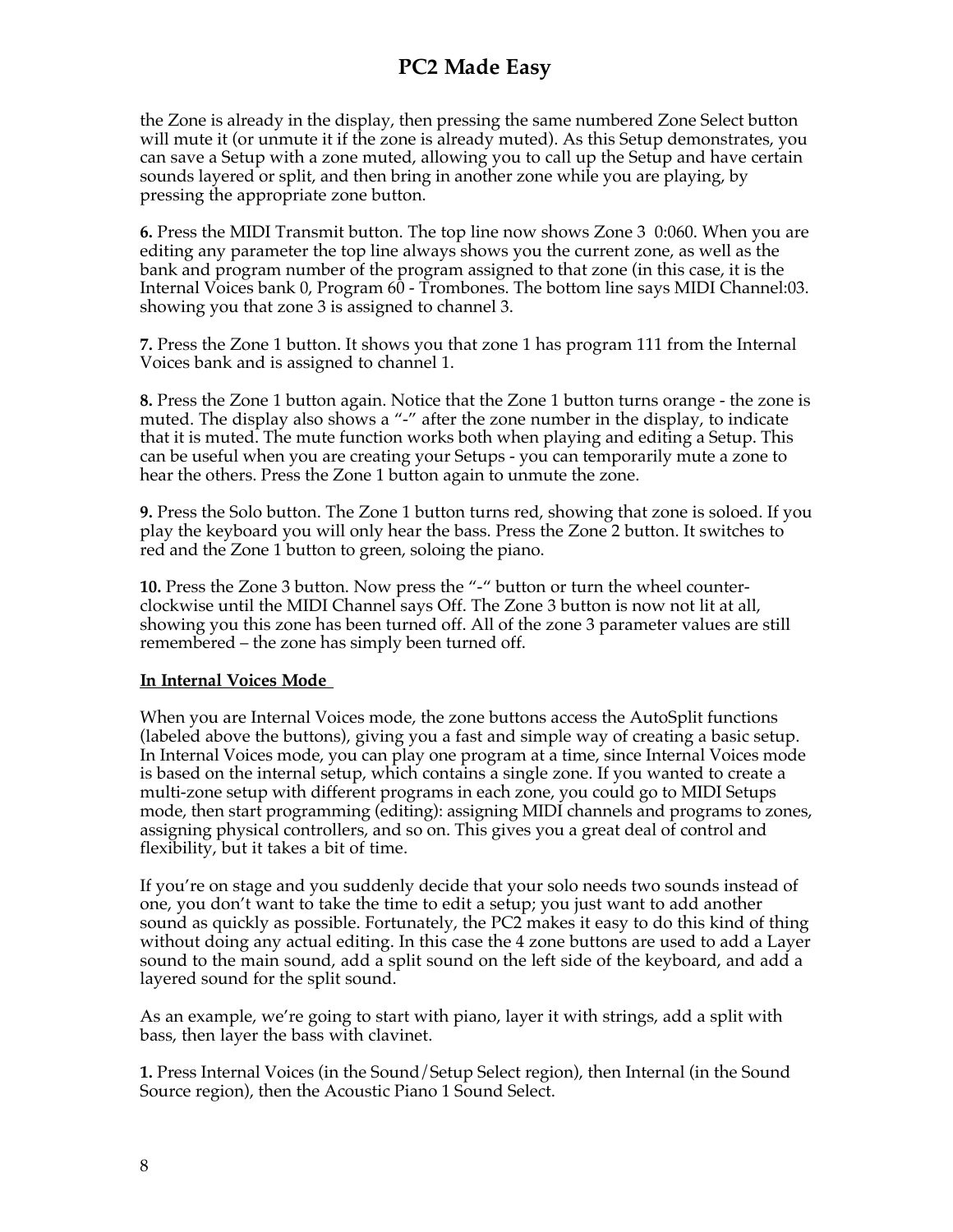**2.** Press Layer (the Zone 2 button). Notice that the Mode buttons change and MIDI Setups is now lit instead of Internal Voices (since we now have 2 zones). Also notice that the top of the display says Zone:2 auto, indicating that AutoSplit is turned on.

**3.** Press the Strings Sound Select button. Now you have piano and strings layered across the entire keyboard.

**4.** Press Split (the Zone 3 button).

**5.** Press the Bass Sound Select button. Now you have a bass from the bottom of the keyboard up to G#3, and layered piano and strings from A 3 up.

**6.** Press Split Layer (the Zone 4 button).

**7.** Press the Clavier Sound Select button. That's it: bass layered with clavinet in the lower part of the keyboard, and piano layered with strings in the upper part. Remember that each sound select button remembers the last program that was chosen for that sound category. If you want a different option, you can simply use the Next and previous Group buttons to choose a different program. If you want to change one of the sounds, simply press the appropriate zone button (Main, Layer, Split, or Split Layer) then select the sound you want.

**8.** If you would like to change where the keyboard is split, you can easily do this. Press the Split and Split Layer buttons simultaneously. The display changes to show you the AutoSplit Key, which is currently G#3. The easiest way to change the key is to hold the Enter button and strike the note that you want on the keyboard. This will be the top note of the left side of the keyboard. You can also use the wheel or + and – buttons to change the value. Press the Split and Split Layer buttons simultaneously again to return to performance mode.

We will cover more on the AutoSplit feature in tutorials 1 & 2.

#### **In KB3 Mode**

When you are in KB3 Mode, these buttons have special functions, which control the Percussion feature in a KB3 program. Percussion is a an extra tone added on top of the regular drawbar pitches, which has a short envelope, adding a little "pop" to the note. The labels below the buttons show the functions, turning Percussion On or Off, and controlling the Volume (Soft or Loud), Decay Rate (Slow or Fast), and Pitch (Low or High harmonic).

### **Sliders and Assignable Controller Buttons (SW1-SW5)**

The PC2 has 4 sliders and 5 switch buttons which can be assigned to send any MIDI controller message, and can be used to modify the sound of Programs and Setups in a variety of ways. (And of course, there are also 3 switch pedal and 2 continuous controller jacks, plus jacks for a breath controller and option ribbon. Again, these can be assigned to send any MIDI controller message). All these physical controllers are independent for each zone in a MIDI Setup, so that for instance, one slider can send a single message on one or more MIDI channels, or completely different messages for each channel in used in the Setup.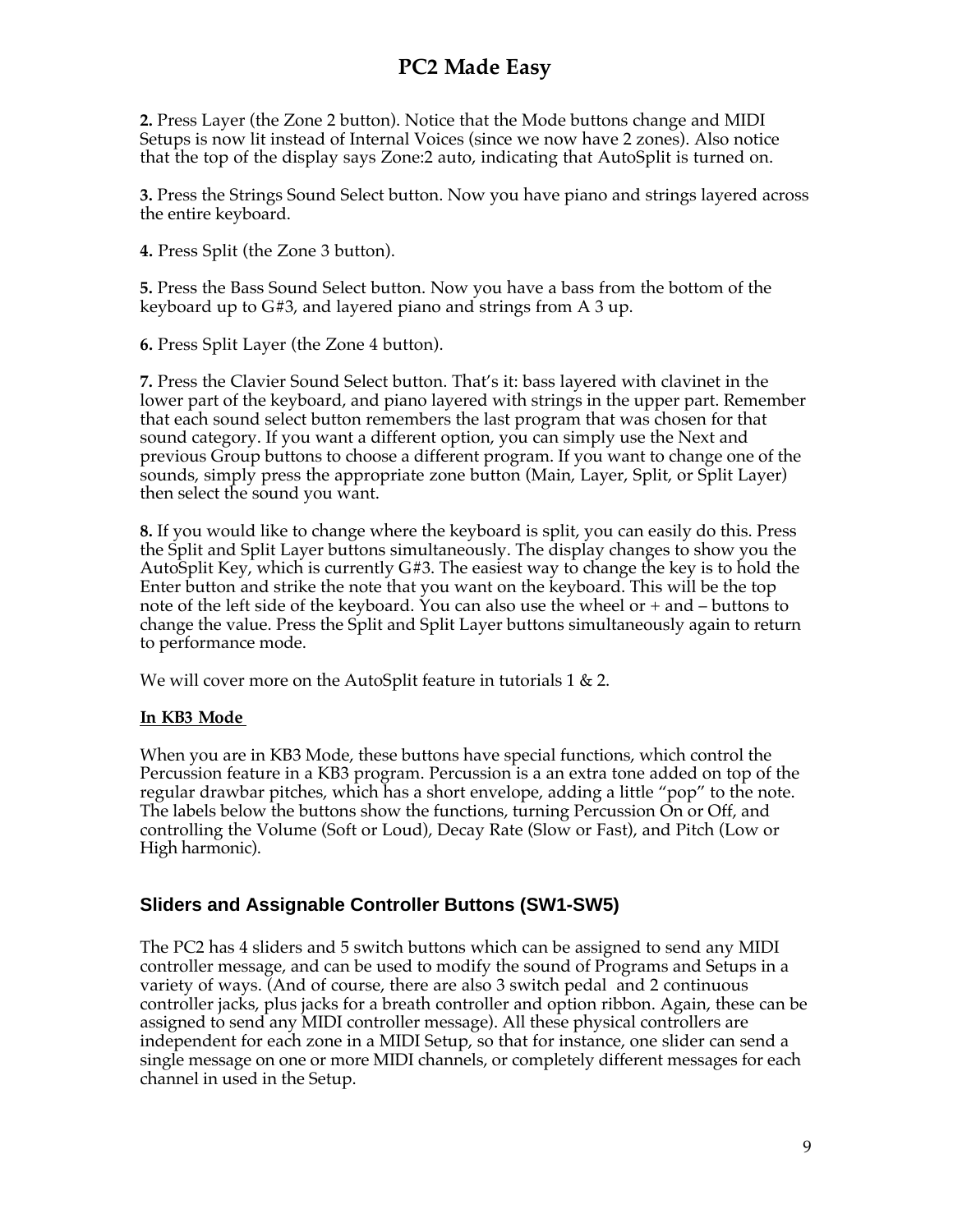The five Switch buttons (Sw1-SW5) section change function depending on whether you are in Internal Voices, MIDI Setups Mode or KB3 Mode.

#### In Internal Voices Mode

While you are in Internal Voices Mode, the default Internal Voices Setup has the controllers in zone 1 assigned to default values. Although you can customize the Internal Voices Setup (see tutorial #32) and change what messages are sent by the sliders, buttons, etc., you should be aware of the original defaults, since they are already set to give you control over your sound. Appendix C contains a list of all the presets and the specific controller assignments for each program. However, some general rules apply:

Slider A (Controller #93) controls the Wet/Dry Mix for FX-A

Slider B (#91) controls the Wet/Dry Mix for FX-B

Slider C (#6) varies for each program, but is typically some type of timbre change Slider D (#13) varies for each program, but is often some type of rate control (for vibrato, tremolo, etc.) It is also often used to control the amount of resonance, when Slider C is used to open and close a Low Pass filter. It may be also used for Envelope control (changing the Attack and/or release times).

SW1 (labeled Octave Shift) transposes down one octave.

SW2 (#9) varies for each program

SW3 (#12) varies for each program

SW4 (#116) turns the arpeggiator on and off.

SW5 (#29) varies for each program, but is often used for Layer Enable/Disable, or switching Layers. It can also be used to add Impact (a very brief amplitude boost, especially effective in percussive sounds).

An important note about the Octave Shift (SW1) button. This will shift the keyboard down one octave in Internal Voices Mode and in many Setups. But it is important to understand that this button is NOT specifically dedicated to doing an octave shift. It can, in fact, be programmed to send any MIDI controller you want – we have merely programmed it to do an octave shift as a default. In fact, if you use the Auto Split/Layer function to create a Setup from internal voices mode, you will find that while the button shifts zones 1 & 2 Down one octave, it shifts Zones 3 & 4 UP one octave.

#### In MIDI Setups Mode

The Sliders and buttons have a variety of different functions in the preset Setups. Appendix C documents the various controls. As mentioned above, you may find that moving a slider or pressing a button will change just a single zone or several of them.

We will be covering many examples of how you program the various physical controllers in the tutorials that follow.

#### In KB 3 Mode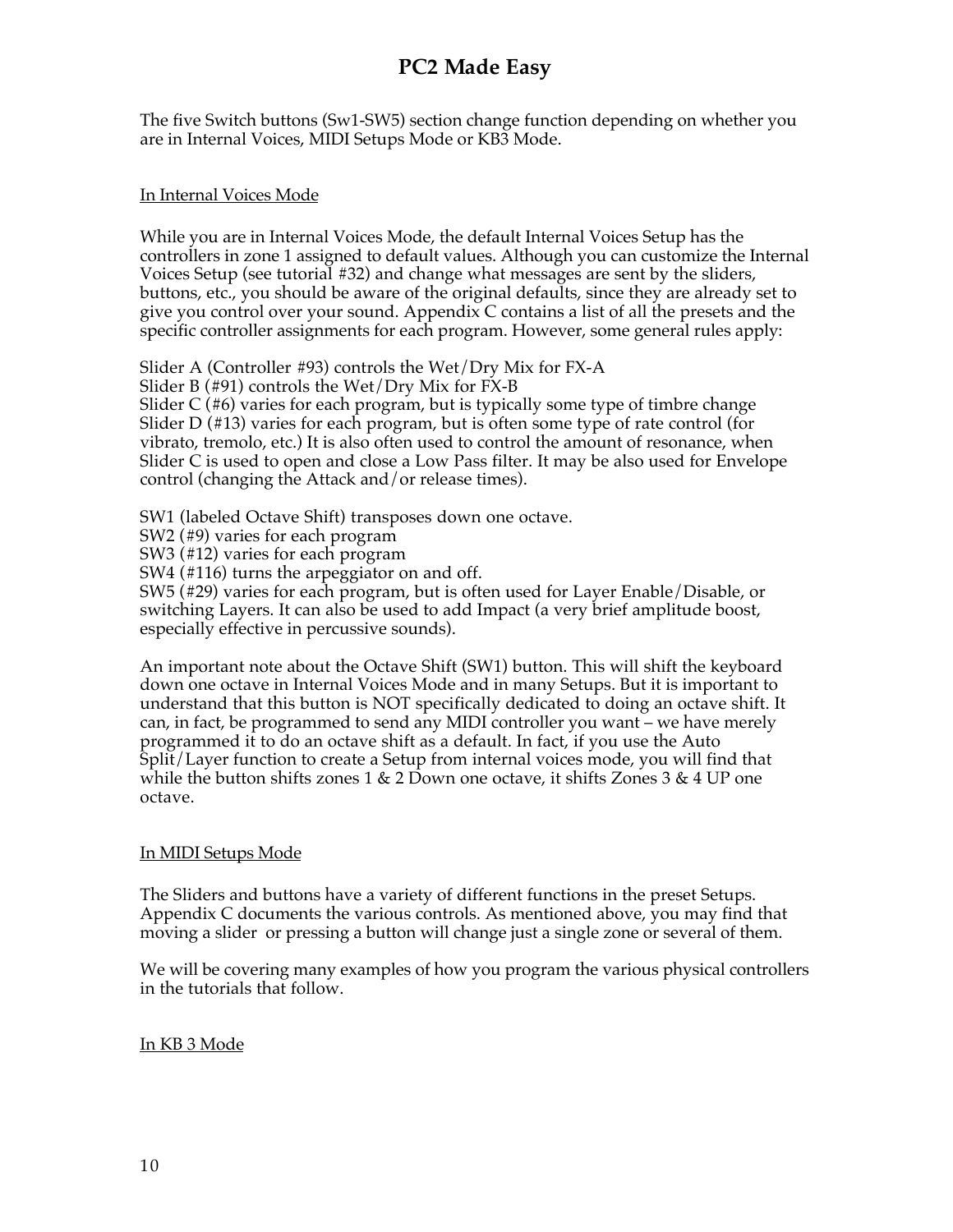In KB3 Mode, the sliders function as the drawbars found on a standard tone wheel organ. The bottom SW1-SW3 buttons control the Rotary and Chorus/Vibrato effects. This is covered in detail in tutorial #14.

### **Other Buttons in the Zone Select & Assignable Controllers Section**

There are two additional buttons in this section. One of these buttons is dedicated to selecting the Global EQ feature. This button will always call up the EQ display no matter what mode you are in. The EQ will affect all Programs and Setups, on all MIDI channels.

Press the EQ button. The display has three parameters that can be adjusted with the first three sliders. Or, you can select the parameters with the left and right arrow buttons and use regular data entry methods to change the values. Each of the three bands can be adjusted plus or minus 12dB. Press EQ again to return to the previous mode you were in. The EQ settings are remembered as long as the PC2 is powered up. Each time you turn the PC2 on, the EQ settings return to 0 dB for each band (Flat EQ).

The final button in this section change function depending on which mode you are in.

In KB3 Mode, this button switches the four sliders to control either the first 4 or second 4 drawbars of the standard 9 drawbars in a tonewheel organ. (The ninth drawbar is controlled by the Mod Wheel.)

When you are in MIDI Setups Mode, this button is used to solo a single zone (as shown previously). If you are in Internal Voices Mode, pressing this button triggers the Auto Split/Layer Function, turning the program into aSetup, and soloing zone 1.

If you have started in Internal Voices mode and have gone into the Program Editor (by pressing Timbre, Envelope, or LFO), then this button will solo the current Layer in the program (more on this in tutorial #16).

### **Sound Parameters**

The PC2 offers some basic editing of sounds. The three buttons in this section control Timbre, Envelope, and LFOs. The actual parameters that you see in these menus will change depending on whether you are editing a regular program or a KB3 program. In addition, the parameters in the Timbre menu will change, depending on the program you are editing. We will go through some examples of editing programs in tutorials 16 & 17.

### **Effects**

The PC2 has 2 effects processors, A & B. Only one effects configuration (which includes the setting for both Effects A  $\&$  B) can be called up at a time. Each Program and Setup can have its own Effects configuration, and when you call up that Program or Setup, its effect configuration is selected. When you are playing a Program or a Setup, it is a simple matter to see the current effect and change it if desired. But if you are sequencing and playing different programs on different channels, then you must choose how you will control the effects, since only one program or master setting can be in control. We will cover how to do this in tutorial #30.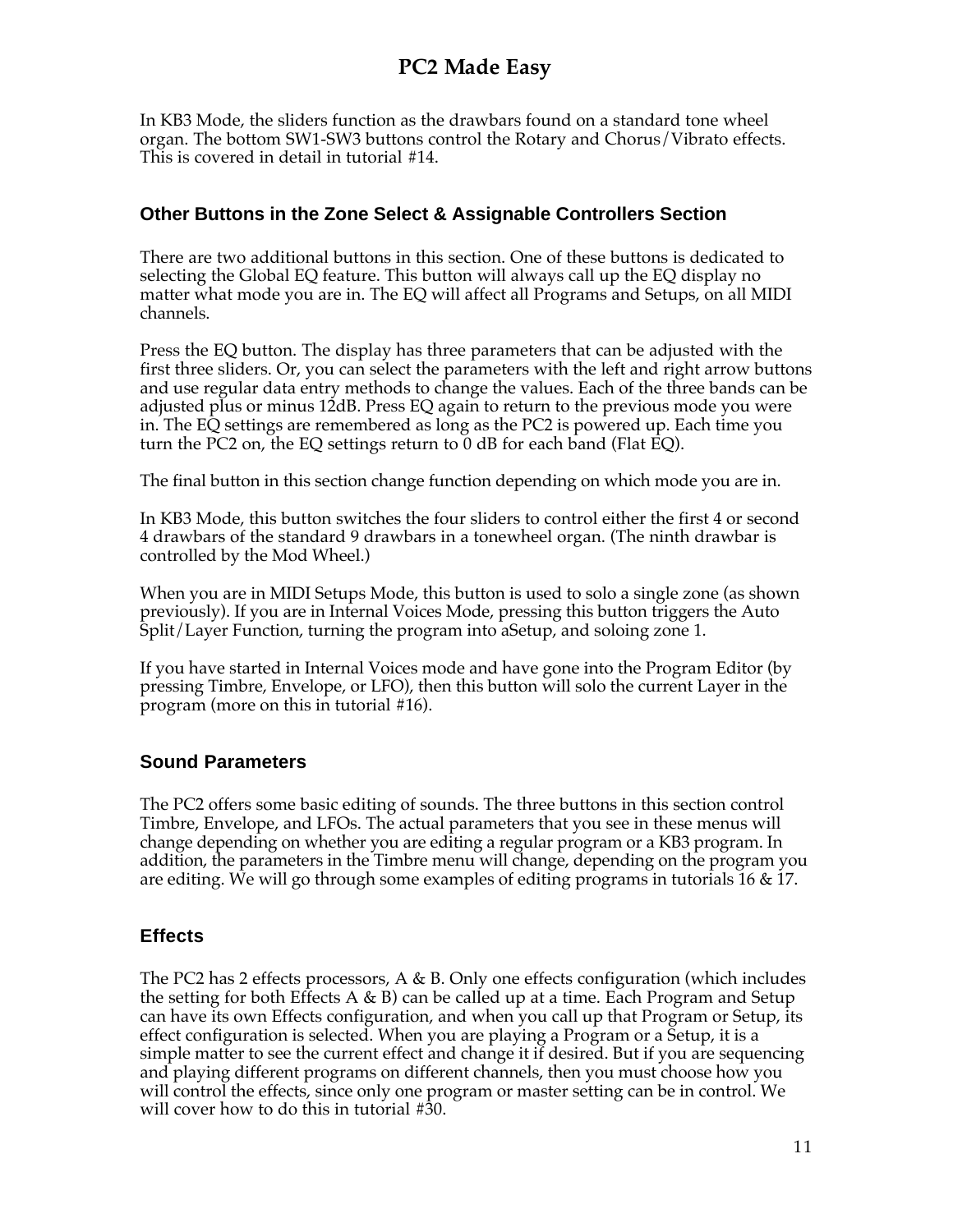**1.** Go to MIDI Setups Mode and call up Setup #5 Synth/E Piano. If the bottom line does not say 1:Serious Classi, press the Zone 1 button. Notice that the FX-A button is lit, showing you that zone 1 is assigned to FX-A.

**2.** Now press the Zone 2 button. The FX-B button is lit, showing you that zone 2 is set to FX-B. If you press FX-A, it now lights and the FX-B button is no longer lit. You have just changed zone 2 to go to FX-A. Press FX-A again, the button light goes out and now this zone is dry (no effects). Press FX-A and FX-B simultaneously to send a zone to both effects processors. Press FX-A again to return zone 2 to its original setting of FX-B.

**3.** Press the Select buttons for FX-A and FX-B. You will see which effect is chosen for each effects bus (Dist Cab EPiano for FX-A and Elegant Hall for FX-B). You can change the effect for each bus by using any data entry method.

**4.** Press the Wet/Dry button. The bottom line shows the wet/dry mix for each effects bus. Notice that FX-A amount is in parenthesis. This shows you that the current zone (zone 2) is not being sent to FX-A. But there is still an amount that is remembered for each bus. So if you switch zone 2 to use FX-A, it will use the currently set value of 76% wet for the Distorted Cabinet effect.

**5.** Each zone in a Setup (and each MIDI channel) can have its own separate wet/dry mix. In zone 2, the wet/dry mix for FX-B is 6%. Press the Zone 3 button. Notice that this zone is set to 8% for the same effects bus. We will show how to set the wet dry mix on a per channel basis in our tutorial on using effects when sequencing.

**6.** Now look at the top line of the display. It says Global A>B 5%. In addition to having to separate effects busses, you can feed the output of FX-A into FX-B, and this parameter allows you to choose how much of the signal from FX-A goes into FX-B. The display says Global, because this amount is the same for all zones (and all MIDI channels).

We will cover more details on using effects in tutorials 18 & 30.

### **System**

This section has three buttons, Global, MIDI Receive, and Panic.

Pressing Panic will send the MIDI All Notes Off and MIDI All Controllers reset messages on all channels, which will stop any stuck and return controller values to their defaults. We will cover the Global functions at the end of this document, and The MIDI Receive button is covered in tutorial #27.

### **Functions**

This section has three buttons: Compare, Copy, and Store. We will be covering the use of the Store function in the first tutorial.

Using the Compare function is easy. Press it at any time when you are editing a Program or Setup to compare the currently edited version with the previously stored version. If you are editing a Setup, the Z in the top right hand corner of the display will change to a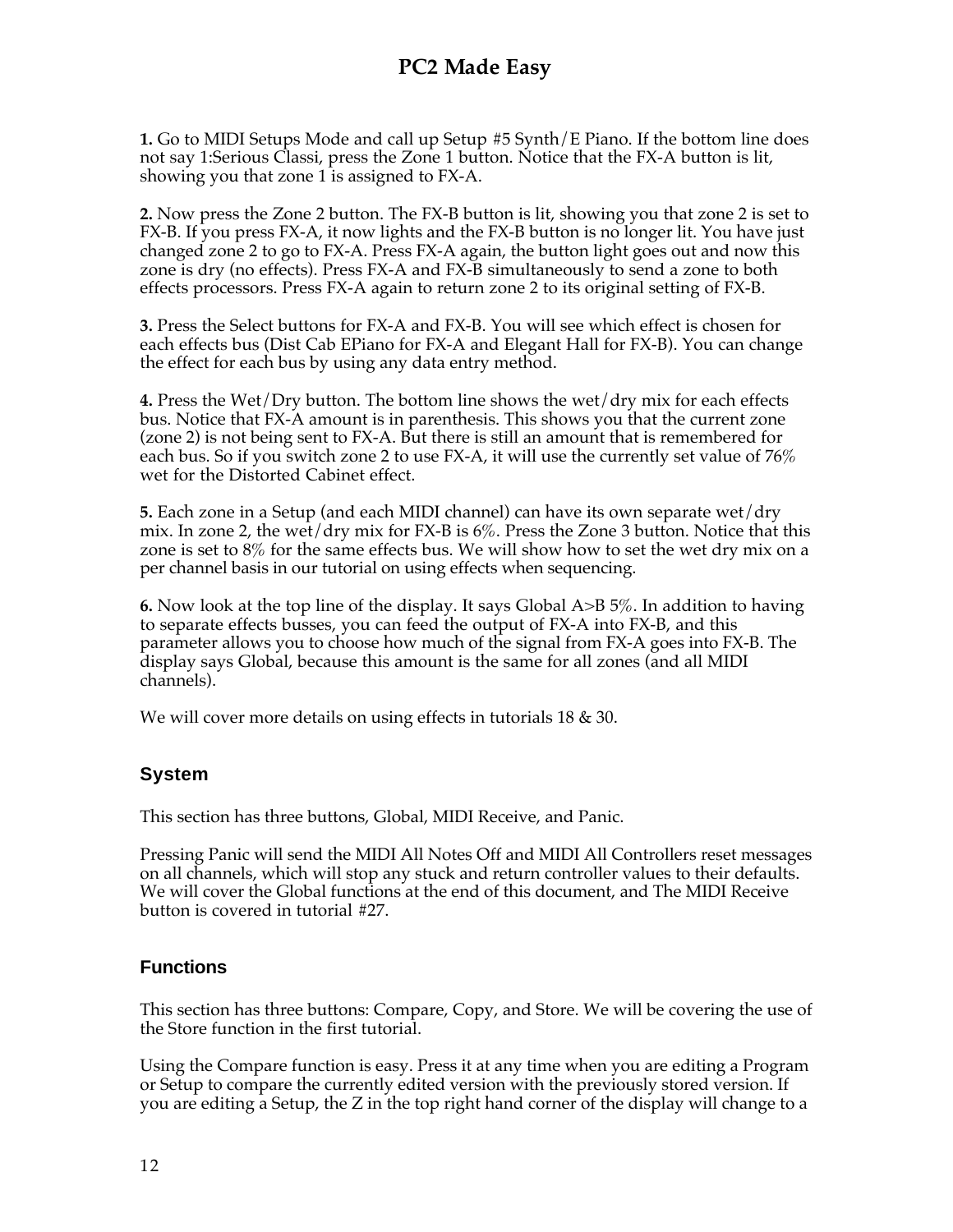C. If you are editing a Program, Lyr will change to Cmp. The Compare button will also blink. You will hear the previously stored version. Press Compare again to return to your currently edited version.

Details on using the Copy function can be found at the end of this document, after all the tutorials.

### **Editing Shortcuts**

Following are few tricks to speed up editing of various parameters:

#### Setting Note Values:

For any parameter whose value is a note, hold Enter and strike the note on the keyboard that you want and the parameter will switch to that note.

#### Turning a parameter Off or setting it to None:

Typing 0 and pressing Enter will change most parameters to a value of Off or None.

#### To quickly edit a specific controller:

Each physical controller (sliders, wheels, etc.) has a number of parameters, and there are 17 different physical controllers. All of those parameters are under the same menu, so that is a lot of parameters to scroll through!! If you hold the Controllers button and move a specific controller, the PC2 will jump to the first parameter for that controller. For example, hold Controllers and move Slider A. The display jumps to Slider A Ctrl Num.

Pressing the << and >> buttons simultaneously will jump to the same parameter for the next controller in the list. After following the previous example, press both those buttons and you jump to Slider B Ctrl Num.

#### Jumping to a specific channel in the MIDI Receive menu:

Holding MIDI Receive and pressing one of the 16 Sound Select buttons will jump to that numbered MIDI channel.

Switching Banks when calling up a Program (in Internal Voices mode or in the Program Menu when editing a Setup):

Type the bank number, then the " $+/-$ " button, then the program number, then press Enter.

#### Using the Copy Function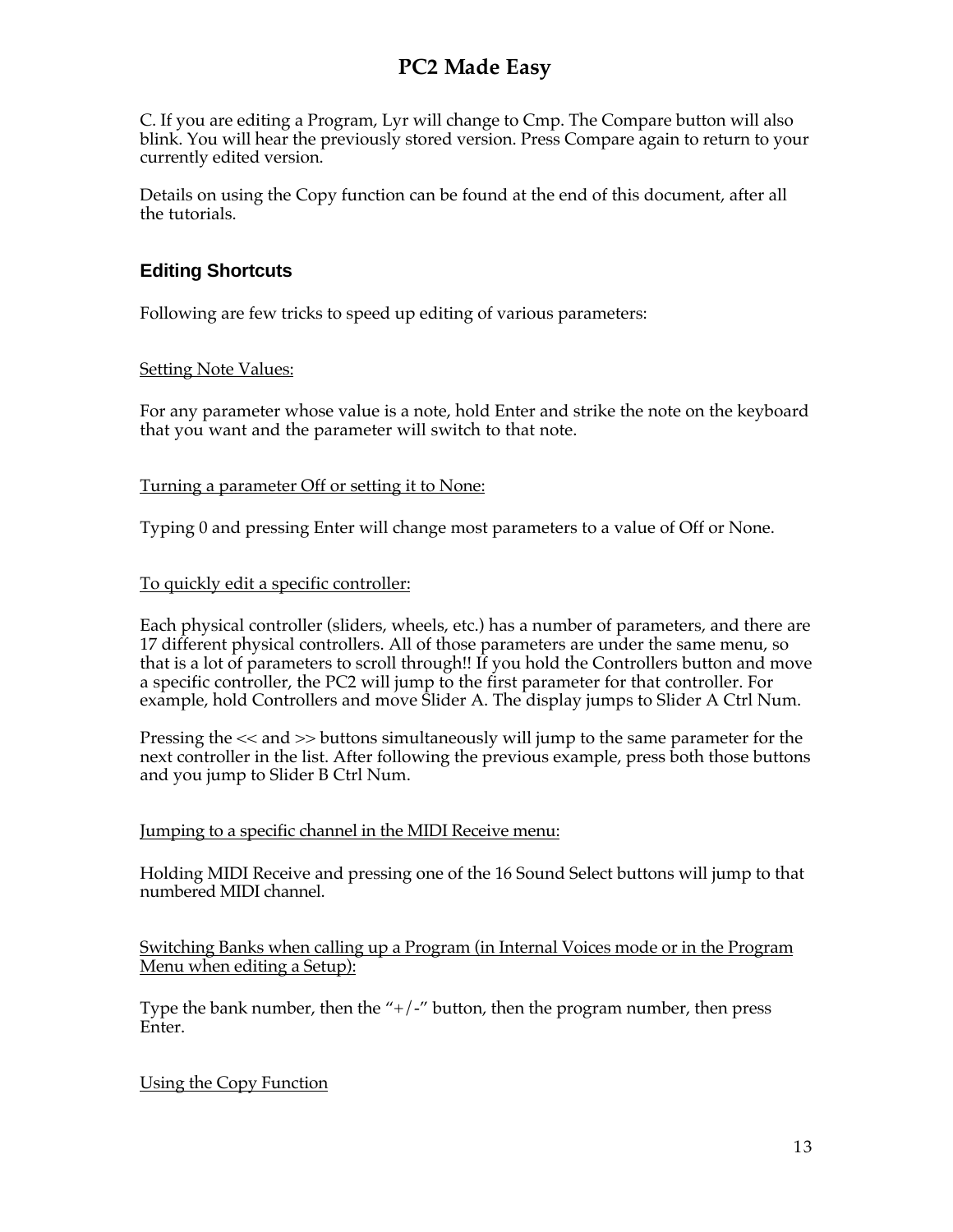As you go through the tutorials below, you will find examples of many different things you can do on the PC2. When you start to create your own Setups, you may find that you want two or more zones to have the same types of control oriented functions, with each zone playing a different sound. One way to speed up the creation of your Setups is to copy parameters from one zone to another or even from one Setup to another. The PC2 makes it easy to do this.

Details on using the Copy function can be found at the end of this document, after all the tutorials.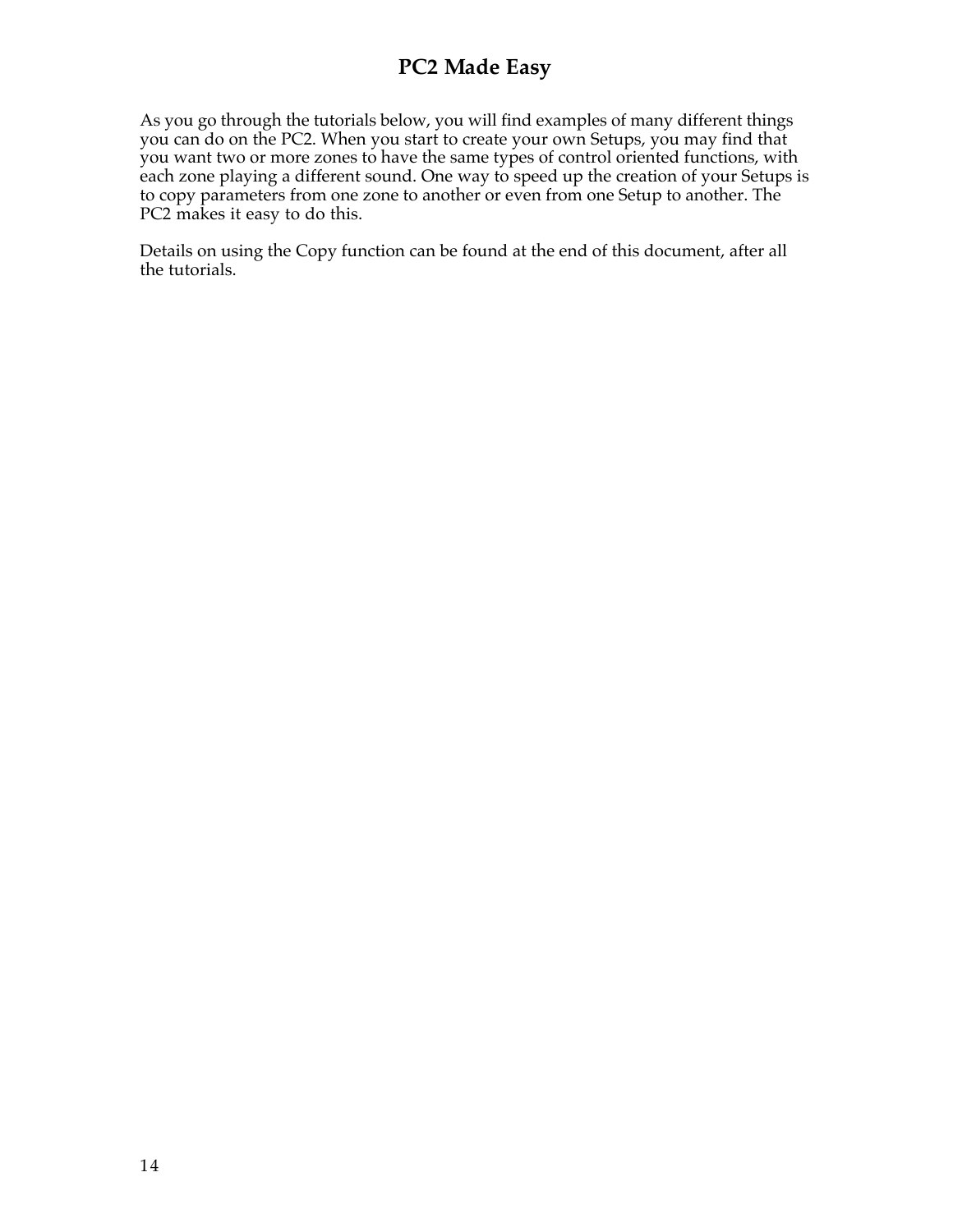# **TUTORIALS**

### **Intro**

These tutorials have been designed to start simply and increase in complexity. To avoid a great deal of duplication, later tutorials will refer to steps from previous tutorials.

There are two ways of creating a Setup – starting in Internal Voices Mode and (typically) use the AutoSplit function, or starting in MIDI Setups Mode.

#### **Starting in MIDI Setups Mode - Editing from the Default Setup:**

All of the tutorials start from the Setup 128, the Default Setup. One thing you want to be careful of - if you start from an existing Setup and make changes, some of the parameters from that original Setup may be set to do specific things, which will affect what you are trying to do.

For this reason, it is usually easier to start with the Default Setup. If you do start with one of the preset Setups, please be sure to look in Appendix E of the manual to see the controller assignments for that Setup.

Another thing to be aware of - whenever you call up a Setup, the PC2 copies all of the parameter values into an edit buffer. Any changes you make are made in that edit buffer, and the changes don't go into memory until you Store that Setup. If no Setup exists at a specific location, then nothing is copied into the edit buffer, and so the data in the edit buffer is whatever was there from the last real Setup.

For example, let's say you start with a PC2 set to factory defaults (no user Setups saved in memory). Now you call up Setup 1. All the parameters from Setups 1 are placed in the edit buffer. Next you call up Setup #129 in the User bank. But there is no Setup #129 yet in the instrument, so the display says "Not Found". Since nothing existed there, the values from Setup #1 are still in the edit buffer and if you start editing those values will be there unless you change them. As you can imagine, this can lead to confusion.

So again, the best way to create your own Setup is to either start with Setup 128, or start with another existing Setup if you know how its parameters are set and want to make use of those settings.

There are actually four possible "template" Setups you can start with. Setup 128 Default Setup has some of the controllers set to default settings for all 4 zones. For example, the Switch Pedal 1 is set to Sustain and wheel 1 is set to Pitch Bend. Most other controllers are unassigned. Setup 127 A Clear Setup has ALL of the controllers unassigned. Setup 126 Internal Setup is a copy of the default setting for the Internal Voices Setup, which is a special Setup that is used when in Internal Voices Mode. This Setup has every physical controller set to a specific default value. The Sliders and Switch Buttons are set to controller numbers, which typically are used to modify sound and arpeggiator parameters. Setup 125 PC2R Control is a Setup specifically designed for controlling a PC2R from a PC2. It has a different set of controller numbers assigned, which are used in the remapping function of the PC2R.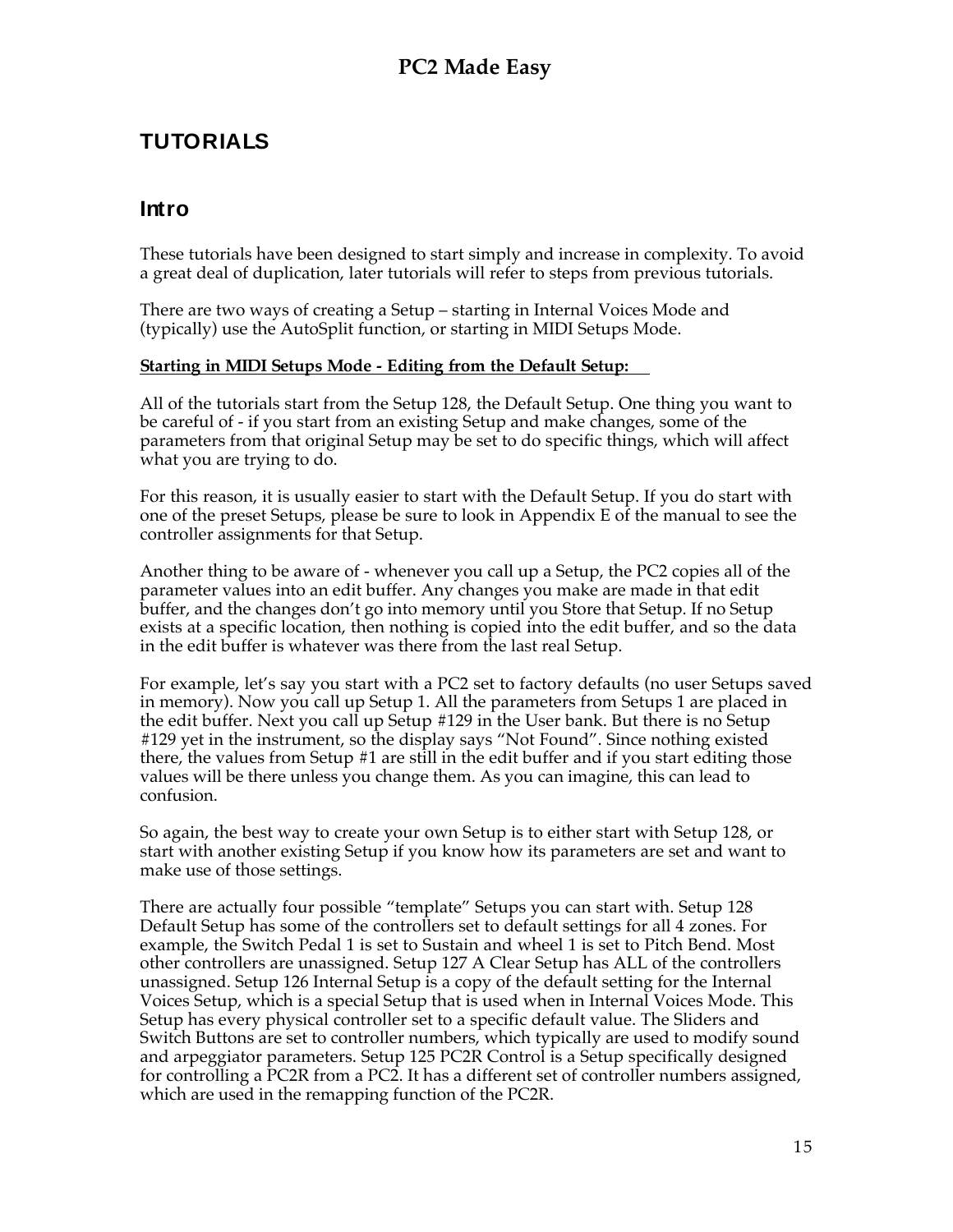Typically, it is easiest to start with Setup 128, since you will normally want those basic controllers set to their default values, while the sliders, etc. are left unassigned (because we will be assigning them in the tutorials).

The following tutorials assume you have a switch pedal plugged into the Switch Pedal 1 jack (for Sustain). Some of these tutorials also require that you have a second switch pedal plugged in to the Switch Pedal 2 jack. If you don't have a second pedal, you can still follow the example, using the Switch 1, 2,  $\&$  3 buttons in the Assignable Controllers area to do the same thing.

#### **Starting from Internal Voices Mode**

When you start in Internal Voices mode and use the Auto Split/Layer function to begin creating a Setup, you are using a special Setup called the Internal Voices Setup, which already has specific controller values assigned to the various physical controllers. To see what these controller values are, look at the chart on page 59 of the PC2 Version 2 Supplement manual. This shows the values for Setup 126 Internal Setup.

As mentioned above, this setup is a copy of the default Internal Voices Setup. However, it is important to be aware that the two are entirely separate. It is possible to customize the Internal Voices Setup (as shown in tutorial #32). Making changes to the Internal Voices Setup will not affect Setup #126.

#### **Deciding which mode to start from when creating a Setup**

In general, starting from Internal Voices mode and using the Auto Split/Layer feature is great for creating Setups "on the fly" in a performance situation. But if you have more detailed needs for your Setups, you should start in MIDI Setups Mode.

Although we will cover starting from Internal Voices Mode in tutorials #1 & 2, all other tutorials assume you have started in MIDI Setups Mode. As mentioned above, the Internal Voices Setup has specific values assigned to the sliders and buttons, and can therefore give you unexpected results. By starting from the Default setup #128, you are starting with a "blank slate" for those controllers, making it easier to understand what is going on.

Also, the Auto Split/Layer function is great for creating a simple 2 zone layered Setup. But if you want to have 3 zones layered together, you are going to need to edit the zone within MIDI setups Mode, since the zone 3 button is set to split instead of layer (and the zone 4 button will layer with the zone 3 sound).

Finally, you should be aware that the Auto Split/Layer function can be turned On or Off on a per setup basis – you will find the Auto Split and Auto Split Key parameters in the Key Range menu. So if you have created a Setup by starting Internal Voices Mode, and then later use that Setup as a starting point for creating a new Setup, the Auto Split/Layer function will still be on. You may need to turn it off to create the type of Setup you need (for example, if you needed a 3 way split).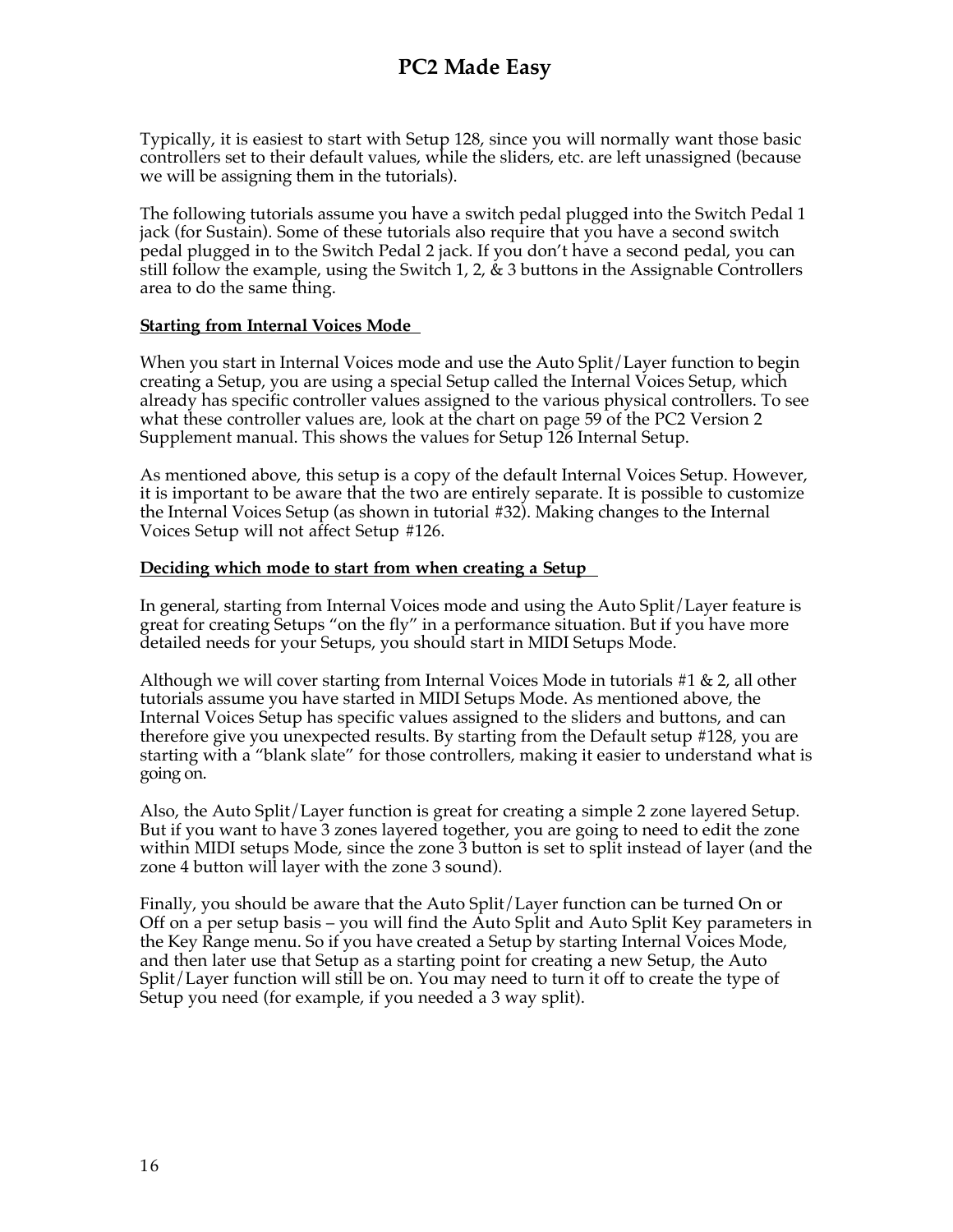# **1. Layering Two or More Programs**

To play two or more programs, you must create a Setup with a zone for each program, and each zone set to a different MIDI channel.

As stated in the Tutorials Intro, there are two possible ways to do this – From Internal Voices mode, using the Auto Split/Layer function, or from MIDI Setups mode. We covered using the Auto Split/ Layer Function in the Basics section, but we will review it here.

#### **Starting from Internal Voices mode:**

**1.** Press the Internal Voices button. Choose the Program you want for the first zone. You can select it by using the alpha wheel, the  $+$  and  $-$  buttons, or the numeric keypad. (The programs and their numbers are listed in Appendices A & B in the manual.) Or you can use the Sound Select and Next/Previous Group buttons, as in the Basics & User Interface section of this document.

**2.** Press Layer (the Zone 2 button). Notice that the Mode buttons change and MIDI Setups is now lit instead of Internal Voices (since we now have 2 zones). Also notice that the top of the display says Zone:2 auto, indicating that Auto Split/Layer is turned on. Play the keyboard. You should hear both sounds together. Notice that the sustain pedal works for both layers.

**3.** That's it! To save the Setup you have created, see Step 7 in the section below.

Remember that if you want to layer more than 2 zones, you will want to start from MIDI Setups mode. Also remember that the Auto Split/Layer function does not work in KB3 Mode, since the buttons are used for a different purpose.

#### **Starting from MIDI Setups mode:**

**1.** Press the MIDI Setups button, then type 128, then press Enter on the numeric keypad.

In order to have different programs layered, each zone must be set to a different MIDI channel. As mentioned in the Intro, Setup 128 is already designed as a good starting point for creating a Setup. Notice that the zone 1 button is green indicating it is active. Zone buttons 2-4 are orange, showing they are muted. The four zones are already assigned to channels 1-4.

**2.** Press the Program button. Choose the Program you want for the first zone. You can select it by using the alpha wheel, the  $+$  and  $-$  buttons, or the numeric keypad. (The programs and their numbers are listed in Appendices A & B in the manual.) Or you can use the Sound Select and Next/Previous Group buttons, as described at the beginning of this document.

**3.** Step 2 will allow you to choose any program from the Internal Voice bank. But if you have one of the ROM block options installed and want to choose a program from one of those ROM blocks (or if you want to choose a KB3 program or user created program), then you need to switch banks. There are three ways to do this.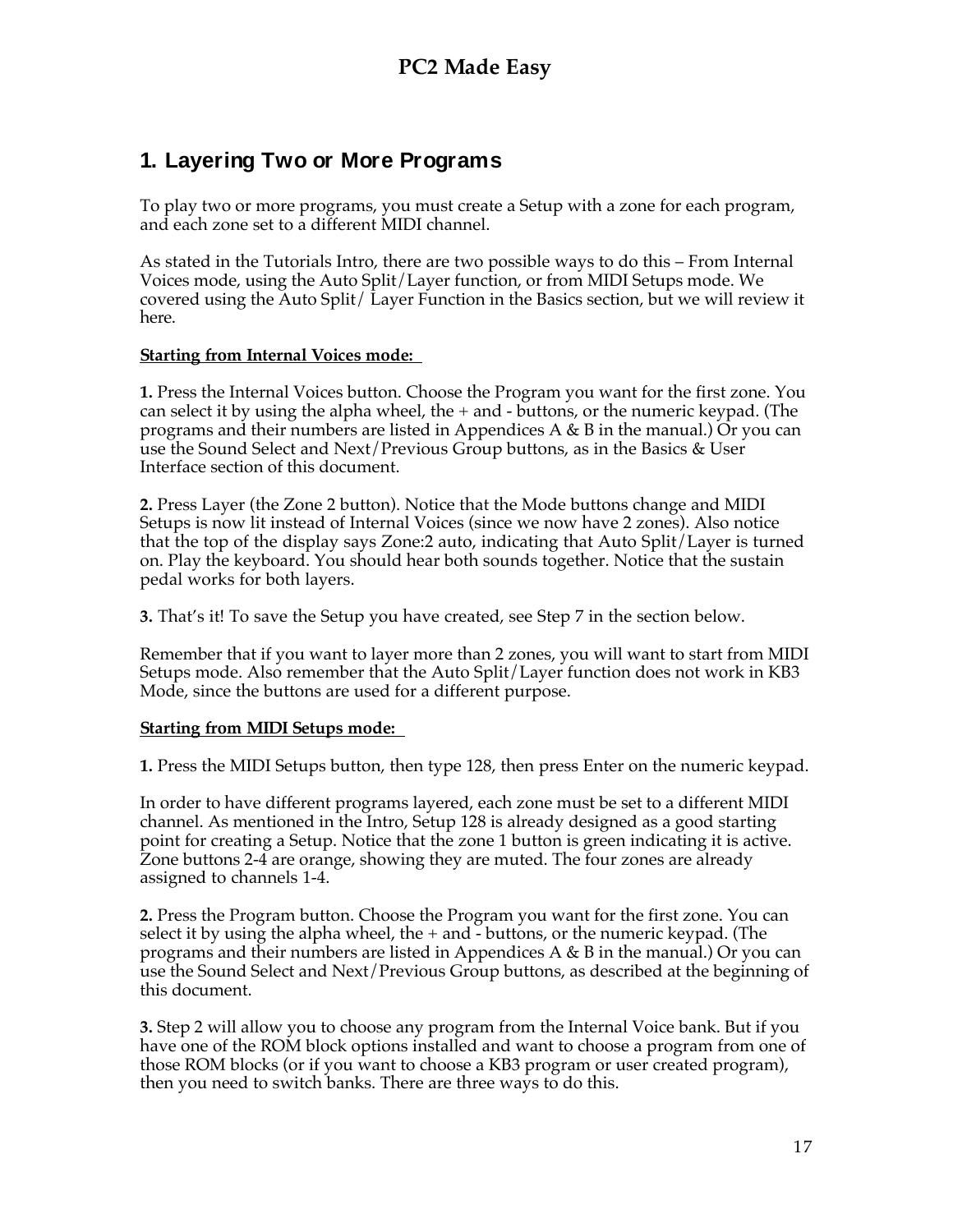If you know exactly which program you want, then the fastest way is to type the bank number, followed by the "+ $\frac{1}{r}$ " button, followed by the program number, then Enter. (The bank numbers were listed at the beginning of this document.)

#### OR

If you want to scroll through the programs in a bank, you can press the Internal, User, Exp1, or Exp2 buttons to switch to that bank, then use the alpha wheel to scroll through the programs in that bank. This method can't be used to select a KB3 program – you must use one of the other two methods if you want to switch from an Internal Voices program to the one of the KB3 banks, or vice versa. (But you could use it to switch between Internal and User KB3 programs.)

#### OR

Another way to switch banks is to press the << button to get to the Bank parameter. Use the alpha wheel to choose the bank you want. Then press the >> button to get back to the Program parameter.

**4.** Now that you have chosen your first sound, you will choose your layered sound. Press the Zone 2 button. The Zone 2 button turns green, showing that it is active.

**5.** Repeat steps 2 or 3 to assign a program for your second layer. Don't try and select a KB3 program for this zone – remember that KB3 program can only be called up on a single MIDI channel, by default channel 1 (and in this Setup zone 1 is assigned to channel 1). Play the keyboard. You should hear both sounds together. Notice that the sustain pedal works for both layers.

**6.** If you want to add a third or fourth layer, just repeat steps 4 and 5

**7.** That's it! Now all you have to do is Name and Store your Setup. Press Store. The display says "Save Setup 129?". (If you had previously created a Setup, it will pick the first empty number above that.) Press the >> button so that the display says "Rename Setup 129?". Press Enter. Now you are in the naming routine.

You will see an underline cursor under the first character ("D"). Press the <<< or >>> soft buttons to move the cursor. Press a button on the numeric keypad one or more times to enter a character above the cursor. The characters that correspond to the alphanumeric buttons are labeled under each button. If the character that appears is not the one you want, press the button again. For example, pressing 1 once will choose an "A". Pressing it again will choose " $\overline{B}$ ", and one more time will choose "C". Press the  $+/$ button on the alphanumeric pad to switch between upper and lower case characters. Press 0 one or more times to enter the numerals 0 through 9. Press CLEAR (on the alphanumeric keypad) to erase the selected character without moving any other characters. To insert a space, press the "SW1" button in the Assignable Controllers section. To delete a character press the "SW2" button, and to move the cursor instantly to the end of the name in the display, press the "SW3" button.

In addition to letter and number characters there are numerous other characters you can choose. For example, if you layered piano and strings, you might want to name your Setup "Piano & Strings". You can choose these characters by scrolling with the alpha wheel or the  $+$  and  $-$  buttons. At the end of this document is a list of all the characters and the order in which they appear.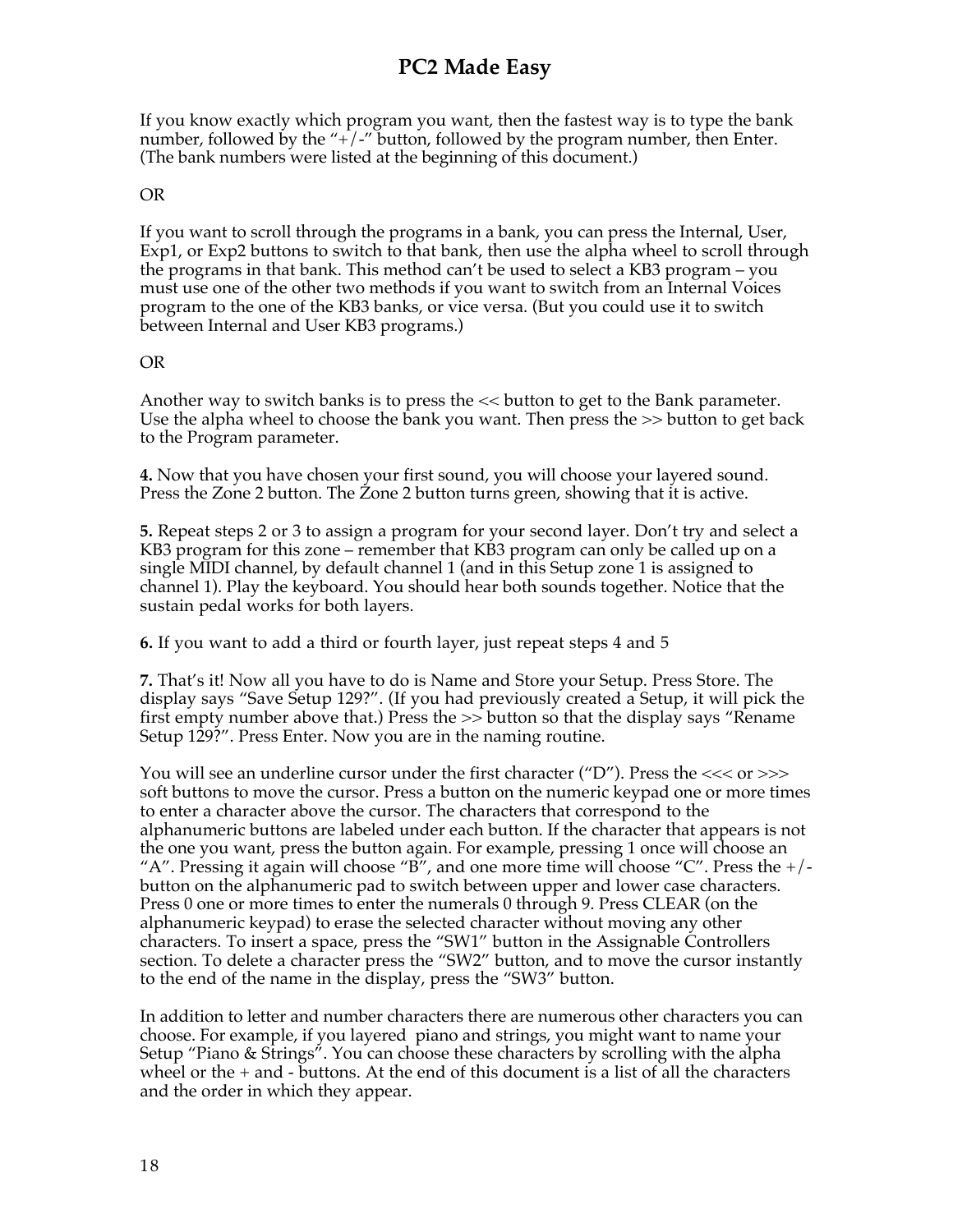Once you have the name the way you want it, press Enter.

**8.** The PC2 now jumps back to the Store dialog. The display will read "Save Setup 129?". You can save to any number you want, by scrolling with the wheel or + and – buttons. If a Setup already exists at a numbered location, the display will change from "Save" to "Replace".

Now press Enter. Congratulations - you have created and stored your first Setup!

**A programming note:** As mentioned above Setup 128 starts with all 4 zones assigned to MIDI channels, and with zones 2-4 muted. This means that if you press a zone button once or twice (depending on whether that zone was already in the display), it will unmute and begin playing. If you have created a 2 zone setup and would like to prevent accidentally playing zones 3 or 4 if you pressed their zone buttons, you can turn those zones off. To do this, press the MIDI Transmit button, then press the zone button for the zone you want to turn off. Next press 0, then Enter.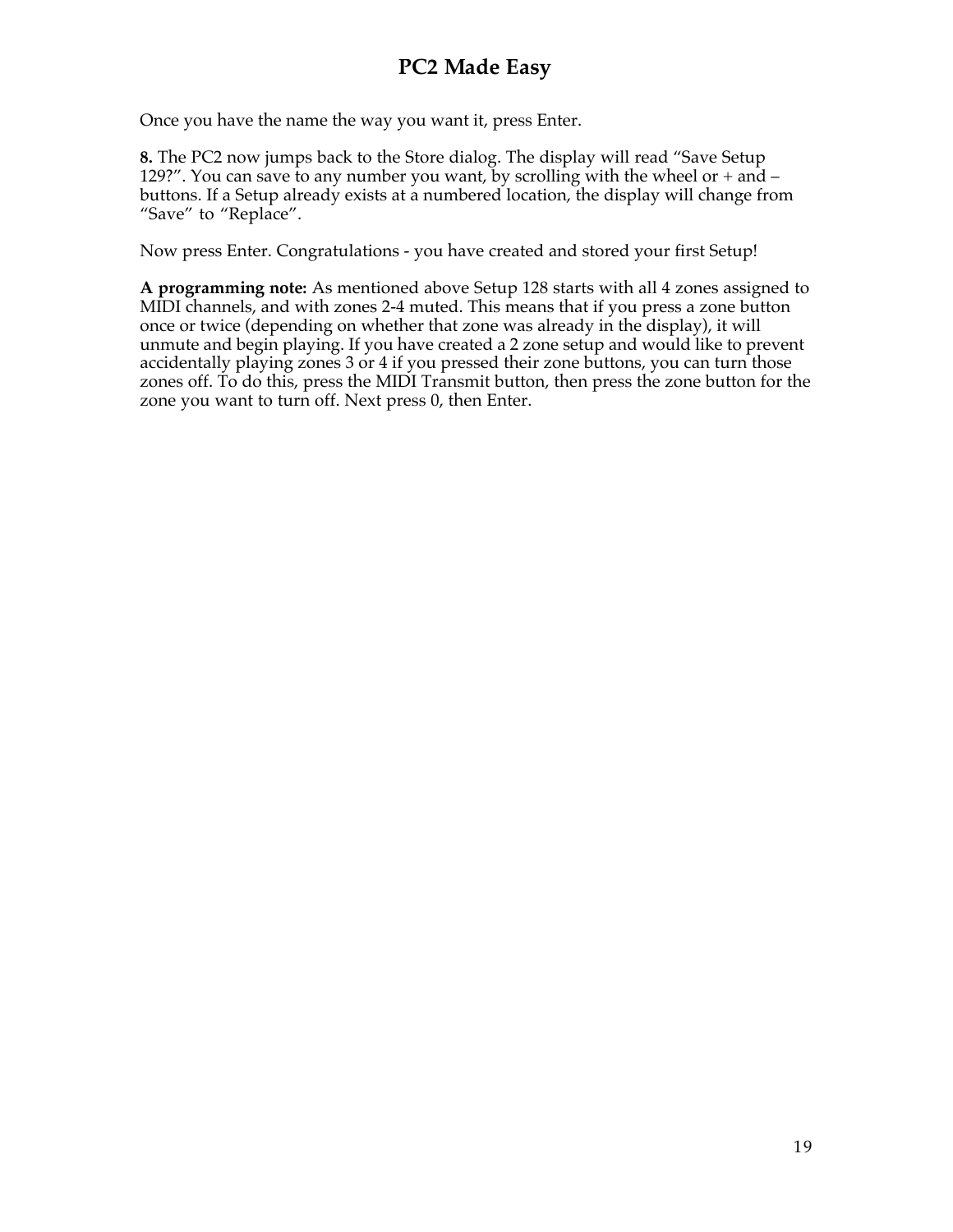# **2. Splitting Two or More Programs**

As with tutorial #1, there are two possible ways to create a Setup with a split – from Internal Voices mode, using the Auto Split/Layer function, or from MIDI Setups mode. We covered using the Auto Split/ Layer Function in the Basics section, but we will review it here.

#### **Starting from Internal Voices mode:**

**1.** Press the Internal Voices button. Choose the Program you want for the first zone. You can select it by using the alpha wheel, the  $+$  and  $-$  buttons, or the numeric keypad. (The programs and their numbers are listed in Appendices A & B in the manual.) Or you can use the Sound Select and Next/Previous Group buttons, as described at the beginning of this document.

**2.** Press Split (the Zone 3 button). Notice that the Mode buttons change and MIDI Setups is now lit instead of Internal Voices (since we now have 2 zones). Also notice that the top of the display says Zone:3 auto, indicating that Auto Split/Layer is turned on. Play the keyboard. You should hear the two sounds split across the keyboard.

**3.** Notice that if you press the sustain pedal when playing both sides of the split, both sides sustain. Although this might be fine in some circumstances, often you won't want this. For example, if you create a piano and bass split, you will probably want the piano part to sustain, but not the bass.

Hold the Controllers button and step on the sustain pedal. The display jumps to show Zone:3 SwitchPdl1, On Ctrl: 64 Sustain. Press 0, then Enter to set it to None. Now play the keyboard and notice how the sound in zone 1 will sustain but the sound in zone 3 does not.

**4.** If you would like to change where the keyboard is split, you can easily do this. Press the Split and Split Layer buttons simultaneously. The display changes to show you the AutoSplit Key, which is currently G#3. The easiest way to change the key is to hold the Enter button and strike the note that you want on the keyboard. This will be the top note of the left side of the keyboard. You can also use the wheel or + and – buttons to change the value.

**5.** Go through steps 7 and 8 in tutorial #1 to name and save your Setup.

#### **Starting from MIDI Setups mode:**

**1.** Go through steps 1-3 (in the section on starting from MIDI Setups) in tutorial #1.

**2.** Press the Key Range button. The display will show the key range for zone 1, from C-1 to G9. (C4 is middle  $\overline{C}$  on the keyboard.) You are going to make zone 1 be the right side of the split, so you need to change the lowest note for this zone. The cursor is already under the Low Note parameter. So, simply press and hold the Enter button, then strike the key on the keyboard that you want to be the lowest note for the right side of the split. The display will change to show that note.

**3.** Go through steps 4 and 5 in tutorial #1 to create the second part of your split.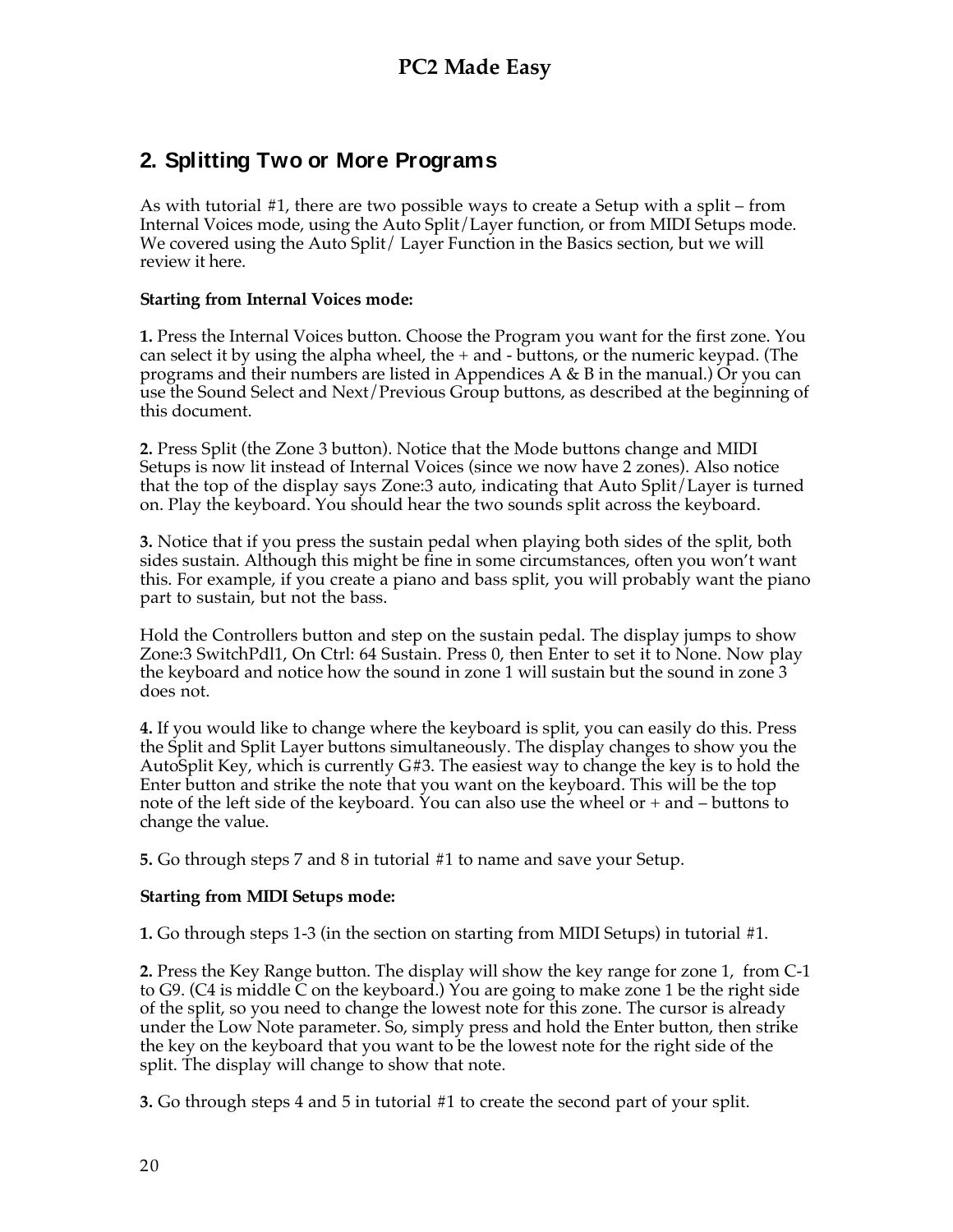**4.** Press the Key Range button. Since zone 2 is the left side of your split, you need to change the high note so that it doesn't overlap with zone 1. Press the >> to move the cursor to the High Note parameter. Press and hold the Enter button, then strike the note on the keyboard that is one note lower than the note you chose for the lowest note in zone 1. Play the keyboard. You should hear the two sounds split at the notes you chose.

**5.** Notice that if you press the sustain pedal when playing both sides of the split, both sides sustain. Although this might be fine in some circumstances, often you won't want this. For example, if you create a piano and bass split, you will probably want the piano part to sustain, but not the bass.

Hold the Controllers button and step on the sustain pedal. The display jumps to show Zone:2 SwitchPdl1, Sw Type:Momentary. Press the >> to get to the On Control parameter for Switch Pedal 1. Currently it is set to Sustain. Press 0, then Enter to set it to None. Now play the keyboard and notice how the sound in zone 1 will sustain but the sound in zone 2 does not.

**6.** Go through steps 7 and 8 in tutorial #1 to name and save your Setup.

You can easily add zones 3 and 4 using the same methods. Each zone can be set to any range of notes, so you can have various zones layered while they are split with other zones. Or create a 3 or 4 way split. Or overlap the zones only partially.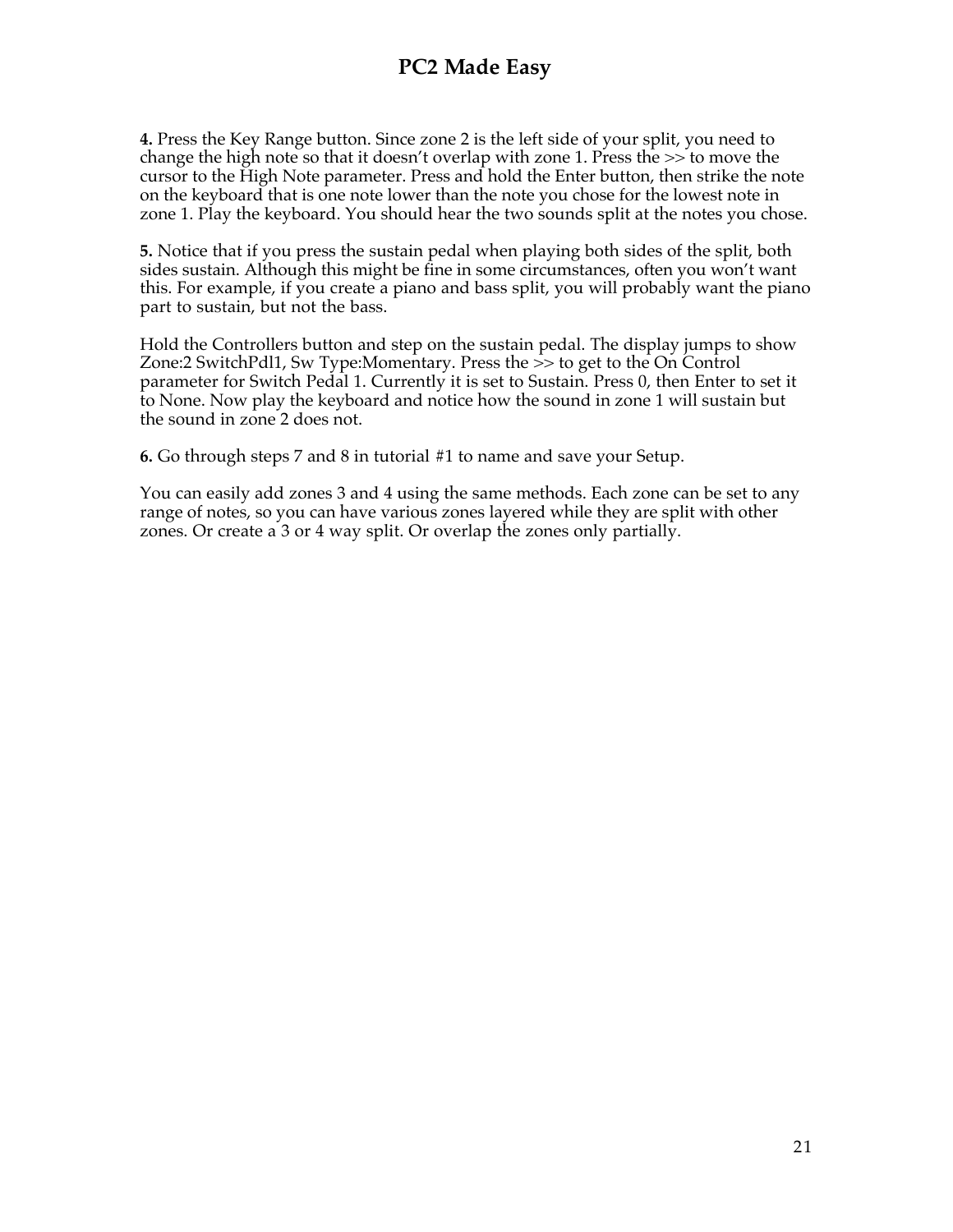# **3. Assigning Sliders for Volume in Different Zones**

**1.** Go through steps 1-3 (in the section on starting from MIDI Setups) in tutorial #1.

**2.** Hold the Controllers button and move Slider A. The display now shows Zone:1 Slider A, Ctrl Num:None. Press 7, then Enter to assign Slider A to Volume. (Controller #7 is MIDI Volume. For a complete list of all the MIDI controllers, see Appendix F in the manual.)

**3.** Go through steps 4 and 5 in tutorial #1 to create a second zone. Remember that to make zone  $\tilde{2}$  active so you hear it, you may need to press the zone 2 button twice.

**4.** Hold the Controllers button and move Slider B. The display now shows Zone:2 Slider B, Ctrl Num:None. Press 7, then Enter to assign Slider B to Volume. Play the keyboard and move the two sliders. You can control the volume of each zone independently.

**5.** Go through steps 7 and 8 in tutorial #1 to name and save your Setup.

Of course, you can use the C and D sliders to control volumes on the 3rd and 4th zone in a Setup. Or, you could also assign the same slider to volume in more than one zone. We will show an example of this in tutorial #6.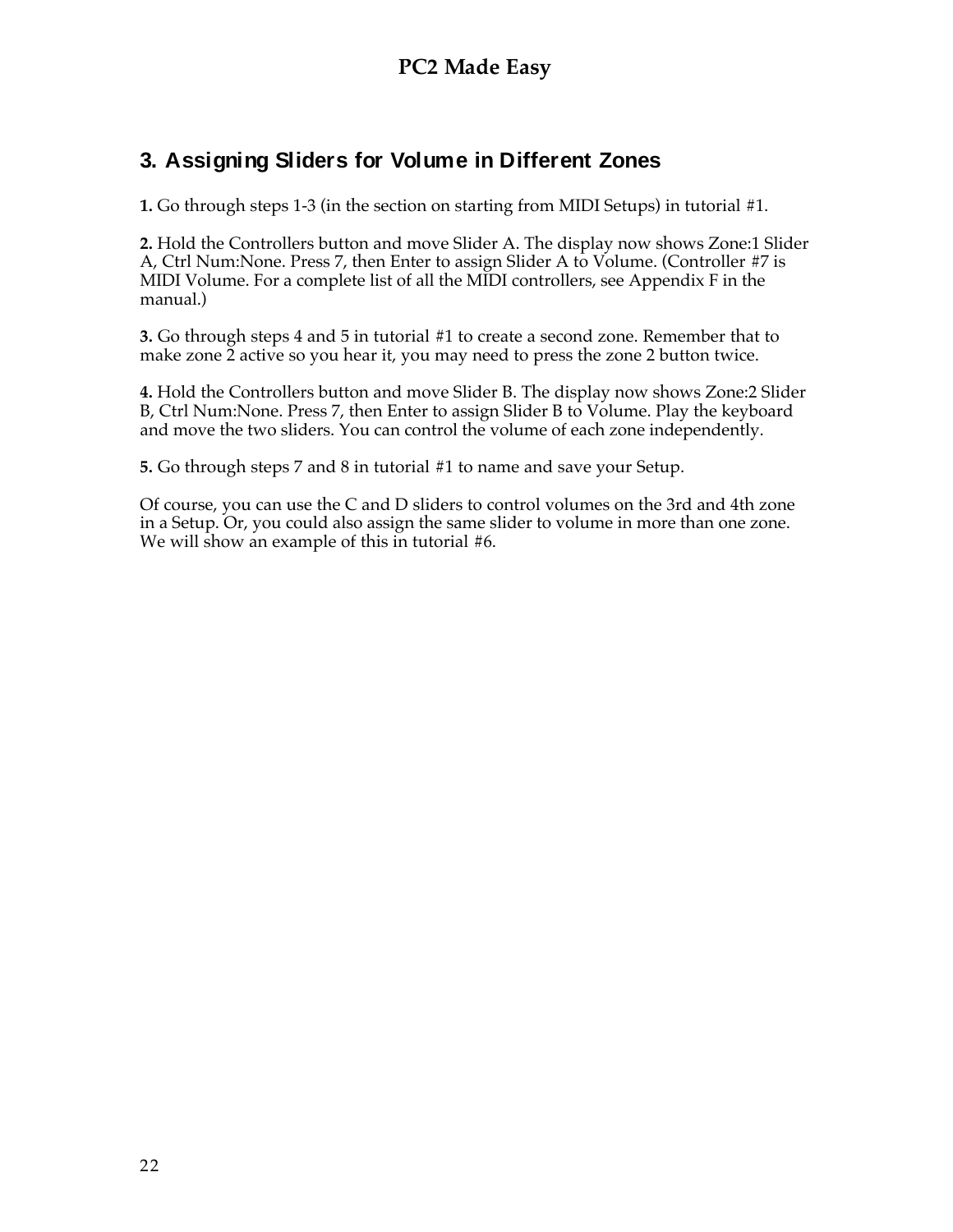# **4. Setting Initial Volume Levels for Different Zones**

Let's say that you want to create a setup with piano and strings layered but you want the strings to be at much lower volume than the piano, and you need to have the volume levels set to specific amounts when you call up the Setup. You can use entry values to set initial volume levels.

**1.** Go through steps 1-4 of tutorial #3, assigning a piano program to zone 1 and a string program to zone 2.

**2.** Press the >> button four times. Since you are still on zone 2, the display should read Zone:2 Slider B, Entry Value:None. Set the value to 95.

**3.** Press the Zone 1 button. Hold the Controllers Button and move Slider A. Press the >> button four times. The display should now read Zone:1 Slider A, Entry Value:None. Set the value to 127.

**4.** Go through steps 7 and 8 in tutorial #1 to name and save your Setup.

**5.** Now go to a different Setup, then call up your saved Setup again. Play the keyboard. Notice that the strings are quieter than the piano. Since the two sliders are assigned to volume on the two different MIDI channels, they each send a volume message with the Entry value (127 on channel 1 and 95 on channel 2) as soon as you call up the Setup. If you subsequently move the slider, it will send volume messages.

An IMPORTANT point to understand when using Entry values:

Lets say that your B slider happens to be all the way up when you call up the Setup you just made. Volume is now at 95 on channel 2. Now you want to use the slider to fade the strings out. If you move the slider, you wouldn't want it to suddenly jump to the current value; since the slider is all the way up (set to 127), it would jump to 126 the moment you moved the slider down and the volume would suddenly get louder!

To avoid this problem, the PC2 is designed so that once you set an Entry value, the slider won't become active until you pass the point of the Entry value. So as you move the slider down, nothing will happen until you reach 95 and at that point, it will follow the slider as you bring it down, thereby creating a smooth fade out.

Here's an extra tip - let's say that you want to have a piano & strings Setups like the one described above, but you don't want to hear the strings when you call up the Setup. Instead, you want to bring them in later with a slider. To do this, you could set the Entry value for zone 2 to 0. Now let's assume the slider is all the way down when you first call up the Setup. Remember that the slider must go past the Entry value before it becomes active. So the Entry value is 0 and the current position of the slider is also at 0. When you move the slider up, it goes to 1, not 0, and therefore nothing happens as you move the slider up. So you would have to move the slider up slightly, then back down so that it goes to 0, then the next time you move it up the slider will be active.

To avoid having to move the slider up , down, and up again, set the Entry value to a very low number other than 0, such as 5. The value is so low that you won't hear the strings, but as you push up the slider the first time, it will go past 5 and become active.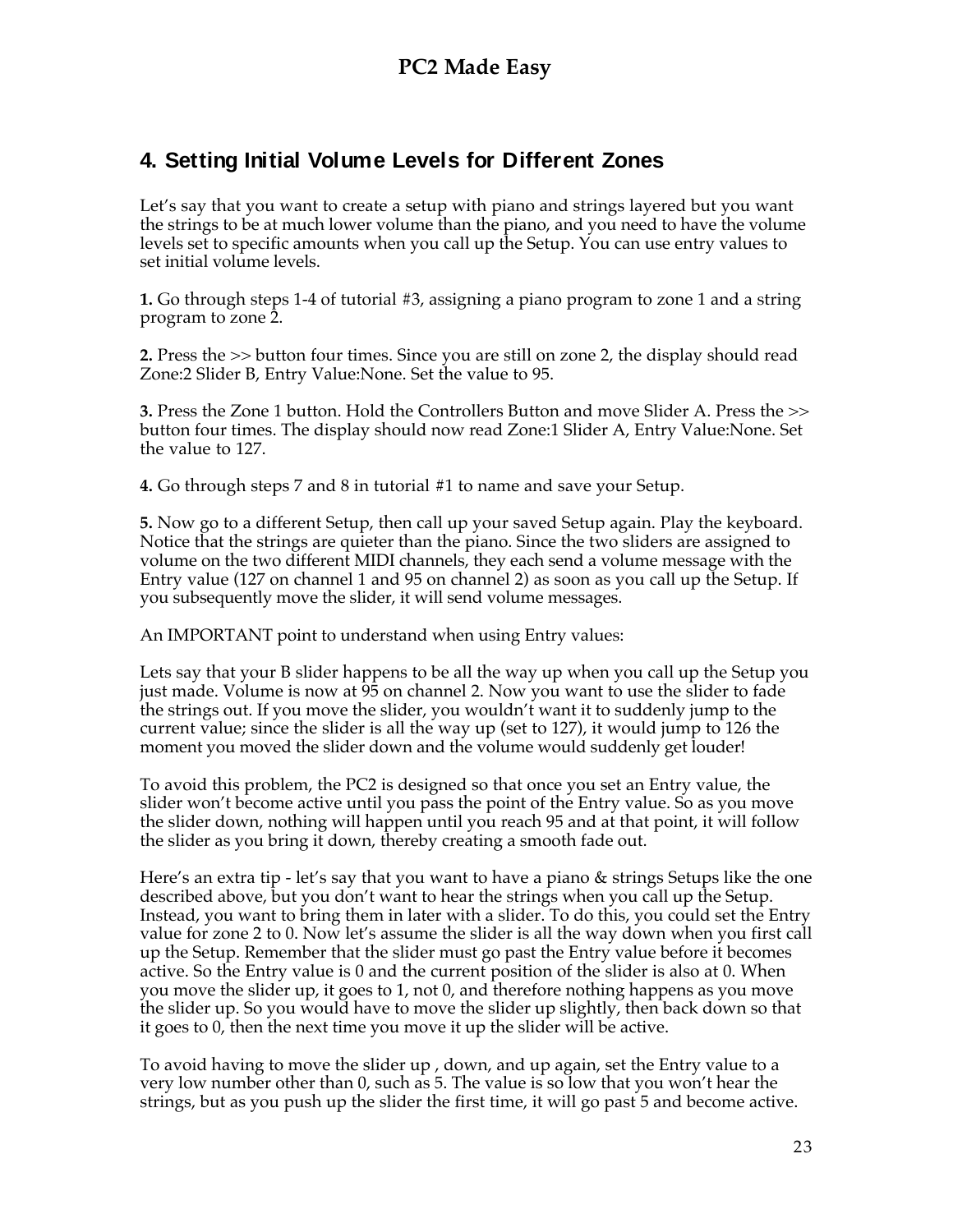### **5. Returning Volume Levels to Full Values when Exiting a Setup**

OK, so now you have created a Setup with the sliders set to control volume. Let's say that you are performing a song and you have faded out one or more zones and you go to a new Setup. You play the keyboard but don't hear the sounds on those zones!

Keep in mind that all controller information is channel specific. Once a MIDI channel received a message for a controller (like Volume with a value of 0), that MIDI channel stays at that same amount until it either gets a new value of that controller, or it gets the Reset All Controllers message (this is Controller 123, and is sent when you press the Panic button).

To avoid this problem, you can use Exit values.

**1.** Call up the Setup you created in tutorial #4.

**2.** Hold the Controllers button and move Slider A. If the display doesn't show Zone:1, press the zone 1 button. Press the >> button 5 times. The display should now read Zone:1 Slider A, Exit Value:None. Set the value to 127.

**3.** Hold the Controllers button and move Slider B. Press the zone 2 button. Press the >> button 5 times. The display should now read Zone:2 Slider B, Exit Value:None. Set the value to 127.

**4.** Resave your Setup by pressing the Store button. (You can save it back to the same location.)

Now when you leave this Setup, the volume on channels 1 and 2 returns to the full amount, no matter where you have moved the sliders.

Using Exit values is always a good idea when assigning volume to controllers, but it can have many other uses as well. For example, it could be used to turn off the arpeggiator, or return panning to center, etc.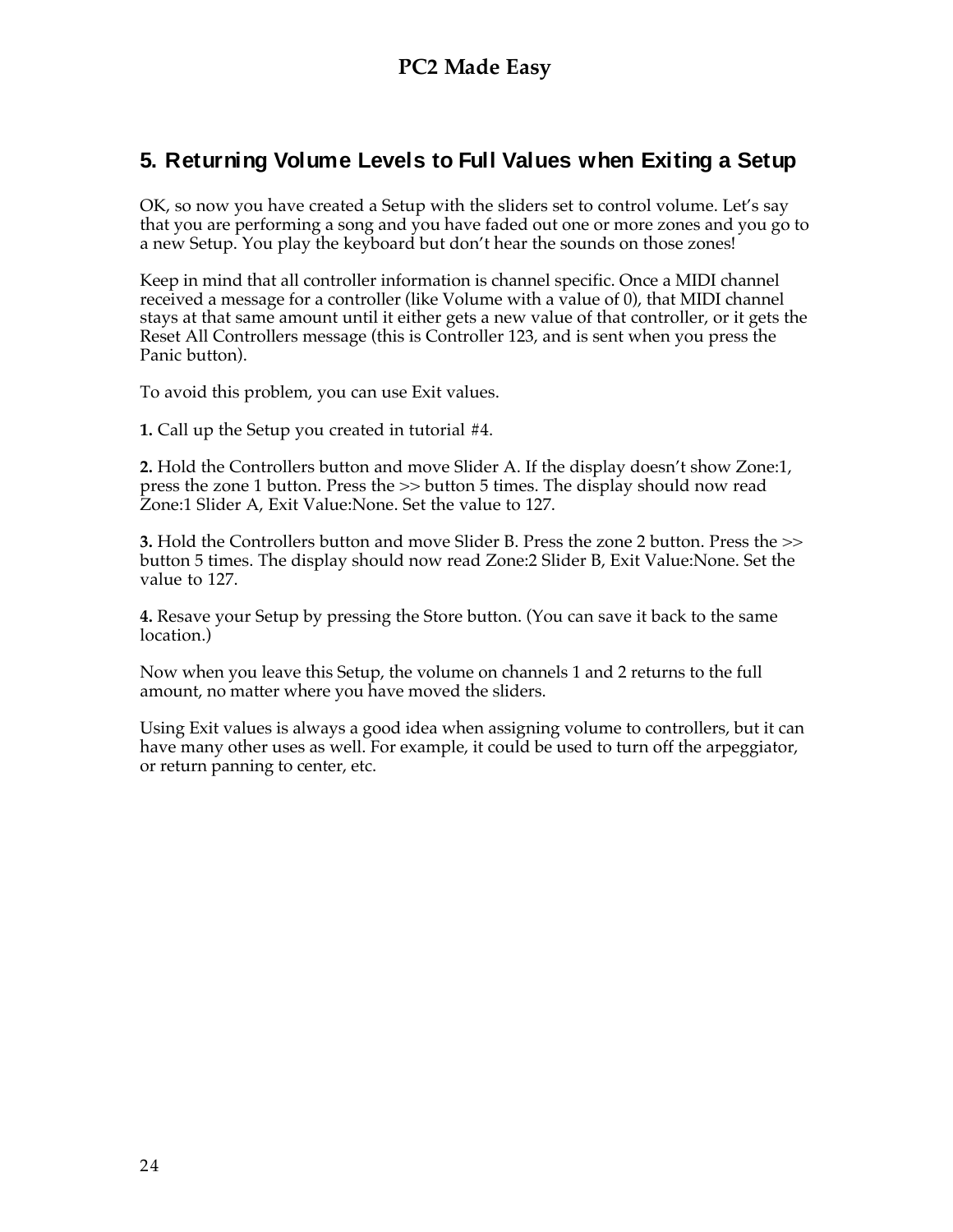# **6. Adjusting Relative Volumes with One Slider**

So far we have only shown assigning a controller to one zone. But there is no reason that you can't use one controller to affect two or more zones. Let's say that you want to create a Setup with three layered zones - Piano, Electric Piano, & Strings. Furthermore, let's say you need to control the Piano and Electric Piano volumes separately, but you want to have the Strings volume controlled with the same slider you use to control the Electric Piano. In addition, you need the Strings to always be quieter than the Electric Piano.

**1.** Follow tutorial #1 to create a 3 zone, layered Setup, with Piano in zone 1, Electric Piano in zone 2, and Strings in zone 3.

**2.** Hold the Controllers button and move Slider A. If the display is not on zone 1, press the Zone 1 button. The display now shows Zone:1 Slider A, Ctrl Num:None. Press 7, then Enter to assign Slider A to Volume.

**3.** Press the Zone 2 button Hold the Controllers button and move Slider B. The display now shows Zone:2 Slider B, Ctrl Num:None. Press 7, then Enter to assign Slider B to Volume.

**4.** Press the Zone 3 button. Press 7, then Enter to assign Slider B to Volume. Play the keyboard and move the two sliders. Notice that Slider B controls the volume on both zones 2 and 3. But the strings are still as loud as the electric piano.

**5(a).** Press the >> button twice. The display now shows Zone:3 Slider B, Ctrl Offset:0. Press the +/- button, then 37, then Enter. The Offset will now be set to -37.

The Offset parameter will subtract (or add if the number is positive) a specific amount to the normal value of the slider. So when the slider is all the way up, the value is 127-37=90. So as you move the slider up and down, the strings are always 37 less in volume than the electric piano.

As you move the slider down to the normal 37 position, the volume level for the strings would be 37-37=0. What happens when you move the slider lower? MIDI can only send values between 0 and 127, so once the value reaches 0, the slider doesn't send any additional messages as you move it lower.

**5(b).** There is a second way to accomplish the same thing, although the end results will be slightly different.

You should still be on the Offset parameter for Zone 3. Set it back to 0 so there is no Offset, and press the << button once. The display now shows Zone:3 Slider B, Ctrl Scale:100%. Press 71, then Enter.

The Scale parameter applies a percentage to the normal slider value. So if you move the slider all the way up, the value will be  $127 \times 0.71 = 90.17$  (since MIDI only send integer values this will be truncated to 90). So when the slider is all the way up, it is sending the same value as the example above using Offset.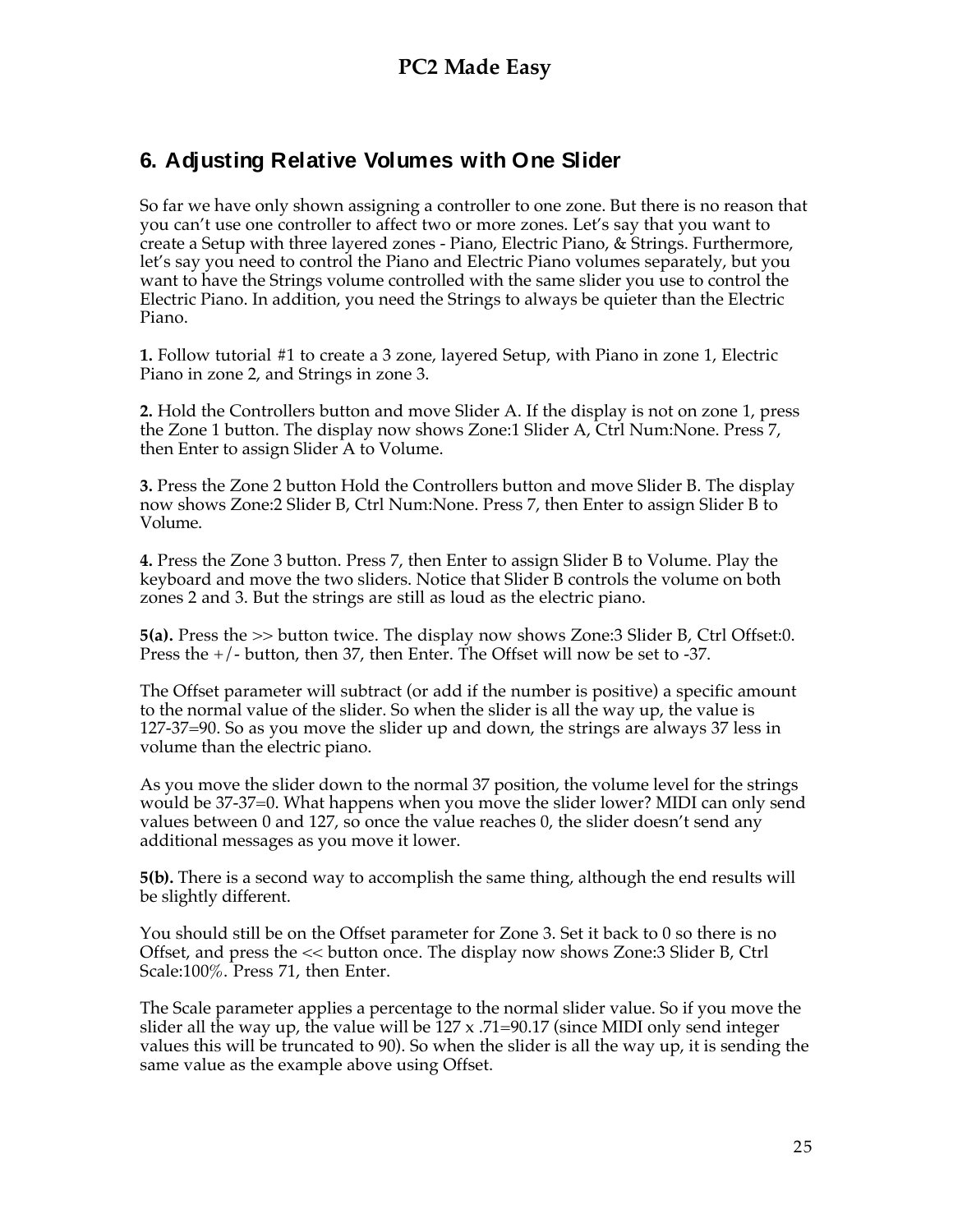So how are the two methods different? The Offset method will keep a fixed amount of value between the two zones whereas the Scale method will give you a sliding amount of difference, based on the percentage. If you move the slider to the halfway point, the Offset method would give you  $64-37=27$  and the Scale method would give you  $64 \times$ .71=45.44 (sent as 45). And if you move the slider to the 1/4 point, the Offset method would give you 32-37=-5 (sent as 0) and the Scale method would give you 32  $x$ .71=22.72 (sent as 22 - values to the right of the decimal point are truncated, not rounded up).

So which method is better? It all depends on what you need and how you want the Setup to sound. Try creating two different Setups, using the two different methods. Then play and move the sliders and see which one sounds better to you. Try using different amounts of Offset and Scale to see what works best.

Don't forget to name and save your Setups!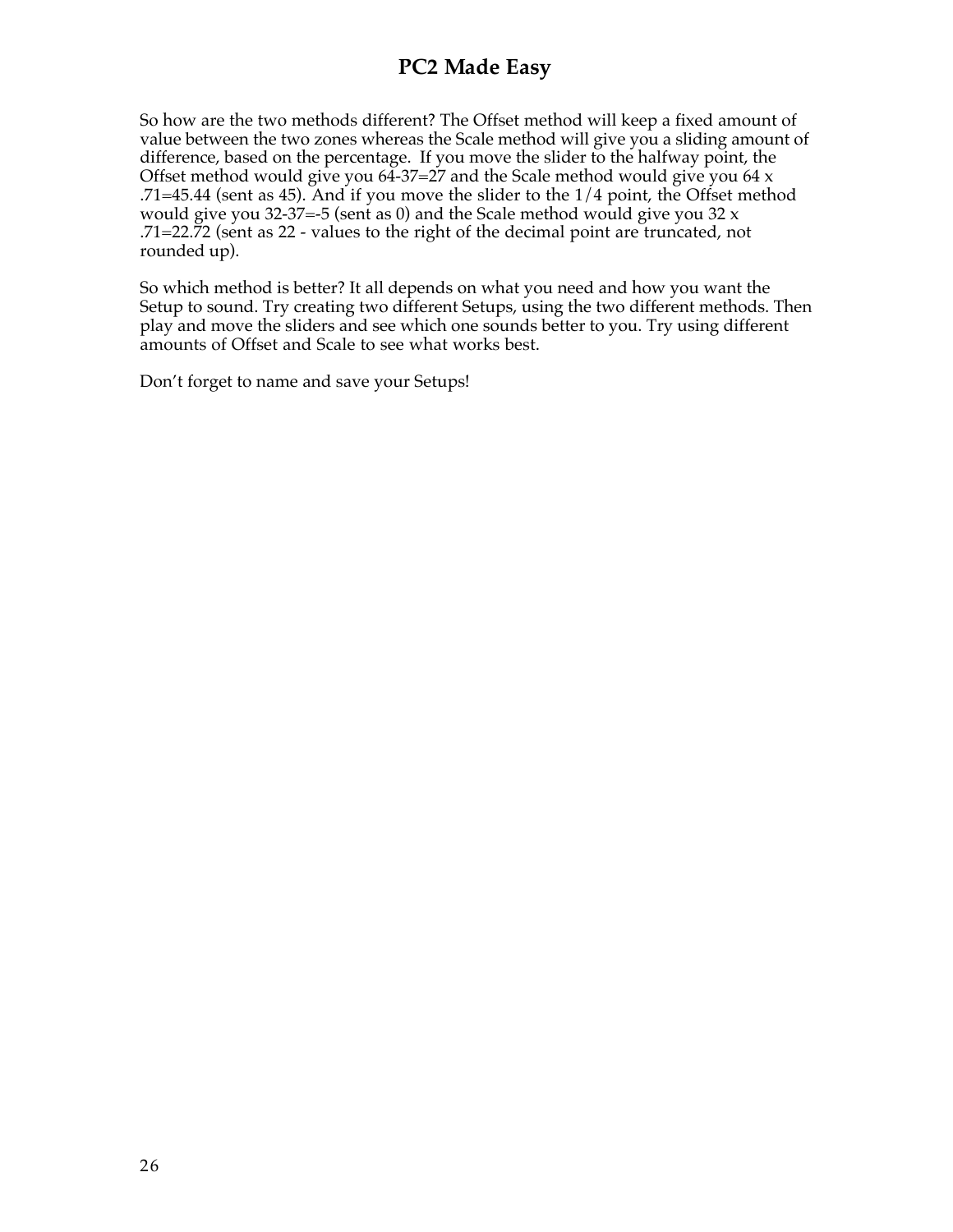# **7. Crossfading Zones**

A nice musical effect is to be able to smoothly fade from one sound into another. You can easily do this with a single slider (or other continuous controller).

**1.** Follow tutorial #1 (from the section on starting from MIDI Setups) to create a 2 zone, layered Setup. To best demonstrate the crossfade effect, you should pick two sustaining sounds for the two zones, such as strings and organ, or two different sounding organs.

**2.** Hold the Controllers button and move Slider A. If the display is not on zone 1, press the Zone 1 button. The display now shows Zone:1 Slider A, Ctrl Num:None. Press 7, then Enter to assign Slider A to Volume.

**3.** Press the >> button once. Notice that Scale is set to 100%. Press >> again. Notice that Offset is set to 0. Press >> again. Set the Curve to Sin+.

**4.** Press the Zone 2 button. Press the << button three times so that you are back to the Ctrl Num parameter. Set this zone to Volume, just like zone 1.

**5.** Press the >> button. Press the +/- button, then 100, then Enter to set the Scale to  $-100\%$ .

**6.** Press the >> button. Set the Offset to 127.

**7.** Press the >> button. Set the Curve to Cos+. Hold some notes on the keyboard the keyboard and move the slider up and down. You should hear one sound fading into the other.

**8.** Name and save your Setup.

OK, so what is happening? Zone 1 works like normal - moving the slider up sends volume values from 0 up to 127. But in zone 2, the slider starts off at 127 (because of the offset) and then decreases in value to 0 as you move the slider up (because of the negative 100 percent scale).

What about the curve parameters? They change what values are sent as you move the slider from the very bottom to the very top. With a Linear Curve (essentially no curve), the values change in even spacing as you move the slider up. With a Sine+ Curve, the values are spaced close together when you first start to move the slider up, then are gradually spaced farther apart after the halfway point. A Cosine+ Curve works the opposite - the values change slowly when you start moving the slider and then change faster after you reach the midpoint.

So why not use a Linear Curve in the crossfade? It is beyond the scope of this tutorial to detail dB issues involved when you layer sounds, or to cover how instruments respond to MIDI volume in dB terms. The bottom line is that if you use Linear curves, the total amount of amplitude for both zones will be less when the slider is halfway than when it is all the way up or down. By setting zone 1 to Sine+ and zone 2 to Cosine+, you will have a smoother volume transition and the amplitude at the midpoint will be about the same level as when the slider is all the way up or down. Try setting both zones to Linear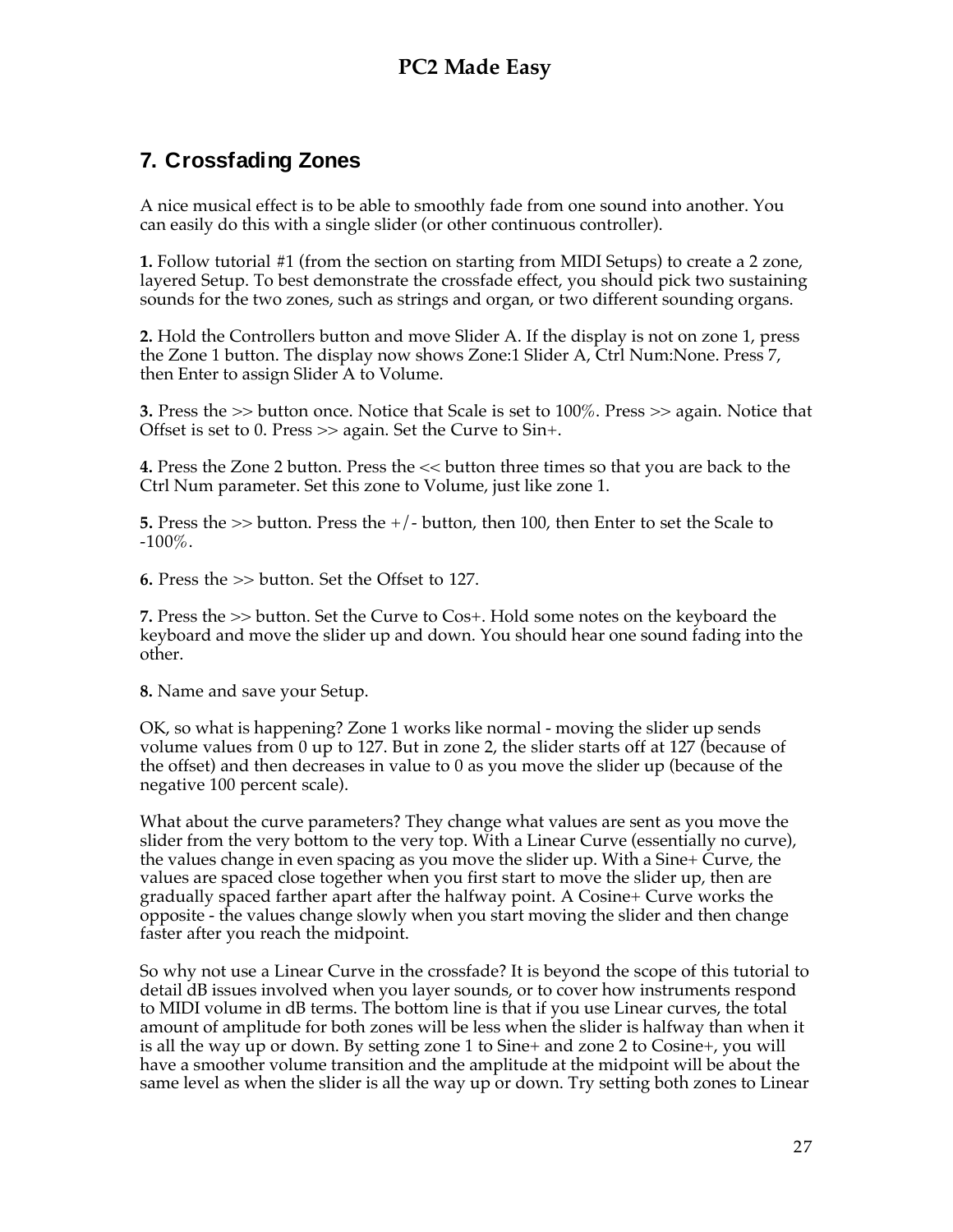and hold notes while you move the slider, and compare that to using the Sine+ and Cosine+ curves. You should be able to hear a difference.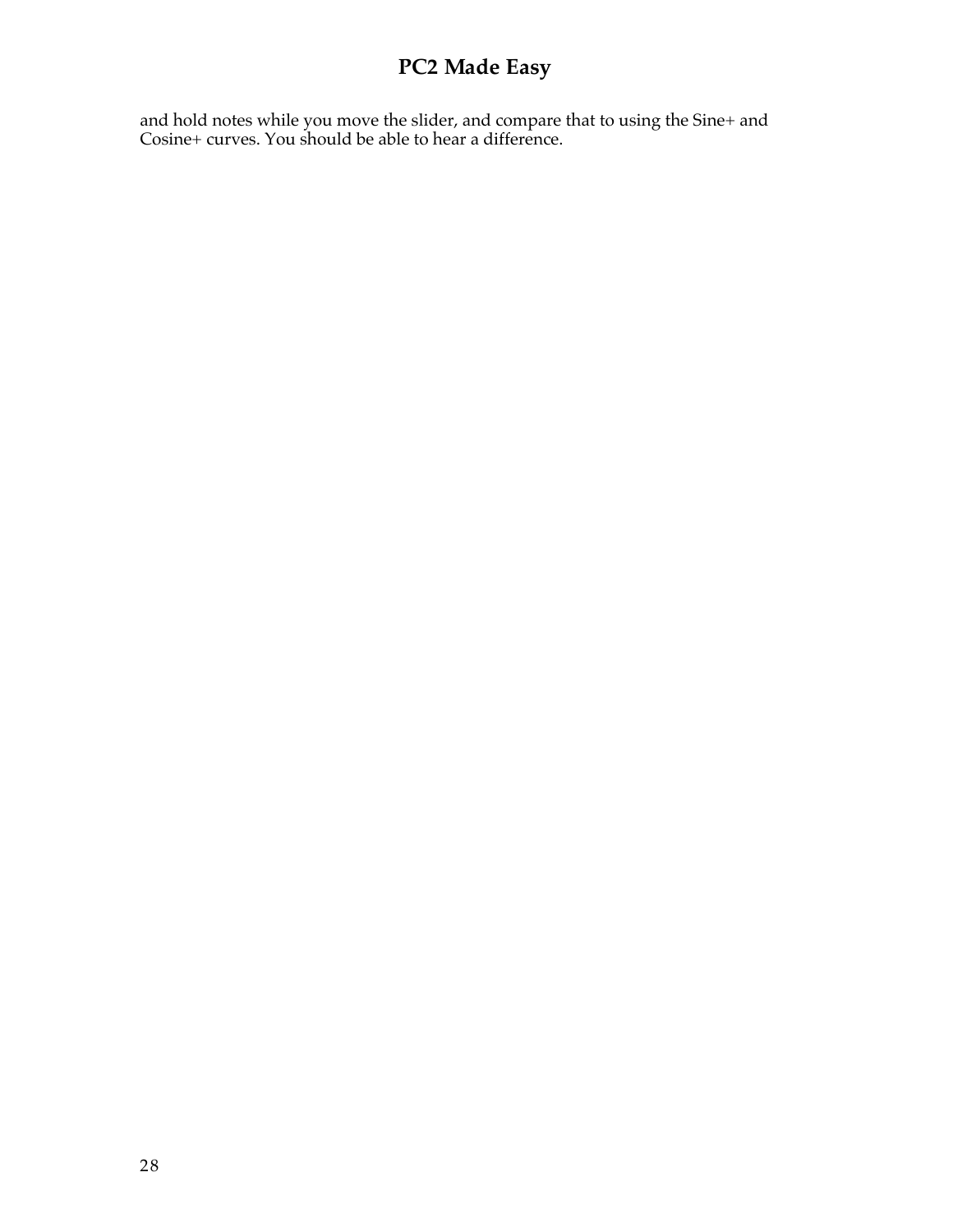## **8. Velocity Switching**

You can use how hard you strike the key to switch between zones. This is usually most effective if you have programs that have samples of the same instrument at different velocity levels. Most PC2 programs don't do this, so you would most likely use this technique when controlling an external module. The following example demonstrates the technique with internal PC2 sounds. (The PC2 DOES have some programs, such as many of the acoustic piano programs, which switch velocities between samples within a single program.)

**1.** Create a Setup with two zones, following tutorial #1 (from the section Starting from MIDI Setups Mode). Assign Program #75 Doo stacc. to zone 1 and #74 Baa stacc. to zone 2.

**2.** Press the Velocity button. If you are not on zone 1, press the Zone 1 button. Press the >> button 3 times. The minimum velocity for this zone is 1. Press the >> button again. Change the maximum velocity to 80. Press the Solo button so you hear only zone 1. Play the keyboard with varying degrees of force. The voices gets louder as you strike harder until you reach a velocity of 80, then it does not play at all.

**3.** Press the Zone 2 button. The maximum velocity is set to 127. Press the << button to go back to the Vel Min parameter. Set it to 81. Play the keyboard with varying degrees of force. Notice you hear no sound until you reach a velocity of 81, then zone 2 continues to get louder as you play up to 127. Press the Solo button again to hear both zones. Play the keyboard to hear the switching between the two zones.

Another useful application is to add a zone with velocity. You could create a 2 zone layered Setup. For one zone, you allow it to play through all velocities. But for the second zone, you change the MinVel parameter so that zone only kicks in above a certain velocity. Now when you play the keyboard, you hear one zone or two, depending on how hard you strike the keys. This is great for adding a little extra kick to a sound, if you add some type of short percussive program for the second zone. You may also want to set the volume for that zone lower than the first zone (as described in tutorial #4) so that the effect of adding the second zone is subtler.

Another possible application is to assign the same program to two different zones (make sure each zone is on a different MIDI channel), and then set one zone to FX-A and the other zone to FX-B. Now by choosing a different effect for each effects bus, you can use velocity to switch your program between two different effects.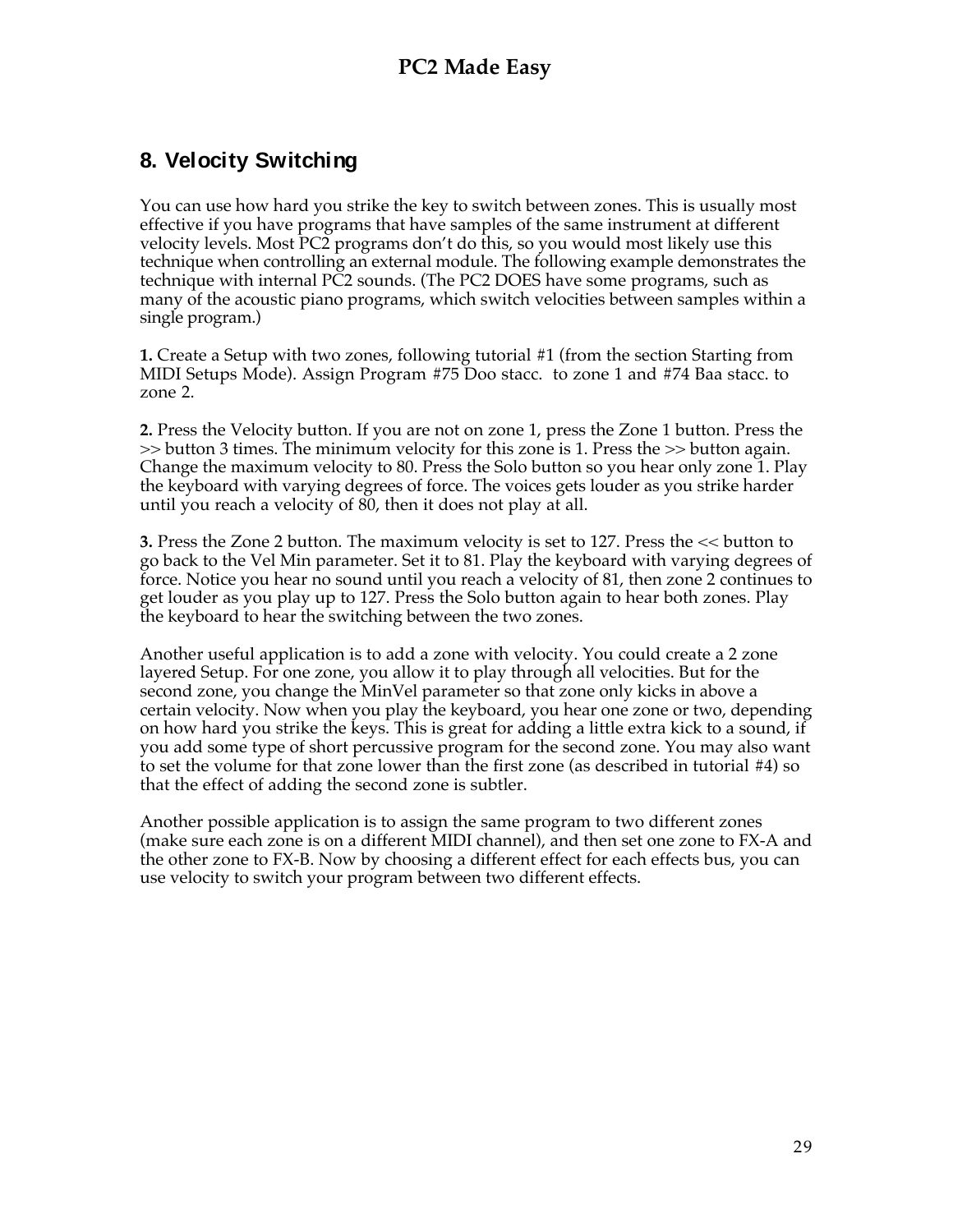# **9. Switching from One Setup to Another With a Pedal**

If you need to switch between Setups very quickly in performance, it can be useful to do this with a switch pedal. To do the following tutorial, you will need a switch pedal plugged into the Switch Pedal 2 jack in the PC2. (You could use Switch Pedal 1, but then you wouldn't be able to use it for Sustain.)

**1.** Create a Setup with one or more zones, following tutorial #1 (from the section on starting from MIDI Setups).

**2.** Hold the Controllers button and step on the pedal connected to the Switch Pedal 2 jack. The display will read Zone:1 Switch Pdl2, On Ctrl: 66 Sosten. (By default switch pedal 2 is assigned to Sostenuto, which is the function of the middle pedal on an acoustic piano.) If the display shows a different Zone, that is OK. Only one zone is needed to accomplish what you want to do, and it can be any zone, as long as the zone is active.

**3a.** Press 141, then Enter to select Goto Setup for the value. Make sure not to step on the pedal until you have saved your Setup (step 5).

In addition to the 128 MIDI controller messages, there are a number of special functions that can be assigned to a physical controller. They are listed on page B-9 of the manual. You can scroll up to them with the alpha wheel, or enter specific numbers (documented in the manual) to go directly to them.

**4a.** Press the >> button to get to the On Value parameter. You will use this parameter to select the Setup number you want to switch to. HOWEVER, the number you choose will NOT be the actual Setup number. Here is why:

The Goto Setup command only sends a single numeric message, which work just like a program change. But it does not have the ability to specify a bank, since that would require sending two messages (one for the bank and one for the Setup within the bank). Because of this limitation, you can only select Setups in the User bank, using the Goto Setup function.

The User bank starts with setup #129. But MIDI can only send a total of 128 values. So if you set the On Value to 1, pressing the pedal will switch to Setup 129. Setting On Value to 2 will select Setup 130. Etc.

So once you know the number of the Setup that you want to switch to, subtract 128 from that number and you will have the correct value to enter for the On Value parameter.

**3b-4b.** Another option is to use the Setup Increment function instead of the Goto Setup. In this case, you would type 139, then Enter when editing the On Ctrl parameter, then set On Value to 127. This option will cause the PC2 to select the next higher numbered Setup, when you Step on the pedal. You could also use another pedal and assign it to Setup Decrement. Then the two pedals would allow you to step through the setups in ascending or descending order. (But of course, you would need to assign the pedals to these values in each Setup.)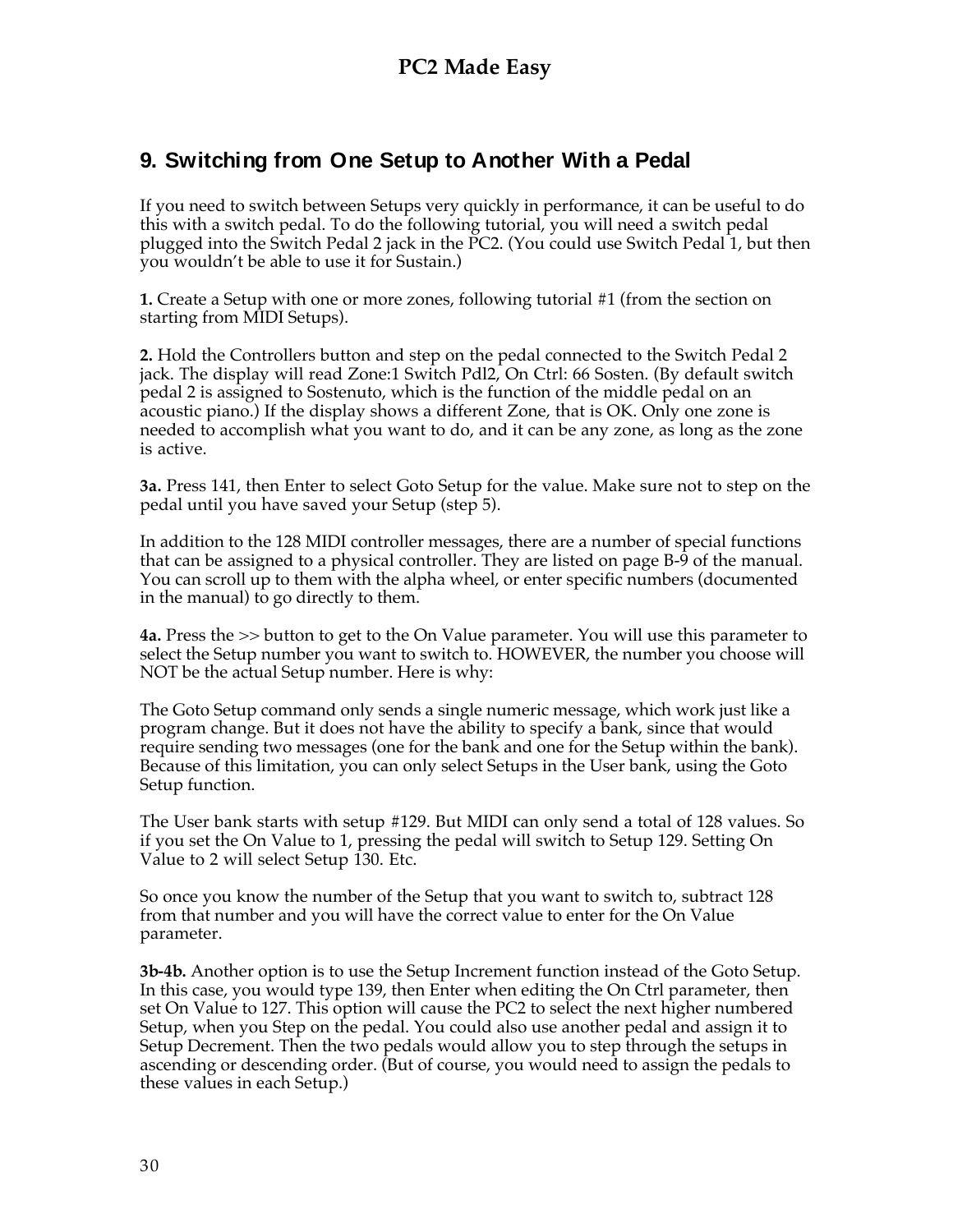**5.** Name & Save your Setup. It is important you save your Setup before testing the pedal, since stepping on the pedal will cause you to leave the current Setup and if it isn't saved, you will have to program it again. Now step on the pedal. You should see the PC2 jump to the Setup that you have chosen.

Instead of using a pedal, you could accomplish the same thing assigning the Goto Setup to any of the 5 switch controller buttons, but of course, then you have to take your fingers off the keys.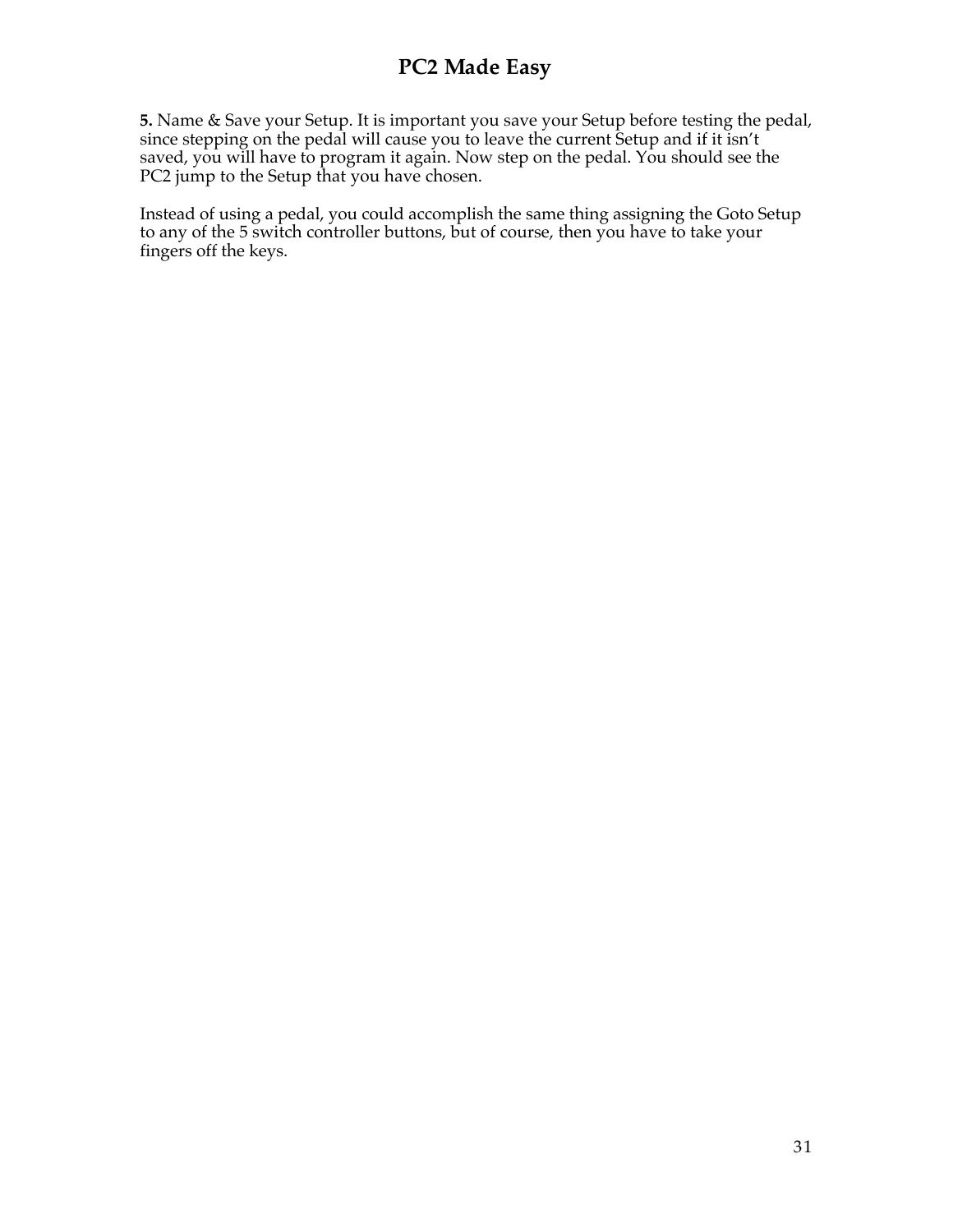# **10. Switching from One Program to Another with a Pedal**

If you have created a multiple zone Setup and only want to change a single program, you can use the Goto Program function instead of using the Goto Setup function. This can be useful if you don't want to make a bunch of extra Setups. It is also great for switching back and forth between two programs while keeping the other zones the same. This tutorial will be set up so that you can switch back and forth.

The limitation for this tutorial is that the program that you switch to must be in the same bank as the program you are switching from.

**1.** Create a multiple zone Setup, following tutorial #1 (from the section on starting from MIDI Setups). For the purposes of this tutorial, make sure that the program that you want to switch from is in the Internal Voices Bank. (The programs in the other zones can be in any bank.) Also for the purposes of this tutorial, we will assume you will use zone 1 as the zone that will switch programs. You will need to remember the program number of the program you choose for zone 1 - you will type in that number in step 6.

**2.** Hold the Controllers button and step on the pedal connected to the Switch Pedal 2 jack. If you are not on zone 1, press the Zone 1 button. The display will now read Zone:1 SwitchPdl 2, On Ctrl: 66 Sosten.

Press the << button. The display will now read Zone:1 SwitchPdl 2, SW Type: Momentary. Use the alpha wheel to switch the value to Toggle.

The difference between Momentary and Toggle is: A Momentary switch is On while you press it and Off when you let go (like a typical sustain pedal). A Toggle Switch stays On when you press and let go and then turns Off when you press again (like a typical power switch).

**3.** Press the >> button to return to the On Ctrl parameter. Press 138, then Enter to choose Goto Program for the On Ctrl.

**4.** Press the >> button. Enter the program number of the program you want to switch to. It must be a program in the current bank (the Internal Voices bank for this tutorial).

**5.** Press the >> button. Notice that the OffCtrl value is set to Goto Program (the same as On Ctrl). Although the On Ctrl and Off Ctrl parameters can be set to send different messages, you would normally expect them to send the same control message (but with different values for On and Off). For this reason, whenever you set the On Ctrl parameter, it also sets the Off Ctrl to the same thing. So if you want a different value for Off Ctrl, you must set it after setting the On Ctrl parameter. We will see an example of this in the next tutorial.

**6.** Press the >> button. Enter the number of the program that you originally assigned for zone 1 (the same number you set with the Program parameter).

**7.** Name and Save your Setup. Now play the setup, then step on the pedal. You should hear the sound from zone 1 switch to your second sound. Step on the pedal and play again. You should hear the original zone 1 sound again.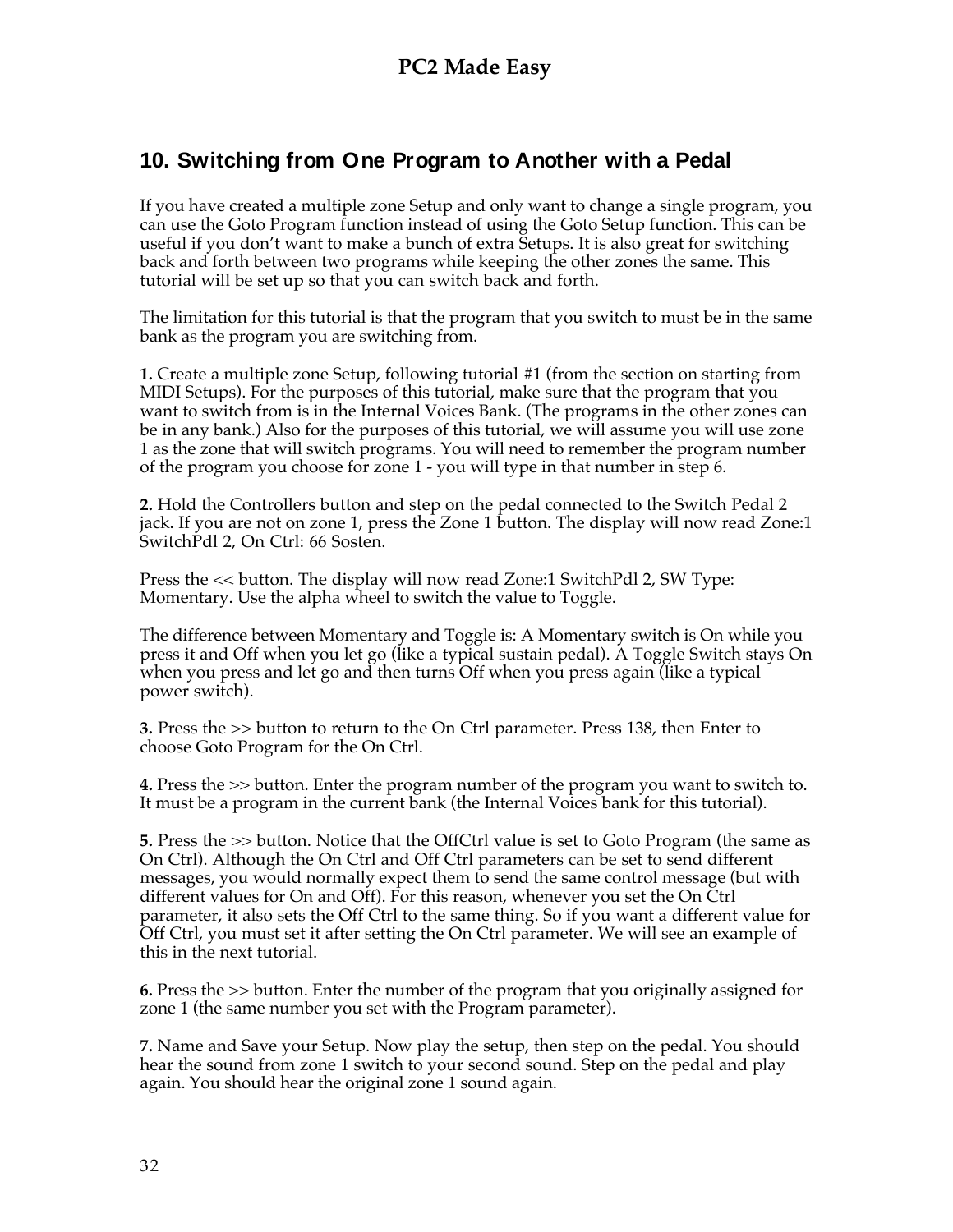## **11. Switching Banks & Programs with a Pedal**

A limitation of the Goto Program function described in the previous tutorial is that it only sends a program change message, and not the bank controller. So what if you want to switch between programs in two different banks. The following tutorial provides a solution for this.

**1.** Create a multiple zone Setup, following tutorial #1 (from the section on starting from MIDI Setups). For the purposes of this tutorial, we will assume you will use zone 1 as the zone that will switch programs. For zone 1, choose a program in the Internal Voices Bank 0.

**2.** Hold the Controllers button and step on the pedal connected to the Switch Pedal 2 jack. If you are not on zone 1, press the Zone 1 button. The display will now read Zone:1 SwitchPdl 2, On Ctrl: 66 Sosten. Press 32, then Enter. The On Controller parameter is now set to controller #32, the bank controller.

(Unlike the previous tutorial, we will not change the Switch Type parameter, so it will remain at its default of Momentary.)

**3.** Press the >> button. Decide which program you want to switch to, making sure that it is in a different bank than the program you previously chose for zone 1. Enter the bank number of the bank your new program is in (the bank numbers were documented at the beginning of this document, but you might want to try #6 Internal 2 and #1 User). The On Value is now set to the bank number.

**4.** Press the >> button. Press, 138, then Enter. The Off Controller parameter is now set to Goto Program.

**5.** Press the >> button. Enter the number of the program you want to switch to. The Off Value is now set to that program number.

**6.** Next, hold the Controllers button and press the SW4 button. Press 32, then Enter. The On Controller parameter is now set to controller #32, the bank controller.

**7.** Press the >> button. Press 0, then Enter. The On Value now sends bank 0.

**8.** Press the >> button three times and set the Entry State parameter to On. (The Exit State parameter should already be set to Off, but if you want to double check this, press the >> button once more.)

**9.** Now press the Program button, then the >> button twice to get to the Bank Mode parameter. Set this to None.

**10.** Name and Save your Setup. Step on the pedal and release it. Zone 1 should switch to the sound you have chosen.

So what is happening? When you step on the pedal it sends the bank change command; when you let go, it sends the program change command, allowing you to switch to any program from any bank.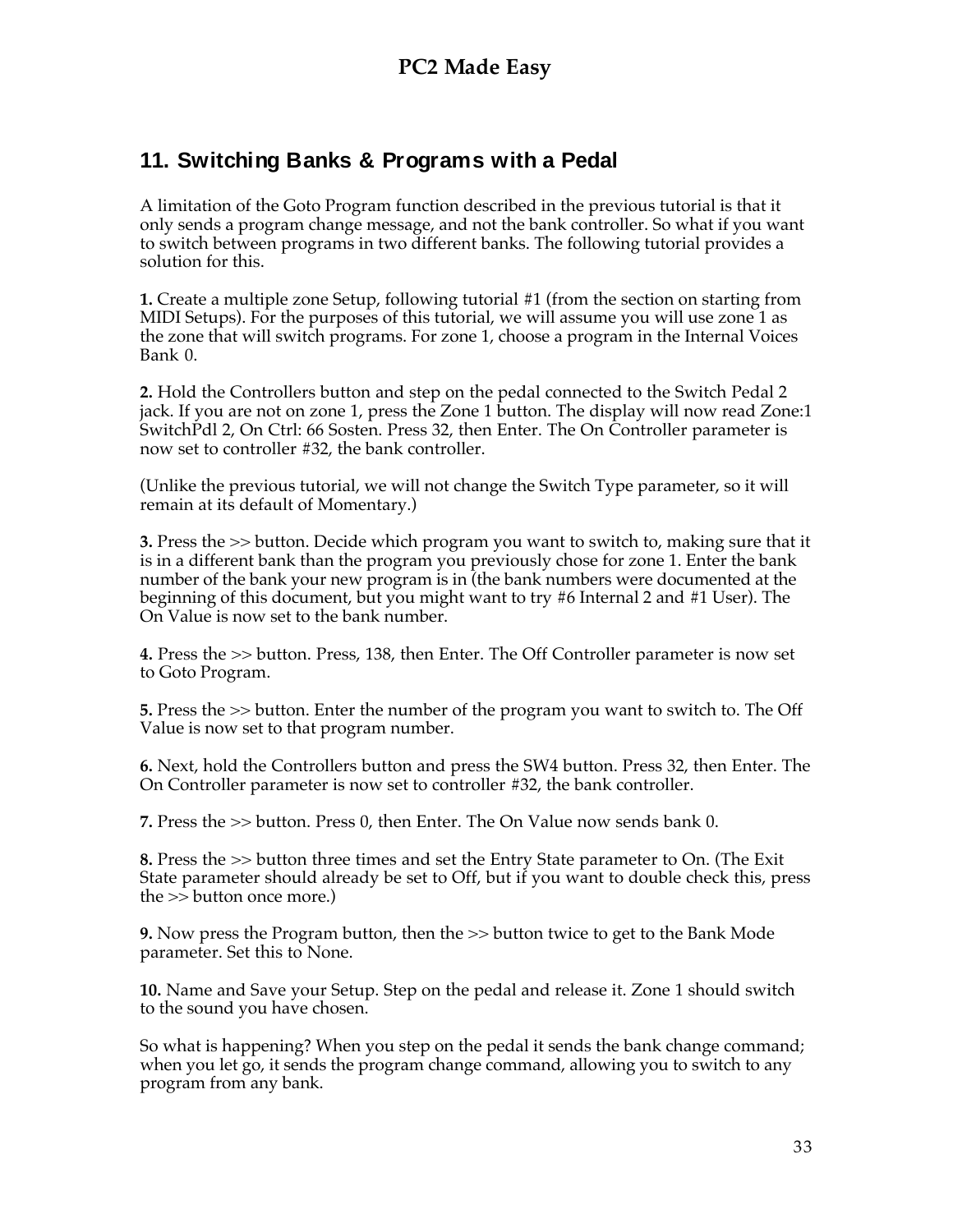But what is the reason for steps 6-9? This has to do with an oddity (read bug) with the Bank Mode parameter. This parameter normally determines which bank controller or controllers (0, 32, or 0 and 32 together) are used when the Setup is first selected and the Program change message (which is selected from the Program button) is sent. For some reason when this parameter is set to one of the bank values, it interferes with the bank message that is sent by the pedal. So by setting the parameter to None, it prevents this problem.

However, this means that the bank value associated with the Program you choose in the program menu is not sent. This is the reason for assigning the SW4 button in steps 6-8. We have assigned it to send the bank controller with a value of 0 (since we chose a program from that bank at the beginning of the tutorial). And by setting the Entry State to On, we ensure that the message is sent when the Setup is selected.

The only limitation of this method is that you can only switch in one direction with a single controller - you can't use one pedal to switch back and forth between two different programs. But you could always assign another controller to do the same thing to switch back, or even to a different program.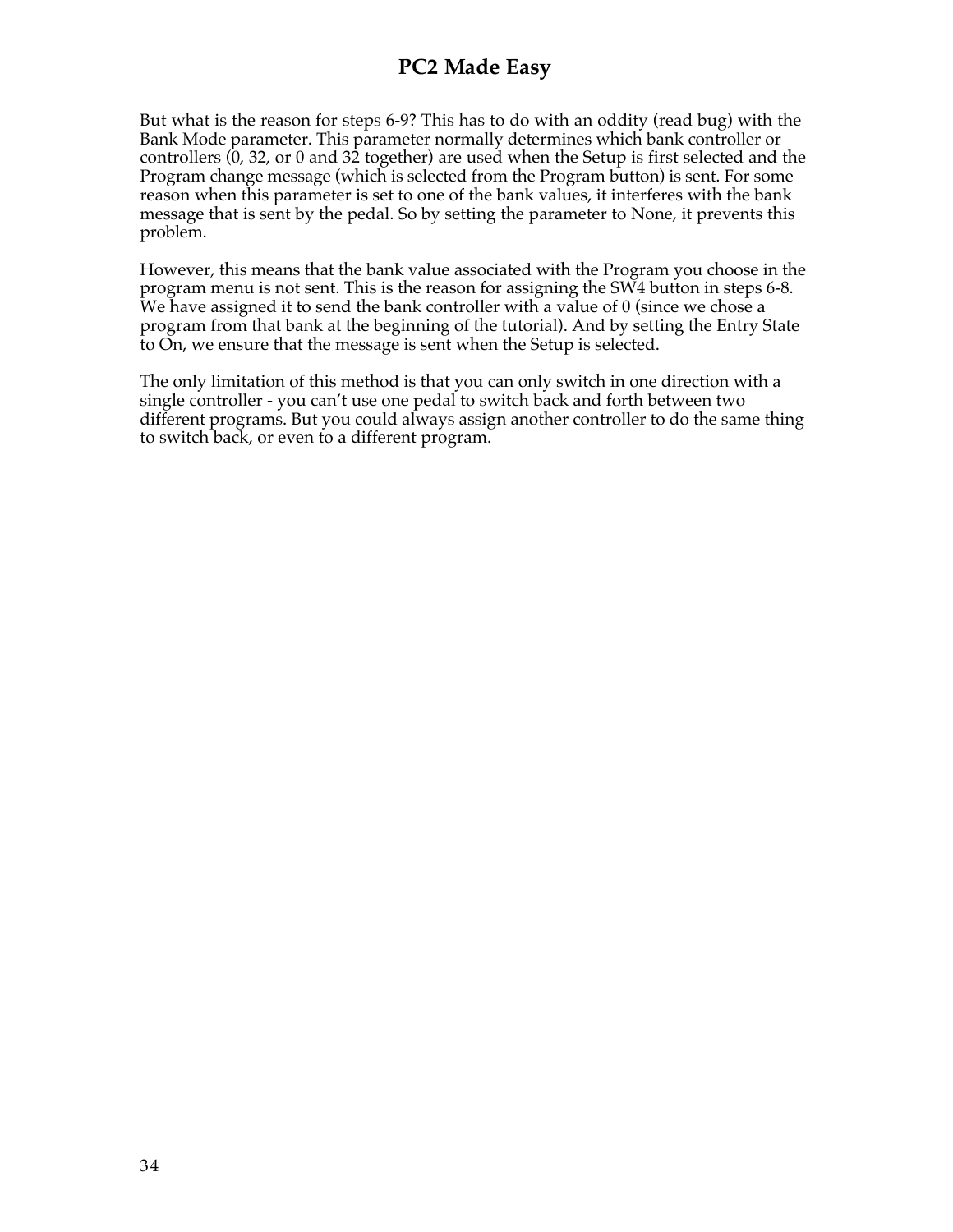## **12. Transposing a Zone with a Button**

Let's say that you need to be able to play a song in two different keys (maybe you have two different singers for your band) and you have only learned how to play the song in one key. You can use a button to transpose the keyboard so that you can play the same notes but hear it transposed to a different key.

**1.** Create a single zone Setup, following tutorial #1 (from the section on starting from MIDI Setups).

**2.** Hold the Controllers button and press the SW4 controller button (above the pitch bend wheel). The display now shows. Zone:1 Button SW4, On Ctrl: None. Press 145, then Enter to set the On Ctrl to Transpose Up. If you would prefer to transpose down, press 146, then Enter to select Transpose Down.

**3.** Press the >> button. Set the On Value for the number of semi-tones you want to transpose up (or down). For example, if you want to transpose up a minor 3rd, you would set it to 3.

**4.** Press the >> button. Move the alpha wheel 1 click clockwise to set the Off Ctrl to Transpose Down. (If you originally chose Transpose Down in step 2, then set Off Ctrl to Transpose Up.)

**5.** Press the >> button. Set the Off value to the same amount you chose for the On Value.

**6.** Name and Save your Setup. Now play the keyboard, then press the SW4 button and play the same notes again. You will hear the keyboard transposed in the direction and amount that you chose. Pressing the SW4 button will return the keyboard to no transposition.

Keep in mind that if you use this technique on a Setup with more than 1 zone, you will have to program each zone for the same transposition, if you want them all to transpose.

You may have noticed that there is also a button marked Transpose in the Zone Parameter section. If you simply want a zone to always be transposed by a specific amount (for example, to have one zone an octave higher than another zone), then it is much simpler to use the Transpose button instead of programming a controller. But if you need the ability to switch back and forth between transposition and no transposition, the method described above is the way to do it.

Also, you can combine the two methods. For example, you could create a Setup with one zone transposed up an octave from another zone using the Transpose button, then use controller method to move both zones by a minor 3rd.

As we mentioned in the Introduction, the SW1 button is labeled Octave Shift. This will shift the keyboard down one octave in Internal Voices Mode and in some Setups. However, it is important to note that this button is NOT specifically dedicated to doing an octave shift. We have simply assigned this button to Transpose Up or Down, with an On value of 12. In the case of the Internal Voices Setup, zones 1 & 2 transpose Down,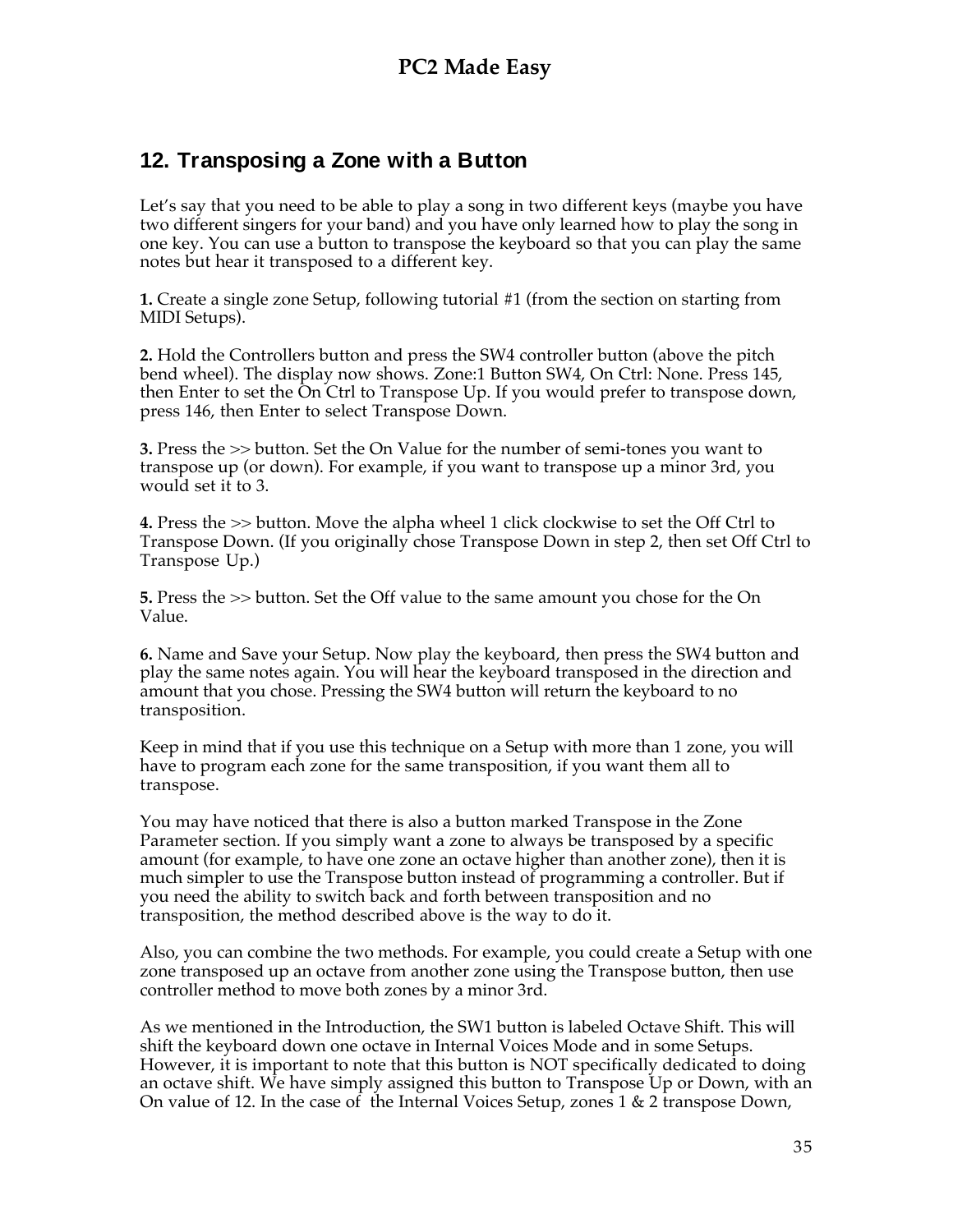while Zones 3 & 4 transpose up. Some other preset Setups also will transpose various zones up or down one octave. Setup #128, the Default Setup does NOT have this button assigned to transpose.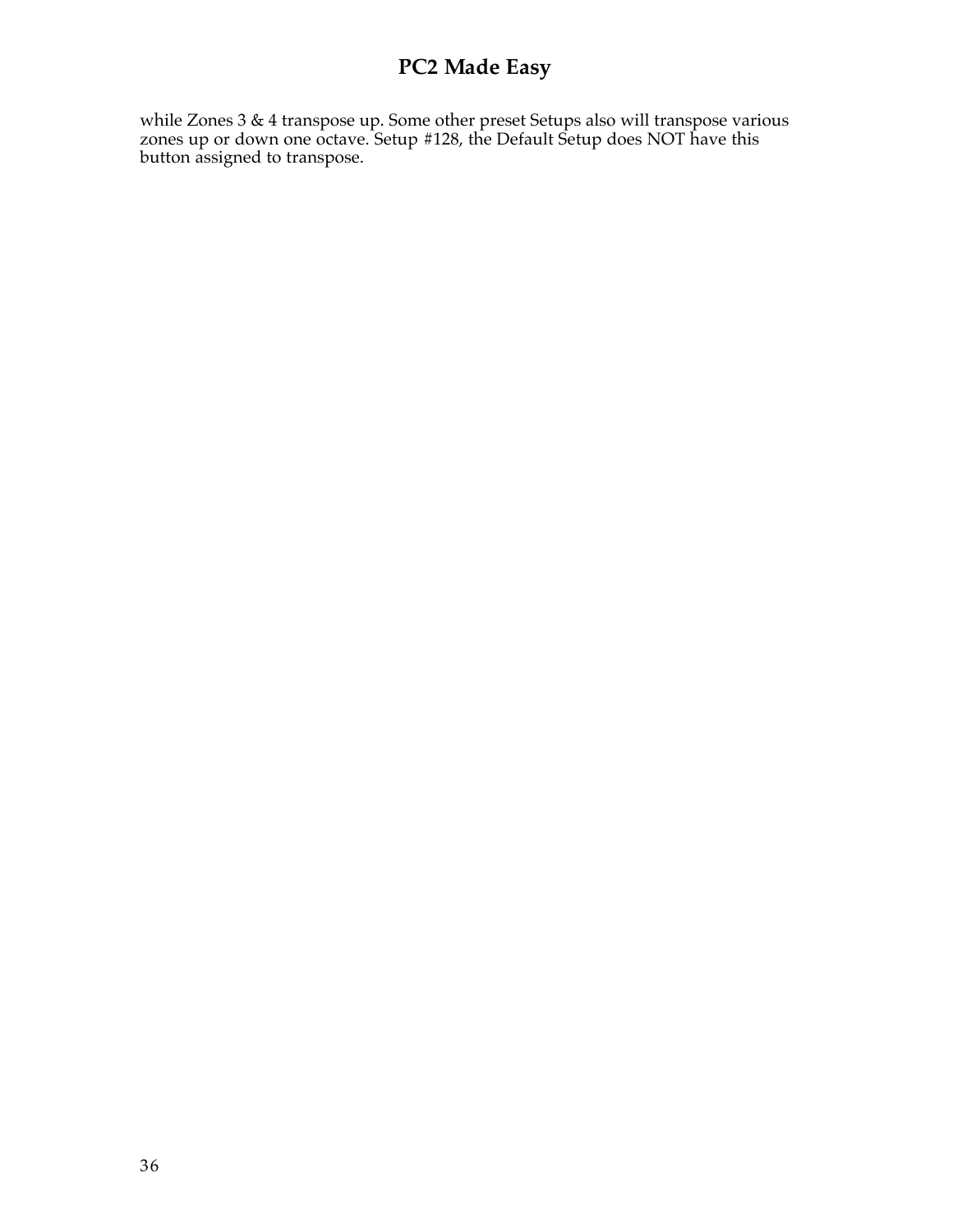## **13. Panning Zones Hard Left & Right**

If you are using the PC2 in a recording studio or playing live and have the need to run different sounds out of different outputs, then you need to be able to pan individual zones hard right or hard left. To follow this tutorial, you will need to have both outputs of the PC2 plugged into a mixing board or stereo amp. If using a mixing board, make sure that the two channels are panned hard left and right on the board or you won't hear the separation.

**1.** Create a Piano and Bass split Setup, following tutorial #2. Choose a piano program for zone 1 and a bass program for zone 2. If zone 1 is not in the display, press the Zone 1 button.

**2.** Hold the Controllers button and press the SW5 controller button. The display now shows Zone:1, SW Button 5, On Ctrl: None. Press 10, then Enter to set the On Ctrl to Pan (MIDI controller #10).

**3.** Press the >> button. You should see the On Value set to 127 (which is the default value for any switch turned on). This value will pan the piano sound hard right. (If you play the piano now, you won't hear it panned yet, but don't worry.)

**4.** Press the >> button twice. Press 64, then Enter to set the Off Value to 64, which will set the pan back to center.

**5.** Press the >> button. Set the Entry State parameter to On.

**6.** Press the >> button. Set the Exit State parameter to Off.

**7.** Press the Zone 2 button. Now repeat steps 2-6 of this tutorial for zone 2, but in Step 3, set the On value to 0, so that the bass will be panned hard left.

**8.** Name and Save your Setup. Now press the SW5 button and play. You should hear the piano on the right and the bass on the left. Press the SW5 button again. Both zones return to center.

**9.** Select a different Setup, then go back to your panned Setup. Notice that the SW5 button lights up when you select the Setup. This is accomplished by using the Entry State parameter. Chose another Setup. Notice that the SW5 button is no longer lit. This is accomplished by using the Exit State parameter.

The Entry and Exit State parameters are very useful for when you want to assign a controller to send a specific value of something when you select a Setup without having to touch that controller (they work similar to the Entry and Exit value parameters for continuous controllers).

You can set a controller to turn On or Off when you select the setup and when you leave that setup. If the Entry or Exit State is set to None, then the controller remains as it was when you select or leave the Setup. For example, if we left the Exit State to None in this Setup, then the SW5 button would remain turned On when we left this Setup.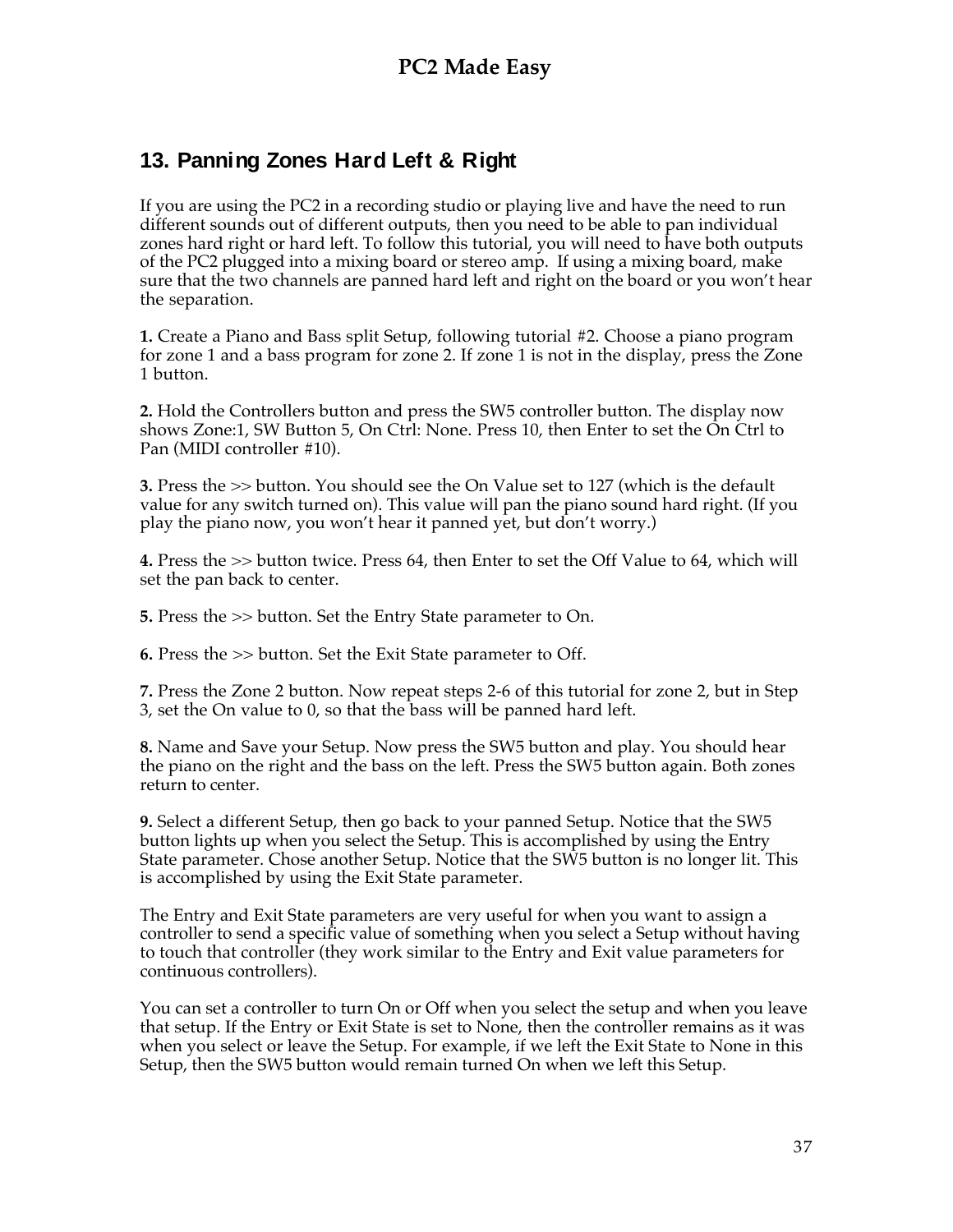This Setup was designed so that simply by calling it up, the zones would be panned the way we wanted, but when we leave the Setup, panning is returned to normal. This way, other Setups that use the same MIDI channels won't be panned. Of course, you might want to have all of your Setups panned in the same manner. But by using the Exit State or Exit Value parameters, you can ensure you don't have any unexpected surprises when you select a different Setup.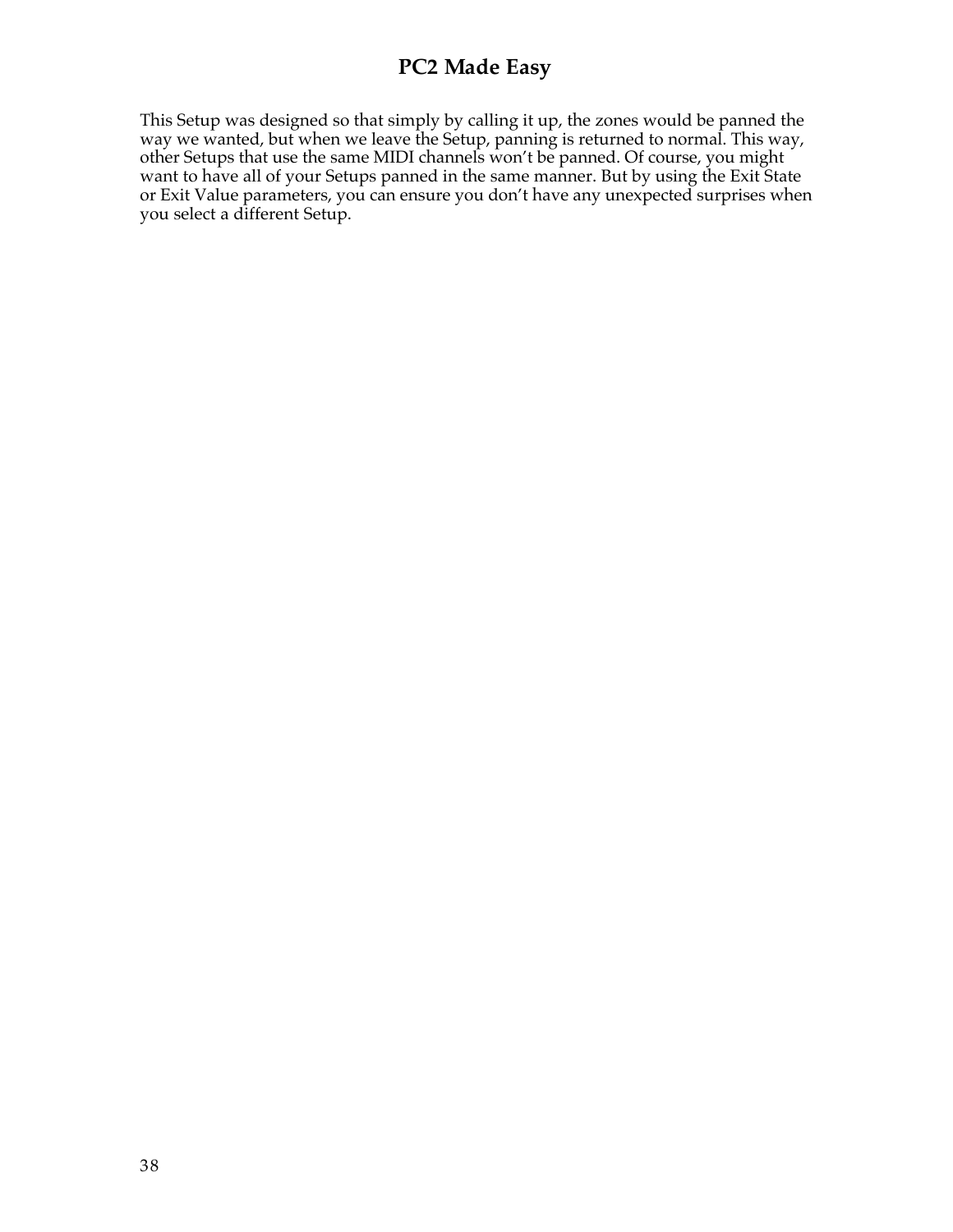## **14. Playing KB3 Programs**

KB3 Mode is a special mode designed to work like a classic tone wheel organ (the B3) does. Because of this, there are many differences in the functions of the various buttons, sliders, and other controllers. You will notice that the buttons on the left side of the keyboard and the sliders have labels in orange. These labels apply when you are in KB3 Mode.

**1.** Press the KB3 Mode button and then the #1 Sound Select button (or press 0 on the numeric keypad and Enter). Notice that the display looks different. The top line shows the bank and program number (4:000) and the program name (All Out). The bottom line gives you information about the status of the organ drawbars and the Chorus/vibrato setting.

**2.** A classic tone wheel organ has 9 drawbars, each of which controls the amount of amplitude for the fundamental and various harmonics. Choosing the balance of the harmonics and fundamental is the main thing controlling the sound of an organ program. Since the PC has only 4 sliders, we have set things up so that they can control either the first 4 or next four drawbars at one time. A button marked Drawbar Toggle switches the sliders between controlling the first 4 or next 4 drawbars. The mod wheel functions as the  $9<sup>th</sup>$  drawbar.

Move the sliders and notice how the display changes for the first 4 numbers on the lower line of the display. Press Drawbar Toggle and move the sliders again. Now the next four numbers change. Finally move the mod wheel and notice that the last number changes. Notice that the numbers move between 0 and 8, just like a real tone wheel organ, which has those 9 distinct values for each drawbar.

If you have ever played a real organ, you know that as you pull the drawbars out (towards you) that increases the volume for that particular harmonic. The sliders on the PC2 follow this same convention, so they work the opposite of the way they work when playing other programs or setups. In a regular (non-KB3) program, when the slider is all the way down, it is at 0 value. But when playing a KB3 program, if the slider is all the way down, it is at full volume, since this is the equivalent of having the drawbar pulled all the way out.

Move some sliders so that at least some of them are set to a value other than 8. Now scroll away from this program and then go back to it. Notice that all the display returns to show all drawbars at a value of 8. Notice also that before the column of 8s it shows "P:". The PC2 gives you the ability to choose a preset setting of each drawbar so that configuration is called up when you select the KB3 program. The "P" shows that the drawbars are set to Preset mode. If you select program number 80 Live Drawbars (you can press the #11 Sound select button), you will see that the "P" is replaced by an "L". In this program, the Drawbars have no preset settings – they are "Live". So sound you hear when you select this program will depend on the current position of the drawbars. Of course, even with a program that has preset drawbars, as soon as you move a slider, the value for that drawbar will change to reflect the slider position. We will talk about how to choose preset values for the sliders in tutorial #17.

**3.** Switch Buttons 1-3 allow you to alter the settings for the Rotary Speaker and Chorus/Vibrato Effects. Press SW1 to turn the rotary speaker emulation on and off, and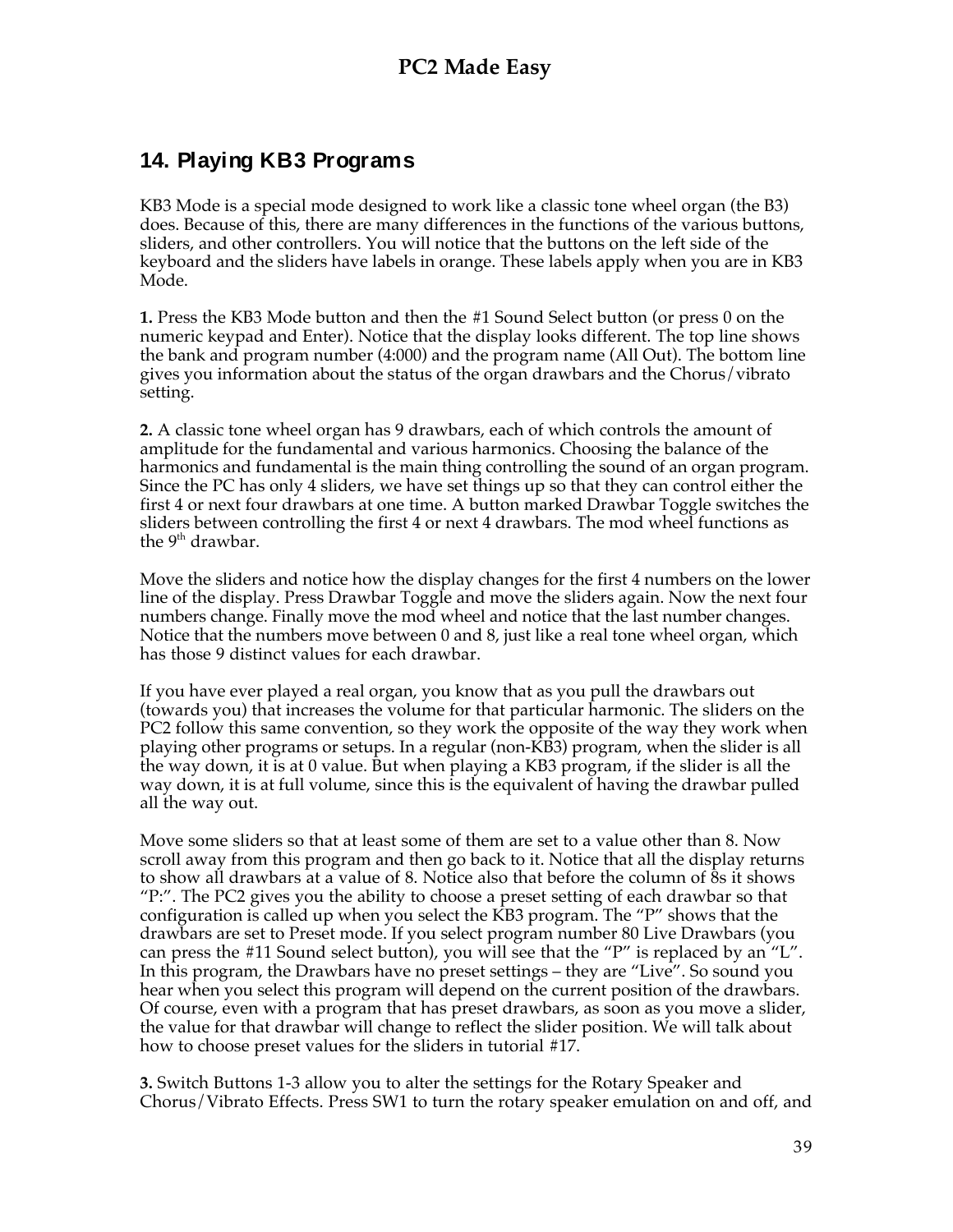play the keyboard to hear the change in the sound of the Rotary speaker. If you would like to be able to control this function with a pedal instead of a button, plug a switch pedal into the Switch pedal 3 jack.

SW2 turns the Chorus/Vibrato Effect on and off. SW3 lets you choose between 3 Chorus settings and 3 Vibrato settings. When you press the button, it will not light up but you will see the display change to show you which setting is currently selected. SW2 must be On (lit up) in order to hear the changes.

**4.** The four buttons above the sliders are used to control the Percussion effect. Percussion is a characteristic feature of tone wheel organs. It's especially useful while soloing, since percussion adds an extra plink (actually an extra tone at a defined harmonic) to the attack.

Percussion is created by a decaying envelope applied to one of the nine drawbars. The percussion effect is "single-triggered," which means that once it's triggered, it won't trigger again until all keys go up. So if no keys are down, and you play a chord, percussion gets applied to all notes in the chord (and in fact, to all notes that are triggered during the short duration of the percussion envelope). Once the envelope runs its course, any notes you play while at least one key is held down get no percussion.

The button above Slider A turns Percussion On or Off. If it is On, then the other buttons are used to control the Volume (soft or loud), the Decay of the envelope (slow or fast), and the pitch (high or low).

Because on a real tone wheel organ, there are only 9 possible pitch sources (one for each drawbar), when you turn Percussion On, one of the drawbars stops working. On a real tone wheel organ, this will be the  $9<sup>th</sup>$  drawbar. So you will notice when playing any of the KB3 presets that if you turn Percussion On, the mod wheel will no longer function. The PC2 actually gives you the ability to choose which drawbar is stolen, or even to have no drawbar stolen. You can set this when you are in the KB3 Program Editor. We will talk more about this in tutorial #17.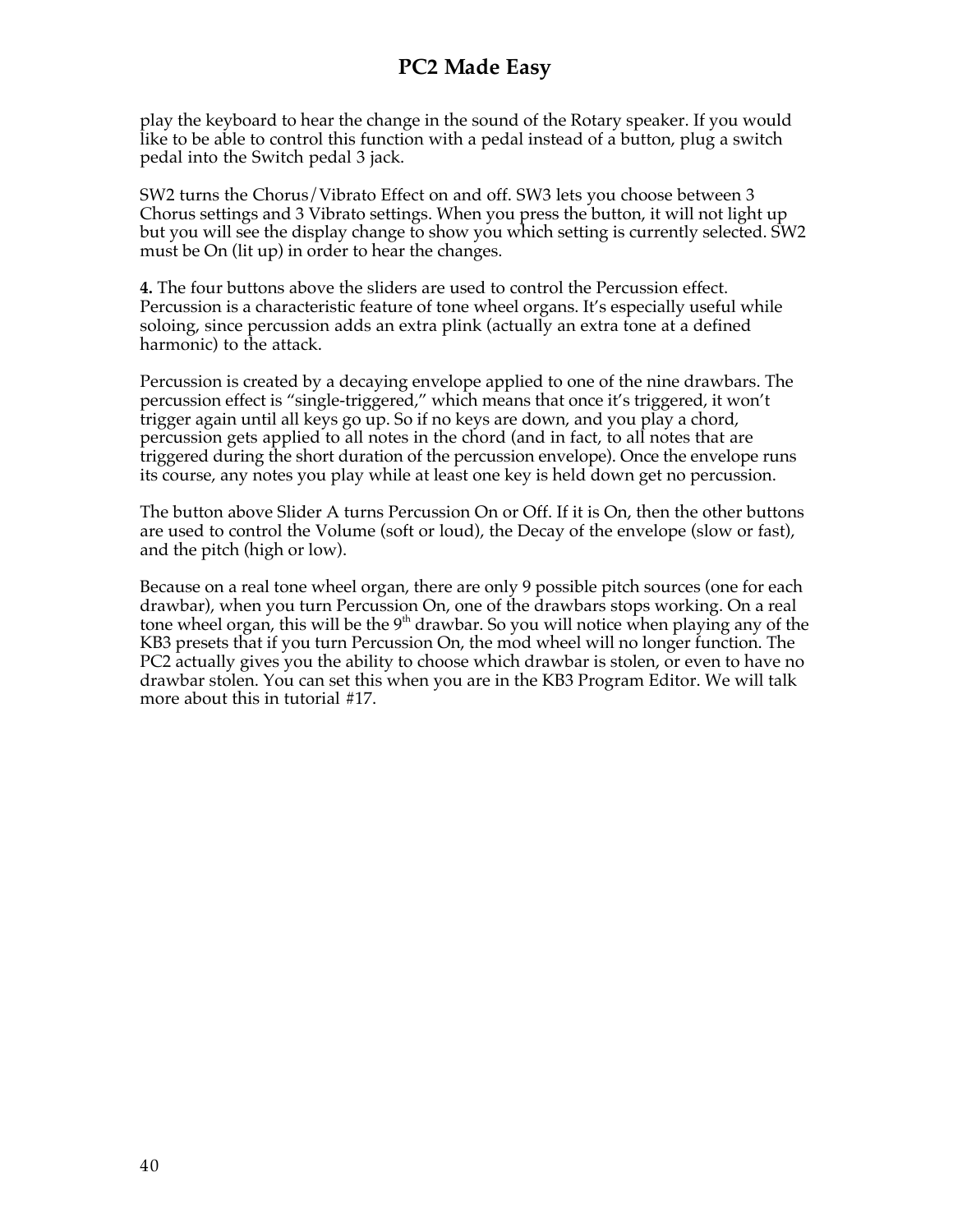## **15. Using KB3 Programs in a Setup**

In the PC2, when you go to KB3 Mode, you are in a special mode that has the sliders and buttons acting in a unique manner, sending specific MIDI controller messages to perform the KB3 functions. Once you put the KB3 program into a Setup, you will need to program the buttons, sliders and pedals to the correct MIDI controller numbers in order for them to work the same way they do when in KB3 Mode.

Luckily we have already done this for you, with Setup #16. This setup is a good template that combines a KB3 program split with a bass and a ride cymbal. The setup is designed to give you easy control over the drawbar settings for the KB3 program, and has the buttons assigned to the controller numbers needed for KB3 functions.

Remember that KB3 program can only be called up on a single MIDI channel. By default that is channel 1. You can change this if you want, by going to the Global Menu and pressing the >> button 13 times to get to the KB3 Channel parameter. So if you are making your own Setups with a KB3 program, be sure to set that zone to channel 1, or whatever other channel you have chosen for the KB3 channel.

There are several issues involved with putting a KB3 program into a Setup.

#### Drawbar Issues

The first issue is that there are only 4 Sliders that are used for the 8 drawbars. In KB3 Mode a dedicated button switches between having the slider control the first 4 or second 4 drawbars. But in Setup Mode, that Button is used as a Solo button, for soloing a zone. For this reason two zones are needed within the Setup if you want to have control over all eight drawbars.

Here's how it works. When you select setup #16, Zone 1 is soloed (the Solo LED is on, and the Zone 1 LED is red).Sliders A–D control the settings for Drawbars 1–4. When they're adjusted the way you want them, press Zone 2. You'll hear the same organ, because Zone 2 uses the same program. Now, however, Sliders A–D control Drawbars 5–8. The Mod Wheel controls Drawbar 9 with Zone 2 soloed.

When all the drawbars are set the way you want them, press Solo to exit from solo mode, and you'll hear the bass and ride cymbal. (The mod wheel must be down in order to hear the ride cymbal). At this point, both Zone 1 and Zone 2 are muted (their LEDs are amber). Press either Zone 1 or Zone 2, one or more times until its LED turns green, activating the zone. Now the organ plays in the upper range, and the bass/ride plays in the lower range. You can still use Sliders A–D to control the drawbars (Drawbars 1–4 when Zone 1 is active, and Drawbars 5–8 when Zone 2 is active). If you activate both zones, Sliders A–D control the drawbars in pairs (for example, Slider A will control Drawbars 1 and 5 at the same time). However, with both zones active, you will get two notes played for each key you press, so you would normally never want to have both zones active at the same time.

If you are not concerned with changing all 8 of the Drawbars in real time, or just want to use the Drawbar settings defined within the KB3 Program, you can delete the second zone in this setup by turning the zone off in the MIDI transmit menu (set MIDI Channel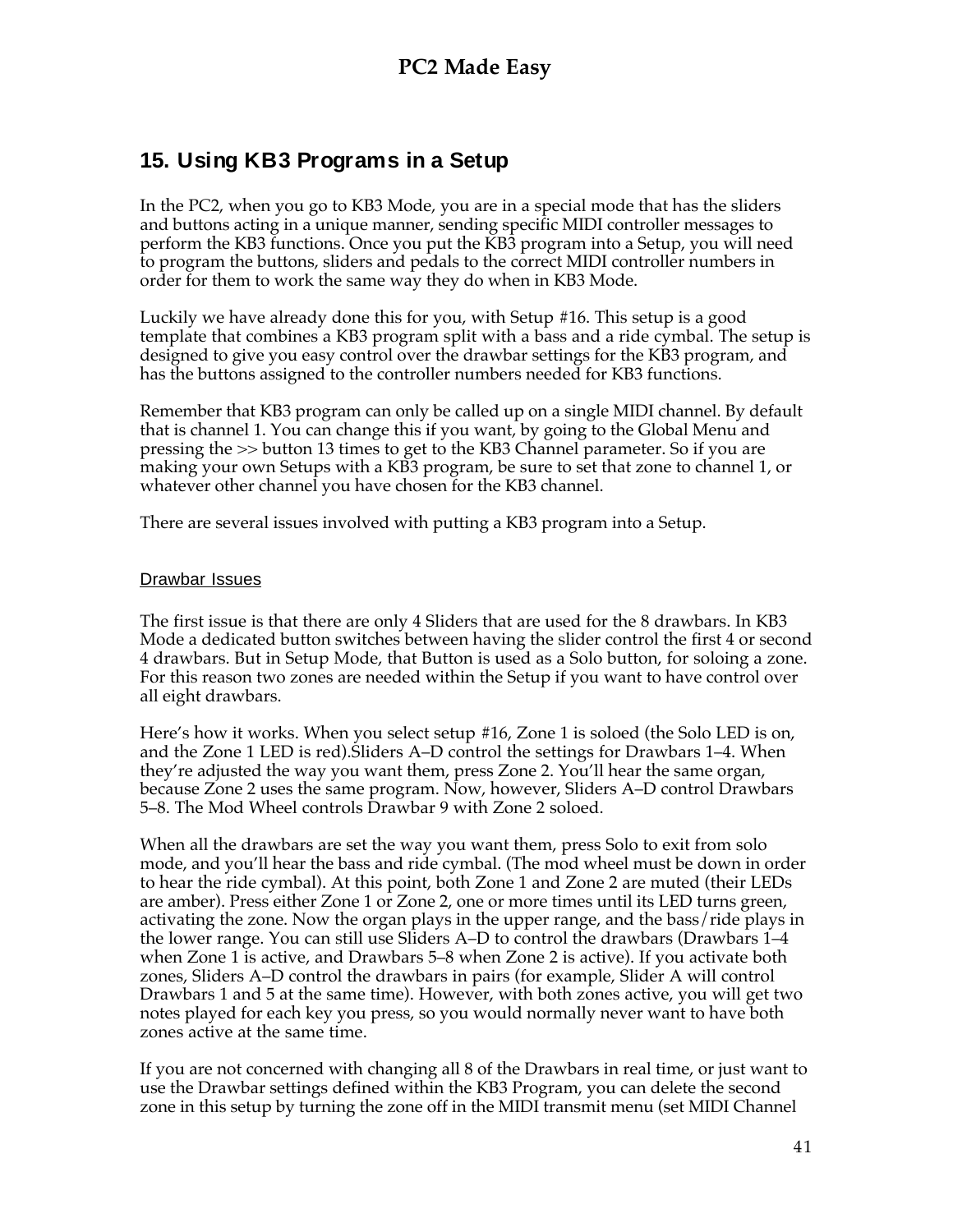to Off). You can also assign the zone to a non-KB3 program by changing the zone to a different MIDI channel, choosing a different program for that zone, and clearing the controller assignments by pressing Controllers, then Copy, then the right arrow button until it says "Clear Zone X?", then Enter). In this situation, the Sliders could still be used to control any 4 of the drawbars that you want. By default, the sliders would control the first 4 drawbars, but you could chose any 4 drawbars you want by assigning the sliders to the specific MIDI controller numbers used for the specific drawbars. The chart on page B-10 of the PC2 manual shows which controller numbers are used for which drawbars, as well as for the other KB3 effects.

Deleting the second zone obviously gives you the advantage of having an extra zone for layering or splitting with other programs, and it also prevents any doubled notes that would occur if you accidentally have both zone 1 and 2 active at the same time, as described above.

#### **Button Issues**

In KB3 Mode, the 4 buttons above the sliders are used for various specific KB3 functions, but in Setups Mode, these buttons are used for muting or soloing zones. Therefore these functions have been moved to other buttons.

- Percussion On/Off is controlled by SW5 (above the Mod wheel)
- Percussion Pitch (High/Low) is controlled by SW4 (above the Pitch wheel)

• Percussion Loud/Soft is controlled by section 3 of the Ribbon (you must have the ribbon controller plugged in for this to work, obviously)

• Percussion Decay (Fast/Slow) is not assigned to any controller

The Rotary On/Off and Vibrato/Chorus On/Off buttons function identically in the Setup. In addition, Switch Pedal 3 can also be used to control Rotary On/Off (this is same in KB3 Mode).

The Vibrato/Chorus depth button works differently, however. In KB3 Mode, this button switches between 3 Vibrato and 3 Chorus settings. Since the button only has two states in Setup Mode (On or Off), you can only choose between two different settings. By default, the button switches between Vibrato 1 and Chorus 3. But by editing the On Value and Off Value parameters for that button, you can switch between any two settings (the On Controller and Off Controller parameters are both 93 - you only change the On value and Off value). To select other settings, use the following values:

- Vibrato  $1 = 0$
- Vibrato  $2 = 36$
- Vibrato  $3 = 58$
- Chorus  $1 = 79$
- Chorus  $2 = 100$
- Chorus  $3 = 122$

If you are not certain how to set the On and Off values for a button, please see tutorial #12 – it covers this concept.

#### Effects Issues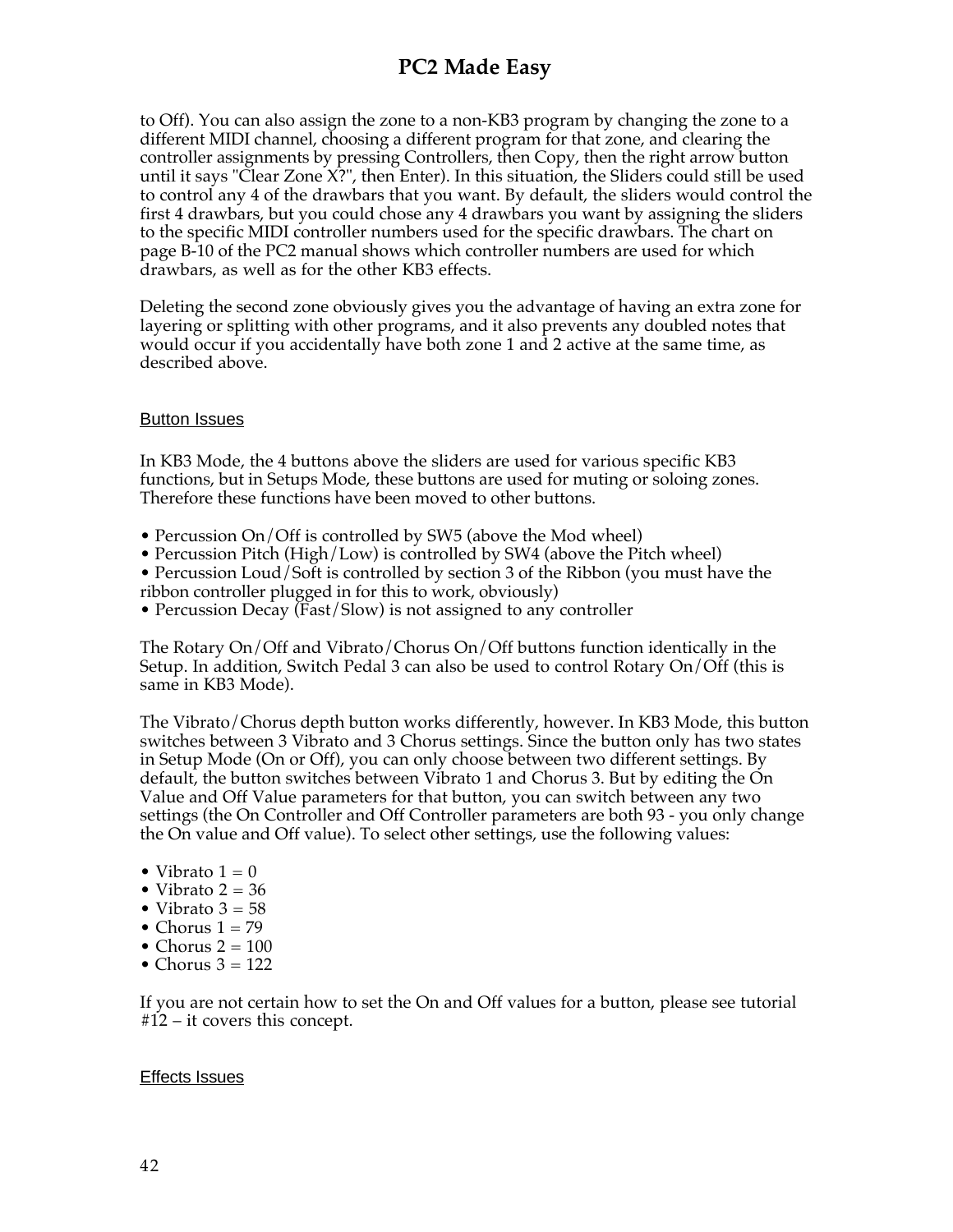If you are starting with the KB3 Setup, then you will be starting with a Setup in which Zone 1 has a KB3 program assigned. If you decide to add a KB3 program to a different Setup and program the controllers yourself, then you should make sure that you put the KB3 program in Zone 1 of the Setup. Here is why:

While some of the KB3 oriented functions that can be controlled by a physical controller are actual KB3 parameters, others are actually controlling the Effects Processor (These are Leslie Slow/Fast, Vibrato/Chorus On/Off and Vibrato/Chorus Select).

Because the Effects are Global to the Setup, only one zone can send controller info to the effects processor for real time control. The MIDI Channel which controls the effects processor is determined by the settings of the FX Chg Mode and FX Channel parameters (see page 5-25 in the manual). By default, they are set to Auto and Current, and you probably want to leave them set that way. If they are set to those values then the MIDI channel assigned to Zone 1 is what is controlling the effects. Therefore, you want to assign the pedals or buttons that will control the Leslie and Vib/Chor parameters to Zone 1, EVEN IF THE KB3 PROGRAM IS ASSIGNED TO A DIFFERENT ZONE. Any pedals or other controllers which you are using to control the regular KB3 parameters should be assigned to the zone that has the KB3 program in it, but the effects control must be done from Zone 1.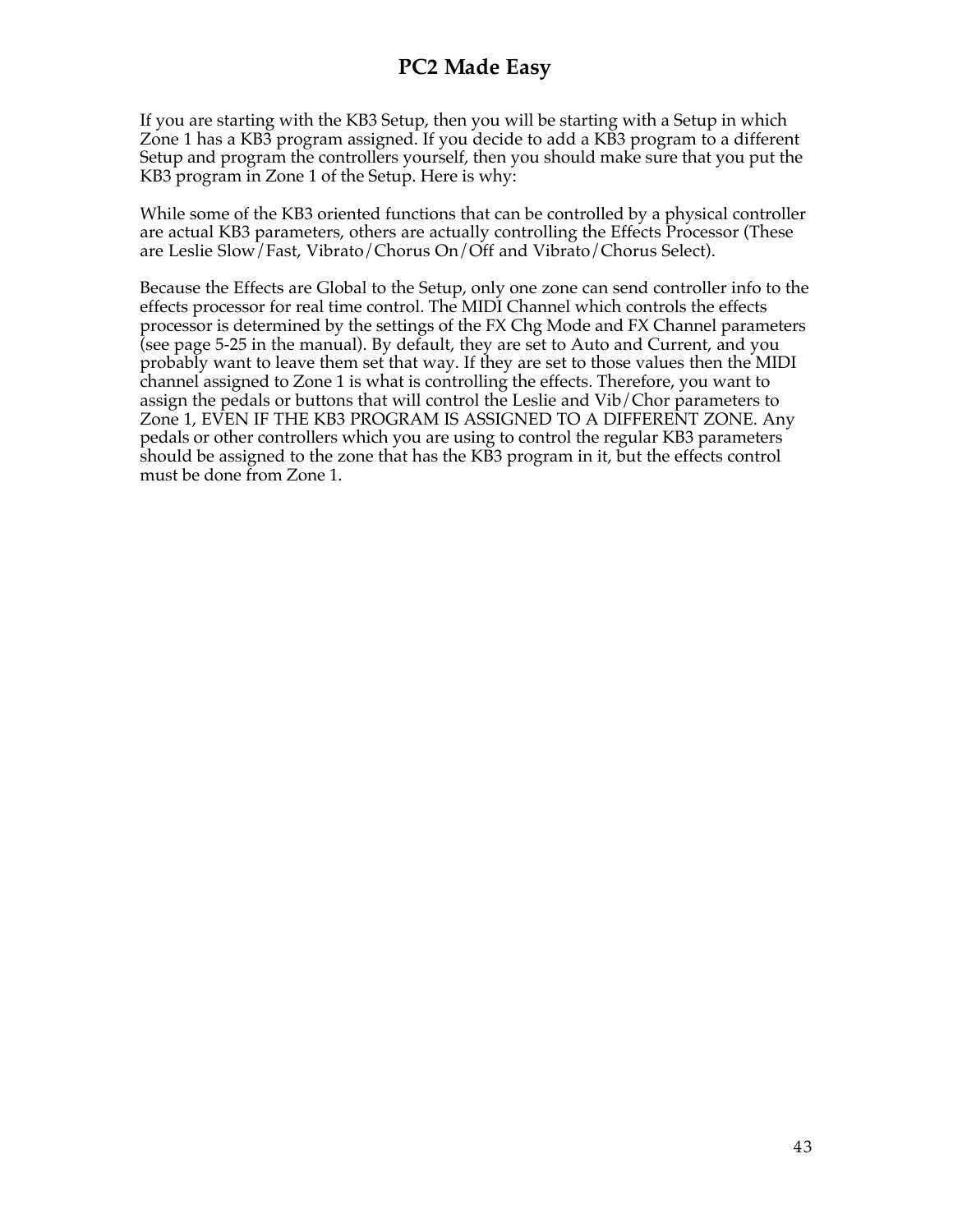## **16. Program Editing – Internal Voices**

All programs in the PC2 can be edited. and you can save your edits to the User Bank. All program editing parameters are contained within the Timbre, LFO, and Envelope menus, found in the Sound Parameters section of the front panel.

Both regular and KB3 programs can be edited, and since there are substantial differences between the two types of programs, we cover editing of regular programs in this tutorial and editing of KB3 programs in the following tutorial.

**1.** Press the Internal Voices Button, and select program #80 Solar Lead. Play the program to get a feel for what it sounds like. You should be sure to try moving the different physical controllers to hear the changes in the sound. For example, Slider C opens and closes a filter, Slider D control the amount of resonance applied to the filter, and the SW5 button switches between two different sounds. When you are finished playing, make sure that SW5 is turned off, Slider C is all the way DOWN, and Slider D is all the way UP..

**2.** Press the Timbre Button. Each program can have up to 4 Layers (although many will have fewer). You can tell how many layers are in a program by looking at the four zone buttons. Each button that is lit up represents a layer. Notice that the top line of the display shows Lyr:1 2P Lowpass. This indicates that you are currently editing Layer 1 and the currently selected parameter is a 2 Pole Lowpass Filter setting. You can't add or delete layers in a program, but you can make substantial changes to the existing layers.

**3.** The 4 zone buttons work identically to the way the function in Setups Mode. Pressing a zone button will switch the display to that Layer. Once that Layer is in the display, pressing it a second time will mute that layer. Pressing again will unmute that layer. Unlike with Setups, muting is only temporary. Once you save your changes and exit the program, all layers will be active. The main reason for muting is to allow you to hear the changes you make while you are editing.

Press the Zone 3 button twice. The Zone 3 button turns orange, indicating that layer 3 is muted. Notice there is also a "-" in the display after the layer number, once again indicating it is muted. Press the Zone 4 button twice to mute that layer as well. Now play the keyboard. Notice that you don't hear any difference in the sound. Remember that in step 1, we talked about SW5 switching between layers. Press SW5 to turn it on and play the keyboard again. Now you hear nothing. This is because, in this program, SW5 is programmed to switch between playing Layers 1 & 2 or Layers 3 & 4.

If you are editing a program and hear no changes, you might want to mute all layers but that layer and make sure it is currently active. Some times that layer might be limited to a range of notes, or it might have a switch programmed to turn it on or off, as in this example. If you look in appendix C in your manual, you will find a list of all the preset programs and their control sources. It is a good idea to be aware of these settings when you go to edit a program so that you know if a certain physical controller may be affecting what you hear.

Turn SW5 back off and unmute Layers 3 & 4. For the rest of this example, we will only work with editing layers 1  $\&$  2, but you can apply any of the same changes to layers 3  $\&$ 4 and use SW5 to switch between the two sets of layers.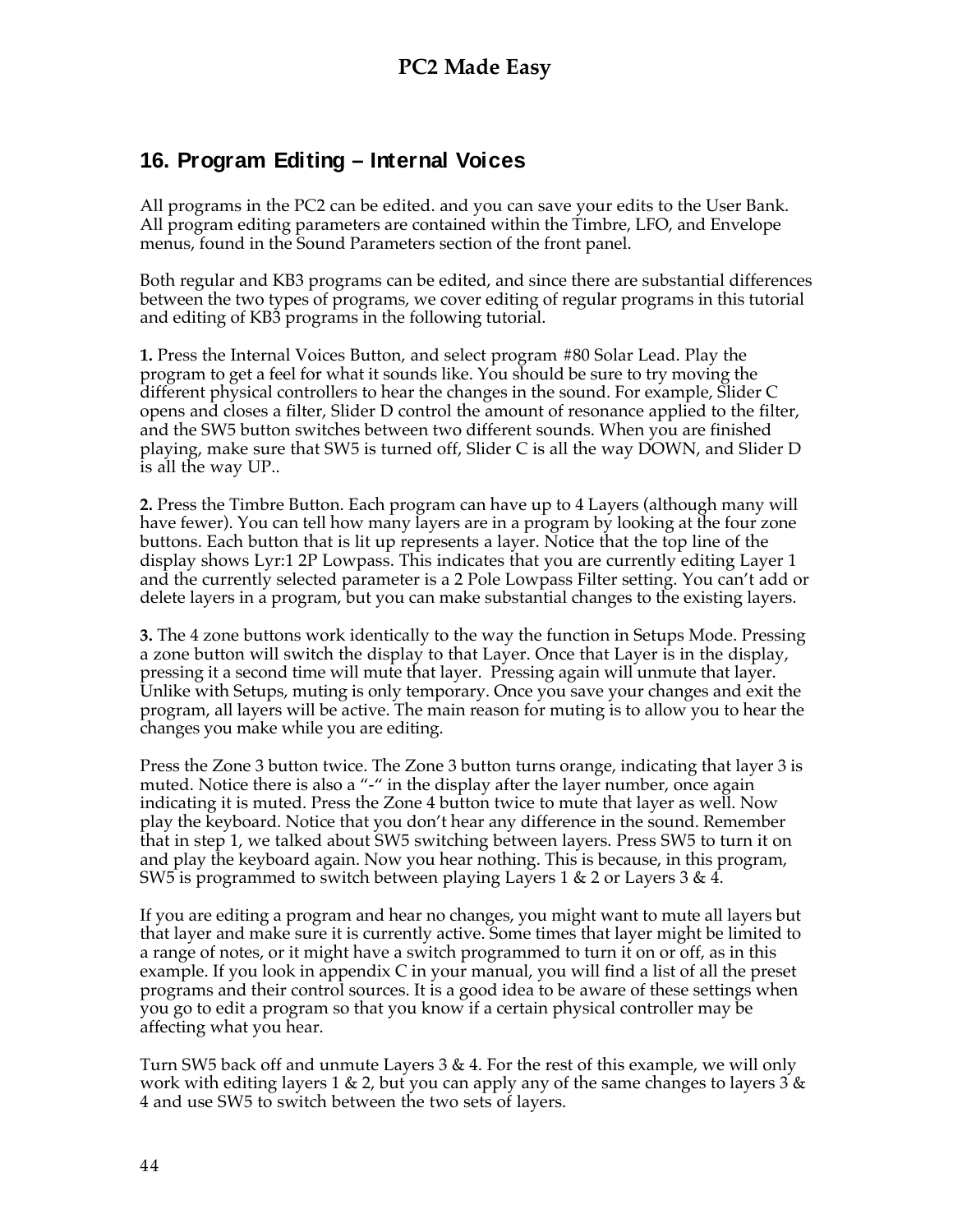**4.** Press the Layer 2 button twice to mute it and play the keyboard. Notice that the remaining layer 1 sound is panned partially to the left. Layers 1 & 2 in this program are very similar sounding with each layer panned partially to opposite sides. (Layers  $3 \& 4$ follow the pattern.) This gives a richer sound to the program. It also means that by editing only one layer, you can get some real variations in the sound by choosing to either change both layers or only one of them.

Press the Layer 1 button once to make it the editable layer. For each layer, there are a number of parameters, including 2 DSP parameters. Although the other parameters remain the same in all programs, the two DSP parameters will change, depending on how that layer of the program has been designed. Each layer can have different DSP parameters. (In this particular program, all layers have the same DSP parameters.) When you press the Timbre parameter, you will always enter the menu at the first DSP parameter.

Now change the value of the 2P Lowpass parameter (the alpha wheel is good for changing in this example.). Notice that as you raise the filter cutoff, the sound gets brighter, and as you lower it, the sound gets duller. The display shows you the cut off of the filter in both a note value and the actual frequency.

Set the parameter as high as it can go (a value of G 10). Now move Slider C. Notice that it has no effect on the sound. The Slider is set to open the filter as you send higher MIDI values, but since the slider is all the way open, it can't be raised any higher. This points out an important concept to remember. The basic parameter settings are initial amounts, and those amounts can then be modified by a MIDI controller (if the program is set up so that the controller will modify that parameter).

Set the value to  $\overline{C}$  5, the press the zone 2 button twice to unmute it. Now play the keyboard. Notice that the sound is stronger on the left side, since layer 1, which is panned to the left, is brighter. Now move Slider C up while playing the keyboard and notice that the sound moves more to the center. This is because as the filter is opened up and layer 2 gets brighter, it gains in volume. Now move Slider C all the way back down and mute Layer 2 again.

**5.** Press the Layer 1 button to make it active and then press the >> button. Now you are on the Resonance parameter. Resonance is a DSP function in which the amplitude of the frequencies surrounding the filter cutoff frequency are increased or decreased. Try changing the value of this parameter to hear the change in the sound.

As we mentioned earlier, Slider D controls the amount of resonance. This works in the same way as we saw with Slider  $C - y$  set the initial amount with the resonance parameter and then you can increase that amount with the slider. Since resonance is tied to the filter cutoff, you will also find a big change in the sound based on the relative settings of both parameters.

**6.** Press the >> button to get to the Amp parameter. This parameter controls the basic overall amplitude of the layer and can be very useful for balancing the volumes of different layers, particularly if they use different keymaps (which we will be exploring in a few more steps).

**7.** Press the >> button again and you will see the first of several Initial Value parameters, this one for the mod wheel. Most programs typically have up to 7 different physical controllers, which can be used to alter the sound in one way or another.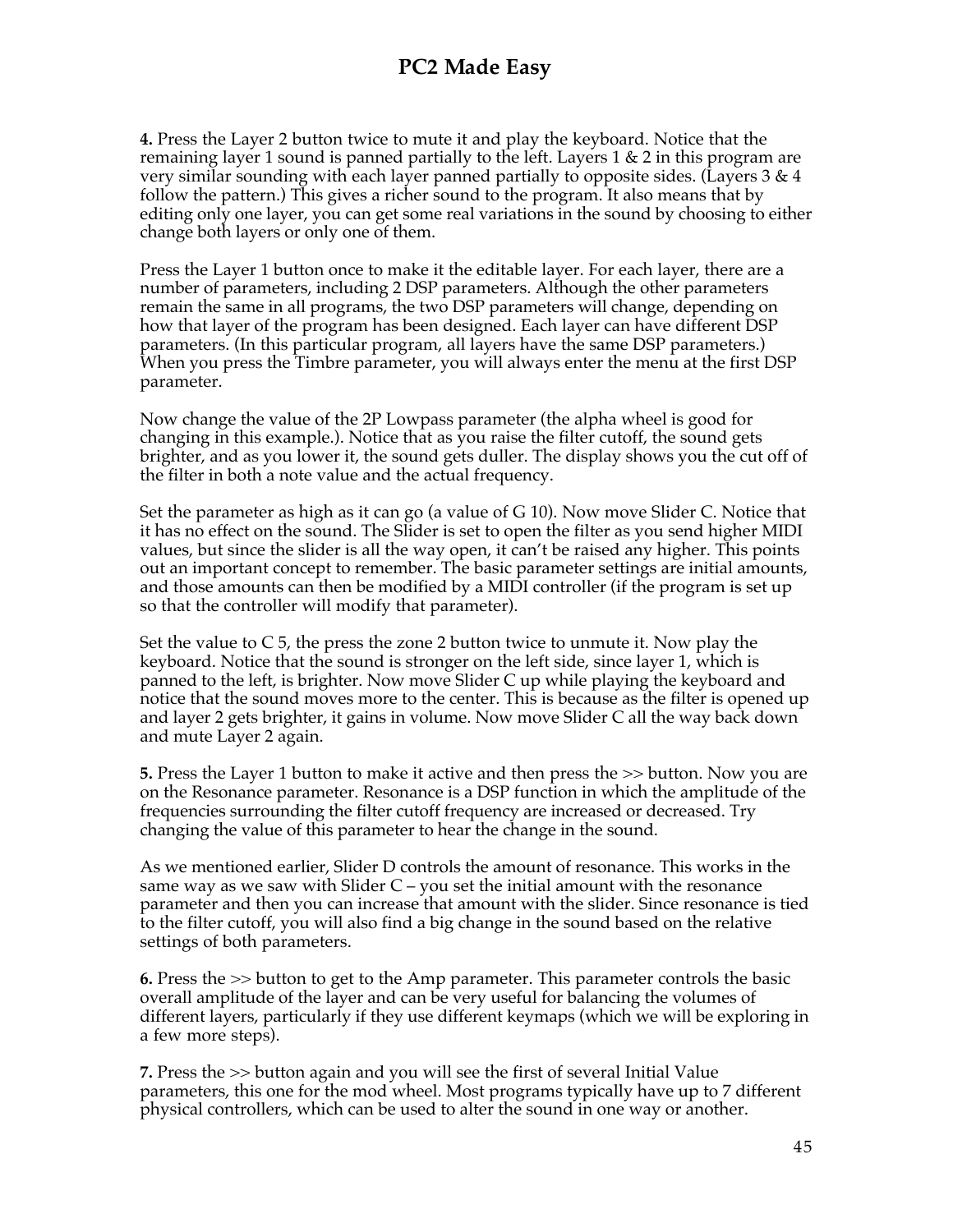(Appendix C in the manual documents the controller assignments). These Initial Values allow you to have the controller be set to a specific amount when the program is first called up, so you can depend on the program always sounding a specific way. At any point after that you can move the controller and the program will respond accordingly.

The initial value parameters include:

Mod Wheel Breath (for the breath controller input) Data (Controller #6, which is the default for Slider C) Controller #9 (the default for the SW2 button) Controller #12, (the default for the SW3 button) Controller #13 (the default for Slider D) Controller #29 (the default for the SW5 button).

Press the >> button until you get past the Controller #29 Initial Value and you will see "Capture MIDI Vals?". If you press the Yes (Enter) button while on this parameter, all the Initial Value parameters will be set to the current position of the various controllers. This is great because you can play around with the sound, moving the controllers as you desire, and when you find something you like, just go to this parameter and instantly you can set the program to sound this way every time you call it up.

**8.** Now press the Timbre button again. This will jump you back to the First DSP parameter. (You could also press the  $\lt\lt$  button numerous times to get to it – this is just a shortcut). There are a few more parameters in this menu. Press the << button and you will see the Lo and Hi note parameters. These work the same way they do in a Setup. This allows you create a split within a program, using different layers assigned to different note ranges – the same concept as you would do with zones in a Setup. It is not possible to add or delete layers within a program, but starting with a program with more than one layer, you can customize a split.

**9.** Press the << button twice. Now you see the Keymap parameter. A keymap is a collection of individual samples assigned across the keyboard, and will consist either of samples of actual instruments or waveforms. In the current program, layers  $1 \& 2$  use the Sawtooth Wave and layers 3 & 4 use the Saw Wave Dullest. This is why you hear a different sound when you use SW5 to switch between layers.

If Layer 1 is not currently in the display, press the zone 1 button to make it the currently editable layer. Change the Keymap to 179 Square Wave. Now press the zone 2 button and set Layer 2 also to 179 (if the layer is still muted, press the zone 2 button again. Play the keyboard to hear the difference.

As we mentioned earlier it is not possible to change the DSP functions within a given program. But since you can change the keymap for any program, if you find a program that has synthesis parameters that you want to work with, you can edit that program and select the basic sound that you want run through those DSP functions. As you can see, this gives you a great deal of flexibility in editing sounds.

Now press the << button once more. This time you see (Keymap). There are actually two keymap parameters. In the case of stereo samples, one is used for the left side and one for the right. Since this program started with a mono waveform, the second keymap parameter doesn't do anything and can't be changed, as indicated by the "( )". If you start with a program that uses stereo samples, you will find that the two parameters say "Keymap  $R$ " and "Keymap L". If you edit one of these programs you can assign any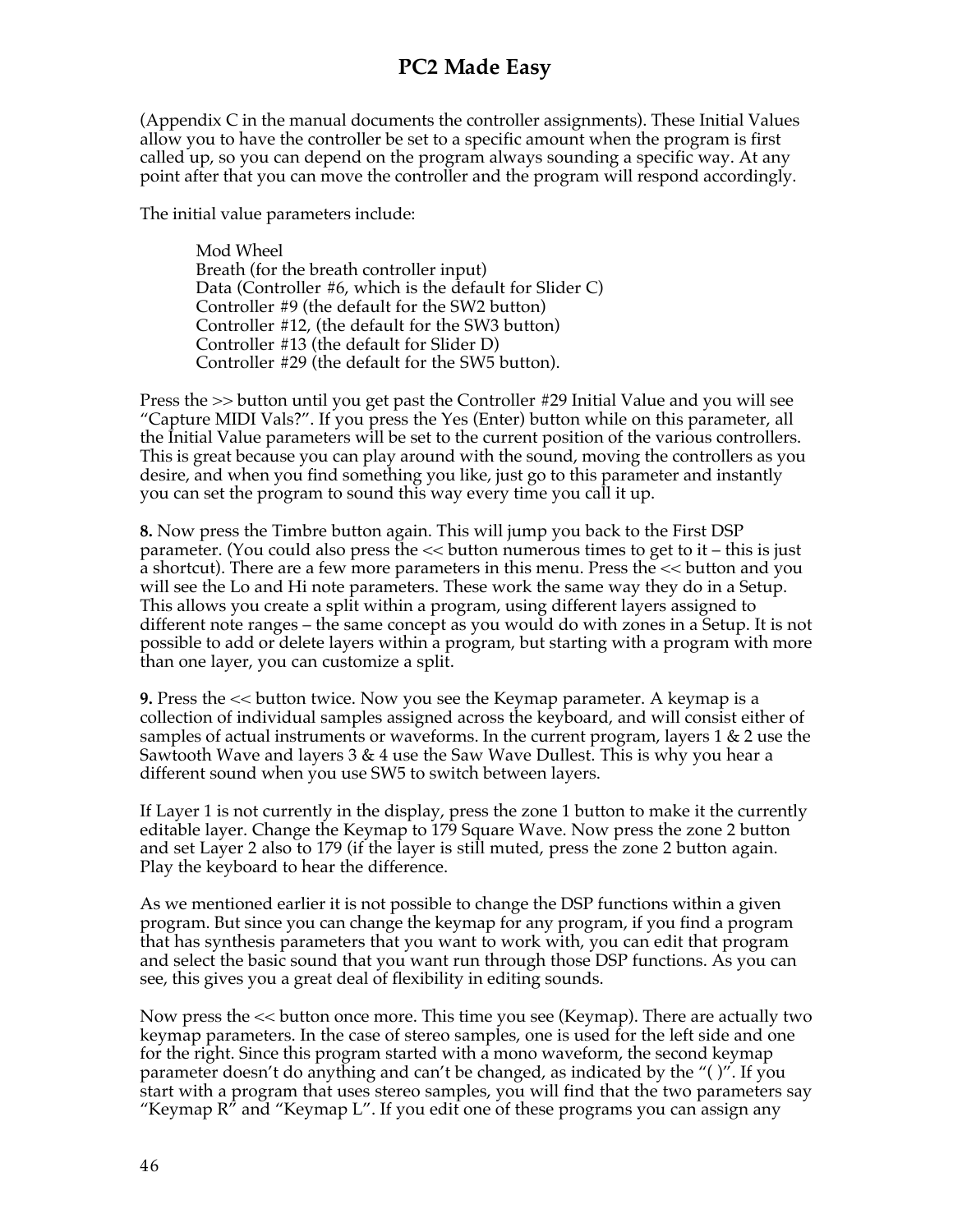keymap in the instrument to each side. Obviously however, if you are using a mono sample, it makes no sense to use a program with the two keymap parameters (unless you wanted to do something very strange such as assigning completely different keymaps to each side).

**10.** Now we will move on to another set of sound editing parameters. Press the Envelope button. This menu contains three parameters, for modifying the attack, decay and release times of the program. It is important to understand that the changes you make here are based on envelope settings already programmed. Values of less than 1 will slow down the envelope and value of more than 1 will speed it up.

You should still be on Layer 2. If not press the Zone 2 button to make it current. Press the Zone 2 button to mute Layer 2 and then press the Zone 1 button to make Layer 1 active. Now set the Attack parameter to its lowest value, 0.018, and play the keyboard. You will notice the attack is now slower. Change it to a value of 1.000 and play again. You will hear an immediate attack. Change it to a value above 1.000 and play again. Notice there is no additional change. Since the original attack from this program is an instant attack, no amount higher than 1 can make it quicker. But if you had started with a program that has a slow attack (for example Slow Strings), setting a value higher than 1 will give you a quicker attack.

Now press the >> button to get to the Decay parameter. This program is a sustaining program, which means that there is no decay. Try setting this parameter to a value of 5.000, then strike a key and hold it. You will now hear the note decay. Try a setting of 50.000 and now the note decays almost immediately. If you choose a value less than 1.000, there will be no additional change – since the original program already sustains, there can be no longer decay time. But if you started with a program that did decay and chose a value of less than 1.000, the decay time would get longer as the value got lower.

Set the Decay back to 1.000 and press the >> button to get to the Release parameter. Lower the value to an amount of less than 1.000 and play staccato notes and you will hear a longer release time.

Remember that if you adjust the values of the Envelope parameters and find some settings you would like to save, be sure to change the values for the other layers as well.

**11.** Press the LFO button. A Low Frequency Oscillator (LFO) is a waveform that is so low in pitch, you can't hear it. Instead, it is used as a control for various parts of the sound. Since it is continuously repeating it is often used for things such as vibrato or tremolo, in which there is a steady up and down change in pitch (for vibrato) or amplitude (for tremolo).

The LFOs are already assigned to specific functions for each program, and that can't be changed. What you can change are the rates and the shapes of the LFOs. For instance, in the current program, both the Mod Wheel and Mono Pressure control the amount of LFO applied to Pitch, thereby allowing you to control vibrato. Play some notes and move the mod wheel up or press down on the keys to hear the effect.

In this particular program, the mod wheel and pressure are not only controlling the amount of the LFO controlling the pitch, they are also controlling the speed. But you only have control over the slower amount. So in order to hear the following changes, make sure the mod wheel is no higher than halfway up and try not to press too hard on the keys while holding them down.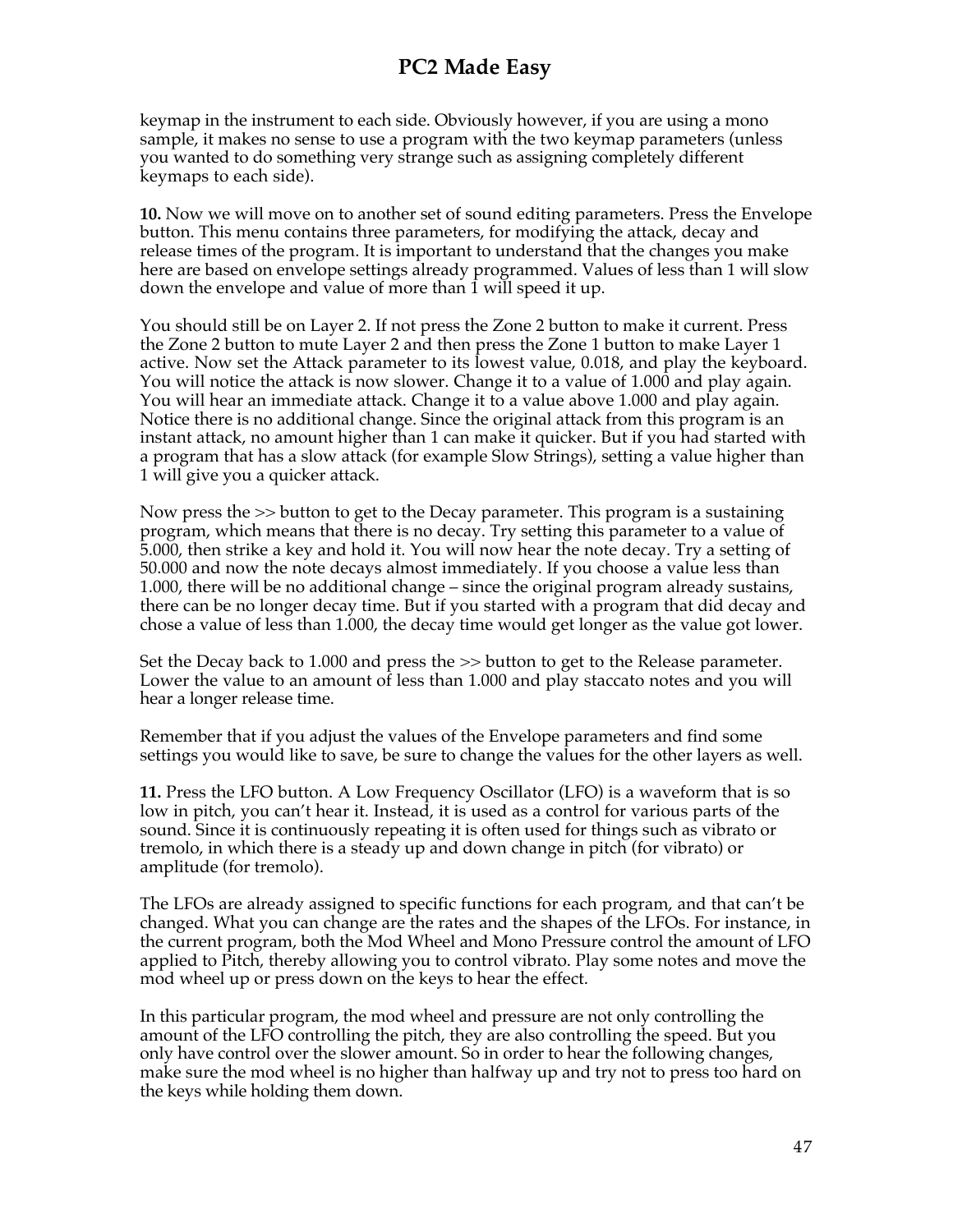Now strike a key and hold it, and try changing the value of LFO1 Rate to 2.00 Hz. You should hear the vibrato slow down. If you move the mod wheel all the way up, you will hear the LFO speed back up again as the vibrato gains in intensity.

Now press the >> button to see the LFO1 shape parameter. Try changing the shape and listen to the variations in the vibrato. You will find that the changes are quite subtle, since the amount of vibrato is limited in the program, but the changes are there.

There are two LFOs in the PC2, so you will also see LFO2 Rate and LFO2 Shape parameters. In practical terms, however, the second LFO is rarely used for most programs so changing the settings of these parameters will rarely give you any noticeable end result. Sometimes, instead of LFO2, you will see the display say GLFO. In this case the second LFO is used as a Global LFO, which, means that the settings of this LFO are always the same for all layers in the program. If you do see a program with a GLFO, then it is likely that LFO has been assigned to something and changing the values may give you a noticeable change.

**12.** Finally we will save the program. You may wish to go back to some of the parameters and edit them to your liking. Once you have a program you like, press the Store button. The PC2 will ask if you want to save the Voice. Saving and/or renaming are identical to the dialogs you see when saving a Setup, so we won't go into details here. Remember that the Layer Mutes don't apply to a saved program – once you call up the program after exiting the editor, all layers will be active. So don't forget to check all the zones in a program before saving it to make sure you have everything the way you want it.

Note: If you simply call up a Program and press Store, because you want to save it to another location without making any changes, you will get the Save Setup dialog. In order to get to the Save Voice dialog, you need to first press one of the Sound Parameter buttons.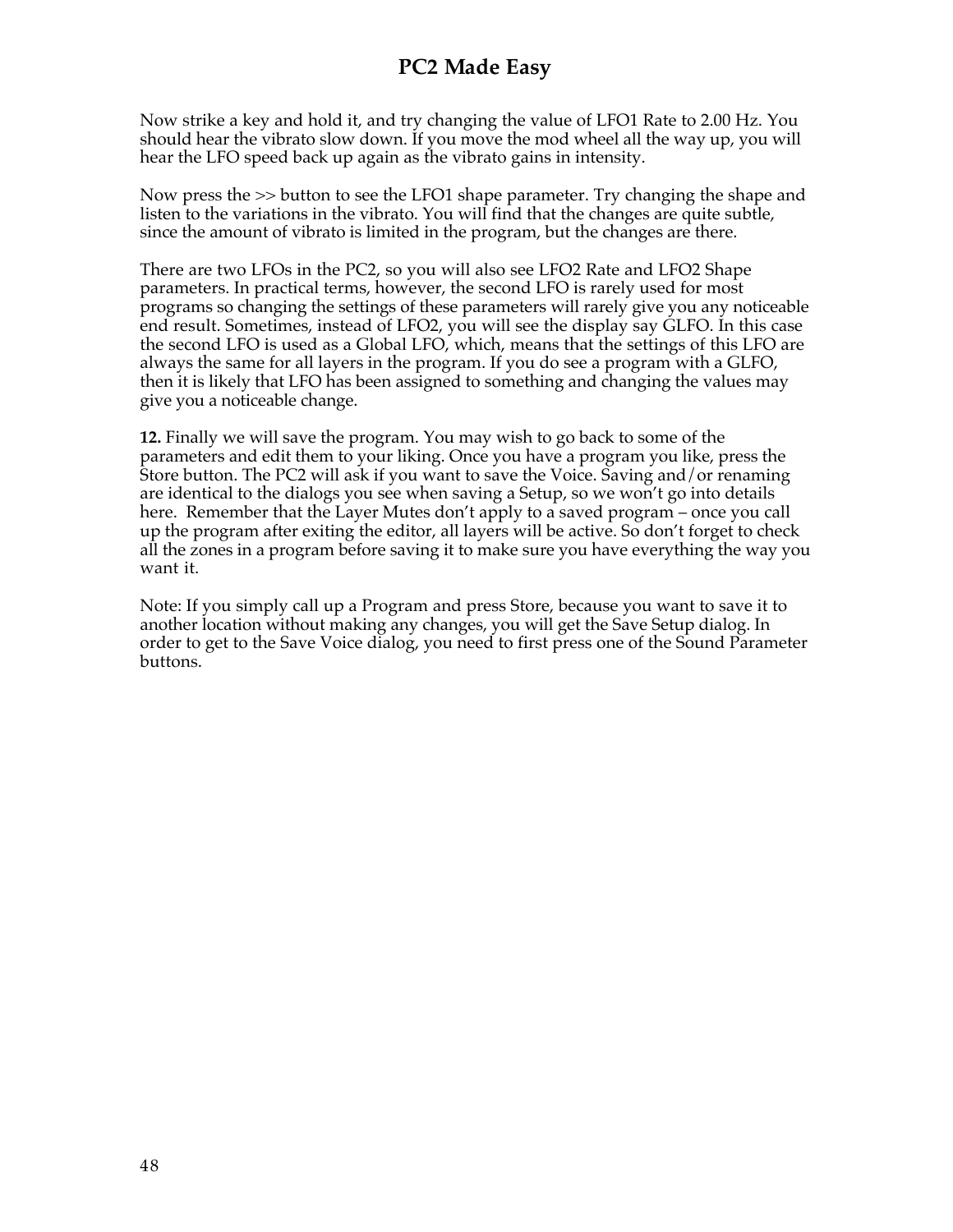## **17. Program Editing – KB3 Programs**

Countless blues, jazz, and rock recordings have centered around the distinctive sound created by classic tone wheel organs (such as the Hammond B-3) played through rotating speaker systems like the Leslie. Not only is the sound great, but it's supremely versatile, since the player can control timbre in real-time by adjusting drawbars that add or remove harmonics from the fundamental tone. Other cool sound-shaping tools include a percussive emphasis that can be added to each note and the capability to change speaker rotation speed. Many people, in fact, feel that the tone wheel organ was the first popular synthesizer. And although these organs haven't been made for years, they are still sought after, restored, and lugged about by legions of dedicated keyboard players. This despite archaic electronics, inscrutable wiring, and an unwieldy heft that tops 400 pounds. Duplicating the sound and flexibility of these organs – without the nasty side effects – is the goal of KB3 Mode.

In creating KB3 Mode, we've done extensive testing, measurement, and analysis on several tone wheel organs. From there we've done our own physical modeling to emulate these organs, taking into account even such esoteric matters as the way older organs sound different (and arguably better) as their capacitors begin to leak. (Of course we let you decide if you want your PC2 to sound like an old or new organ.)

We've also recruited the best organ players we could find to try out these programs, and have used their feedback to make sure that all of KB3 Mode's real-time controls are as convenient as they were on the organs of yore. To make it all work, we've created a new type of program – the KB3 program – that is built around a totally new model.

In a nutshell, KB3 programs use 80 oscillators simultaneously (79 for the tone wheel and 1 for the key click), each oscillator having its own pitch and amplitude. KB3 Mode provides two oscillators per voice, so it uses 40 voices of the available 64 voices. Furthermore, all voices start up – albeit silently – when you select a KB3 Mode program. In a regular PC2 program, on the other hand, voices only start when you play a note. What this means is that in a KB3 program, you can actually put your fingers (and hands and arms) on all the keys on the keyboard and hear all the notes being played, just like on a real organ.

It is important to understand that while a KB3 program is called up on the KB3 channel (which by default is channel 1), a specific number of voices are being used, **whether or not you are playing any keys**. So if you create Setups which use a KB3 program and then add regular programs for other zones, the polyphony to play those other programs is limited to 24. Of course, if you have added the polyphony expansion option, then you have an additional 64 voices available.

Although all the KB3 program editing parameters are accessed from the same three menus as a regular program, the parameters are quite different.

**1.** Press the KB3 button and call up Program 000 All Out. Next press the Timbre button. The first two parameters in this menu are Wheel Volume Map and Organ Map. The determine the volume level of the tone wheels and the relative amplitude of each key, per drawbar. Different B3 organs have different levels, and we have measured several different organs and given you some choices based on those measurements. You might want to try playing around with these two parameters, changing the values and playing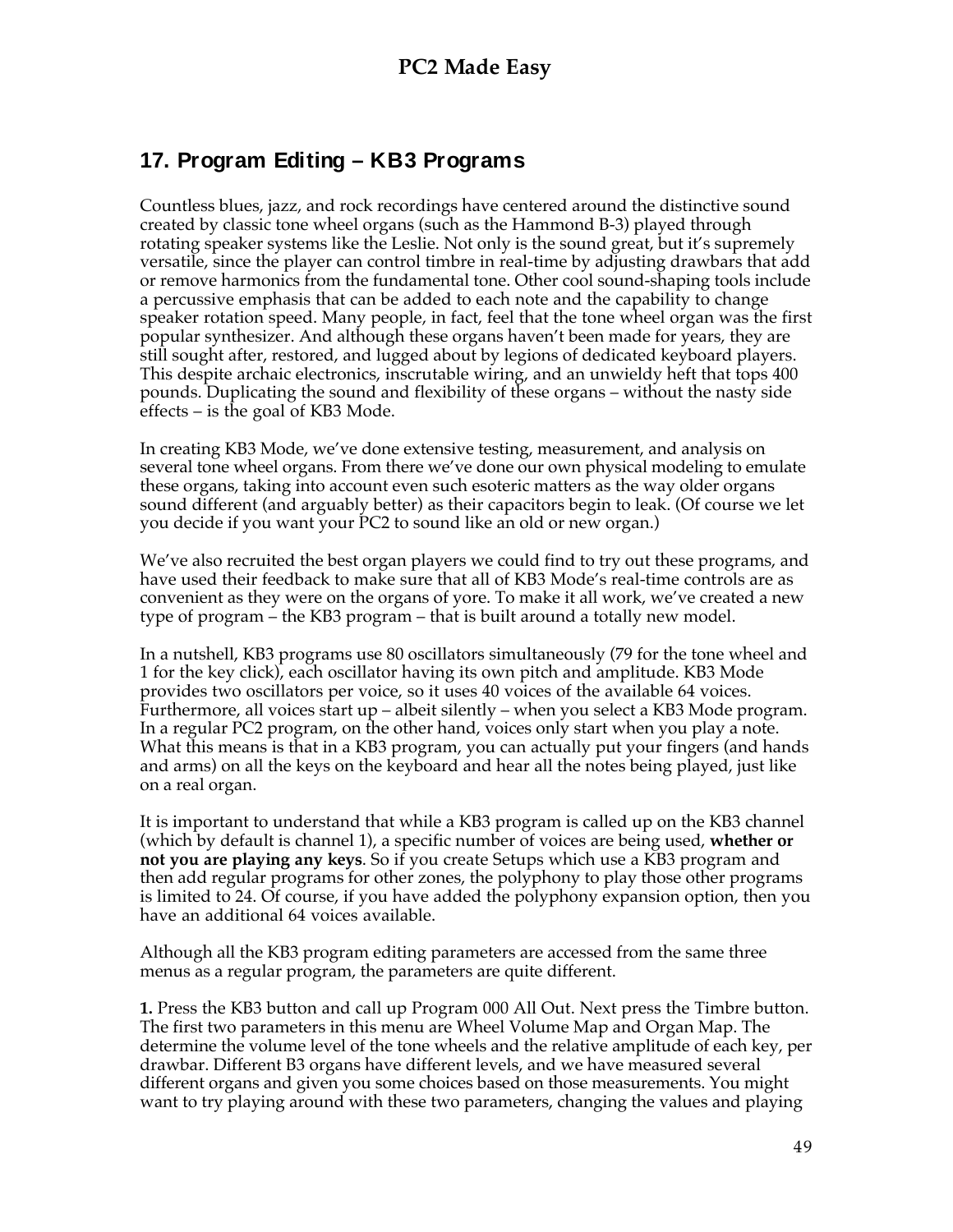the keys to hear the difference. Don't forget to check out the differences with the drawbars at varying positions.

**2.** Press the >> button twice to get to the Chorus/Vibrato Switch parameter. This parameter and the next parameter, Chorus/Vibrato are identical to the settings you can choose with the SW2 and SW3 buttons, which we discussed in the Intro Tutorial. If you change the value in the display, the button will change, and vice versa.

**3.** Press the >> twice button to get to the Rotary Speed parameter. Like the Chorus/Vibrato parameters, this can also be set by a button - in this case the SW1 button.

**4.** Press the >> button to get to the Drawbar Mode parameter. This has two possible values – Preset and Live. If it is set to Preset, then you can choose the settings for each drawbar with the next set of parameters. If you set it to Live, then whatever the physical settings of the Drawbars are will be the setting you hear when the program is selected. KB3 program 080 Live Drawbars is set this way, while all the other stock KB3 programs are set to Preset.

**5.** Press the >> button again. Here you see the settings for each of the 9 drawbars. In this case they are all set to a value of 8, which is fully out (just as you might expect from the name of the program). Each drawbar can be set to a value between 0 and 8. You can use the sliders to change the values, or use the >> and << buttons to scroll to a specific drawbar and then change it with the wheel or + and – buttons. Remember that the Drawbar Toggle button switches the sliders between the first four and second four drawbars. The mod wheel controls the 9<sup>th</sup> drawbar.

**6.** Press the >> button enough times to get to the next parameter, Drawbar Steps. In a real tone wheel organ, the drawbars have 9 discreet steps, numbered from 0 through 8. As you go from one value to another there is a distinct change in the amplitude for that drawbar. If you set this parameter to Normal, it will mimic those nine steps. If it is set to Smooth, then there are actually 127 different values for the slider (the same as a normal MIDI controller would have) and you will have a smoother transition of amplitude as you move the slider up and down. The Display still shows the values as 0-8, even though the transition is smoother.

**7.** Press the >> button to get to the Preamp Response parameter. On a real B3, the volume pedal is connected to a preamp. The pedal in this case is more than a volume pedal; it actually functions like a "loudness control," varying the frequency response to compensate for the ear's sensitivity at different volumes. In addition, the preamp provides a de-emphasis curve to compensate for the built-in tone wheel volume preemphasis. But some people preferred to modify the organ to have a direct out that skipped this preamp.

On the PC2 if this parameter is set to On, then it mimics the behavior of the Preamp on a regular B3. If it is set to Off, it works just like a direct out. You should note that turning this off will mean that the Expression pedal will no longer control the volume. (You could however, still control volume with the pedal, by putting the KB3 program into a Setup and assigning the pedal to Controller #7, MIDI Volume).

**8.** Press the >> button to get to the Leakage parameter. As mentioned earlier, this allows you to emulate the leakage (Crosstalk and signal "bleed") between adjacent tone wheels, which is common on tone wheel organs. This helps to "dirty up" the sound and make it more realistic. A value of –96dB will give you the purest tone, while a value of 0dB will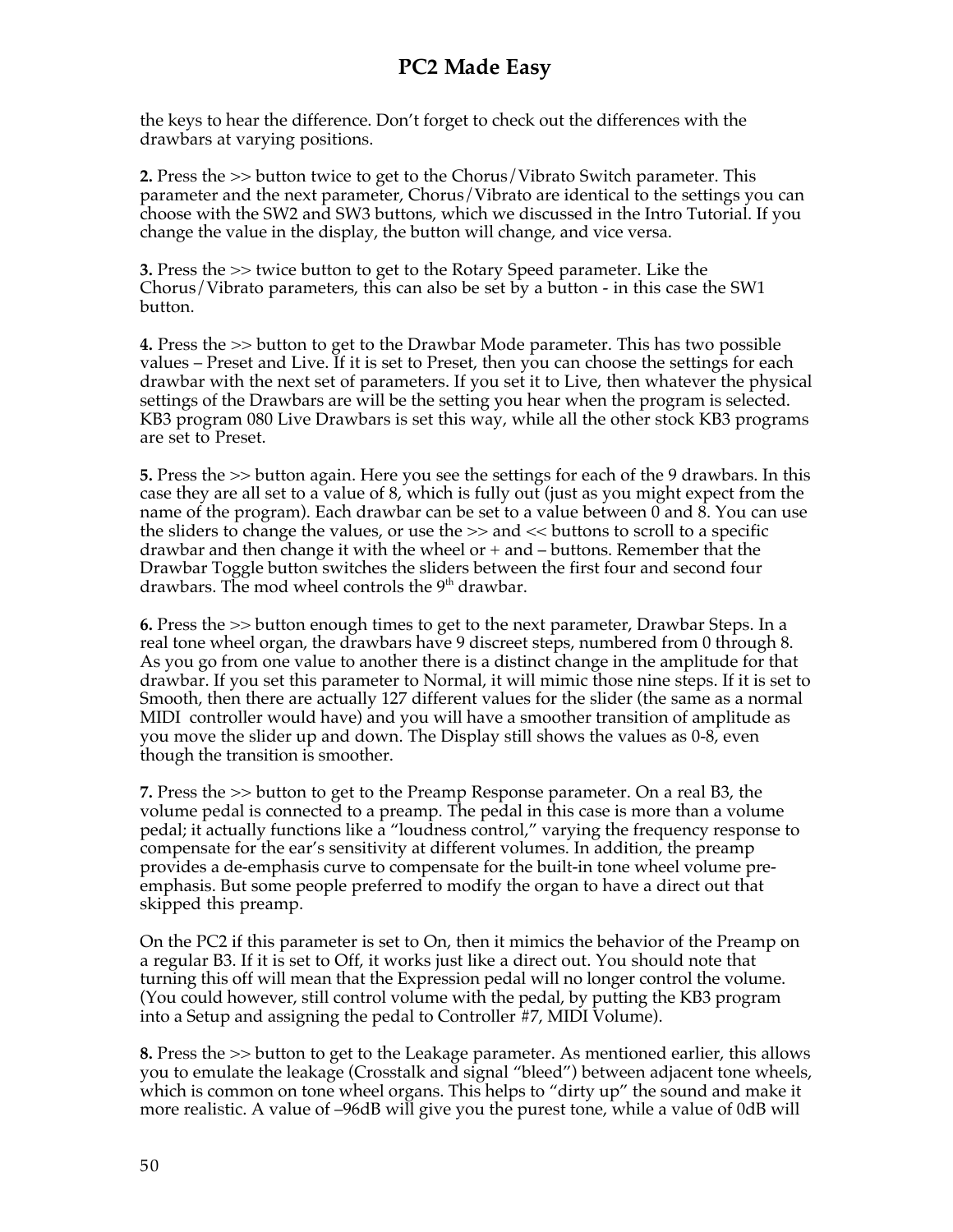give you the maximum amount of leakage. Try changing the amount and playing some notes to hear the difference.

**9.** Press the >> button again. This last parameter, Amplitude, gives you an overall volume adjustment for the program.

**10.** Now press the Envelope button. In a KB3 program, this menu is used for controlling the Key Click, Amplitude Envelope, and Percussion.

The first parameter is the Keyclick parameter. On a real B3, there is a slight clicking sound that happens when you press each key. On the PC2, you can turn this On or Off. Press the >> button to get to the KeyClick Volume parameter. This obviously allows you to control the amount of clicking you can hear. (KeyClick volume is also scaled by the drawbar and expression pedal settings.)

**11.** The next two parameters control the Envelope settings for attack and release. The Normal settings are slightly smoothed and emulate a real B3. You can also set them to harder attacks that give you an extra clicking for the attack and/or release of the keys.

**12.** The rest of the parameters in this menu deal with the percussion effect. Percussion is a characteristic feature of tone wheel organs. It's especially useful while soloing, since percussion adds an extra plink (actually an extra tone at a defined harmonic) to the attack of individual notes. When you play more than one note simultaneously, only the first note you play will trigger the envelope of the percussion tone, though notes played shortly afterwards will also be affected by this envelope. When you play chords, all of the notes played simultaneously will get the percussive effect (provided percussion hasn't already been triggered).

The first four parameters correspond to the settings of the zone buttons. Just as with the Chorus/Vibrato and Leslie Slow/Fast parameters, pressing a button will change the value of the matching editable parameter, and vice versa. These including the switch to turn Percussion On or Off, setting the Volume to Loud or Soft, setting the Decay to Slow or Fast, and choosing between a High and Low pitch for the percussion.

The PC2 also gives you additional control of the exact amounts of Amplitude and Decay for the Percussion. Following the first four basic Percussion parameters, there are four sets of three parameters. There are four possible combinations of Volume and Decay: Loud/Fast, Loud/Slow, Soft/Fast, and Soft/Slow. As you scroll through the parameters, you will see the top line change to show you which combination you are editing.

For each combination, you can set three parameters. Level sets the amount of amplitude for the percussion. Decay sets the rate of decay. Volume Adjust allows you to adjust the amplitude of the organ relative to the amplitude of the percussion effect. Try changing these three parameters to hear the difference. Make sure that you have the proper combination of Volume and Decay turned on with the zone buttons that match the combination you are currently editing.

Press the >> button enough times to scroll through all the Volume and Decay parameters and you will come to the Percussion Pitch parameters, which are the last ones in this menu.

For the pitch of the percussion, you can choose any of the pitches assigned to the different drawbars. There are two parameters, Low Harmonic and High Harmonic,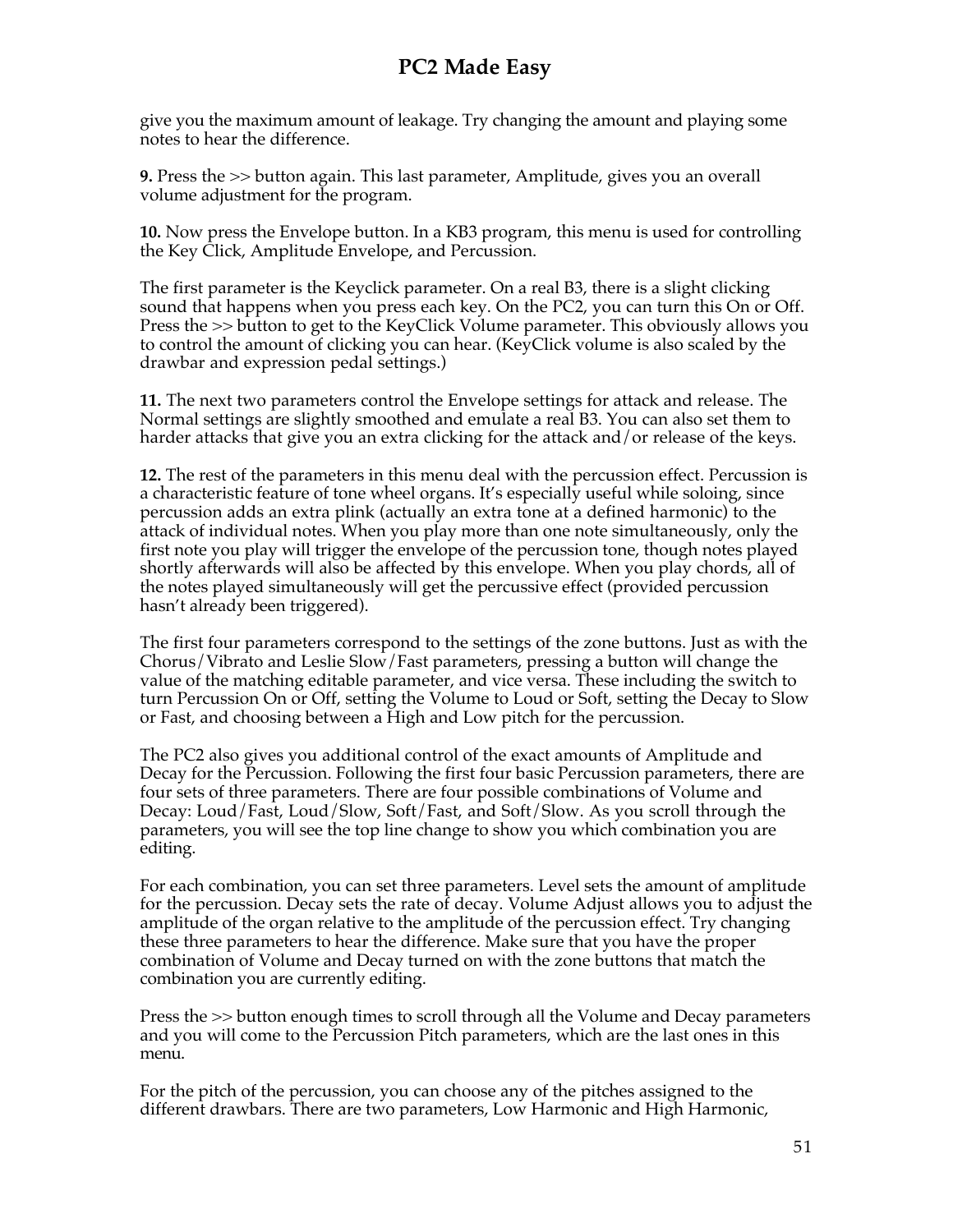which correspond to the Low and High Pitch settings you can choose with the zone 4 button. On a real B3, the Low Harmonic is the pitch of Drawbar 4, and the High Harmonic is the pitch of Drawbar 5. But with the PC2, you can chose the pitch from any drawbar for each setting.

Finally the last parameter is the Steal Bar parameter. On a real B3, when you turn Percussion On, it disables one of the drawbars in order to be able to produce the Percussion tone. On a real B3, this is always the  $9<sup>th</sup>$  drawbar. But on the PC2, you can choose any drawbar you want. You will notice that on any KB3 preset, once you turn Percussion On, moving the mod wheel has no effect on the sound, since the  $9<sup>th</sup>$  drawbar has been turned off.

**13.** Now press the LFO button. The LFO menu contains the same four LFO parameters you see for regular programs. But these LFOs are not used in the KB3 programs. Press the >> button 4 times to get to the Rotor Effects parameters, which ARE used by KB3 programs.

The classic Leslie Rotary Speaker cabinet has two rotating speakers, one for low frequencies and one for high frequencies. The lower speaker rotates counter-clockwise and the higher speaker rotates clockwise. The speakers always rotate, but you could switch between a slow rotation and fast rotation (typically done with a foot pedal on a real Leslie). On the PC2, switching back and forth between the two speeds will ramp up or down at the same rate as a real Leslie speaker does. On the PC2, you can switch between the speeds with either the Rotary Fast/Slow button, or a pedal plugged into Switch Pedal 3.

The PC2 allows you to set both the slow and fast rotating speeds for each of the two "virtual" speakers that are part of the Rotary effect. The Low Rate and High Rate parameters control the slower rotating speed for the low and high "speakers". The Low Adjust and High Adjust parameters control the faster rotating speed for the low and high "speakers". You will notice that on any of our presets, the Low rate and Low Adjust parameters are set to negative values, which equate with the counter-clockwise rotation, while the High Rate and High Adjust parameters are set to positive values, which equate with clockwise rotation.

Try adjusting these 4 parameters and listen to the change in the sound. Be sure to switch back and forth between slow and fast settings to get the full effect.

**14.** Finally we will save the program. You may wish to go back to some of the parameters and edit them to your liking. Once you have a program you like, press the Store button. The PC2 will ask if you want to save the Voice. Saving and/or renaming are identical to the dialogs you see when saving a Setup, so we won't go into details here.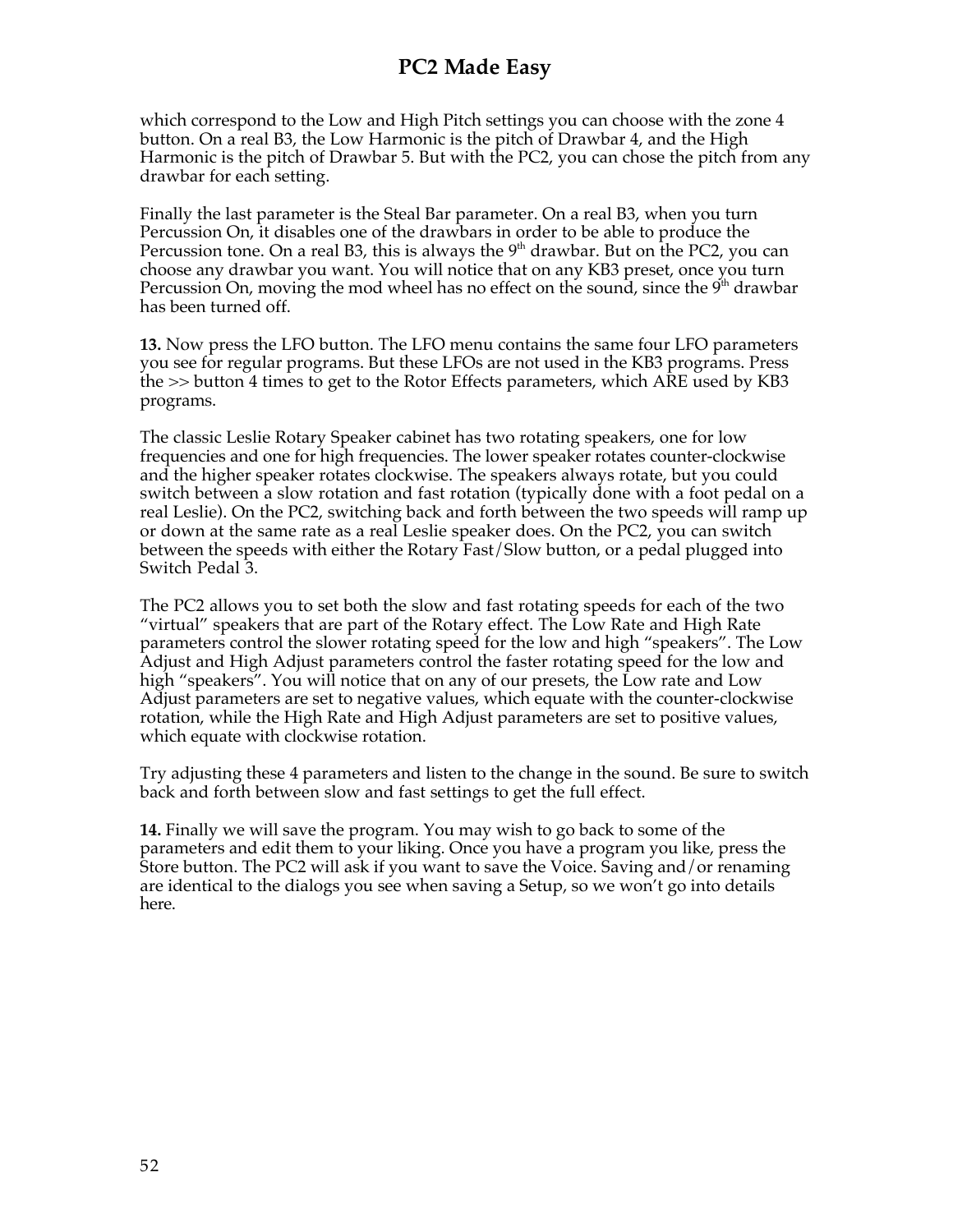#### **18. Effects Editing**

Each Program and Setup in the PC2 can have its own effects settings. With the FX Mode parameter set to its default settings, when you call up any individual program from the front panel, you will hear the effects assigned to that program. And when you go to MIDI Setups mode, you will hear the effects assigned to that setup instead of the effects assigned to the individual programs called up in that Setup. (If you are sequencing and playing several programs at a time then only one program can be in control of the effects – more on this in tutorial #30.

You can customize the effects for programs in the User banks as well as the preset banks. You do not need to save a program to the User bank in order to change and save the effects for one of the presets.

We already covered choosing the FX bus and setting the wet/dry mix in the Basic Concepts section. We will be covering changing and editing the effects themselves in this tutorial.

**1.** Start in Internal Voices Mode and call up program 17 Serious Classic. Notice that the FX-A button is lit. This electric piano program uses a simple hall reverb. Play the program to hear what it sounds like.

**2.** Press the wet/dry button. Notice that A is set to 10%. Change this to 75% and play the program. The reverb is much wetter. We are going to keep the wet/dry level set this high so as we make changes, they will be quite noticeable.

**3.** Now press the FX-A Select button. The display shows the current effect is Grandiose Hall. Change it to Effect #151, Sweet Flange. Play the keyboard and notice the difference in the sound. The simplest form of effects editing is to change the overall effect. There are several different flange effects. Try switching through all the effects between 150 and 155, playing the keyboard after each change to hear the difference. Then set it back to #151.

**4.** Once you have chosen the effect you want, you can make further changes. Each effect will have up to 4 parameters that you can edit. Press the >> button. The first parameter is LFO Period and its value is 10 bts (beats). Press >> again to see LFO Tempo, which is set to 120BPM.

Flanging is the process of taking a signal, duplicating it and displacing the duplicated signal in time, and the adding or subtracting the two signals together. This gives you a series of notches in the frequency spectrum, generally referred to as a comb filter. The end result is a classic sound that most people recognize.

The 2 LFO parameters are related to each other. An LFO is used to sweep the two signals back and forth, creating the flanging effect. You set the amount of time it takes to sweep back and forth based on a tempo and the number of 1/4 note beats for that tempo.

Change the LFO Tempo to 60 BPM and play some notes. Then try setting it to 180 BPM and play some notes again to hear the difference.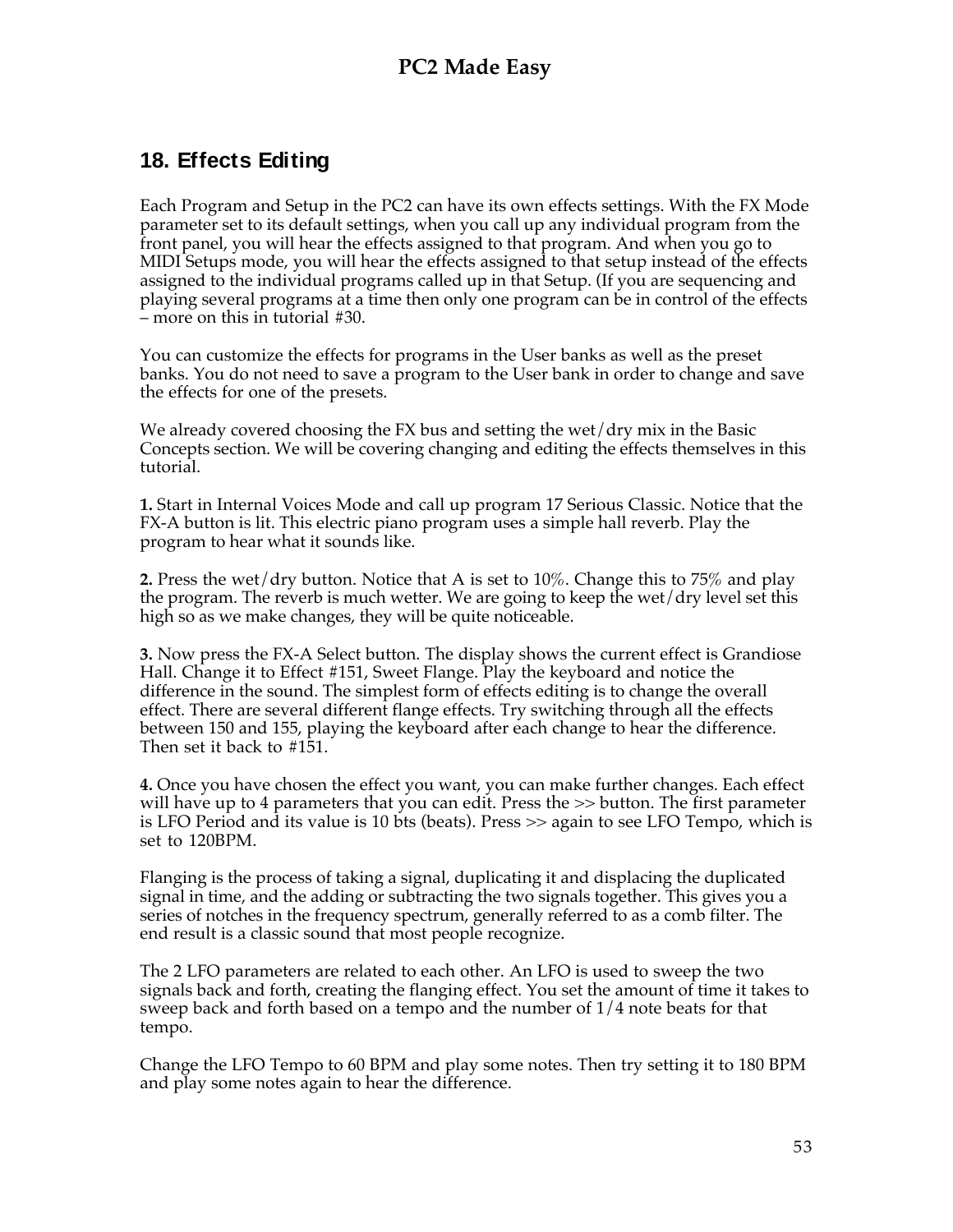**5.** Press the >> button to get to the Feedback parameter. Try choosing different amounts to hear the change the in the sound. You can choose both positive and negative amounts. Once you have an amount you like, you might want to go back to the Wet/Dry button and bring the wet/dry amount back down to make the effect more subtle.

**6.** Once you have created the effect you want, you can save it. As we mentioned at the beginning of the tutorial, you can save the effects for preset programs as well as for user created programs. This allows you to customize the effects for the presets without having to use one of the User slots just for effects changes.

Press the Store button. The PC2 asks if you want to Store Effects for that program. If you answer Yes, then Program 17 will now always have this new effect you have created. (If you don't want to do this, just press No to Exit out of the dialog, then press Internal Voices twice to exit out of the editor.)

**7.** One other parameter that you should be aware of is Stored FX. Press FX Mode, then the >> button twice. (You must either store the effect you were editing or press the Internal Voices button twice to exit out of the editor without saving before you can go to the FX Mode button.)

Stored FX can be set to User or Factory. It is normally set to User. If you have customized effects for a number of the presets and want to get everything back to Factory defaults, you can set this parameter to Factory. Your customized effects still remain in memory, and you can choose them again by setting the parameter back to User.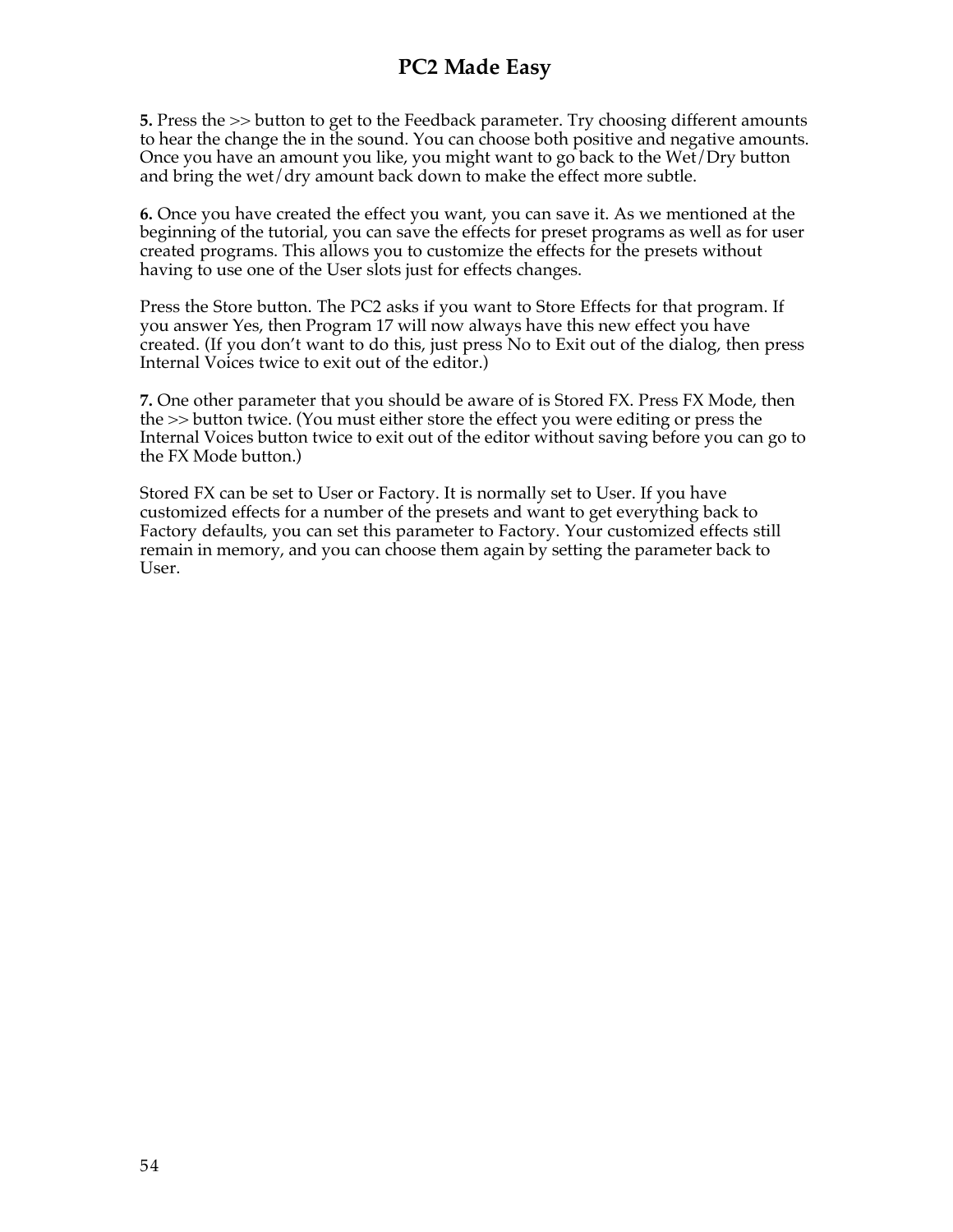## **19. Using the Arpeggiator**

One often-overlooked feature of the PC2 is the arpeggiator. This can be a lot of fun to play with - you can get many interesting and unusual effects. Basically, an arpeggiator takes notes that you play and repeats them in a pattern. Typically, you might use it to arpeggiate chords that you play, but it can have other uses such as playing percussion patterns.

This tutorial will be a bit different from the others - instead of creating a specific arpeggiator effect, we will experiment with various parameters and hear the different results.

You can use the Arpeggiator in both the Internal Voices and MIDI Setups mode. We will start in Internal Voices mode, but if you find a specific set of parameter values that you like as you explore through the tutorial, you can simply press the Store button to save the settings as a single zone Setup.

**1.** Start in Internal voices and call up any sound that you want to work with. To best hear the effects of the arpeggiator, you might want to start with a program that has a percussive attack and also decays, such as piano, marimba, guitar, etc.

**2.** Press the Arpeggiator button. Turn the Arp Active parameter On. Play a chord on the keyboard. You should hear the notes arpeggiated. If you hear nothing at all, go to the Global Menu and check to make sure the Clock parameter is set to Internal. If you hear notes but they aren't arpeggiated, press the >> three times to make sure Zone Enable is On and once more to make sure Latch Mode is set to Keys.

Try playing a single note. Notice that it is repeated. Try adding more notes. As you press them they are added to the arpeggio. Let go of one of the keys. Notice that note is dropped from the arpeggio while the others continue. Notice that the arpeggiator plays the notes in the specific order that you strike them. Also notice that the loudness of the arpeggiated notes depends on how hard you strike the keys.

Hold the sustain pedal and let go of the keys. Notice that even though the notes ring out like they would when you press the sustain pedal, the arpeggiation stops. In order for the arpeggiator to work, the keys must be held down, or otherwise latched (we will cover various latching methods in the next tutorial).

Now turn the Arp Active parameter back to Off.

**3.** Hold the Controllers button and press the SW4 controllers button. Press the << button and set the Switch Type to Toggle. Press the >> button, then 116, then Enter. The PC2 uses MIDI controller 116 to turn the arpeggiator on and off. Press the >> button and set the On Value to 64. Press the >> button twice and set the Off Value to 0. Since a Switch controllers has only two states (On or Off), any value between 0 and 63 is considered Off and any value between 64 and 127 is On. Now if you turn the button on and strike the keys, you will hear arpeggiation. If you turn the button off, then you will just hear the notes you played. Leave the button turned on.

As a side note – SW4 is assigned to #116 in the Default Internal Voices Setup, so any time you are in Internal Voices Mode, you can use this button turn arpeggiation on.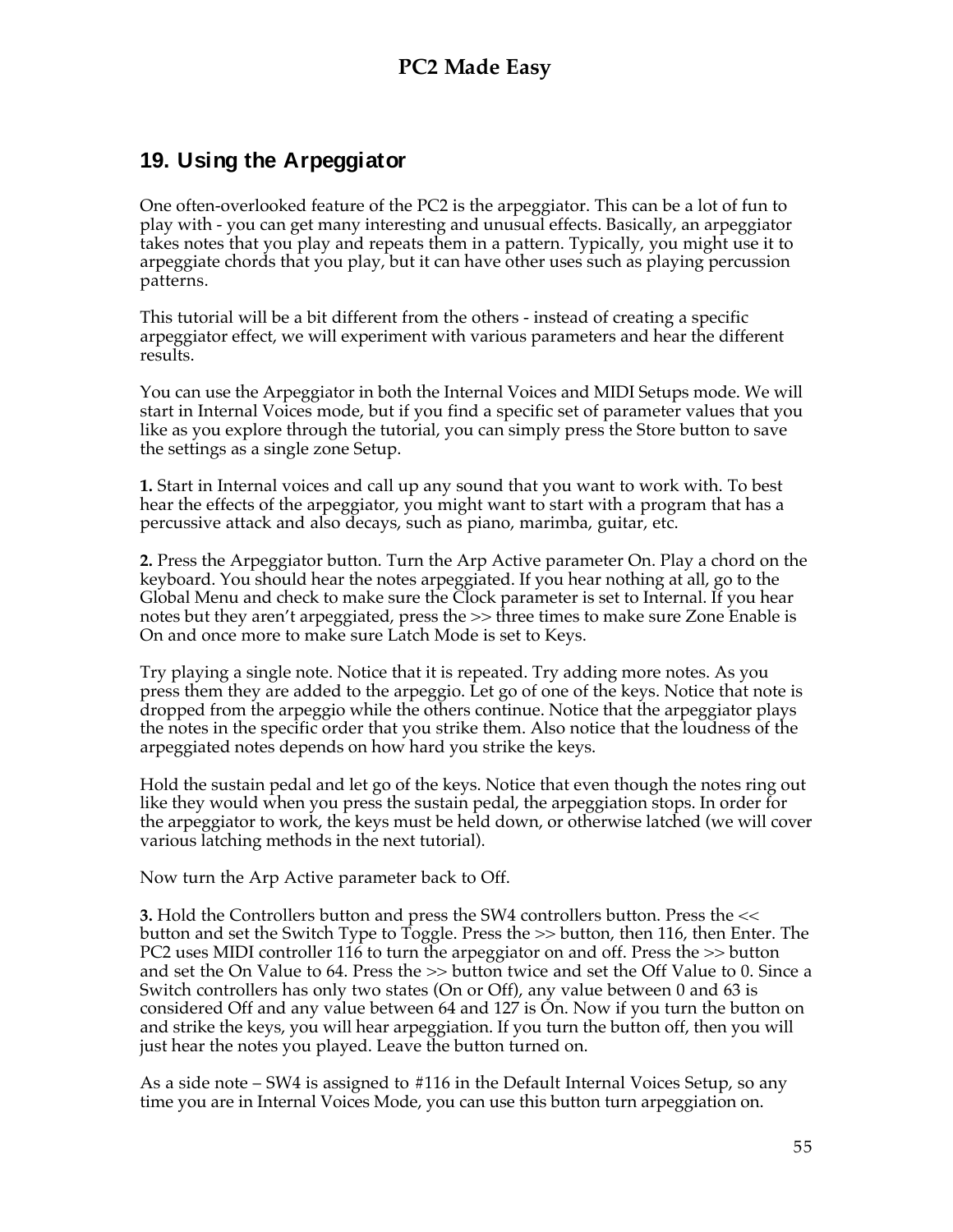**4.** As long as we are programming the controllers, we will set something else that we will use later. Hold the Controllers button, strike any key and press down. The display will change to show Zone:1 Mpressure, Ctrl Num: Pressure. The MPressure (Mono Pressure) controller is also referred to as aftertouch. After you strike a key, as you press down on the key, a pressure strip senses how hard you are pressing and generates controller data. Aftertouch is similar to the pitch wheel, in that it functions like a spring - it returns to 0 as you let go of the key. Like the sliders, wheels, and continuous control pedals, you can assign any MIDI controller number to aftertouch. However typically, aftertouch is assigned to Pressure, which is a separate MIDI message. If for some reason, this parameter is not set to Pressure, press 132, then Enter to assign Pressure to the MPressure controller.

One final thing to understand: There are actually two different types of aftertouch - Mono Pressure and Poly Pressure. Mono Pressure has a single strip running across the keyboard, so pressing down on any note will generate controller info that will affect ALL the notes played on that MIDI channel. Poly Pressure has a separate sensor for each key so pressing down on a key only affects that key. The PC2 uses Mono Pressure.

**5.** Press the Arpeggiator button, then press the >> button once to get to the Key Range display and >> once more so that the cursor is on the High Note parameter. Hold Enter and strike Middle C to set the High Note to C4. Now play a chord in the bass and a melody in the treble. Notice that any notes up to C4 are arpeggiated but all notes above that are played as normal. The Key Range parameter lets you set a range of notes that will be affected by the arpeggiator while others can be played regularly.

Hold Enter and strike the top note on the PC2 to put the arpeggiator back to playing across the keyboard.

**6.** Press the >> button. You are now on the Zone Enable parameter. This allows you to have some zones in your Setup that are arpeggiated while other zones play normally. Several of the preset Setups utilize this parameter. For example, Setup 23 Rhythmic Chase has arpeggiated percussion layered with the Piano and the Neptune programs, which do not arpeggiate. Or Setup 20 Ambients, which has an arpeggiated bass split with some melodic programs.

**7.** Press the >> button. The next parameter is Latch Mode, which we will cover in tutorial #20.

**8.** Press the >> button. The Play Order parameter lets you determine how the notes are arpeggiated. The current setting should be Played, which is the default. As we noticed before, the notes arpeggiate in the order in which you hold them down. Try changing this parameter to each of its possible values and play chords on the keyboard to hear the difference. It should be obvious how most of the possibilities work, but for definitions of the various values, see pages  $5-20 \& 5-21$  of the manual.

**9.** Press the >> button. You can set the beat subdivision for the arpeggiated notes. This is based on Tempo, which is measured in Beats Per Minute. So if your clock is set to 120 BPM and you set the Beats to 8th notes, you will hear the equivalent of 240 arpeggiated notes in one minute.

**10.** Press the >> Button. You can set the Tempo for the arpeggiation here. However, more control is possible. Hold the Controllers Button and move Slider D. Press 133, then Enter to assign Tempo for the slider. (You might want to check the Scale, Offset, and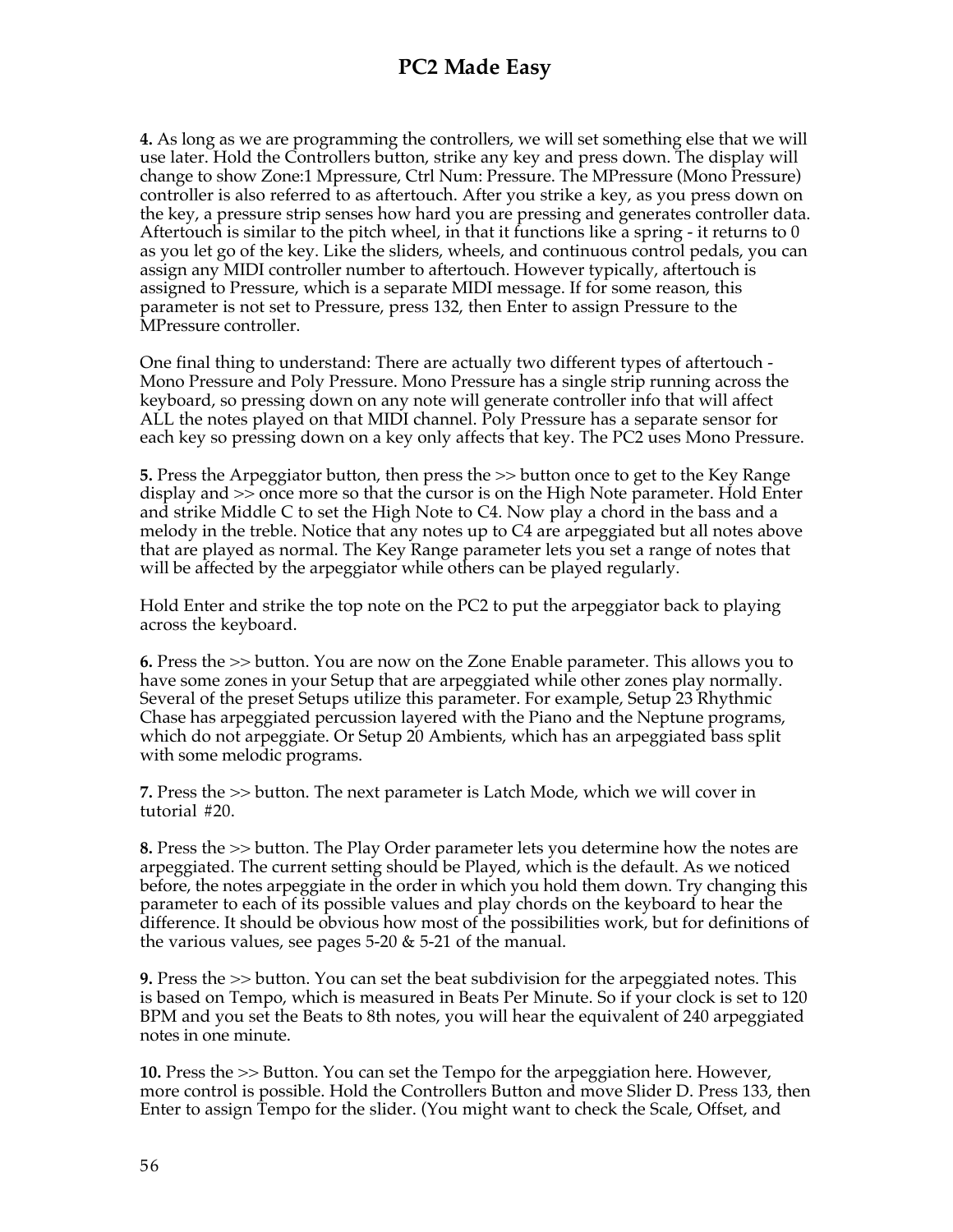Curve parameters for Slider to make sure they are at their defaults of  $100\%$ , 0, and Linear. You will find these parameters by pressing the  $\gg$  button.)

When you call up a Setup, the initial tempo will normally be set to the value you set in the Tempo parameter. However, if you have a controller (such as a slider) assigned to Tempo AND you set an Entry value for that slider, that Entry value will override the Tempo setting in the Arpeggiator menu. If you do use an Entry value for a controller assigned to Tempo, you will notice that two numbers are displayed. The first number will be a value between 0 and 127, while the second number will be the actual BPM value (between 20 and 300 BPM).

A final note - the Tempo parameter only applies as long as the Clock parameter in the Global menu is set to Internal. If you set it to External, it will follow the tempo of any clock messages detected at the MIDI IN port. If no clock is detected, there will be no arpeggiation (no sound will be heard when you press the keys).

**11.** Press the Arpeggiator button, then press >> seven times to return to Tempo, and once again to go to Duration. This lets you set the duration of each note being played by the arpeggiator. Try setting different values to hear the difference. At 100%, it is completely legato. The lower you set the number, the more staccato the notes are played.

**12.** Press the >> button. The Velocity Mode parameter determines what velocities are used to create the notes. The current setting should be Played, which is the default. As we noticed before, the notes get softer or louder in the arpeggio depending on how hard you strike the keys. Try setting this parameter to different values to see the difference. If it is set to Fixed, then a specific velocity is used for all notes, determined by the Fixed Vel parameter (the next parameter, accessed with the >> button). If it is set to Last, then all of the arpeggiated notes use the velocity of the last note you strike. Try playing a 3 note chord softly, then striking a fourth note hard - all of the notes will now be loud. If you then restrike just that one note softly, all the notes are soft.

Setting the value to Pressure means the velocities will be controlled by aftertouch. As you push down on any key, the velocities will be come louder. As with Last, pushing down on any one key will affect all the notes. (This setting will only work if the MPressure controller is assigned to Pressure, which we did in step 4.)

The final value is Ctrl 117, which allows you to control the velocities from a MIDI controller. This is covered in tutorial #21.

**13.** Press >> twice to get to the Note Shift parameter. This parameter and the following two parameters are used in conjunction with each other. Note Shift will take the notes that you play and transpose them up or down. Each time the arpeggio pattern is repeated, the notes will transpose by the amount you set. Set the Note Shift to 2, then play a chord. The notes will arpeggiate, then transpose up a whole step and repeat the pattern, then transpose up a whole step again and repeat the pattern.

Press the >> button. The next parameter, Shift Limit will determine how far the PC2 will keep shifting from the original pitches. Set the Shift Limit to 12 and play the keys again. Notice that the pattern will shift up in whole steps till it reaches an octave transposition, then the pattern starts shifting down in whole steps till it reaches the original notes you played, then starts shifting up again.

Press the >> button. The Limit Option parameter determines what happens once the arpeggiator reaches the Limit. With the default value of Unipolar, it shifts up and down,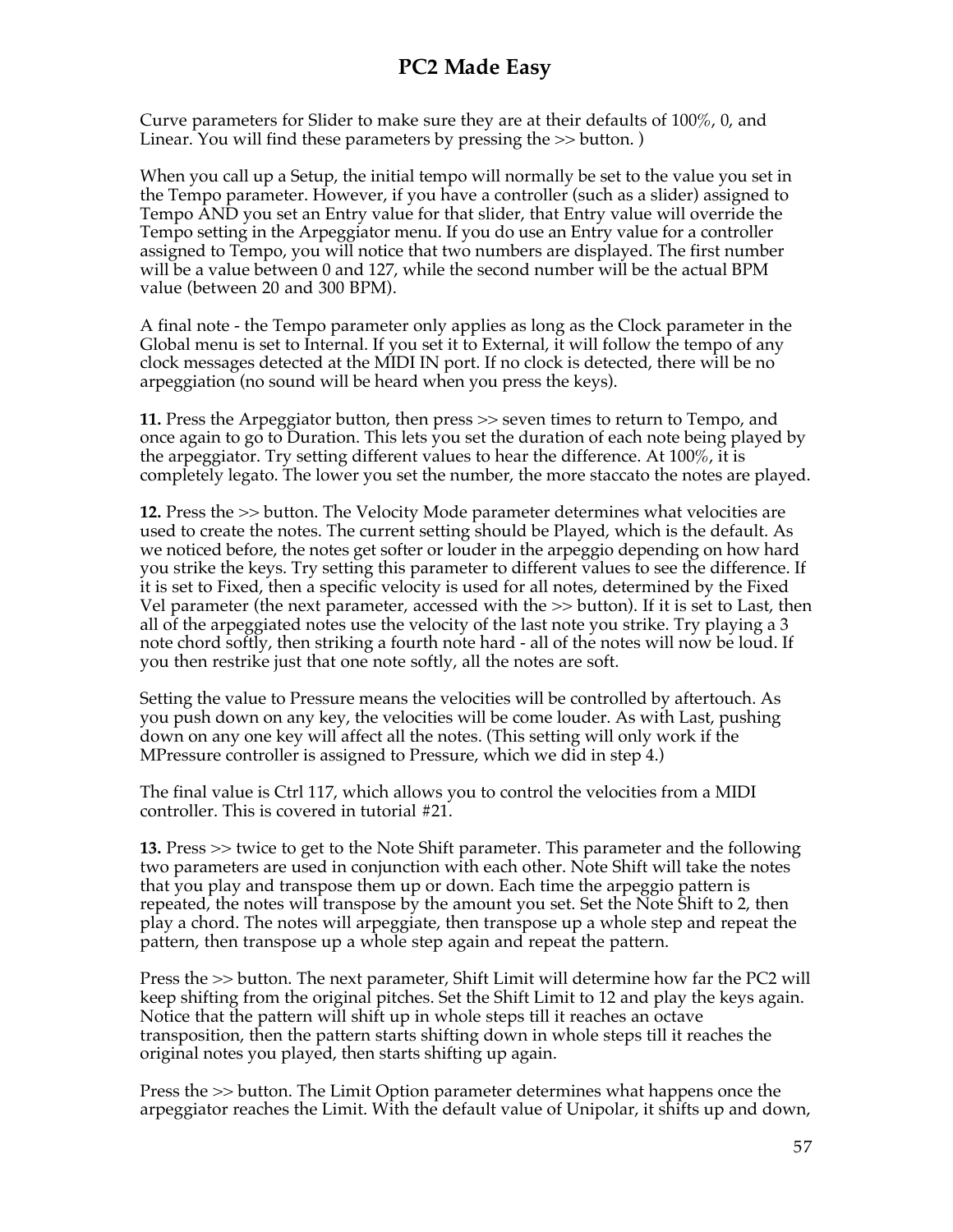as you have seen. Try setting this to different values and listen to the end results. Complete descriptions of all these values are found in the manual on pages  $5-23$  &  $5-24$ .

These three parameters allow you to do some pretty wild things with the arpeggiator. The best thing to do is just experiment with different settings. When you find something you like, you can save it as a Setup.

**14.** Press the >> button. If you turn the last parameter, Glissando, to On, then the arpeggiator will not only play the notes you strike, it will also play all the notes in between the notes you strike.

In addition to making regular arpeggios with pitched instruments, you can get interesting effects with by using the arpeggiator with drum and percussion programs. The PC2 itself has somewhat limited abilities in this area since you can't edit the placement of the drum sounds in the drum programs, but if you use the PC2 to control an external sound module in which you can edit the sounds, you can create many interesting patterns.

The key to this is to create programs that have no sample assigned to specific notes. That way, by including those notes in your arpeggiated pattern, you can get the equivalent of rests, to create more varied rhythmic patterns.

You may want to go through the various parameters we have described to create an arpeggiator setting you want to work with. Then Name and Save this Setup - we will be using it as a starting point for the next few tutorials.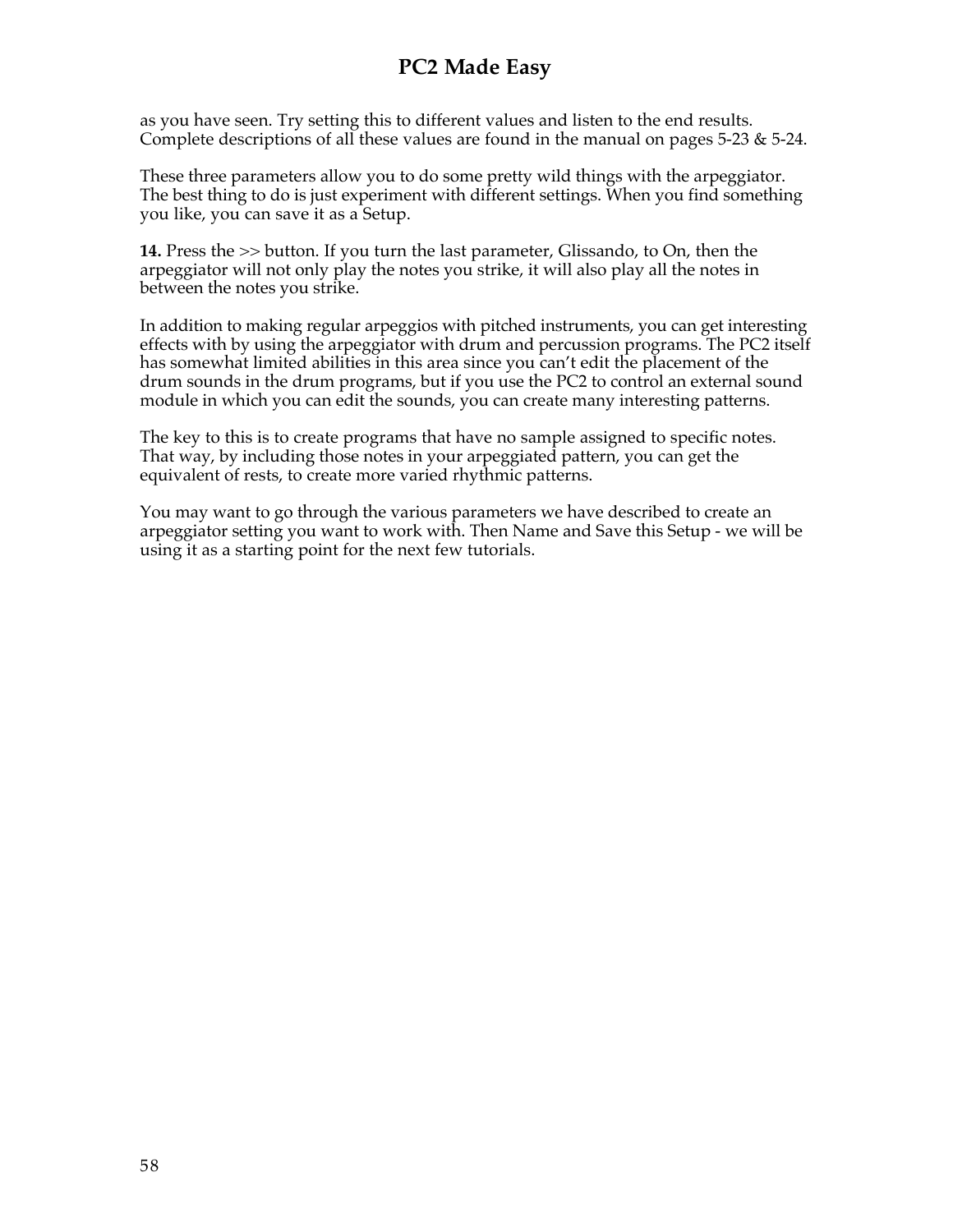## **20. Using the Various Arpeggiator Latch Modes**

The Latch Mode parameter allows you great variation in deciding which notes that you play should be used (latched) by the arpeggiator. In the previous tutorial, Latch Mode was set to Keys, so that the arpeggiator simply latched any note you pressed and held it only as long as the key was held down. But there are many other possibilities.

**1.** Start with the Setup you created in the last tutorial. If it is not already on, press the SW2 button to turn the arpeggiator on. Hold the Controllers button and press the SW3 controllers button. Press << to get to Switch Type and set it to Toggle. Press the >> button. Set the On Ctl to 119 Arp Latch1. Press the >> button and set the On Value to 64. Press the >> button twice and set the Off Value to 0. Make sure the button is turned Off (the button itself is not lit).

**2.** Press the Arpeggiator button. Press the >> button 4 times to get to the Latch Mode parameter. Change the value to Overplay. Play some notes on the keyboard. Notice they do not arpeggiate. Now hold some notes and press the SW3 button. The notes start arpeggiating. Let go of the keys. They still continue to arpeggiate. Play some more notes. Notice they are not added to the arpeggio. When you use Overplay mode, only the notes held when the switch is turned on will be arpeggiated.

**3.** Turn the SW3 button Off. Change the value of the Latch Mode to Arpeg. Hold some notes on the keyboard, and turn the SW3 button on. Let go of the keys. So far, it works identically to Overplay mode. Now press and hold another key. Notice that the note is added to the arpeggio. Let go of the key. The new note is removed from the arpeggio, but the other notes continue to play.

**4.** Turn the SW3 button Off. Change the value of the Latch Mode to Add. Hold some notes on the keyboard, and turn the button on. Let go of the keys. Again, so far it works identically to Overplay mode. Now press another key. As with Arpeg mode, the note is added to the arpeggio. Let go of the key. Notice that it continues to be arpeggiated. You can keep striking keys and they will keep being added.

Note that with Arpeg and Add modes, you don't have to be holding any notes when you turn on theSW3 button. You can turn it on and then play notes and they will start arpeggiating. But if you then let go of the notes, they will stop playing in Arpeg mode but keep playing in Add mode (since you played the keys after turning on the Latch).

**5.** Turn the SW3 button Off. Change the value of Latch Mode to Auto. The previous 3 modes all used controller 119 to latch the notes for the arpeggiator. Auto does not use controller 119. Play a chord. The notes arpeggiate. Press another key. The note gets added to the arpeggio. Let go of the key. Notice that the note is still part of the arpeggio. In fact you can let go of all keys but one, and every key that you pressed will still be part of the arpeggio. That is the difference between Auto and Keys (our original Latch mode). With Keys, once you let go of the key, the note is removed from the arpeggio. But with auto you can keep striking as many keys as you want to keep adding notes, and as long as you hold one note, you will hear all of the arpeggiated.

**6.** Finally, change the value of Latch Mode to Pedals. Hold the Controllers button and press the pedal connected to the Switch Pedal 1 jack. Press the << button and make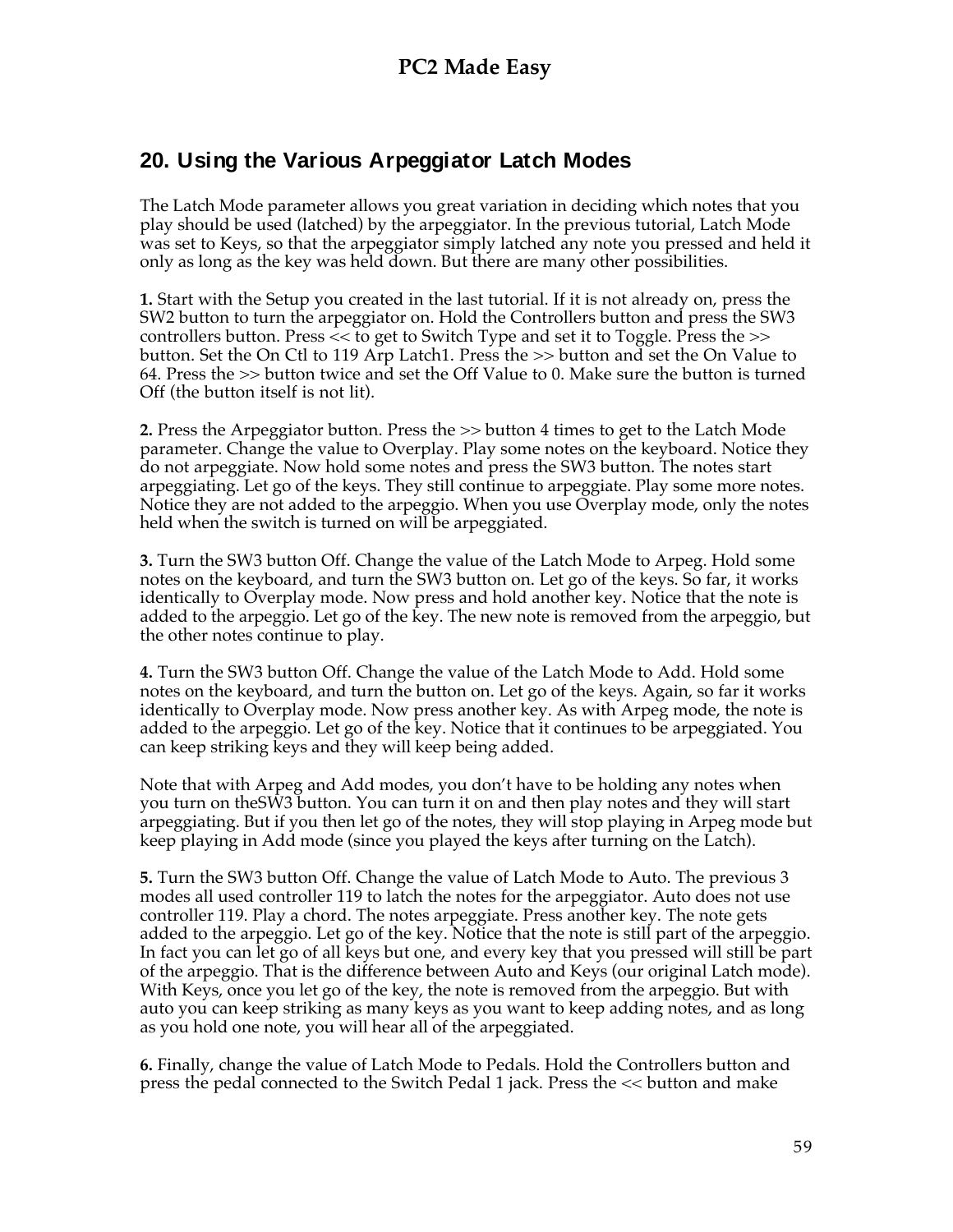sure that the Switch Type is set to Momentary. Press the >> button, then 119, then Enter, to set the pedal to Latch 1.

If you have a second switch pedal, make sure it is plugged into the Switch Pedal 2 jack. Hold the Controllers button and step on that pedal. If you don't have a second pedal, hold the Controllers button and press the SW5 button. Press the  $\lt$  button and make sure that the Switch Type is set to Momentary. Press the >> button, then 118, then Enter, to set the pedal to Latch 2.

**7.** Now, both pedals (or pedal and button) are used to Latch the arpeggiator. Play a chord. The notes are arpeggiated. Let go of the keys. The arpeggiation stops. In Pedals mode, if both are off, then the arpeggiator works as if it is in Keys mode - any notes you play are arpeggiated.

Hold a chord and step on the Pedal 1 and hold it down. Let go of the keys. The notes continue to arpeggiate. Play a few more notes. They are added to the arpeggio. With Controller 119 On in Pedals mode, the arpeggiator works as if it is Add mode. Let go of Pedal 1. The arpeggiation stops.

Hold a chord and step on Pedal 2 (or press the SW5 button) and hold it down. Let go of the keys. Again the notes continue to arpeggiate. Play a few more notes. This time they are NOT added to the arpeggio. With Controller 118 On in Pedals, mode, the arpeggiator works as if it is Overplay mode. Let go of Pedal 2 (or button E). The arpeggiation stops.

The reason we call this Pedals mode is that the two controllers work similarly to the way the two pedals work when they are assigned to Sustain and Sostenuto. With Controller 119, any notes held when you step on the pedal, PLUS any notes played while the pedal is still down are arpeggiated (similar to the way a piano sustains with the sustain pedal). With Controller 118, any notes held when you step on the pedal are arpeggiated, but any notes played after pedal is depressed are NOT arpeggiated (similar to the way a piano sustains with the sostenuto pedal, which is the middle pedal on a 3 pedal piano).

As you can see, the latching modes give you a great deal of control over which notes get arpeggiated. We encourage you to play around with these modes as well as the other arpeggiation parameters to see what interesting uses you can find for it.

One last thing to remember is that if you have a controller assigned to turn the Arpeggiator On and Off (which we did by assigning SW4 to this function in tutorial #19), the arpeggiator must be turned On in order for any of the latching functions to work.

One final note – we used the SW3 button for controller #119 in this tutorial because in the Default Internal Voices Setup, #119 is assigned to SW3 in zones 2, 3, & 4 (zone 1 has the button assigned to controller #29, which is typically used for timbre control within programs). Since all arpeggiator parameters apply to all zones (except for the Zone Enable parameter), it does not matter which zone you use to send controller #119 or 118. (Of course, the zone itself must be turned on in order to send a controller message.)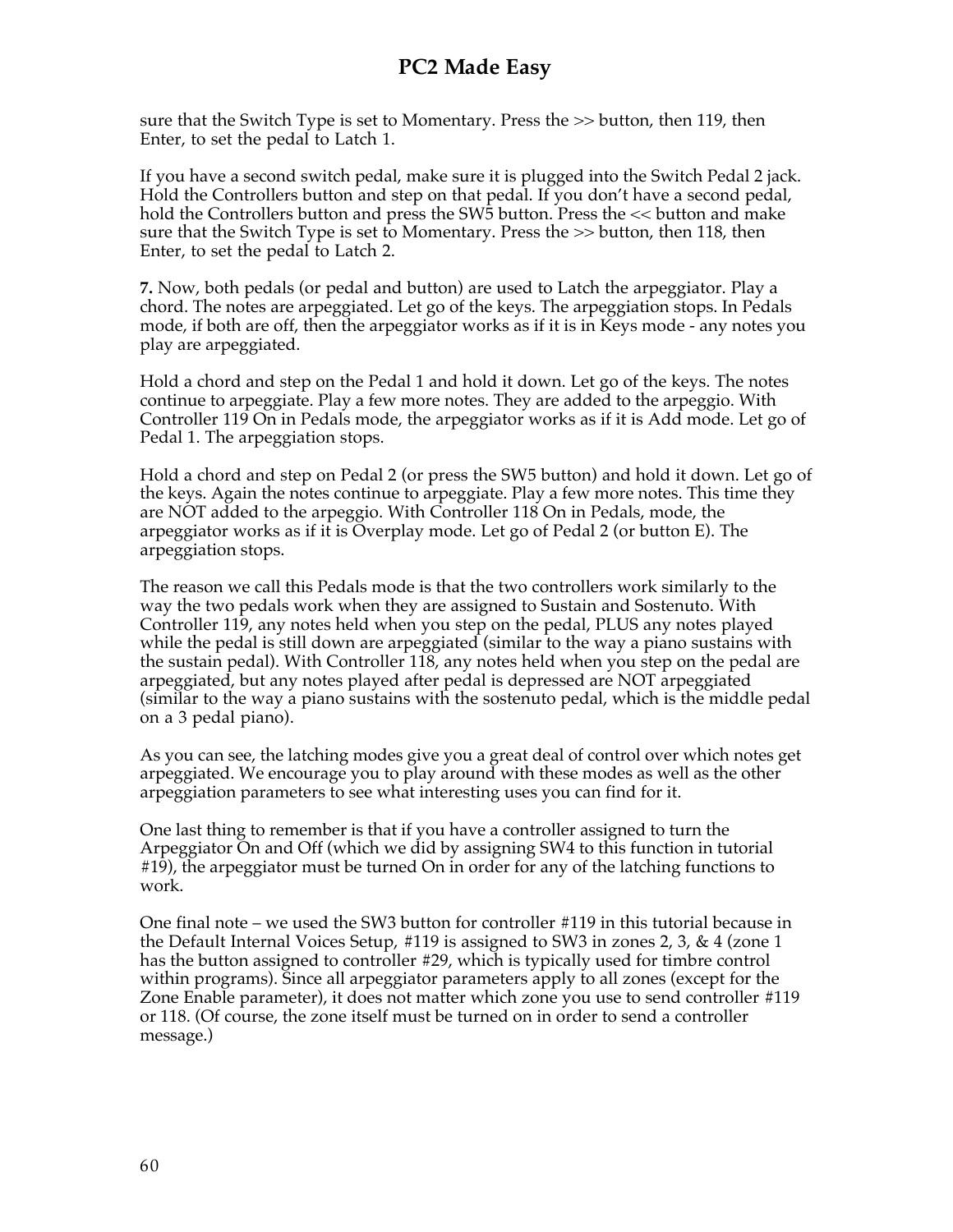## **21. Assigning a Slider to Arpeggiator Velocities**

**1.** Start with the Setup you created in tutorial #19. Press the Arpeggiator button, then press the >> button 9 times to get to the Vel Mode parameter. Change the value to Ctrl 117.

**2.** Hold the Controllers button and move Slider C. Press 117, then Enter to assign Arp Vel for the slider. (You might want to check the Scale, Offset, and Curve parameters for Slider to make sure they are at their defaults of 100%, 0, and Linear).

**3.** Now hold some keys and move the slider up and down. The arpeggiated notes increase and decrease in volume. The slider controls the velocities used for the notes created by the arpeggiator. You could use this effect to fade arpeggiated notes in with an non-arpeggiated layer.

You could create a similar end result by assigning the slider to MIDI volume for each zone that uses the arpeggiator. However, there is a difference. If a single program switched between different samples based on the velocity of the note, then using the slider to control velocity instead of volume would let you switch between those different samples in the arpeggio.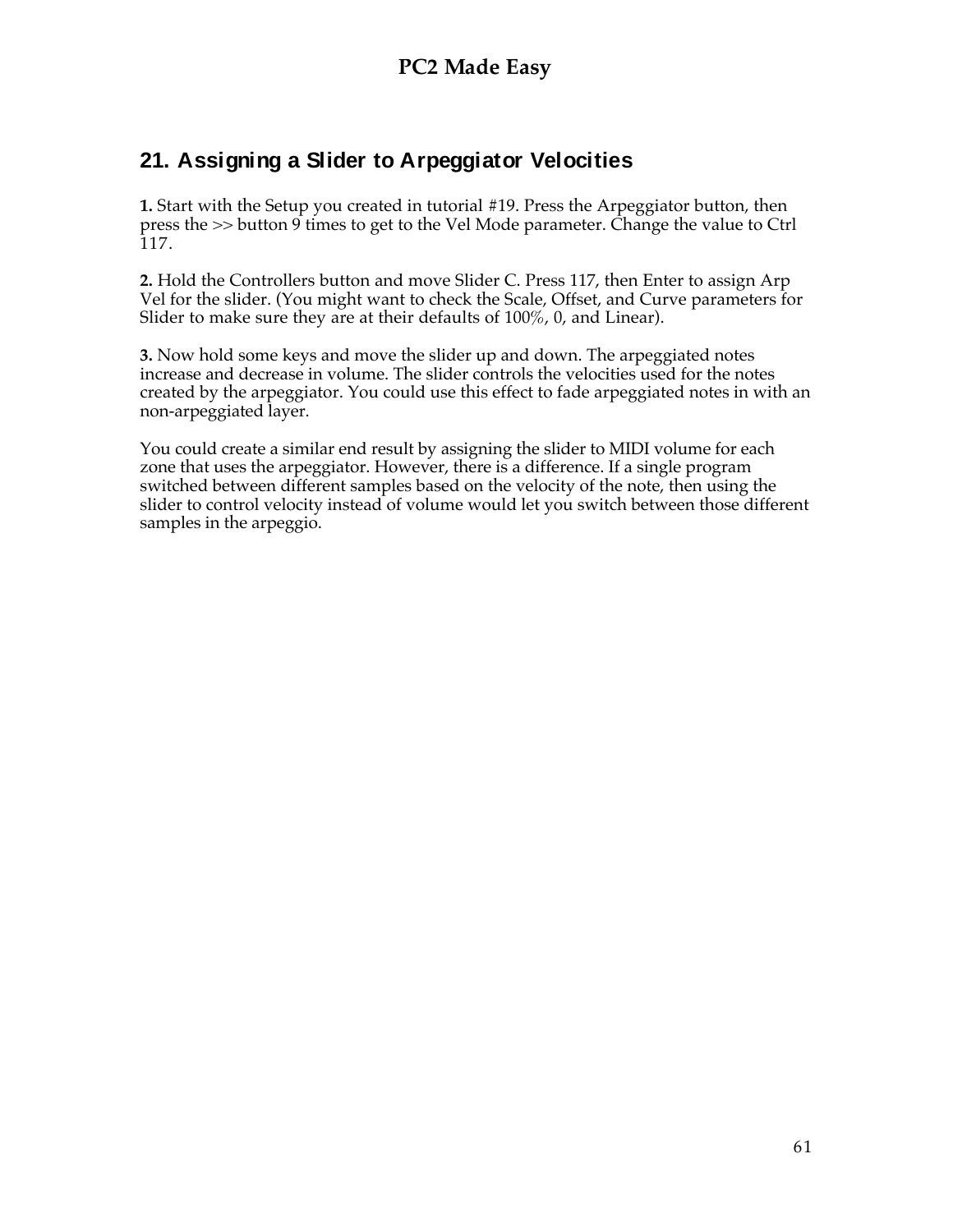#### **22. Using the Arpeggiator with a Sequencer or External Controller**

If you are sequencing and create a Setup that uses the Arpeggiator, then the PC2 will send the actual notes that were generated by the arpeggiator to the sequencer. When you play back the sequence, it simply sends back those notes and does not actually play the arpeggiator itself. (For more on using the PC2 with a sequencer, see tutorial #28.)

But if, for some reason, you need to have the sequencer or other external controller send notes to the arpeggiator itself, you must use the Remap function in the PC2. To do this, press the Global button, the press >> 6 times to get to the MIDI In parameter. If you set this to Remap, then ALL incoming MIDI note messages will be treated as if you played those notes on the keyboard of the PC2 itself.

The MIDI channel info on the incoming data is ignored - it simply takes the note numbers and sends them to each zone based on the note range settings for that zone - again, it is the same as playing that note on the keyboard itself. So you probably wouldn't want to send more than one channel of MIDI information from an external controller, since the note messages will get mixed together.

Another thing to be aware of is that all controller messages will be sent to all zones. So, for example, if you have a Setup with zones assigned to channels 1, 2, 3,  $\&$  4, then a sustain message coming in would be sent to all four MIDI channels.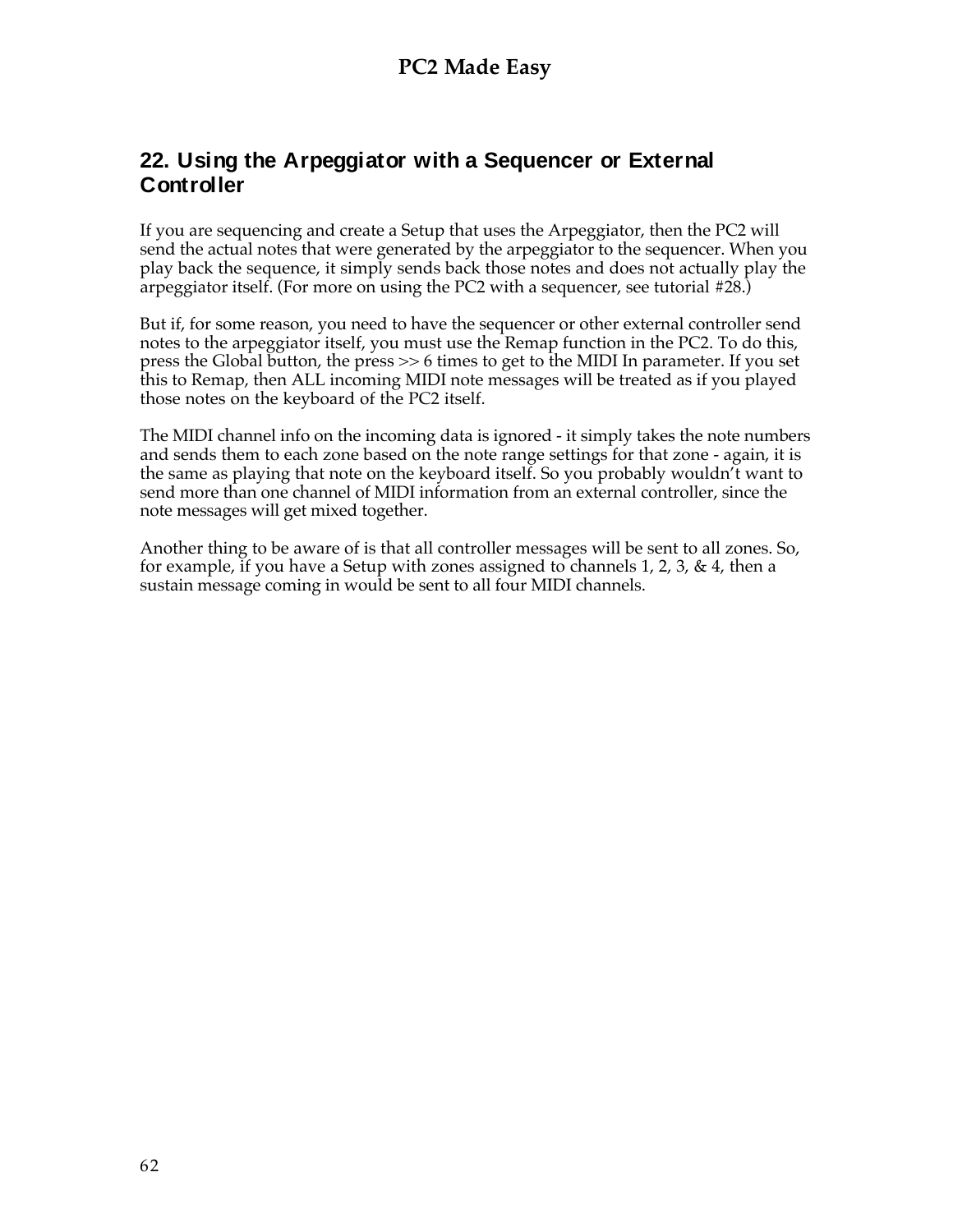## **23. Using the PC2 to Control External Slaves**

All of the techniques you have learned in the previous tutorials can be applied to playing an external keyboard or module instead of the internal PC2 sounds. There is really only one parameter you need to set.

**1.** Start with Setup #128 Default Setup. Press the MIDI Transmit button. Set the channel to the channel number that you wish to use to control your external slave.

**2.** Press the >> button. Set the Destination to MIDI. That's it! Now just edit any other parameters you need to control your slave (such as setting the bank and program change, controller settings, etc.).

When you set the Program parameter, for zones assigned to MIDI only, the Program parameter will display External Program, since - of course - the PC2 doesn't know the names of the programs on your external slave. But you will always see the program and bank numbers.

There is one exception to this, however. If your slave is a General MIDI instrument, you can set the PC2 to display the GM program names. In this case, press the Program button, then press the >> button four times to get to the Pname Disp parameter and change it to Gen. MIDI.

If you want to make a Setup where you layer PC2 sounds with external sounds, the simplest way to is to set some zones to MIDI (to play the external slave) and other zones to Local (to play the PC2). It is possible to have a zone set to Local+MIDI (and in fact that is the default). In this case, one zone can play both the PC2 and external slave. But keep in mind that since a zone can only send a single program change message, if you want to layer a specific external sound with a specific PC2 sound, you would have to edit your external synth so that program is stored at the same numbered location as the one you are choosing for the PC2. (Or you can edit a PC2 program and save it into the User Bank at the same numbered location you are using on your external synth – but remember that if the external synth responds to the bank controller, it would have use the same bank number as the PC2.)

One final thing. Typically, you will always use different MIDI channels for each zone, if you want to play different sounds on different zones. But if for some reason, you need to, you can use the same MIDI channel for a Local only zone as you use for a MIDI only zone. Since the two zones send the MIDI information to only one place or the other, both zones could be on the same MIDI channel and have different program change values (or anything else) selected.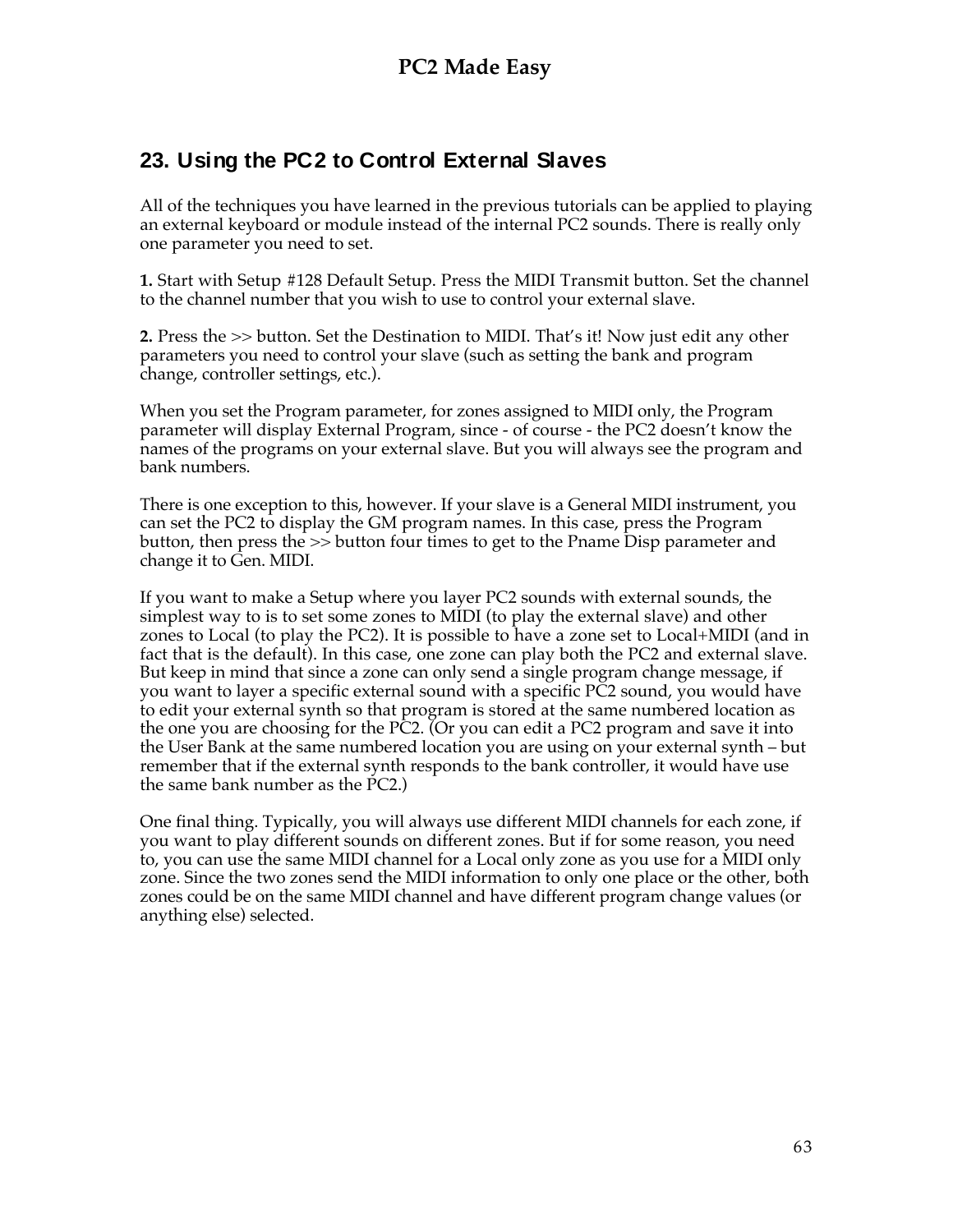### **24. Bank Controller Issues for External Slaves**

This is less a tutorial than an explanation. Since most keyboards these days will have more than 128 different programs, and since MIDI only allows 128 values for any message, the bank controller was added to allow you to have multiple banks of programs with each bank having up to 128 programs in it.

There are actually TWO bank controllers: Controller #0 and Controller #32. Some manufacturers use just 0, some use just 32, and some use both. Since each bank controller can have 128 values, that means that the total number of possible banks is  $128 \times 128 = 16,384$  (numbered as 0-16,383). Since each bank can have 128 programs in it, that means the total number of possible programs in an instrument is 2,097,152! (Think of how long it would take just to listen to that many programs.) Anyway, in practice, most instruments tend to have 10 or fewer banks.

The PC2 uses controller #32 (although you can send both without problems). It is possible to have up to 8 banks, numbered 0-7. The bank values were described in the Basic Concepts chapter.

When working with external slaves however, you may find they require very different values for the banks. Many Roland keyboards, for example use values of 80 or 81 for controller #0.

The PC2 actually has a parameter called Bank Mode, within the Program menu. This allows you to chose either 0 or 32 or  $0/32$  for an individual zone. However, if the value of this parameter is not the same as a similar bank mode parameter that is found in the Global menu, it causes the PC2 to display the bank values in a very confused manner. Therefore, we recommend that you DO NOT use this parameter - leave it set at the default value of 0/32, which is the same as the default Global Bank Mode value.

So if you have a device such as a Roland, which uses just a value of controller #0, you have to know how to calculate the bank number. Controller #0 is the Most Significant Byte (MSB) and Controller #32 is the Least Significant Byte (LSB). If you see the two bank controllers together, they are normally shown as MSB/LSB. This means that you count by incrementing the number in the LSB column before incrementing the MSB. In essence, you are counting in base 128. To make it obvious for the majority of us who prefer to think in base 10, the following numbers show how the banks increment:

| Controller $0/32$ | Bank Number Equivalent |
|-------------------|------------------------|
| 0/0               | 0                      |
| 0/1               | 1                      |
| 0/2               | 2                      |
| etc.              |                        |
| 0/127             | 127                    |
| 1/0               | 128                    |
| 1/1               | 129                    |
| 1/2               | 130                    |
| etc.              |                        |
| 1/127             | 255                    |
| 2/0               | 256                    |
| 2/1               | 257                    |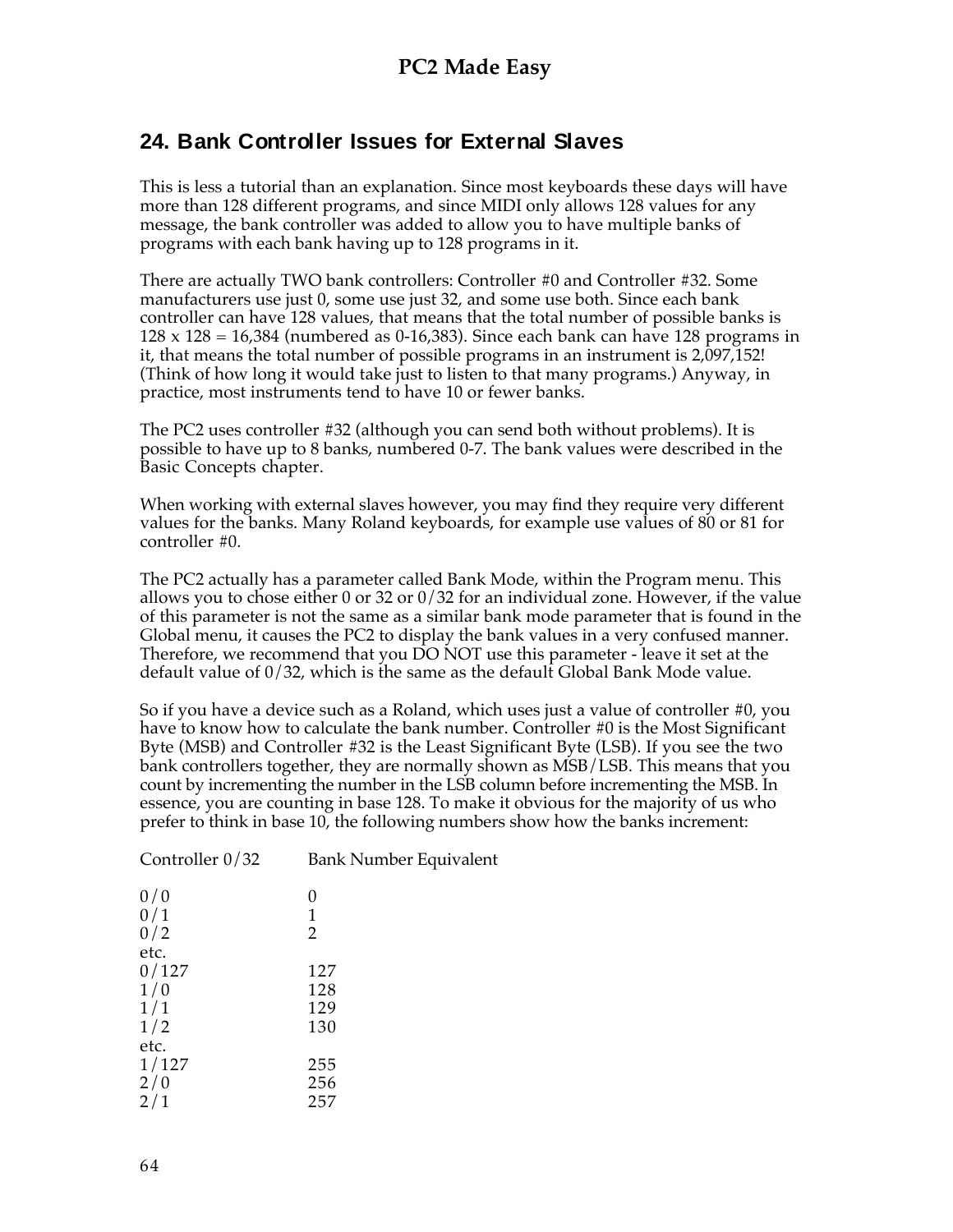etc.

When you are on the Bank parameter in the PC2, it shows you both the 0/32 value and the bank number equivalent. When you are on other parameters, it will only show you the bank number equivalent, followed by a ":", followed by the program number.

To scroll through all the bank numbers with the alpha wheel can take a long time, so you will probably want to enter the bank number on the numeric keypad.

So to figure out which bank number equivalent you need, follow this formula: MSB  $\times$  128 + LSB. Using the Roland example, if they require you send controller #0 with a value of 80 and no value of controller  $\frac{2}{3}$ , then you would have 80 x 128 + 0 = 10,240. If you type 10240, then press Enter when you are on the Bank parameter, you will see the display show both 80/0 and 10240.

Another example: If the Roland required you to send controller 0 with a value of 81 and controller 32 with a value of 2, then you would have  $81 \times 128 + 2 = 10,370$ . Again, entering 10370 for the Bank parameter will show both 81/2 and 10370.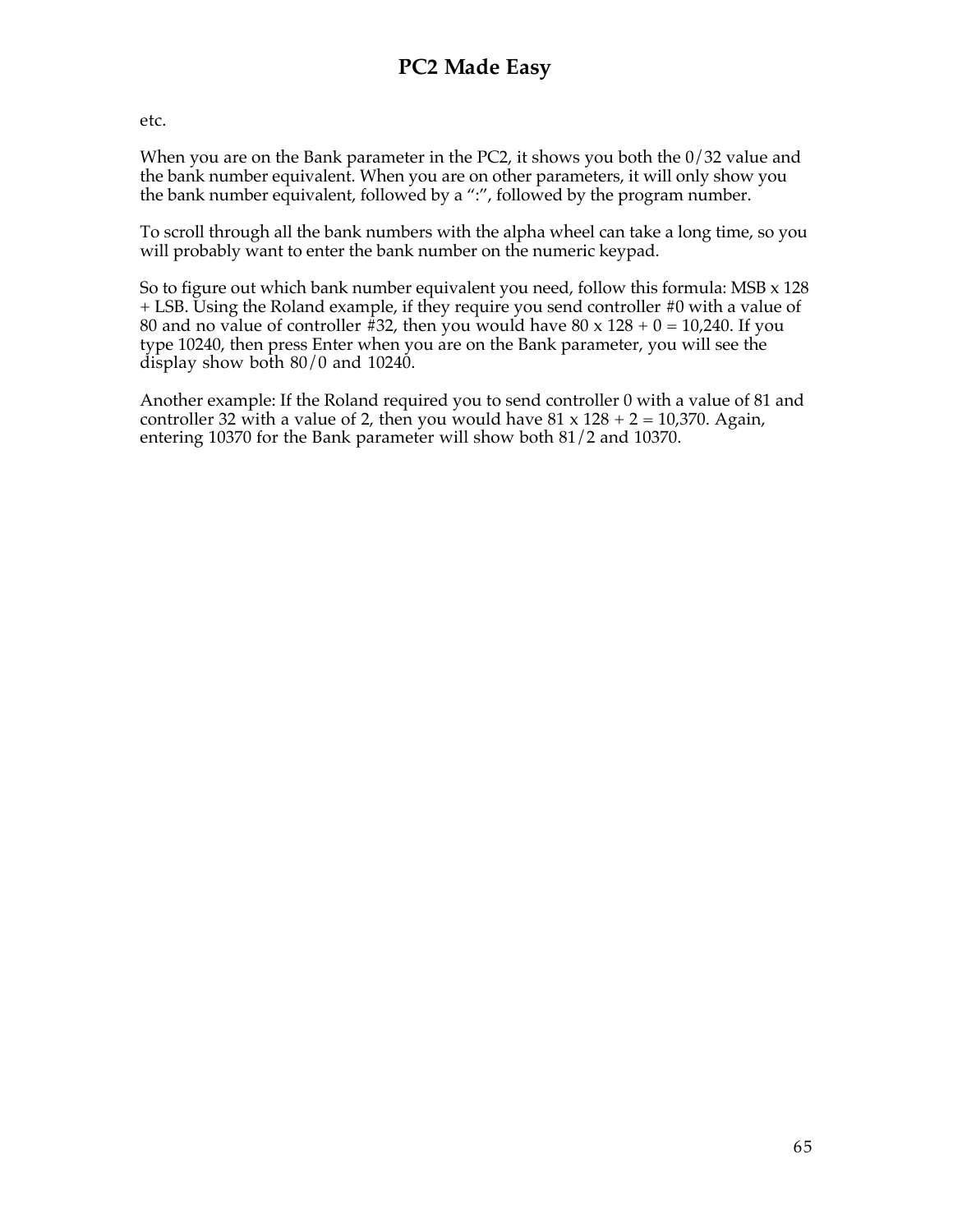#### **25. Switching Programs on External Slaves without Playing Them**

If you are performing and have two keyboards, you might run into a situation where you playing each keyboard separately (that is, each keyboard is playing its own sound), but you need to be able to quickly change the sounds on both keyboards. In this case, you can create a Setup on the PC2 that will switch the sounds on your other keyboard, but won't send any MIDI note data to it. This is easily done.

This tutorial also shows an example of copying a zone from one Setup to another.

**1.** Press MIDI Setups, then 127 then Enter. You have called up Clear Setup. Press Copy, then Enter. You have now copied a zone from this Setup into the edit buffer.

**2.** Press the MIDI Setups, then 128, then Enter. You have called up Default Setup. Press Copy, Press the >> button. The Display should now say "Paste into zone 1?". Press the Zone 2 button, then Enter. (The display will say "Zone pasted", then revert back to "Paste into zone 2?".)You have now pasted all the parameter values from zone 1 of Setup 127 into zone 2 of Setup 128.

**3.** Press the MIDI Transmit button. Set the MIDI channels that you want for zones 1 and 2. Press the >> button. Set zone 1 to Local and zone 2 to MIDI.

**4.** Press the Program button and choose the programs that you want for zones 1 and 2. If you need to set a bank number for a zone, press the << to get to the Bank parameter. Then you can return to the Program parameter and select the program number.

**5.** Make sure that the display is on zone 2. Press the Key Range button. Press the >> button twice to get to the Note Map parameter. Press 0, then Enter to set it to Off.

**6.** Name and Save your Setup.

Now when you call up the Setup, it will send a program change to your external keyboard, but since the note map for that zone is turned off, no note information is sent to the external keyboard when you play the PC2.

Why did we go to the trouble of copying and pasting zones? Even though the keyboard isn't sending any notes on that zone, any controller messages will still be sent. For example, Switch Pedal 1 is assigned to Sustain in all zones in the Default Setup. So if you simply edited zone 2 of the Default Setup, then when you stepped on that pedal, you would be sending sustain messages to the external keyboard in addition to the PC2, which you probably don't want. So you would need to go to the various Controller parameters and assign the Control Number (for continuous controllers) and On Control (for switch controllers) to None. In Setup 128, wheel 1 and all three switch pedals are set to values other than None, so those would be the ones you want to edit. Rather than go through the steps of unassigning those four controllers for zone 2, we imported a zone from Clear Setup, which has the all the controllers set to None.

The techniques above could also be used to send program changes to other devices, such as effects processors, etc. without sending any other info to them.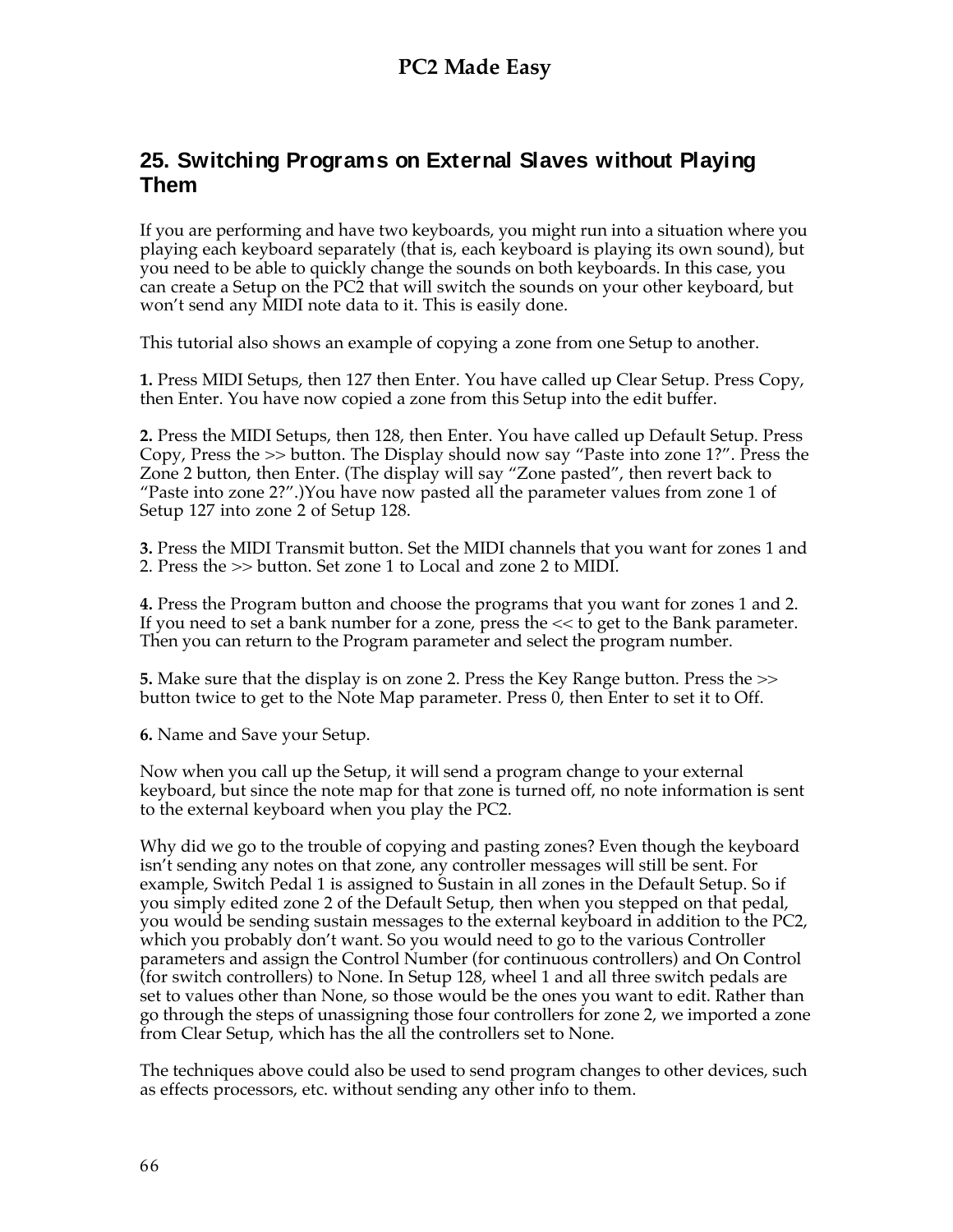You can also use the same technique for zones assigned to the PC2 itself! Let's say you have two keyboards. On the PC2 keyboard, you want to play an internal program or programs (up to three). On your external keyboard, you want to play its own sounds and ALSO play a program from the PC2. But your external keyboard doesn't have the abilities the PC2 has for calling up different programs. So you create a zone in the PC2 Setup to call up the internal sound you want, but set the Note Map for that zone to Off. So when you call up the Setup, it chooses the PC2 sound you want to be played from the external keyboard, but the PC2 keyboard won't play that zone.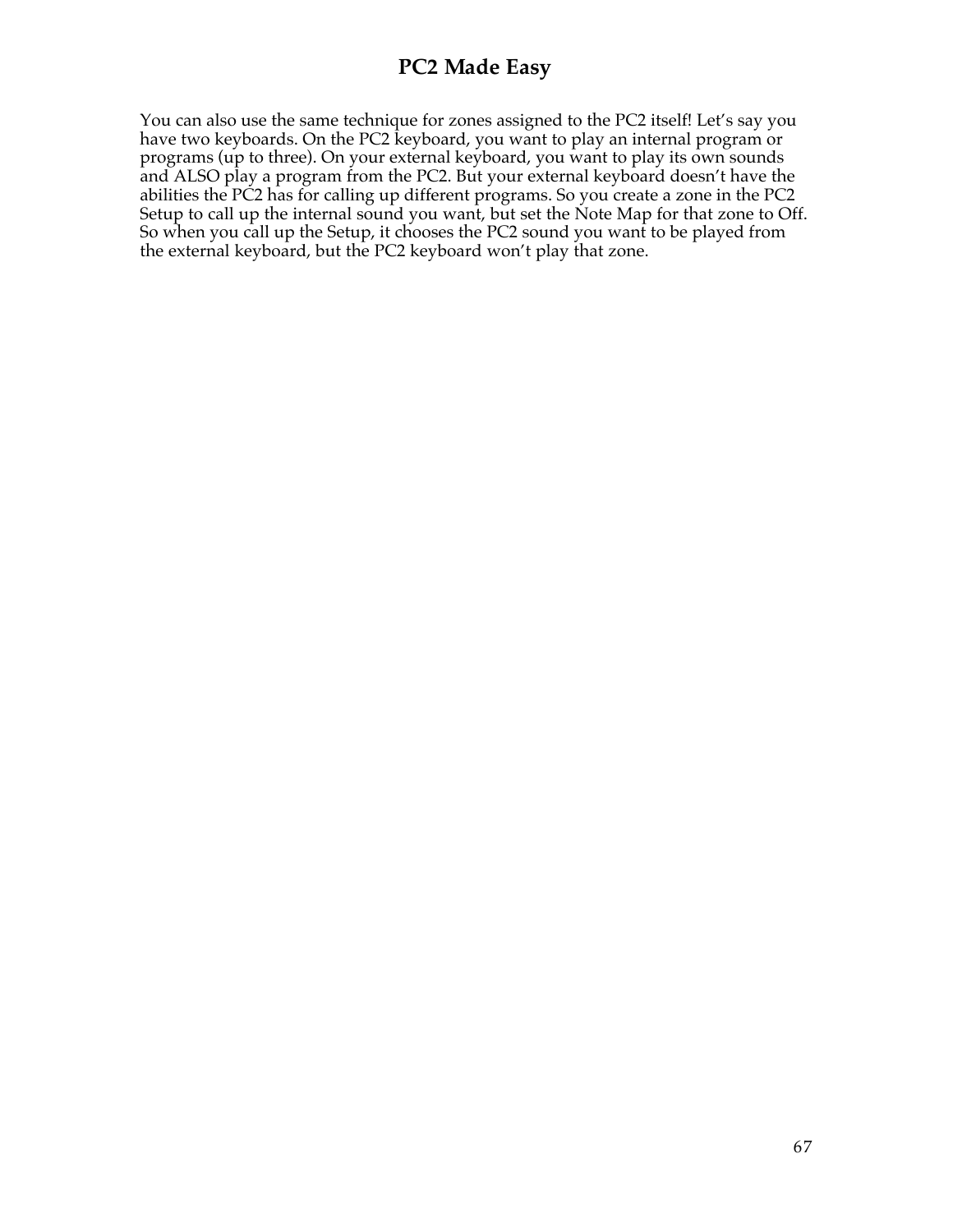#### **26. Playing Programs on External Slaves without sending Program Changes**

This is the opposite of the previous tutorial. What if you have an external module or keyboard that you want to play from the PC2, but you don't want to send program changes to it? (Maybe you want to leave that module always on the same sound, or you want the ability to choose the sounds directly from the front panel of that external module or keyboard).

**1.** Create a 2 zone Setup, following tutorial #1. Set zone 1 to Local and Zone 2 to MIDI.

**2.** Make sure the display is on zone 2. Press the Program button. Press the >> button. Set the Entry Transmit to Off.

**3.** Name and Save this Setup. Now when you call up the Setup, it won't send any program changes to your slave, but the note and controller info will still be sent.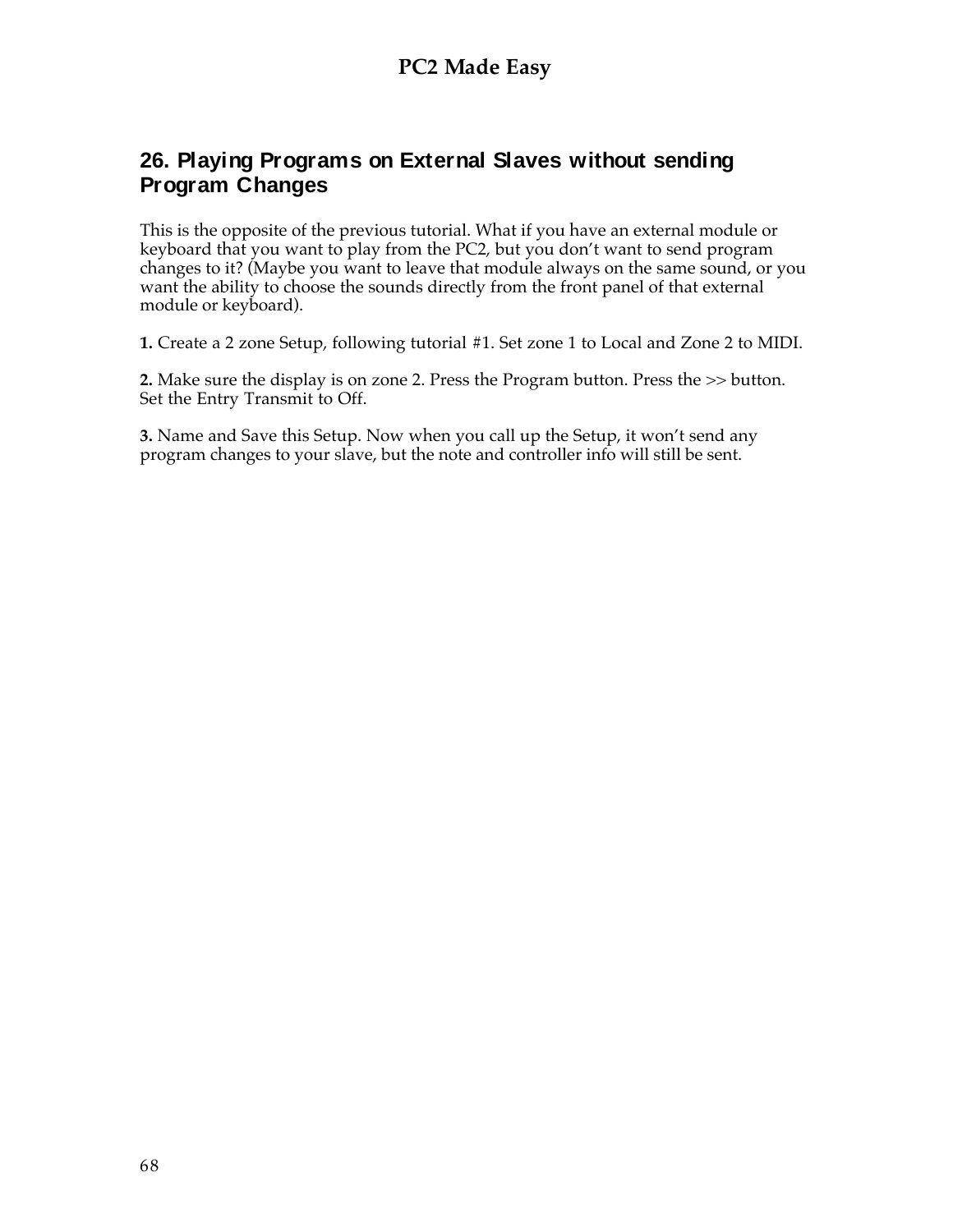# **27. Using MIDI Receive Mode**

MIDI Receive Mode allows you access to all 16 MIDI channels that the PC2 listens on. It is important to be aware that the PC2 is always listening on all 16 MIDI channels, no matter which mode you are in. So if you are in MIDI Setups mode and playing on four channels from the keyboard, the other channels are still accessible via the MIDI In port. (The only time this is not true is if you change the MIDI In parameter in the Global menu to Remap. The MIDI IN parameter is covered in more detail in the additional information section at the end of this document.)

The most obvious reason you would want to use MIDI Receive Mode is if you are sequencing or using another external controller.

**1.** Press the MIDI Receive button. If this is the first time you have gone to this mode since powering up the unit, the display will show you Channel 1. If you have previously been to this mode and chose a different channel, it will return to that channel. This display also shows if that channel is turned On or Off, and if it is On, it will show you the program currently on this channel. You can scroll to the On/Off and Program parameters by pressing the >> button.

Although you will normally want to leave all channels turned On, you might need to turn a channel off if you have more than one MIDI instrument and are sequencing using a sequencer or MIDI interface with only a single MIDI Out. In this case, since all MIDI devices need to be chained together, you can direct specific channels to each MIDI instrument by turning off selected channels in each instrument. For example, you might turn off channels 9-16 in the PC2 and channel 1-8 in your other MIDI instrument.

**2.** To select a different MIDI channel, you can either keep pressing the MIDI Receive button to increment through the channels, or use any data entry method to select the channel you want, while the cursor is on the Channel parameter. Another easy way to select a specific channel is to hold the MIDI Receive button and press one of the numbered Sound Select buttons. The PC2 will jump to that channel number.

**3.** Press the >> button 3 times to scroll past the On/Off and Program parameter and the display will change to show Volume and Pan parameters. Press >> two times and the display changes again to show the FX Routing parameter. Finally, press >> once more to show the wet/dry levels for the effects. If you press >> three more times, you will go to the next MIDI channel.

As you can see, in addition to selecting a program for each channel, you have the ability to manually set MIDI volume and pan levels independently for each channel, along with the FX routing and wet/dry mix for FX-A and FX-B. Remember that the A $>$ B wet/dry amount is global and therefore if you change it while on any MIDI channel, you will see the same amount when you go to the next MIDI channel.

Although you may want to manually set these values from the MIDI Receive page, it is also possible to send MIDI program change and controller messages from your sequencer so that you can automate selecting the correct amount for each track in each individual sequence you have. To change volume and pan, you would send the standard controller #7 and #10. For the effects parameters, #91 controls FX-B wet/dry, #92 controls the Global A>B wet/dry, #93 controls FX-A wet/dry, and #94 controls the FX Routing.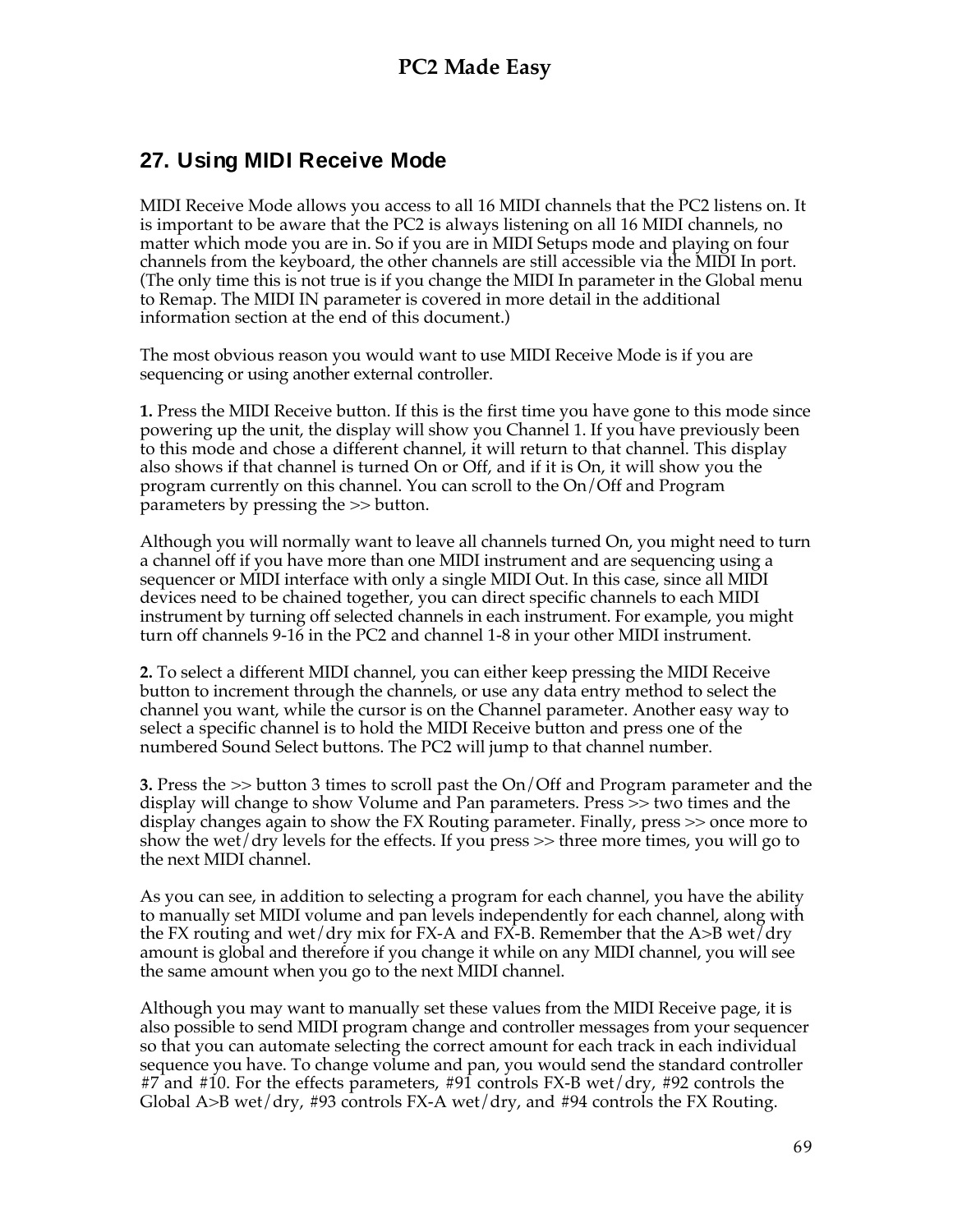The wet/dry parameters obviously respond to all 128 possible values, For FX Routing, which has only four possible values, the PC2 responds to controller #94 as follows:

- Values of 0-31 select no effect
- Values of 32-63 select FX-A
- Values of 64-95 select FX-B
- Values of 96-127 select Both FX-A and FX-B

**4.** Unlike some other types of modules, you can't save a multi-timbral configuration in the PC2. There is only a single global setting of these parameters. Each channel will stay on its current settings until you either change it from the front panel or send MIDI program change and/or controller messages. This also means that if you go to MIDI Setups Mode, any channels used by a Setup you select will be changed to the settings found in that Setup, and the next time you go to MIDI Receive mode, you will see those changes reflected in the display. For this reason, it is a good idea when sequencing to put as much of this controller info into your tracks, to assure you have your settings the way you want for each song.

We will cover more details on using effects when sequencing in tutorial #30.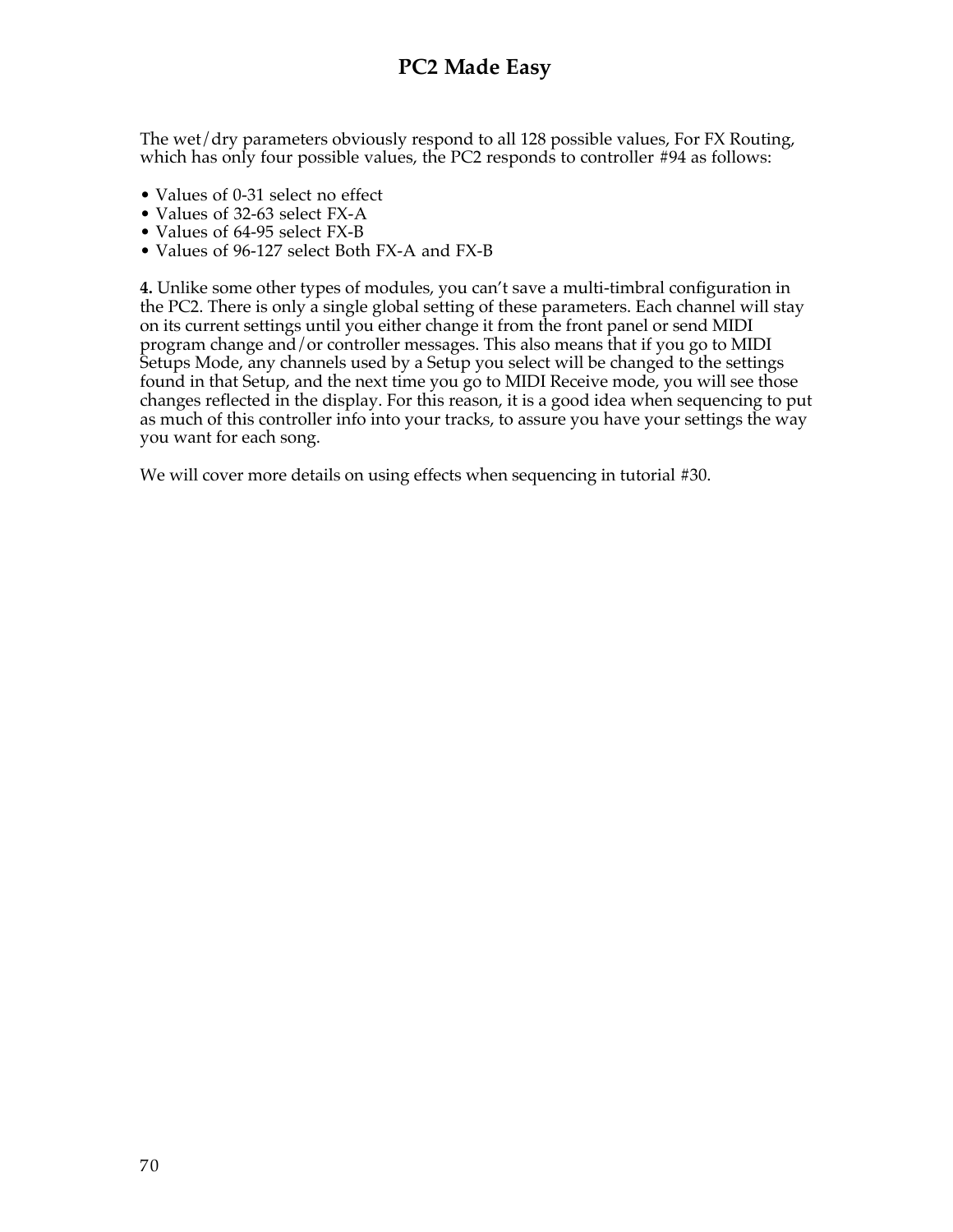### **28. Working With an External Sequencer**

There are a few issues you will want to understand when working with an external sequencer. The first one is that no matter which mode you are in, the PC2 is normally multi-timbral and can respond to all 16 MIDI channels independently. For the most part, you will want to be either in Internal Voices or MIDI Receive Mode when you are sequencing, since you are likely to be sequencing a single track at a time, playing a single program. The biggest difference between using those two modes when sequencing will be the way in which you control the effects. For details on this, please see tutorial #30. For information on using a Setup when sequencing, see tutorial #29.

Note: The only time when the PC2 would not respond multi-timbrally in any mode is if you change the MIDI In parameter on the Global page from its default value of Normal, to either Remap or Auto. This is detailed in the section on Global Parameters in the final tutorial.

#### Setting Up for sequencing

**1.** To state the obvious, you need to have MIDI cables going from the Out of the PC2 to the In of the sequencer or MIDI interface, and the In of the PC2 hooked to the Out of the sequencer.

**2a.** The first thing you need to do when using ANY keyboard hooked to ANY external sequencer is to turn Local Control Off. This is to avoid causing a MIDI loop problem. If the Patch Thru function of the sequencer (sometimes referred to as Soft Thru or Echo) is turned on, the sequencer takes all information coming into the MIDI In port and sends it back out the MIDI Out port on whatever MIDI channel is assigned to the currently record enabled track.

If you don't turn Local Control Off, the note gets played twice - once by the PC2 playing itself and once by the note going out to the sequencer and coming back. By turning Local Control Off, the keyboard only sends data out the MIDI Out port, and not to itself. So the signal just goes to the sequencer and is sent back, and does not get played twice.

Some software sequencers (Cakewalk is one example) will send the Local Control Off message automatically when you boot up the program. If you program doesn't do this, you will need to do it yourself.

There are two ways you can turn Local Control Off. The first and easiest way is to press the Global button, then set the Local Control parameter to Off.

**2b.** The second method of turning Local Control Off actually involves creating a very simple Setup. Start from Setup #128 Default Setup. Press the MIDI Transmit button and select a MIDI Channel (it really doesn't matter which one, but channel 1 is a logical choice). Press the >> button. Set the Destination to MIDI (instead of Local+MIDI). Name and Save the Setup - you might want to name it something Like Local Off or Seq. Control, etc.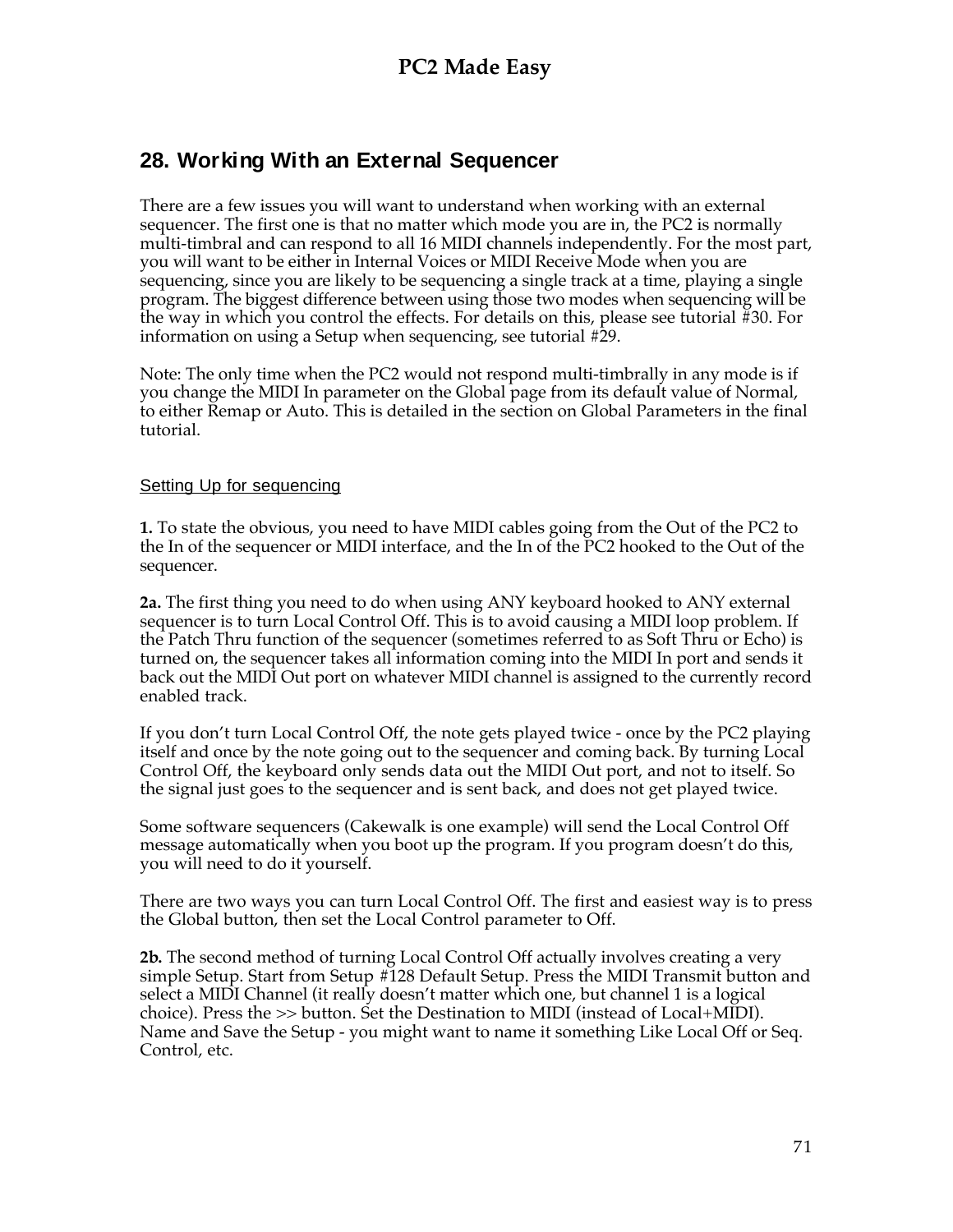Now you have a single zone setup that only sends data out of the MIDI Out port which gives you the same thing as turning Local Control Off and playing in Internal Voices mode.

There are several reasons why you may want to use this second method. First of all, Local Control resets back to On each time you power up the PC2. The second reason is that you can edit this Setup to assign the controllers to specific values you might want to use when sequencing.

The final reason has to do with selecting programs. Typically the best way to choose the individual programs you want for each track is to choose them in your sequencer. If you have a patch list for the PC2, you can call up the programs by name, otherwise you can put the program and bank change messages in the track.

However some people like to call up the sounds on the instrument itself. The MIDI Receive button can be used to call up different programs on different MIDI channels. But the way the PC2 is designed, when you turn Local Control Off globally, it won't send the program changes internally to the MIDI Channel, even in the MIDI Receive menu. So what happens is that when you go to the MIDI Receive button and call up a sound for a specific channel, the sound doesn't actually change to the new sound!

Since with the second method, Local Control is not turned off globally, when you go to the MIDI Receive button, you will be able to change the programs for individual channels. So whenever you want to sequence, just call up this Setup.

#### Calling up Programs and sending initial setup info to each track.

Unlike some instruments by other manufacturers, the PC2 does not allow you to save multi-timbral configurations (such as a "Combi" or "Performance"). Instead, you will need to put program and bank changes, along with any other initial information such as volume (controller #7) and pan (controller #10) settings into the tracks in your sequencer. This way, once you call up a sequence and start playing it, the correct programs and other settings will be immediately set for each channel. If you have a patch list (also called an instrument definition file) for the PC2, you can call up programs by name instead of number. We have a FreeMIDI Patch List and Cakewalk Instrument Definition file for the PC2 available on our FTP site, at ftp://ftp.youngchang.com/pub/Kurzweil/Pro\_Products/Other\_Pro\_Products/Inform ation/

If you need another format for a patch list, you should contact the manufacturer of that sequencer. Or you can make one yourself by typing in the program names and number in the format they require. When setting up the patch lists for banks, you only need to send controller #32 (the LSB Bank Controller) with values between 0 and 7. (the bank values are documented in the intro tutorial.) If your sequencer always sends both controller  $\#0$ (the MSB) plus #32, send a value of 0 for controller #0, along with the appropriate value for controller #32.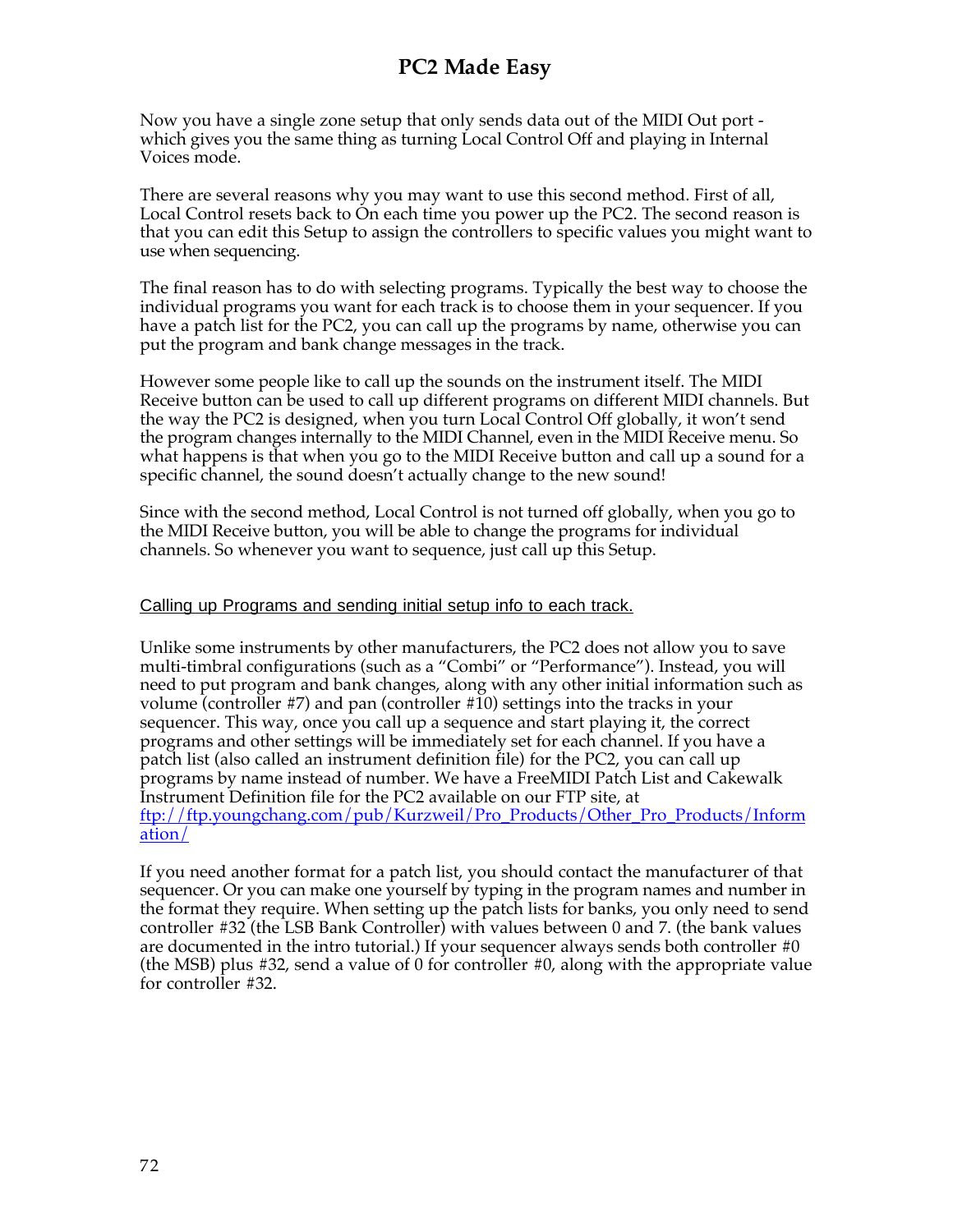### **29. Recording Setups to a Sequencer**

Again, this is less of a tutorial than an explanation. The thing that you need to remember about a Setup is that it transmits MIDI information on multiple MIDI channels, playing different programs on different channels. This is the same thing a sequencer does - you have different tracks, sending information on different channels. But on most sequencers, a track can only be assigned to a single channel. Therefore one track can't play a Setup, it can only play a Program since it is sending on one channel.

Therefore in order to record a Setup, you must set a sequencer to multi-record. Typically this involves recording to 2 or more tracks simultaneously, with each track set to a different channel. (There are some sequencers which let you multi-record to a single track, and the sequencer keeps the various channels of information separate even though they are on one track.) As you record into the sequencer, the data is then routed to different tracks depending on what channel the information is on. Then once you play back the sequence, each track plays the individual programs on the different channels, exactly the same way you played them in the Setup.

You will have to consult your sequencer manual to find out how to set it up for multirecording.

Another issue when recording a Setup to a sequencer is that you may not be hearing the effects that are assigned to that Setup. We will cover this issue in the next tutorial.

You should also remember that if a zone in your Setup has the Destination parameter set to Local, the information won't be sent to the sequencer.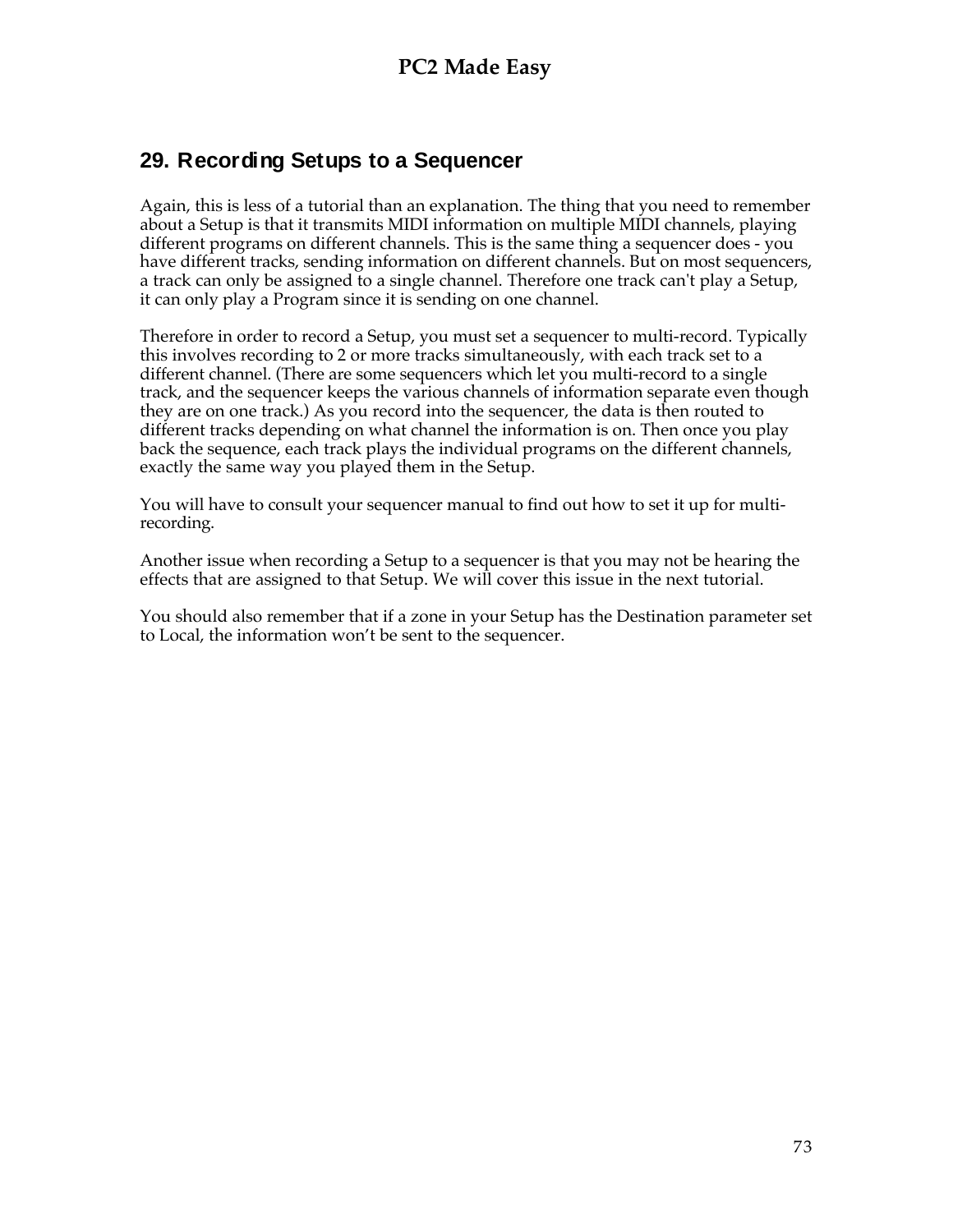### **30. Using Effects when Sequencing**

As we mentioned in the Basic Concepts Tutorial, only a single effects configuration can be called up at any one time. With the PC2 at its default values, if you are in Internal Voices, KB3, or MIDI Setups Mode, the current Program or Setup is controlling the effects, determining which effects get called up for each bus, along with the routing and wet/dry amounts.

But once you start sequencing, things get a bit more complicated. You need to be able to determine which effects get called up and what the routing and wet/dry amounts for each individual MIDI channel will be. There are several different ways to control the effects in this situation, and we will take a look at the different methods and their advantages and disadvantages.

As we saw in tutorial #27, by going to MIDI Receive Mode, you have the ability to set the FX Routing and wet/dry levels for each channel, and to control those settings via MIDI controllers. This allows you to set initial amounts for each track, or even change the amounts throughout the sequence.

What you CAN'T do via MIDI is select the Effects themselves directly. This must be done either manually from the front panel, or by calling up a program that selects the effect you want.

**1.** Press the FX Mode button. The display shows the FX Change Mode parameter. It has two possible values, Auto and Panel. Auto is the default. Change it to Panel.

When set to Panel, the PC2 ignores the individual effects settings found in each program and Setup. Instead, whatever effects you choose with the FX Select buttons will be the effects you hear. You can also select the FX Routing and wet/dry settings for the channel you are currently transmitting on (by default, channel 1). The advantage to this method is that it is obviously quite simple – just select the effects you want and you are ready to go.

However, there are a couple of disadvantages to this method. If you are working on several different songs, using different effects, you have to manually set them correctly each time you go to work on the song. In addition, if you have FX Routing or wet/dry settings in your tracks, the channel you are transmitting on will not respond to the FX routing or FX-A and FX-B controller messages while you are in Internal Voices mode. If you switch to MIDI Receive Mode, the channel WILL respond to those messages. (All other channels will respond correctly no matter what mode you are in.) Also, if you go back and forth between sequencing and playing live, you will need to set FX Change Mode back to Auto or you won't hear the correct effects you have chosen for your Programs and Setups.

**2.** Instead of manually selecting an effect, you can set things up so that you assign the effects you want to a specific program, then call up that program in the sequence, thereby automating your effects selection.

First set FX Change Mode back to Auto. Then start by editing one of the programs you are using in your sequence and set the effects the way you want them. We covered editing the effects and saving them in tutorial #18.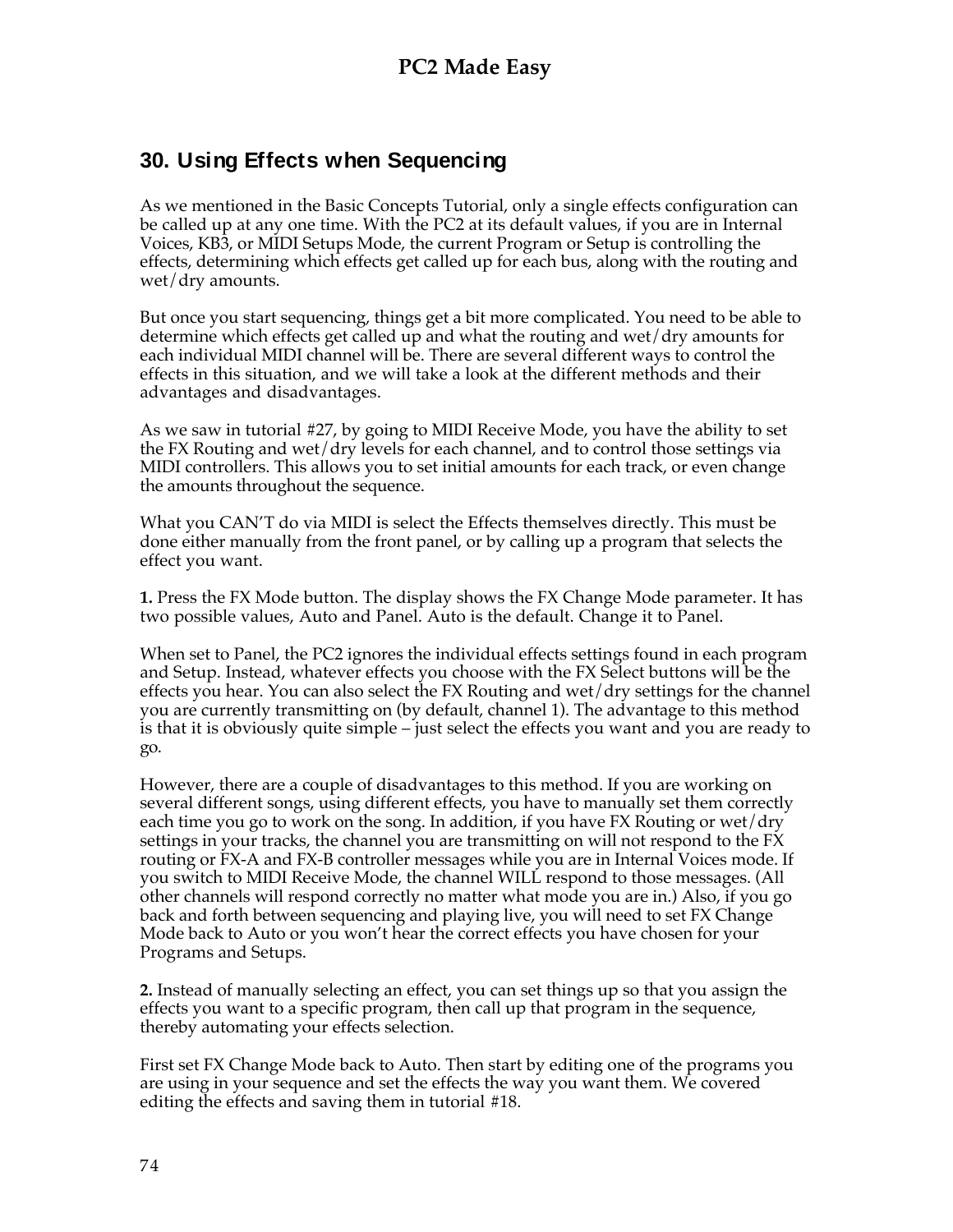Next, press the FX Mode button, then press the >> button to select the FX Channel parameter. This can be set to Current or any MIDI Channel. The default is Current.

When this parameter is set to current, whichever program is assigned to the channel that you are currently transmitting on will be the program that calls up the effects. If you go to MIDI Receive Mode, whatever program is on the Channel currently in the display will call up the effects. And if you go to MIDI Setups Mode, the program on Zone 1 will call up the effects.

With this method, as long as you make sure that the program you saved for controlling your effects is called up on channel 1 (assuming you use the default transmit channel when in Internal Voices mode), you will hear the correct effects for your sequence. One advantage to this method is that if you need to switch back and forth between sequencing and performing, everything will always work. Whatever program or Setup you call up for performing will have its correct effects assigned, and things will also sound correct when you are sequencing, as long as you make sure you don't change your transmit channel.

The disadvantage to this method is that if you go to MIDI receive Mode and start switching channels, you will stop hearing the correct effect. Also, it does force you to use your transmit channel for playing the program you are using to control the effects, and this might not be convenient in every instance.

**3.** The final method is to choose a specific MIDI channel for your effects control. You can choose a typically unused MIDI channel and set the FX Channel parameter to this channel number. Channel 15 can be a good option, since people often use channel 16 for a click, and if you start from the lowest channel and work upwards for your tracks, 15 will be the last one you hit before the click channel.

Once you have chosen a channel, you can then edit and save a "dummy" program that has the effects you want assigned to that program. Since you are only using this program to call up the effects settings you want, you don't have to worry about the actual sounds in the program – just the effects settings.

Finally, in your sequence, you create a track that calls up this particular program and assign the track to the MIDI channel you have chosen for effect control.

The advantage to this method is that no matter what mode you go to, you will always hear the correct effects for your sequence, as long as you have the proper program and bank change info to call up the correct "dummy" program on the correct channel. The disadvantage to this method is that if you go to MIDI setups mode or Internal Voices Mode for performance purposes, you won't end up hearing the correct effect, unless you have chosen channel 1 for your effect channel. (And this assumes zone 1 of your Setup is assigned to channel 1).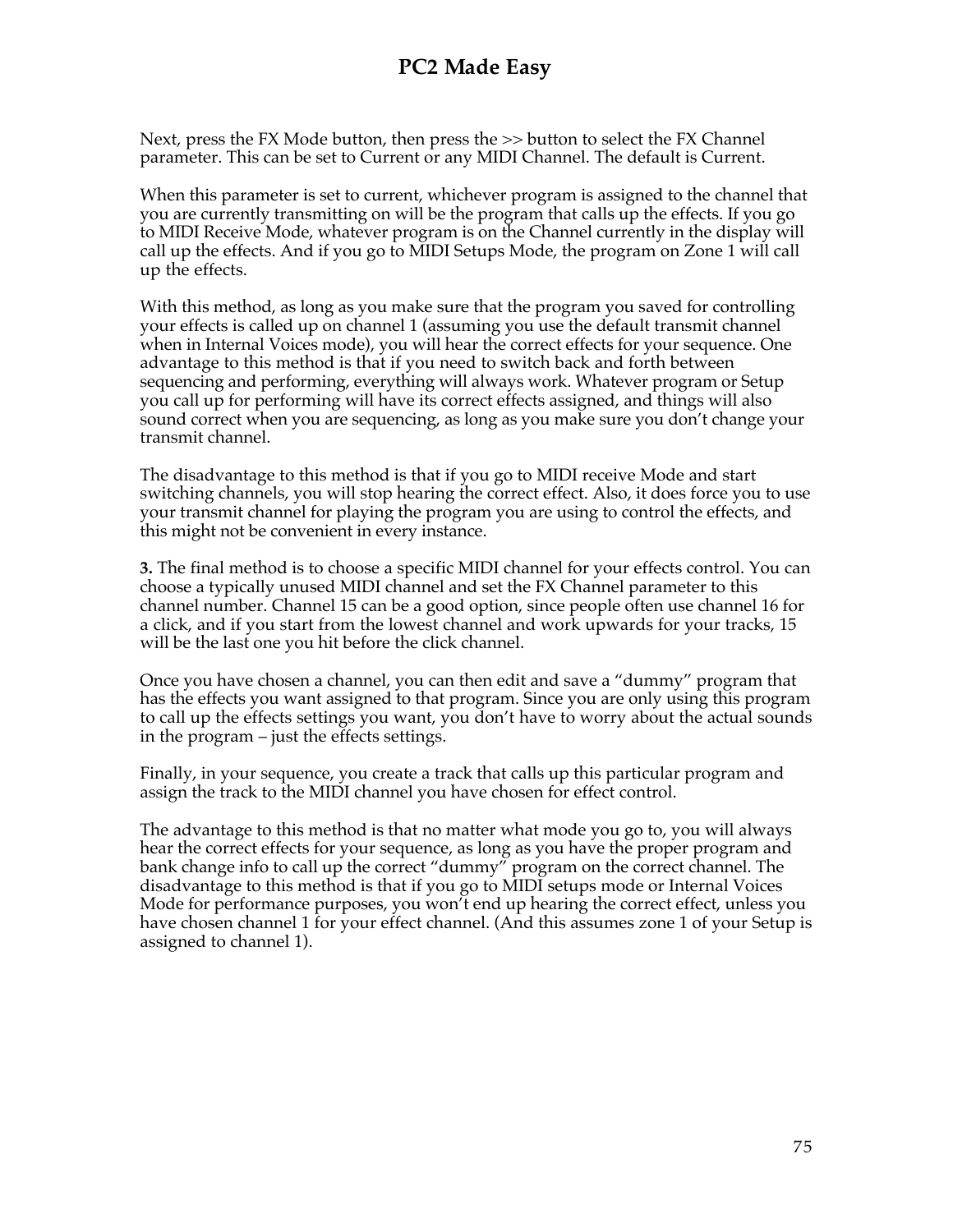## **31. Selecting Setups from an External Controller**

You can call up a Setup from an external controller or a sequencer, by sending a bank controller and program change message on a specified channel. This would most typically be done in a performance situation where you need to automate calling up Setups.

**1.** First you need to choose a MIDI channel you will use to send the bank and program change messages. A good rule of thumb is to dedicate a specific channel for this function and not use that channel for sending any other MIDI info. Press the Global button, and then press the >> button 5 times to get to Setup Chg Chan. Set this to the channel you have chosen.

**2.** Press the MIDI Setups button. At this point, sending bank and program change messages from your external controller on the specified channel will call up the appropriate Setup.

There are a couple of things to be aware of.:

First, of all, MIDI Setups are displayed starting numbering at 1 instead of 0. Because of this, there will be an offset of 1 in response to the standard program changes of 0-127. To call up Setup number 1, send program change 0, to call up Setup number 2, send program change 1.

Second, although the User Setups start numbering at 129, MIDI only has 128 values (0- 127). So the User Setups are actually in another bank. Sending the bank controller (controller #32) with a value of 1 followed by program change 0 will call up Setup 129, controller #32 with a value of 1 followed by program change 1 will call up Setup 130 etc. If you need to quickly know which program change number to send when calling up a User Setup, simply subtract 129 from the Setup number and you will know the correct value for the program change message.

If no bank controller is sent, the PC2 will always revert to the first bank (the preset Setups). If you ARE sending the bank controller and want to get to a preset Setup, you would send controller #32 with a value of 0.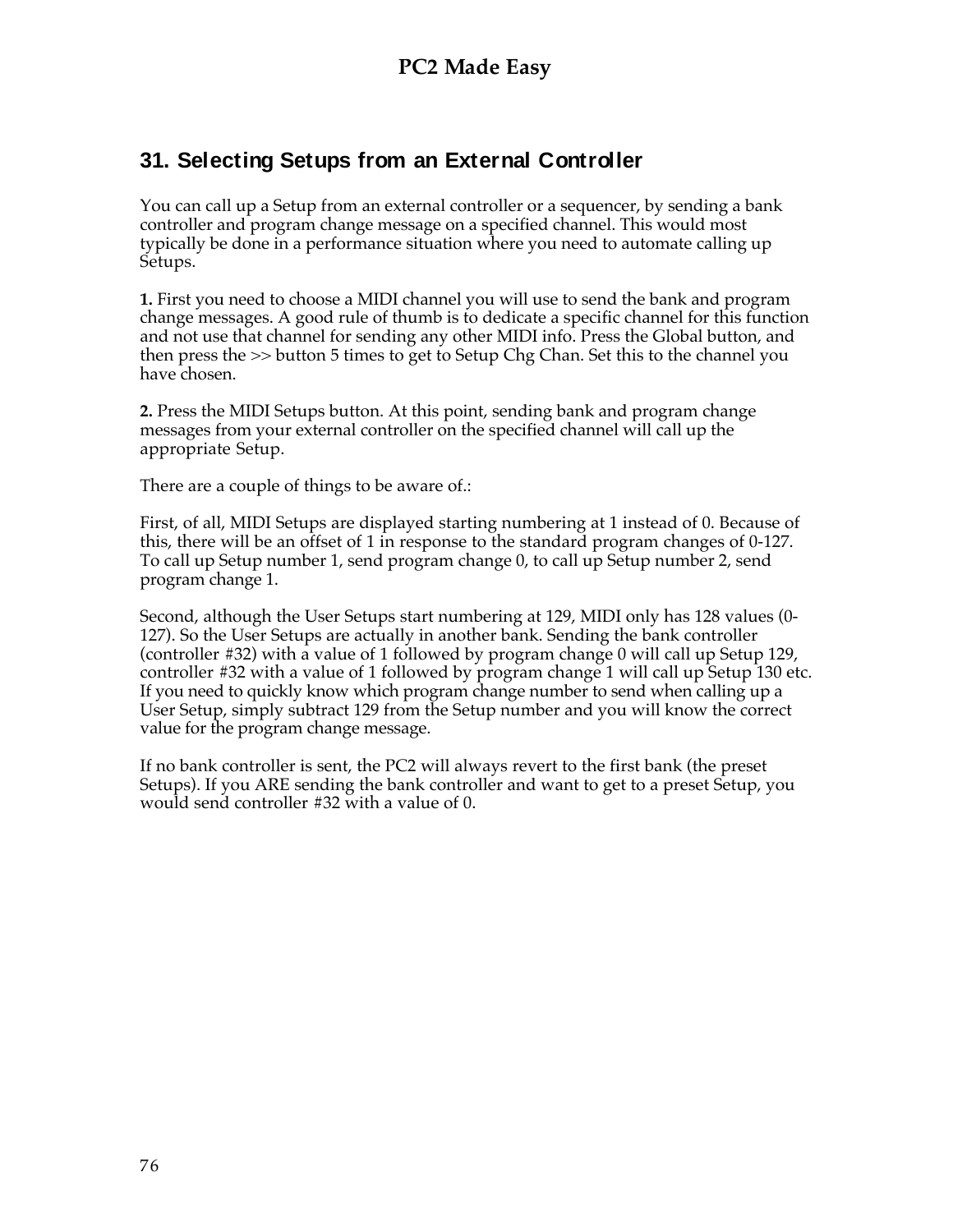### **32. Customizing the Internal Voices Mode**

Now that you have learned about various programming techniques for Setups, you might want to apply some of these things to the Internal Voices mode. Essentially, when you are in Internal Voices mode, you are playing a single zone setup. So all of the zone programming parameters apply. For example, you might want to assign a slider to Tempo Control for the Arpeggiator. This is easily done.

**1.** Start in Internal Voices mode.

**2.** Edit any of the parameters found within the MIDI Transmit, Program, Key Range, Transpose, Velocity, Controllers, and Arpeggiator buttons.

**3.** Press Store. The display will ask if you want to save a Setup and will pick the first empty Setup location.

**4.** Press the Internal Voices. The display now asks if you want to save to Internal Voices. Press Enter, and you are done.

Since there is only one location for the Internal Voices parameters in memory, any changes you make using this method will wipe out the defaults that currently exist for those parameters. But if you Reset the PC2, those defaults will return. You can reset the PC2 from the Global Menu.

Don't confuse the Internal Voices Setup with MIDI Setup 126, which is named Internal Voices. The two are actually separate things. You can edit one without changing the other. However, if you have not changed the default values of the Internal Voices Setup, it does have the parameters set to the same values that you will find in Setup 126.

There are two parameters that can't be changed from the defaults - the Program and the Bank. Whenever you turn on the PC2, it will always call up Program 0 Stereo Grand in the Internal Voices Bank. After that, whatever sound you call up in Internal Voices mode is remembered and the PC2 will switch to that sound if you switch to Internal Voices mode from MIDI Setups mode. In addition, the Effects settings aren't set by the above method. Since each individual Program can have its own Effects, the regular method of choosing an Effect setting for a program (as described in the intro section of this document) still applies.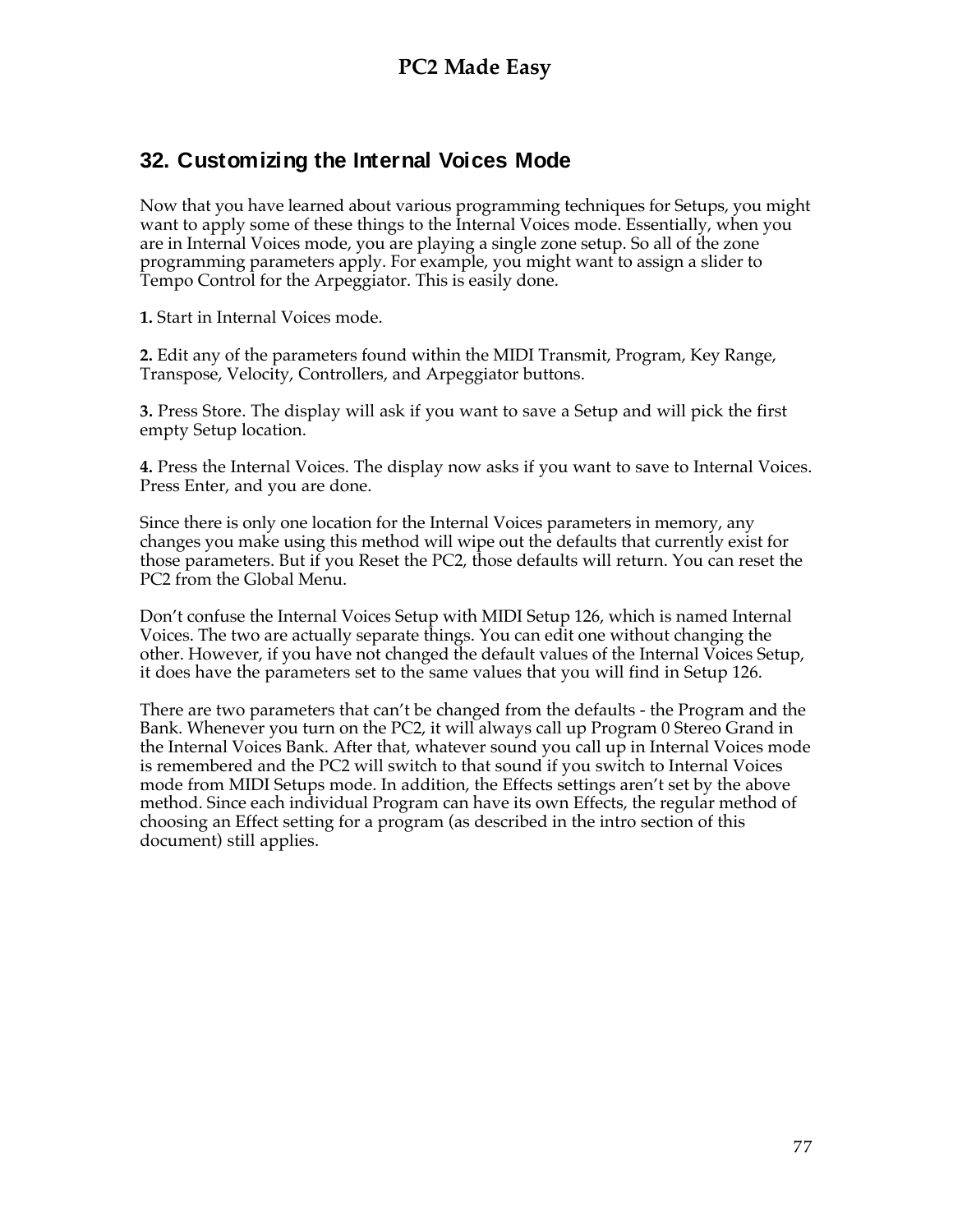## **33. Using SysEx to Store Your Setups**

If you start to create your own Setups, Programs, and Effects, you will want to store them externally, in case anything happens to your battery backed memory, or you need to create more Setups than you have room for in the PC2. Since the PC2 does not have its own disk drive, you must save this info by sending a system exclusive dump to an external device such as a sequencer or sysex recorder.

You can either dump the entire User memory in one shot, or you can dump individual Setups or Programs. (None of the presets are dumped, only what you edit and saave yourself.)

#### To dump the entire memory:

**1.** Connect a MIDI cable from the Out of the PC2 to the In of your external device.

**2.** Press the Global button, then press the >> button until you see "Dump all objects?" in the display.

**3.** Start the recording on your external device and press Enter on the PC2. The MIDI Receive light will blink and the display will show you the Setups being dumped. Once it is finished, stop recording.

A note for K2000/K2500/K2600 users: The sequencer in the K2000/K2500/K2600 can only allow songs up to 64k. A dump of the entire PC2 memory is larger than 64k. So you can't use this method. Instead you must dump individual objects.

#### To dump individual Setups or Programs:

**1.** Connect a MIDI cable from the Out of the PC2 to the In of your external device.

**2.** Call up the Setup you want to Dump. Press the Store button, then press the >> button twice. The display will now show "Dump setup ...?".

**3.** Start the recording on your external device and press Enter on the PC2. The MIDI Receive light will blink and the display will tell when the dump is finished. Once it is finished, stop recording.

This same method works for Programs. Start in Internal Voices Mode, call up the Program you want, press one of the three Sound Parameter buttons, press Store and then the >> button twice. The display will now show "Dump voice ...?".

#### To load a dump back into the PC2:

**1.** Connect a MIDI cable from the In of the PC2 to the Out of your external device.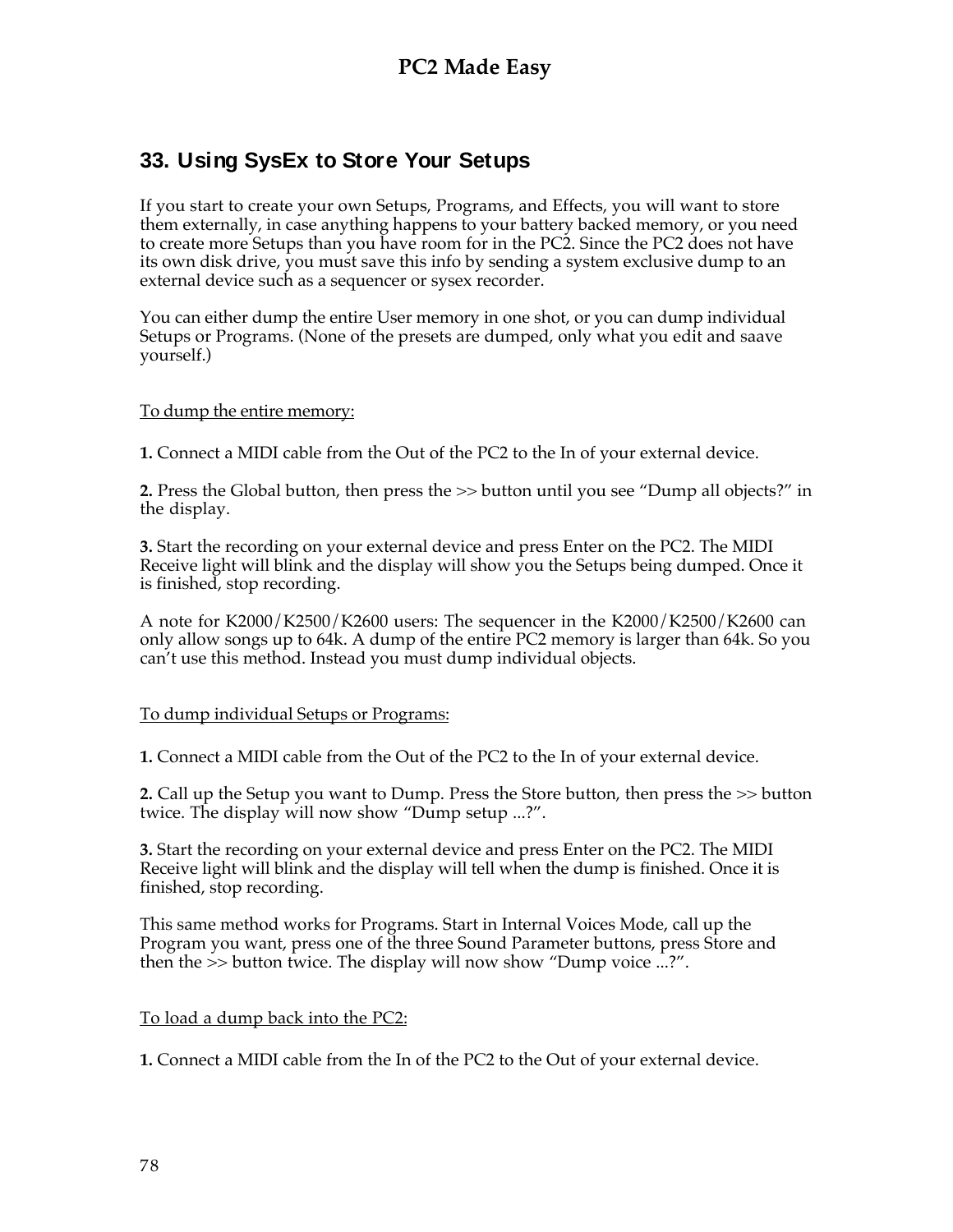**2.** Play back the sequence, or initiate the dump playback from your external device. That's it. You don't have to put the PC2 in any special mode to receive the dump.

When a dump is sent back to the PC2, the information goes to the memory location for that Setup. It does NOT update the edit buffer, which is where the current Setup is played from. Therefore you have to call up that object after the dump to hear it. For example, let's say you have dumped Setup #132 previously and have since edited that Setup and have #132 currently called up. If you dump the Setup back into the PC2 and then play the keyboard, you won't hear the older version - you have to call up the Setup by typing in 132 and Enter on the keypad, or scrolling away and back to it.

It is always a good idea to test your dumping procedure to make sure everything worked correctly, before making massive changes. You wouldn't want to delete several months of work only to find out the sysex dump wasn't correctly recorded. A simple way to test to make some easy change and save it, then send the dump back to make sure it is received correctly. For example, you can dump the Setup, then change one letter in the Setup name and save that change. Then dump the Setup back to see if the name changes back to the original. Don't forget that you have to call up the Setup after dumping it back in.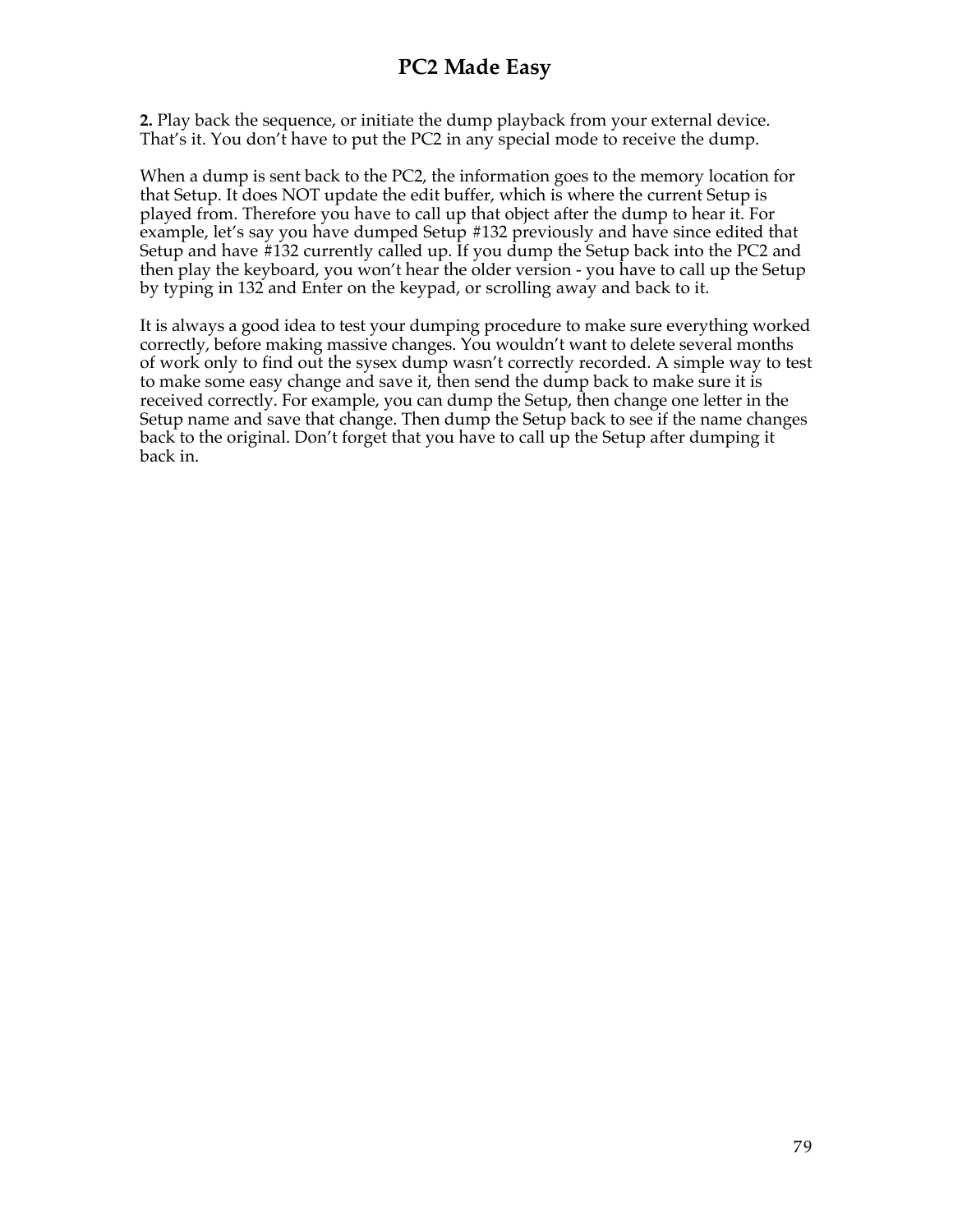## **34. Trouble Shooting**

If you run into problems while playing or programming, there are several things you can do to help troubleshoot the problem.

First of all if you are not getting the expected results from your programming or are having strange results when hooked to an external device, you can use the MIDIScope utility to see exactly what MIDI messages are being received by the PC2's sound engine.

Press the Global button, the press >> until you see MIDIScope. (Or you can hold the >> button and it will quickly scroll through the parameters.) Then press Enter. The display says "MIDIScope Any Button Quits". Now the display will show EVERY MIDI message that the sound engine part of the PC2 receives, whether that message comes from PC2 itself or from the MIDI In Port. You will see exactly what type of message it is along with the value of that message. For example, a note on message will show you the note number, along with the attack velocity. A controller message will show the controller number along with the controller value. It also shows you the MIDI channel of the message. To leave MIDIScope, just press any button on the PC2.

The only limitation of MIDIScope is that it can only display one message at a time. Therefore it can be confusing if you are sending multiple channels of information at the same time. If you are testing the PC2 itself, it is best to mute all the zones but one so that you can see what info that zone is sending (or you could use the Solo button). If you are testing info coming from an external source, such as a sequencer, you would also want to mute all the tracks but one.

If the unit is working but is acting very strange, a hard reset may return it to normal conditions. To do a hard reset, turn the unit on, and while the display says "Please Wait", press and release the Panic button. Press the right arrow button till the display says "Hard RESET". Press Enter, then the button under "Yes" in the display. You should be aware that this will erase any user created Programs, Setups, or Effects.

If you suspect a physical problem with the PC2, you can use the diagnostics to test it. The diagnostics are covered in Appendix A of the manual.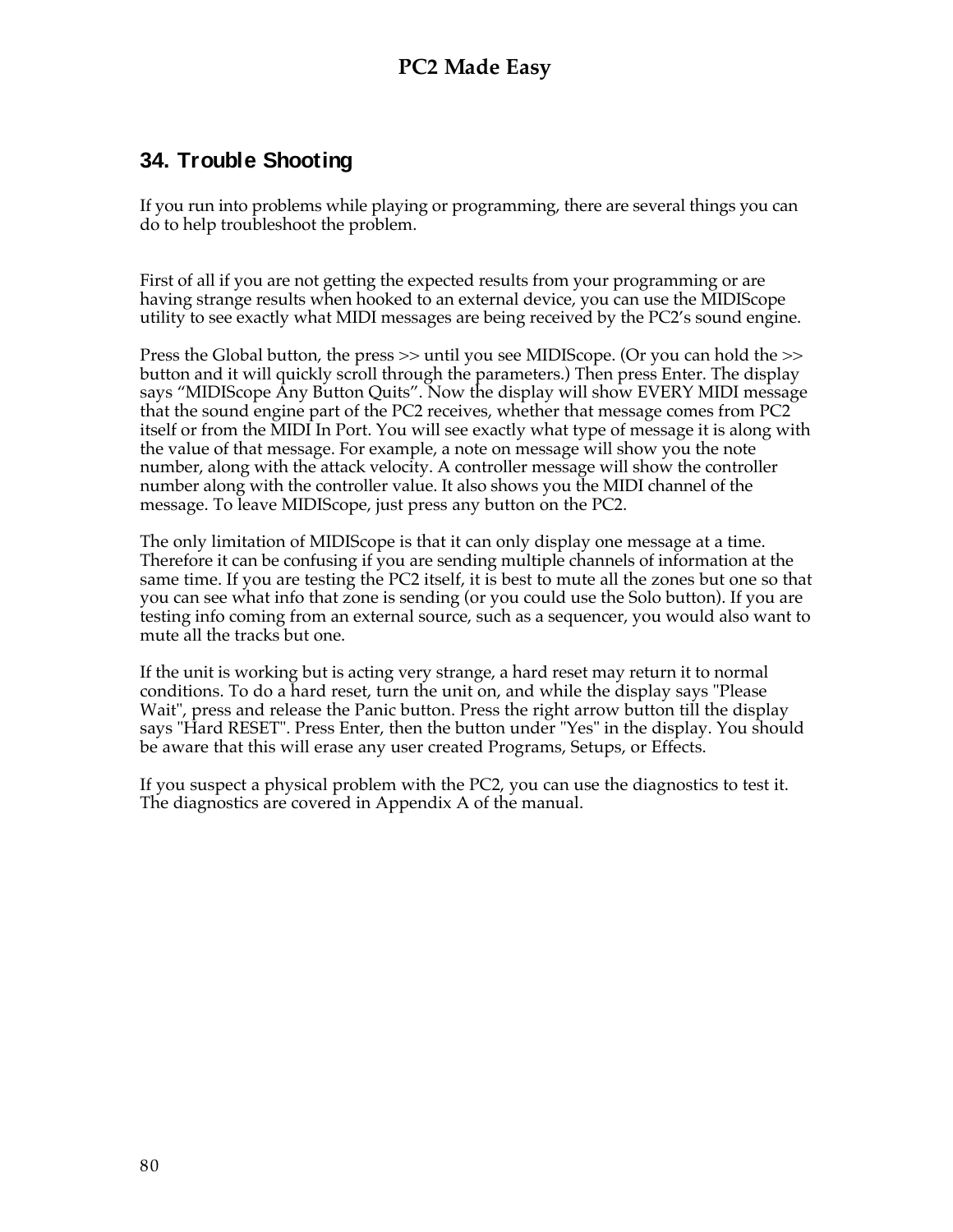# **ADDITIONAL INFORMATION**

### **A Note About the Physical Controllers**

The tutorials above specify that you select a particular physical controller. But you can always choose a different controller if you want. For example, you might like to switch a function with a button instead of a pedal. The programming steps are exactly the same you simply choose a different controller.

The thing to remember is that the controllers fall into two different types. Switch controllers are designed to have only two states - On or Off. Continuous controllers will send a range of values between 0 and 127. Logically, you will want to pick a particular controller based on what type of message you are trying to send. If you only need to send two different values, then you would typically use a switch controller, whereas if you need to send a range of values, you have to use a continuous controller.

The MIDI Controller numbers are grouped by type - Controllers 0-63, are designated for continuous control, 64-69, 96, 97, & 120-127 are switch functions. Others may be continuous or switch depending on how they are used.

But there is no reason you can't use a continuous controller for a switch type function, or assign a switch controller to a MIDI continuous controller number.

For example, you could assign a Slider to the Arpeggiator On/Off function (controller #116 in the PC2). If the slider is moved to the halfway point or higher it is On, and if the slider is moved below the halfway point, it is Off.

Or, you could assign a button to MIDI Volume and use it to toggle between two different specific volume levels. Another example of this is found in tutorial #13, where we used a button to set pan positions.

Finally, you should keep in mind that there are actually two different types of continuous controllers. the Sliders, CC pedals, and Wheel 1, will stay wherever you move them to, but Wheel 2 (which is almost always assigned to pitch bend), the Mono Pressure strip, and the breath controller return to 0 when you let go of them. You would probably never want to assign MIDI Volume to Mono Pressure or you would have to press hard on the keys all the time to hear anything. If you have the optional ribbon controller that plugs into the PC2, it can be set to either spring back to a fixed point (which you can set) or to stay where it is when you let go of the ribbon.

### **Some info on the Global Parameters**

Several of the previous tutorials have touched on some of the parameters found within the Global menu. Following is some information on some of the other parameters that may be useful to you. See the manual for complete descriptions of all the parameters.

Some of the Global parameters will revert to their defaults on power up, so you may need to set them each time you turn on the unit, if you are not using the default values.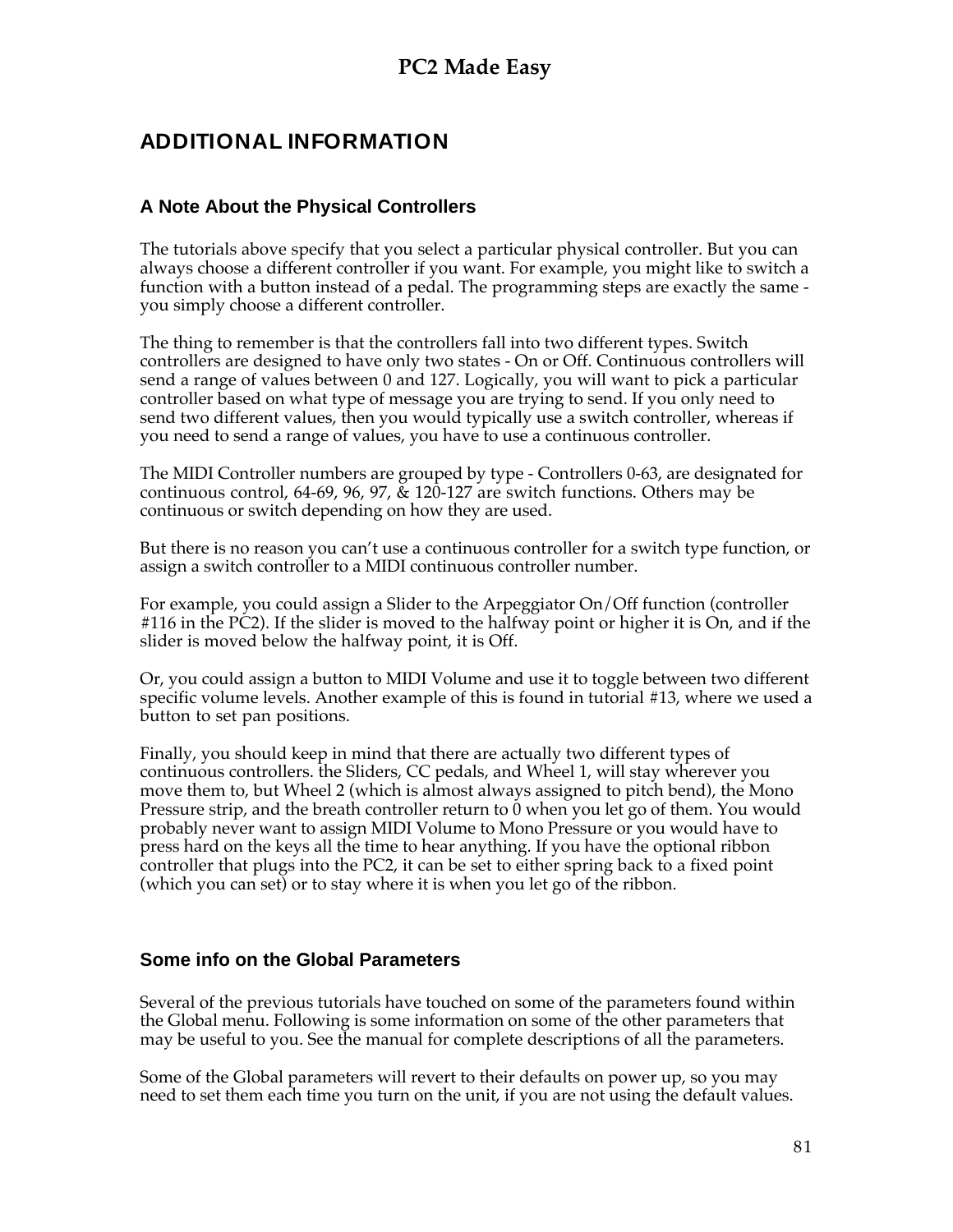**Chg Setups** - This parameter determines when a change from one Setup to the next will happen. In Immediate mode (the default), the setup changes as soon as you call it up from any of the various methods. In Keys Up mode, the change won't happen until you let go of all the keys.

**Tuning** - You can tune the PC2 up or down one semi-tone, in one cent increments. This can be useful if you are playing along with a recording, or playing with other acoustic instruments that can't be easily retuned.

**Recv Trans** - This allows you to transpose the instrument globally, for all MIDI channels. (Using the Transpose function in the zone parameters will only affect individual zones in a Setup, or if changed in Internal Voices mode, would affect any program you play on the keyboard, but not any information coming in the MIDI In port.)

**All Notes Off** - If you set this to Ignore, the PC2 will ignore the MIDI All Notes Off message. Some instruments and sequencers (notably older Roland instruments) will send this message when no notes are being held, even if the sustain pedal is still held. If you are hooked to a Roland sequencer and find that the PC2 doesn't seem to sustain, set this parameter to Ignore and the problem will go away.

**General MIDI** - Turn this parameter On if you want the PC2 to function as a GM instrument (you need the ROM-1 Expansion board for this).

**MIDI In** – This parameter is useful if you have second controller that you want to use along with the PC2.

The default value is Normal. In this case, incoming MIDI data is unchanged. Any MIDI information coming in will be sent on to the sound module part of the instrument unchanged, and the PC2 will respond to the data, unless you have turned a MIDI channel off and the data is being sent on that channel. All data will also be sent to the MIDI Thru port unchanged (this assumes you have the Thru/Out switch on the rear panel of the PC2 set to Thru).

If it is set to Merge, then all incoming information is merged with the data you are creating on the PC2 itself and sent to the MIDI Out port along. (The PC2 will also respond to the incoming information if the channel is turned on). Incoming data is also sent to the MIDI Thru port, the same as when this parameter is set to Normal. The main application for using a setting of Merge would be if you had an additional controller and wanted both the PC2 and that second controller to be able to play a third MIDI instrument simultaneously.

The Remap setting is the most complicated option. In general, this setting is mostly needed for PC2R owners (and is in fact the default for the PC2R is Auto, discussed below, which is a variation of Remap). If for some reason, you have another controller that you want to use to play the PC2 and will not be using the PC2 itself as a controller, this setting will give you the possibilities. If you have no need for this feature, you may wish to skip reading the rest of this section, since it is complicated, and you will not be using it.

With this setting, then the PC2 processes incoming data as if it were generated by the PC2 itself. The MIDI channel of the incoming data is ignored. Instead the incoming information is "rechannelized" and sent on to the sound module part of the PC2, based on what you currently have called up on the PC2. If you are in Internal Voices Mode, it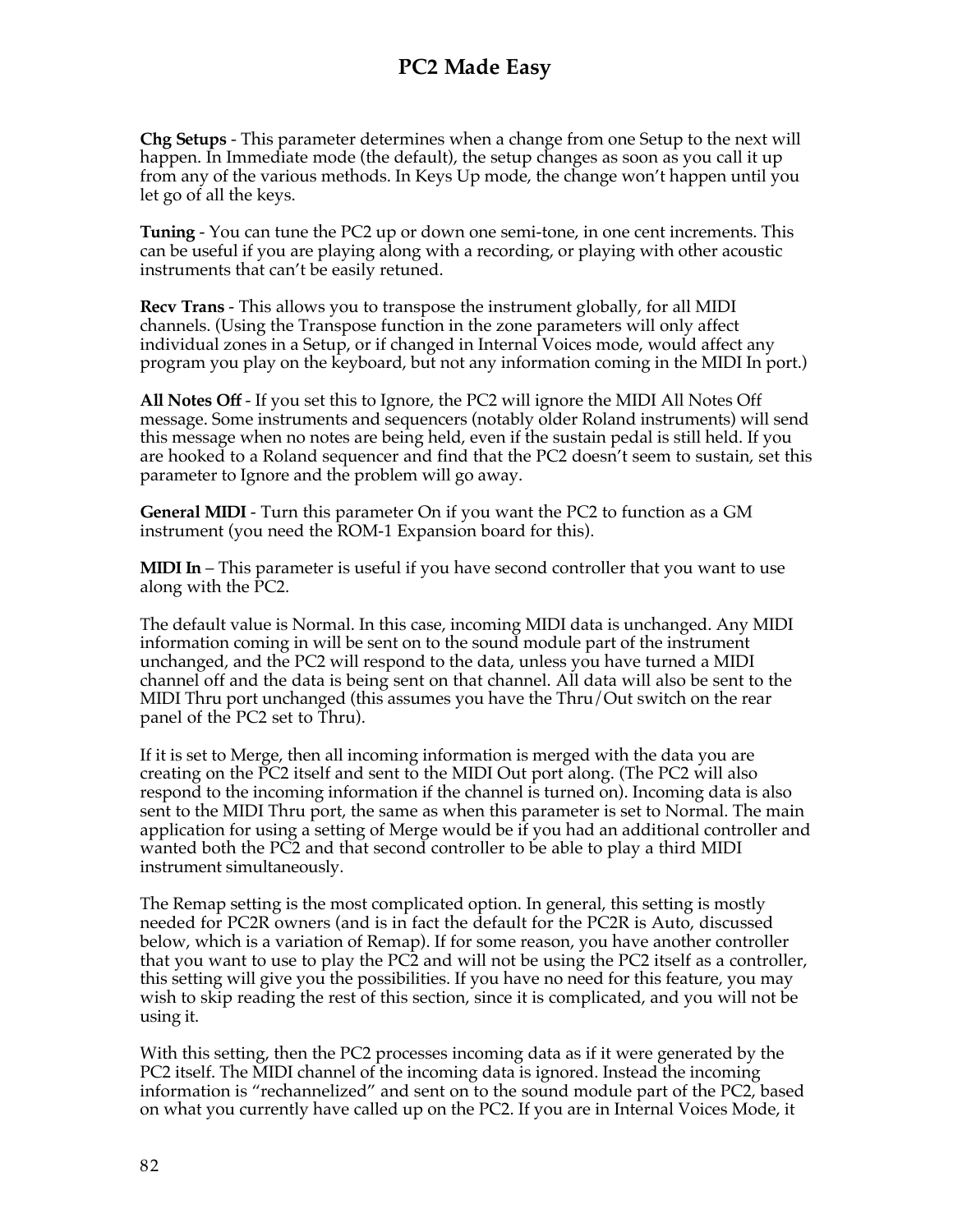will simply play the program you currently have called up (it will be sent on channel 1, assuming you have not changed the default setting of the Internal Voices Setup). If you are MIDI Setups Mode, then the information will be sent to various channels based on how the zones are programmed in your Setup. For example, if you have a Setup with two zones that are layered for channels 1 ands 2, all incoming information will be sent on to the sound module part of the PC2 on both channels 1 and 2. But if you have a Setup with a split, then the information would be sent on either channel 1 or channel 2, depending on the note ranges you have set for the zones.

When using Remap, it is important to understand that in Internal Voices or MIDI Setups Mode, ALL incoming MIDI information will be sent to the channel or channels assigned in the current Setup. This means that you would not want to have a controller that has its own Setup sending on more than one channel. For example, if your external controller had Setup with 2 zones layered, then each channel being accessed on the PC2 would get double note events. Indeed, the whole reason for having a Remap feature is so that some one using an external controller which is limited to sending on one MIDI channel could still play Setups on a PC2R (or a PC2 if you so choose).

If you are in MIDI Receive Mode, all data is remapped to whichever channel is currently in the display.

The final setting for the MIDI In parameter is Auto. This is identical to Remap, with one exception. With a setting of Auto, remapping will NOT occur when you are in MIDI Receive Mode. Instead all incoming MIDI messages are sent to the appropriate MIDI channels unchanged.

There is another feature of Remapping – certain incoming MIDI controller numbers will be remapped, based on the settings within a PC2 Setup. This allows you to access the special controller functions (for example the arpeggiator functions, Goto Setup, etc.) that can be assigned in a PC2 Setup, by sending regular controller numbers from your external controller. It also allows you to play the Preset Setups and have access to all the functions programmed into them, by sending a standard set of controller messages.

For example, if you send MIDI controller #88 from your external controller when the PC2 is Internal Voices mode, it will turn on SW1, activating the Octave shift function (which will transpose the notes down by an octave). Or if you are playing a Setup which has slider A assigned to Volume in Zone 1, then MIDI controller #6 coming from your external controller will be turned in to MIDI Controller #7 and sent on to the channel assigned to that zone.

The controller numbers that are remapped are the ones that are assigned to the physical controllers in the Setup #125, PC2R Control. Only these controllers are remapped – all others are left unchanged. Following is the list of controllers that remap and the parameters they remap to: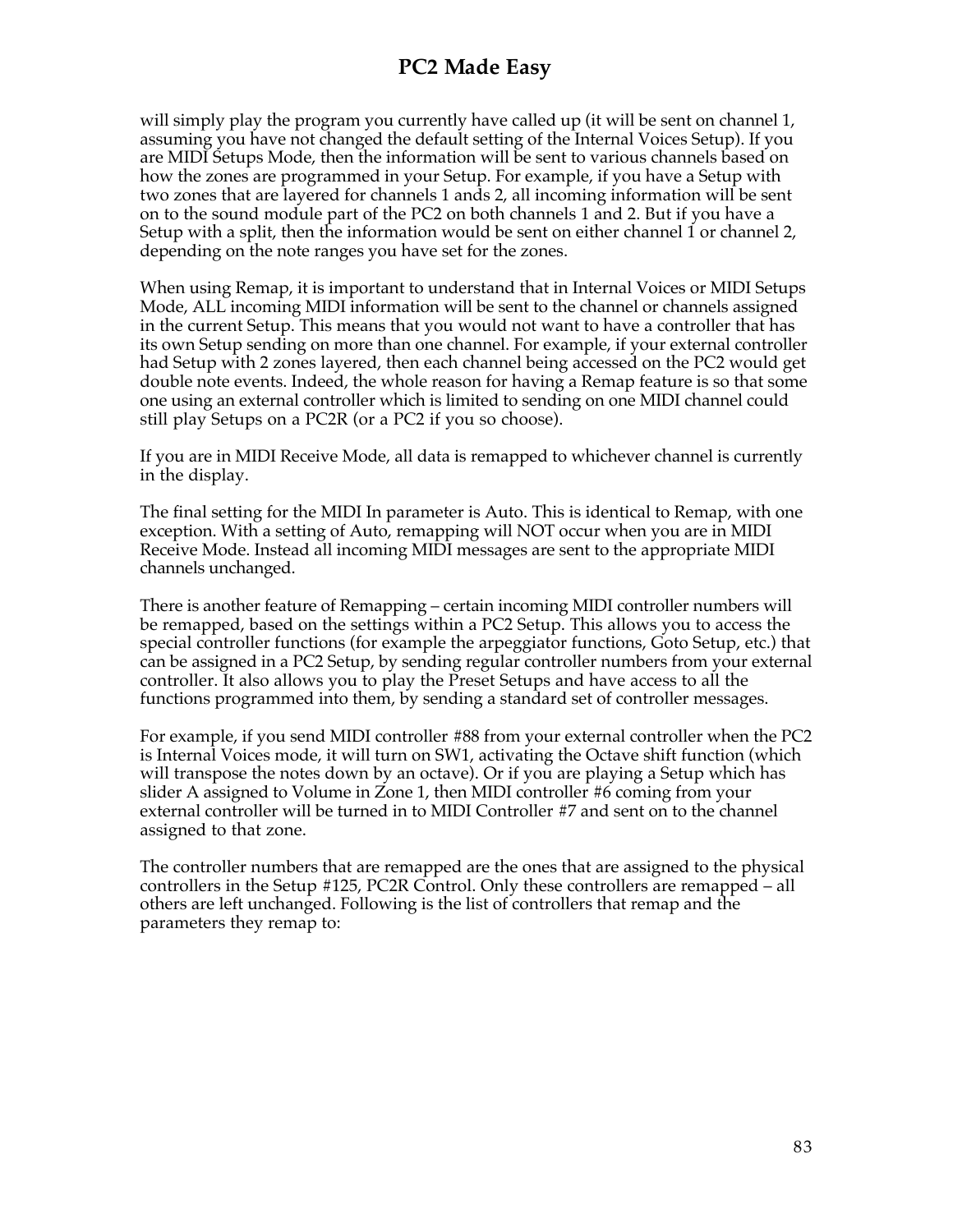| <b>Incoming Controller numbers</b> | to the Controller number (or special controller |
|------------------------------------|-------------------------------------------------|
| below will be remapped             | function) assigned to this physical controller  |
| MIDI 1 (Mod Wheel)                 | Mod Wheel (Wheel 2)                             |
| MIDI <sub>6</sub>                  | Slider A                                        |
| MIDI 22                            | Slider B                                        |
| MIDI 23                            | Slider <sub>C</sub>                             |
| MIDI 24                            | Slider D                                        |
| MIDI 11 (Expression)               | CC Pedal 1                                      |
| MIDI 4 (Foot)                      | CC Pedal 2                                      |
| MIDI 2 (Breath)                    | <b>Breath Controller</b>                        |
| MIDI 88                            | SW1                                             |
| MIDI 80                            | SW2                                             |
| MIDI 81                            | SW3                                             |
| MIDI 82                            | SW4                                             |
| MIDI 83                            | SW <sub>5</sub>                                 |
| MIDI 64                            | Switch Pedal 1                                  |
| MIDI 66                            | Switch Pedal 2                                  |
| MIDI 67                            | Switch Pedal 3                                  |
| MIDI 21                            | Ribbon Section 1                                |
| MIDI 86                            | Ribbon Section 2                                |
| MIDI 87                            | Ribbon Section 3                                |
| Pitch Bend                         | Pitch bend Wheel (Wheel 1)                      |
| Mono Pressure                      | Pressure                                        |

### **Using the Copy Function**

To copy all the parameters from one zone to another:

**1.** Call up the Setup. If you have already entered the Setup Editor, make sure you are NOT on one of the parameters within the Controllers, Arpeggiator, or Effects menu.

**2.** Press Copy, then press the zone button for the zone you want to copy. Then press Enter.

**3.** Press the >> button, then press the Zone button for the zone you want to paste into. Then press Enter.

To copy all the parameters from one zone to a zone in a different Setup:

**1.** Call up the Setup that has the zone that you want to copy. If you have already entered the Setup Editor, make sure you are NOT on one of the parameters within the Controllers, Arpeggiator, or Effects menu.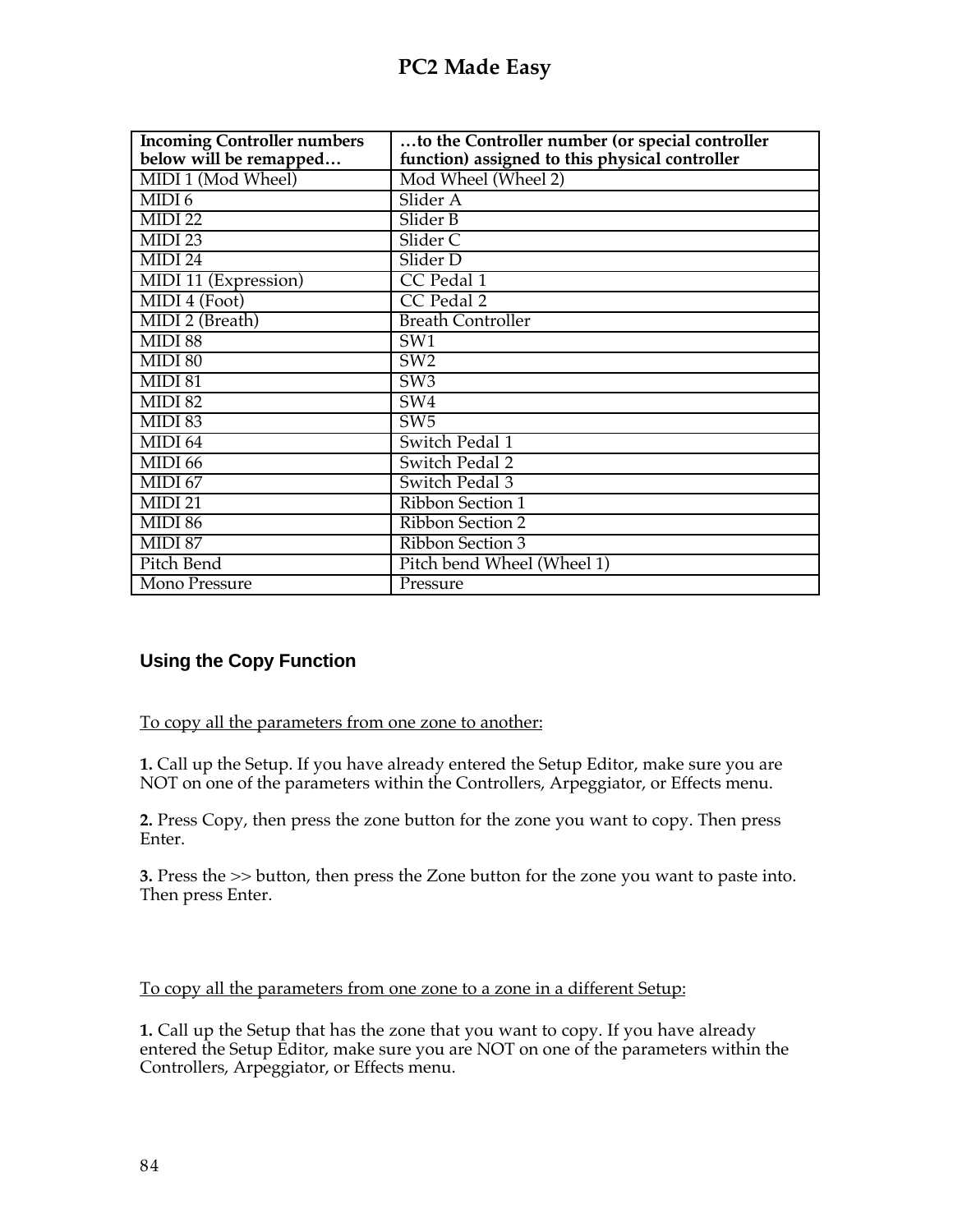**2.** Press Copy, then press the zone button for the zone you want to copy. Then press Enter.

**3.** Press the MIDI Setups button. Select the Setup that you want to paste into.

**4.** Press the Copy button. Press the >> button, then press the Zone button for the zone you want to paste into. Then press Enter.

### To copy all the controller parameters from one controller to another:

**1.** Call up the Setup that has the controller data that you want to copy. Hold the Controllers button and move the controller that you want to copy, to bring up the first parameter for that particular controller. If you are not on the zone that has the controller parameters you want to copy, press the zone button for the correct zone.

**2.** Press Copy, Enter.

**3a.** If you want to copy the data to the same controller but in a different zone, press the appropriate Zone button, then press the >> button to get to the Paste parameter, then Enter.

**3b.** If you want to copy the data to a different controller, hold the Controllers button and move the new controller. You can also choose a different zone at this point by pressing the appropriate zone button. (For example, you might want to copy all the Zone 1, Slider A parameters to Zone 2, Slider B.) Press the Copy button, then the >> button, then Enter.

**3c.** You can also copy the controller parameters into a different Setup. Press the MIDI Setups button and select the Setup you want to paste into. Hold the Controllers button and move the appropriate controller. Press the Zone button for the appropriate Zone. Press the Copy button, then the >> button, then Enter.

It is important to keep in mind that you can only copy and paste into similar controllers - the parameters for a switch controller can only go to another switch controller, and those for a continuous controller can only go to another continuous controller.

#### To copy all the Arpeggiator parameters from one Setup to another:

**1.** Call up the Setup that has the arpeggiator data that you want to copy. Press the Arpeggiator button.

**2.** Press Copy, Enter.

**3.** Press the MIDI Setups button. Select the Setup that you want to paste into. Press the Arpeggiator button.

**4.** Press the Copy button. Press the >> button, then Enter.

You should be aware that this will only copy the parameters found within the Arpeggiator menu. If you have any controllers assigned to function such as Arp Latch or Arp Switch, they will not be copied.